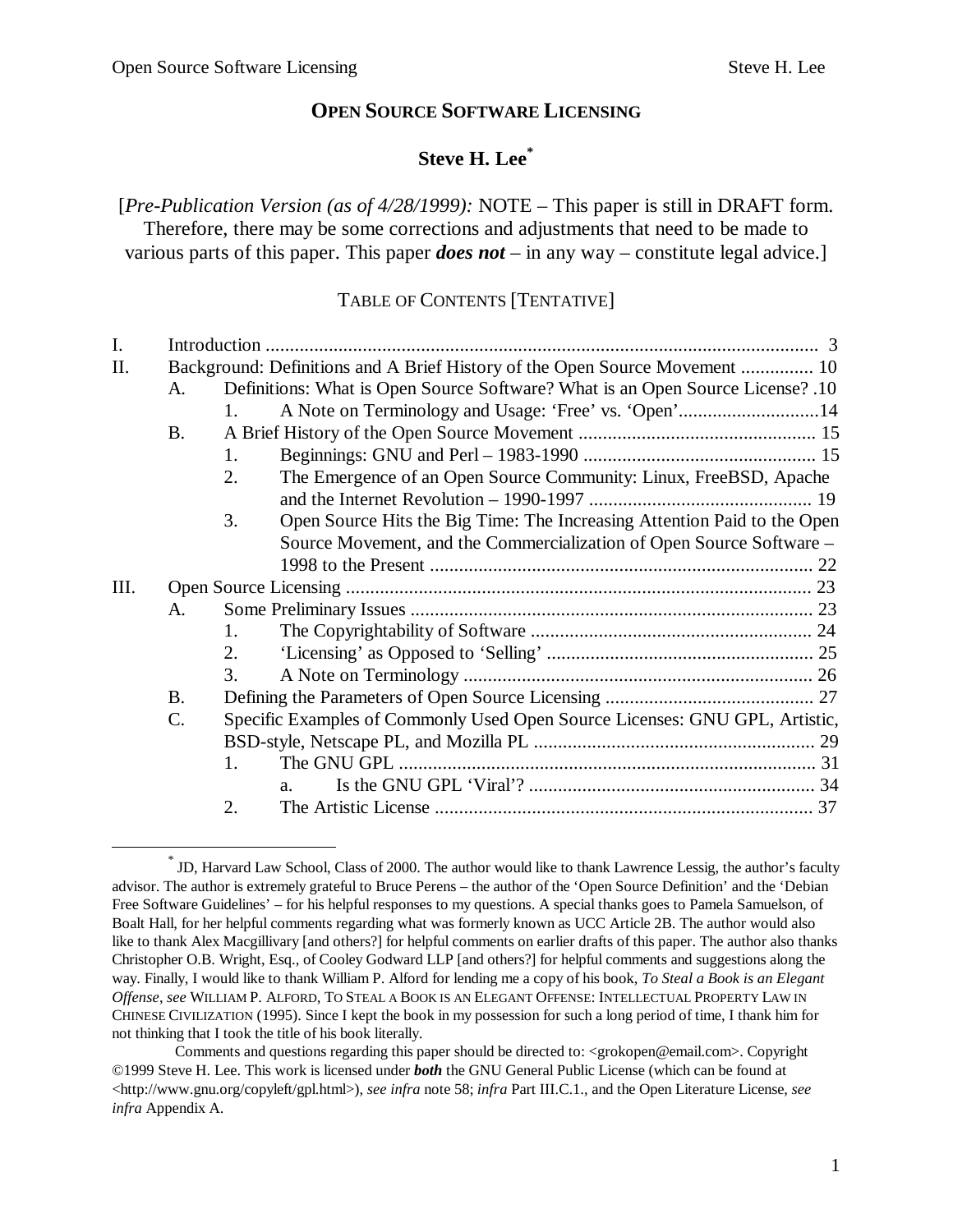|      |                 | 3. |                                                                         |  |  |
|------|-----------------|----|-------------------------------------------------------------------------|--|--|
|      |                 |    | a.                                                                      |  |  |
|      |                 | 4. | The Netscape Public License and the Mozilla Public License  44          |  |  |
|      |                 |    | a.                                                                      |  |  |
|      |                 | 5. |                                                                         |  |  |
|      | D.              |    |                                                                         |  |  |
| IV.  |                 |    |                                                                         |  |  |
|      | A.              |    |                                                                         |  |  |
|      |                 | 1. | Open Source Licensing and its Effects on the Exclusive Rights Under     |  |  |
|      |                 |    |                                                                         |  |  |
|      |                 | 2. | Should Open Source Developers Copyright Their Software?  58             |  |  |
|      |                 | 3. | Derivative Works and the Distribution Right Under Copyright Law  60     |  |  |
|      |                 | 4. | Is it Possible to Accomplish the Goals of Open Source Licensing Without |  |  |
|      |                 |    | Resorting to Licensing (i.e., Relying Only on Copyright Law)?  63       |  |  |
|      |                 |    | Analogy to 'Shareware' I.: Additional Reasons for Not Using the<br>a.   |  |  |
|      |                 |    |                                                                         |  |  |
|      | <b>B.</b>       |    |                                                                         |  |  |
|      |                 | 1. |                                                                         |  |  |
|      |                 |    | Analogy to Shareware II.: Further Support for the Enforcement of<br>a.  |  |  |
|      |                 |    | a Software License Formed Without Monetary Consideration  72            |  |  |
|      |                 | 2. |                                                                         |  |  |
|      |                 |    | 'Shrinkwrap' Licenses, 'Clickwrap' Licenses, 'Webwrap' Licenses,<br>a.  |  |  |
|      |                 |    |                                                                         |  |  |
|      |                 |    | Analogy to Shareware III.: Further Support for <i>ProCD</i> and<br>i.   |  |  |
|      |                 |    | Extending <i>ProCD</i> to Support 'On-line' Contractual                 |  |  |
|      |                 |    |                                                                         |  |  |
|      |                 |    | ii.<br>Conclusions: Implications for Open Source Licenses  79           |  |  |
|      |                 |    | Proposed Uniform Computer Information Transactions Act<br>b.            |  |  |
|      |                 |    |                                                                         |  |  |
|      |                 | 3. | Are the Terms of Open Source Licenses Legally Enforceable?  83          |  |  |
|      |                 |    | a.                                                                      |  |  |
|      |                 |    | b.                                                                      |  |  |
|      |                 |    | A Few Helpful Analogies to Closed Source Licenses  91<br>$\mathbf{c}$ . |  |  |
|      |                 |    | d.                                                                      |  |  |
|      |                 | 4. | Are the Restrictive Terms of Some Types of Open Source Licenses         |  |  |
| V.   |                 |    |                                                                         |  |  |
|      | A.              |    |                                                                         |  |  |
|      | <b>B.</b>       |    | Open Source Hacker Culture Under the Shadow of the Law  100             |  |  |
|      | $\mathcal{C}$ . |    |                                                                         |  |  |
| VI.  |                 |    |                                                                         |  |  |
|      | A.              |    | The Benefits of Loosening Intellectual Property Protections  104        |  |  |
|      | <b>B.</b>       |    |                                                                         |  |  |
|      | C.              |    |                                                                         |  |  |
| VII. |                 |    |                                                                         |  |  |
|      |                 |    |                                                                         |  |  |
|      |                 |    |                                                                         |  |  |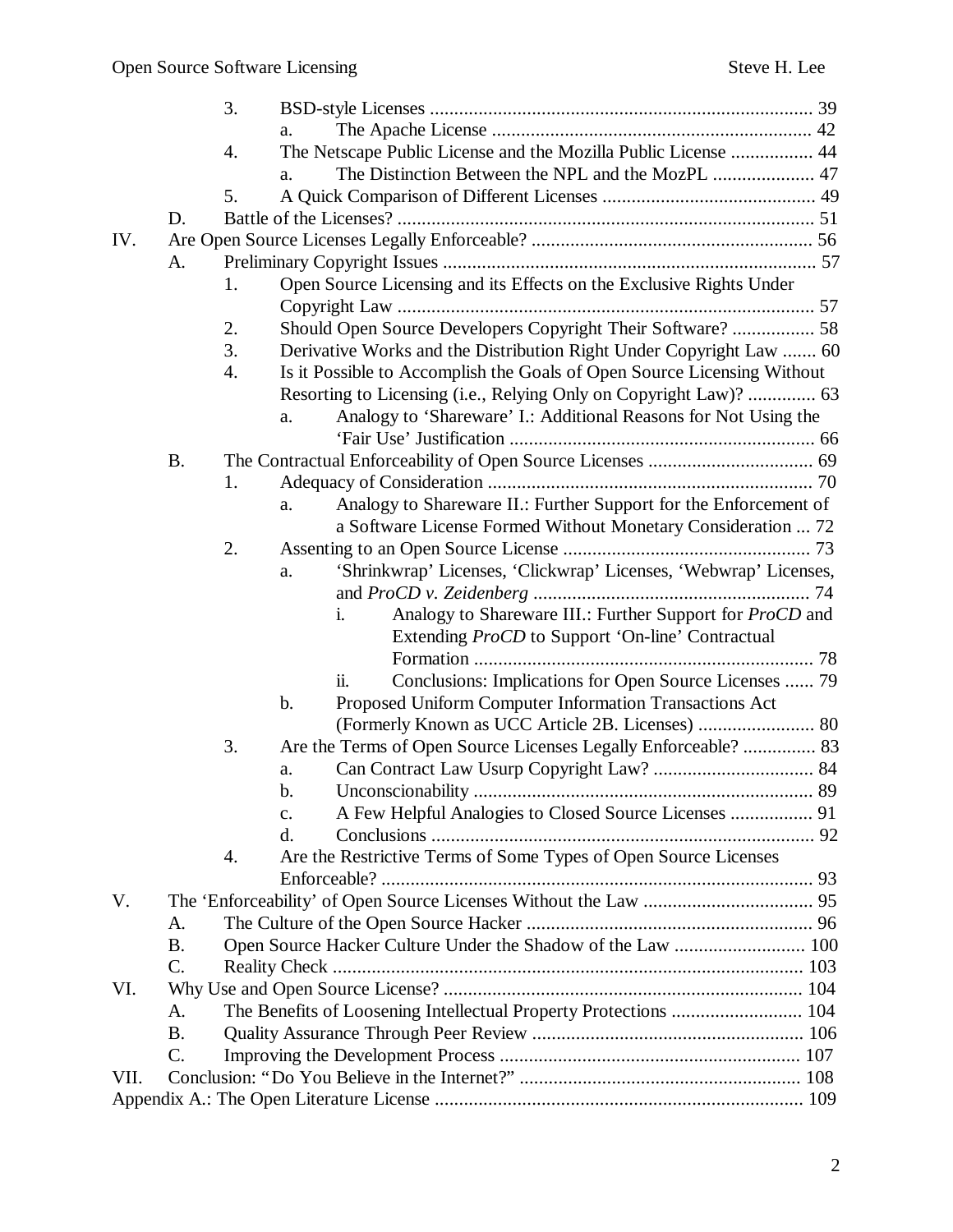#### I. INTRODUCTION

"[T]he key formula for the coming age is this: Open, good. Closed, bad." – Peter Schwartz & Peter Leyden<sup>1</sup>

British mathematician and 'artificial intelligence' ('AI') pioneer Alan Turing argued that, when we could no longer tell the difference between the response a computer might give and a response a human might give to the same set of questions, a computer can be judged to have human-like intelligence.<sup>2</sup> Perhaps, in some not too distant future, it may become possible that a human could not tell the difference between a computer's response and a human's response to the same scenario. However, with the current state-of-the-art, there is a significant distinction between how a computer processes information and how a human being processes information.

Computers respond to 'ones' and 'zeros.' In other words, computers respond to binary instructions.<sup>3</sup> These binary instructions are sometimes referred to as 'binary code' or 'object code.' 4

Human beings, on the other hand, find it almost impossible to read and make sense out of the large number of binary code that underlies contemporary computer software.<sup>5</sup> Humans "therefore ... prefer to write programs in an understandable computer language ('source code')

4 *See id.*

 $\overline{a}$ 

<sup>&</sup>lt;sup>1</sup> Peter Schwartz & Peter Leyden, *The Long Boom*, WIRED, July 1997, at 115, 173. This line was quoted in Mark A. Lemley & David McGowan, *Legal Implications of Network Economic Effects*, 86 CAL. L. REV. 479, 523 (1998).

<sup>2</sup> *See* Kenneth M. Ford & Patrick J. Hayes, *On Computational Wings: Rethinking the Goals of Artificial Intelligence*, SCIENTIFIC AMERICAN PRESENTS: EXPLORING INTELLIGENCE, Winter 1998, at 78, 79-80; *see also* Arthur W. Burks, *Turing Machine*, *in* THE CAMBRIDGE DICTIONARY OF PHILOSOPHY 815, 816 (Robert Audi ed., 1995).

<sup>3</sup> *See* Marci A. Hamilton & Ted Sabety, *Computer Science Concepts in Copyright Cases: The Path to a Coherent Law*, 10 HARV. J.L. & TECH. 239, 266 (1997).

<sup>5</sup> *See id.*; Josh McHugh, *For the Love of Hacking*, FORBES, Aug. 10, 1998, at 94, 96 (stating that software in its binary form is "unreadable even by advanced programmers").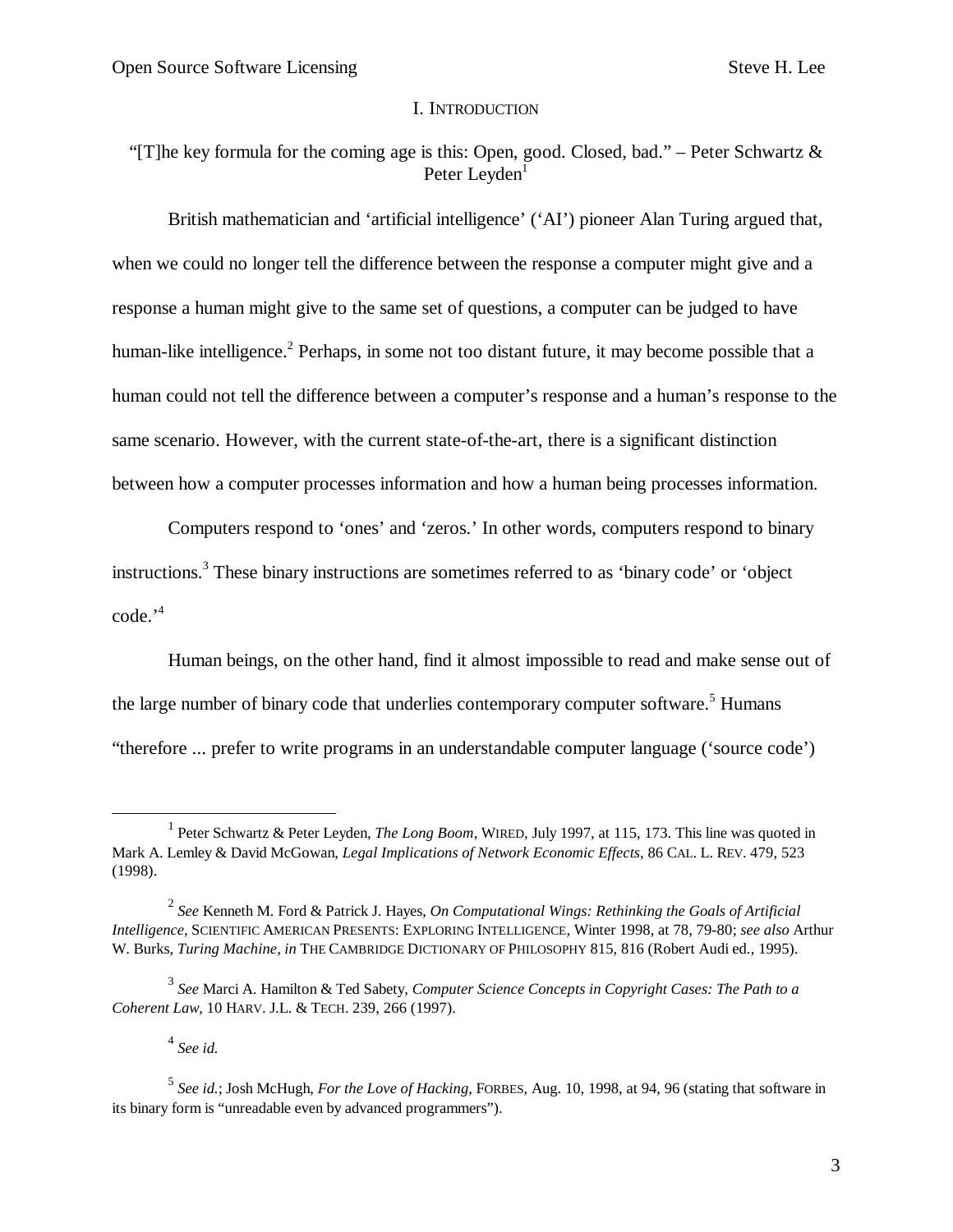and then use a compiler program to translate that computer language into binary-coded instructions ('object code')." 6 Therefore, a computer programmer needs access to the source code of a program in order to make any fundamental modifications to that program.<sup>7</sup>

The vast majority of commercially available software is what we can call 'closed source'<sup>8</sup> software. In other words, "[u]nder the proprietary [i.e., closed source] software model, most software developers withhold their source code from users."<sup>9</sup> Since most business models of software development and sales rest on the notion of strong intellectual property protection<sup>10</sup> – and since "[s]ource code is the *core* of any software product"<sup>11</sup> – most major producers of

-

*Id.* (emphasis added). *See also* Apple Computer, Inc. v. Franklin Computer Corp., 714 F.2d 1240, 1246-49 (3d Cir. 1983), *cert. denied*, 464 U.S. 1033 (1984) (discussing the distinction between source code and object code).

 $8\text{ For the purposes of this paper, 'closed source' will mean the exact opposite of 'open source.' In other words,$ 'closed source' software means that the source code is not freely distributed and that certain copyright protections – in particular the 'derivative works' right, *see infra* Part IV.A.3 – may be enforced by the software producer, *see, e.g.,* Mark Leibovich, *The Spreading Grass-Roots Threat to Microsoft: Eric Raymond Crusades for 'Open-Source' Software*, WASH. POST, Dec. 3, 1998, at A1 (reporting on Eric Raymond, a key figure in the open source movement; Eric Raymond uses 'closed source' in the way that it is used in this paper).

Another way of putting this is that 'closed' is synonymous with 'proprietary' as defined in the Computer & Internet Dictionary: "[*P*]*roprietary* is the opposite of *open*. ... [It] implies that the company has not divulged specifications ...," Computer & Internet Dictionary, *supra* note 7, at 452 (emphasis in original).

9 Ira V. Heffan, Note, *Copyleft: Licensing Collaborative Works in the Digital Age*, 49 STAN. L. REV. 1487, 1490 (1997) (alterations added); *see also* McHugh, *supra* note 5, at 95-96 (describing the significance of keeping source code proprietary – i.e., not releasing the source code to the public).

<sup>10</sup> *See, e.g.,* RICHARD A. POSNER, ECONOMIC ANALYSIS OF LAW § 3.3, at 43 (Aspen 5th ed. 1998) (illustrating one of the main justifications for intellectual property protection – to give creators of intellectual property an incentive to produce).

 $^{11}$  MICHAEL A. CUSUMANO & DAVID B. YOFFIE, COMPETING ON INTERNET TIME: LESSONS FROM NETSCAPE AND ITS BATTLE WITH MICROSOFT 139 (1998) (emphasis added).

<sup>6</sup> Hamilton & Sabety, *supra* note 3, at 266.

<sup>7</sup> *See* PHILIP E. MARGOLIS, *Source Code*, *in* RANDOM HOUSE WEBSTER'S COMPUTER & INTERNET DICTIONARY 521 (1999) [hereinafter Computer & Internet Dictionary] (defining 'source code'). The Computer & Internet Dictionary states the following in relation to its definition of source code:

Source code is the *only* format that is readable by humans. When you purchase programs, you usually receive them in their machine language [binary code] format. This means that you can execute them directly, *but you cannot read or modify them*.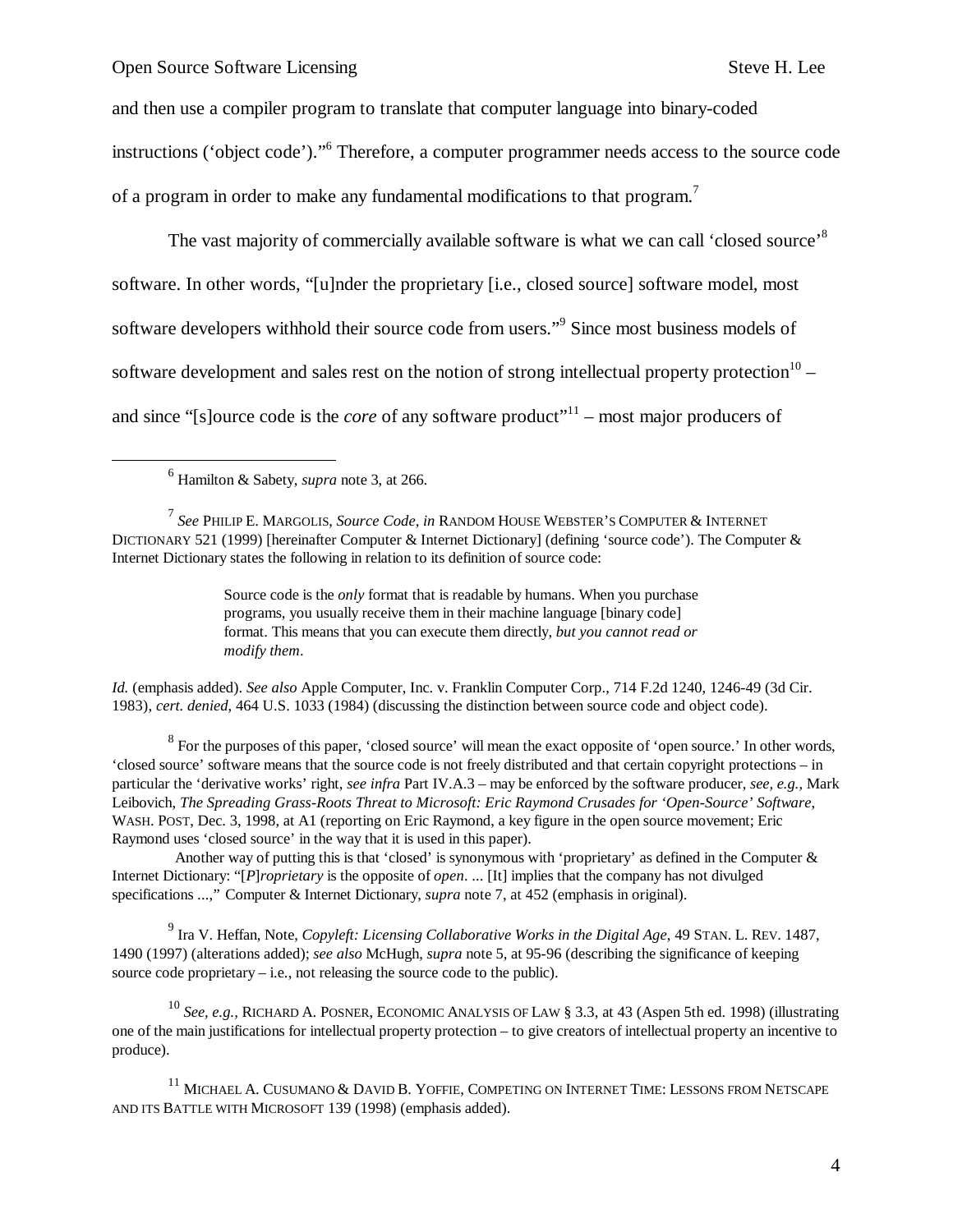$\overline{a}$ 

commercial software tend to hide their source code from the public.<sup>12</sup>

Recently, however, 'open source' software – software that has its underlying source code freely available to evaluate, copy, and/or modify<sup>13</sup> – has been garnering considerable attention in both the computer/Internet industry and the 'mainstream' media.<sup>14</sup> The most celebrated example of open source software is Linux – an open source version of the Unix operating system that can be run on most PC's.<sup>15</sup> Besides coverage by the trade media, mainstream news outlets like *Forbes*, the *Economist*, the *New York Times*, the *Wall Street Journal*, and the *Washington Post*, have reported on the growing popularity of Linux.<sup>16</sup>

<sup>14</sup> *See* Amy Harmon, *A Surge in Popularity of Software that Unlocks the Code*, N.Y. TIMES ON THE WEB, (Jan. 4, 1999) <http://www.nytimes.com/library/financial/010499outlook-tech-web.html> (reporting on the surge in popularity of open source software); Charles C. Mann, *Programs to the People*, TECHNOLOGY REVIEW, Jan.–Feb. 1999, at 36 (describing advances in the open source movement); John Markoff, *Sentiment Growing for Freeware*, N.Y. TIMES ON THE WEB, (Apr. 13, 1998) <http://www.nytimes.com/library/tech/98/04/biztech/articles/13freeware.html> (reporting on the growing movement to freely share underlying source code for software); McHugh, *supra* note 5 (reporting on the increasing influence of open source software in the information technology industry); *see also* Lash, *Source Code for the Masses*, *supra* note 13.

<sup>15</sup> *See* Mann, *supra* note 14, at 39-41 (providing a brief history of the development and the increasing acceptance of Linux). A good definition of Linux is provided in the "What is Linux?" panel in the table of contents found in every issue of the LINUX JOURNAL, *see, e.g.,* LINUX JOURNAL, Jan. 1999, at 4. It should be noted – for reasons too complicated to be explained in this paper – that Linux is essentially a clone of the Unix operating system and not a pure version of it. However, for all intents and purposes, Linux can be seen as a full-fledged version of Unix, *see* ERIC S. RAYMOND, *Linux*, *in* THE NEW HACKER'S DICTIONARY 281-82 (1996) [hereinafter Raymond, TNHD] (giving a hacker's definition of Linux).

<sup>16</sup> For examples of stories in trade publications, s*ee, e.g.,* Anita Karvé, *Linux Goes Mainstream*, NETWORK MAGAZINE, Dec. 1998, at 36 (reporting on the growing popularity of Linux); Stephen Shankland, *Linux Market Share*  Leaps by 212%, CNET NEWS.COM, (Dec. 16, 1998) <http://www.news.com/News/Item/0,4,30027,00.html>; see also Lash, *Source Code for the Masses*, *supra* note 13; Mann, *supra* note 14. For the FORBES story, *see* McHugh, *supra* note 5. For the ECONOMIST story, *see Revenge of the Hackers*, ECONOMIST, July 11, 1998, at 63. For the NEW YORK TIMES story, *see* Katie Hafner, *Mac, Windows And Now, Linux*, N.Y. TIMES, Oct. 8, 1998, at E1. For the WALL STREET JOURNAL story, Lee Gomes, *Linux's Appeal Compels Big Firms to Respond*, WALL ST. J., Oct 22, 1998, at B4. For the WASHINGTON POST story, Elizabeth Corcoran, *LINUX: UNIX Power For Peanuts: Linus Torvalds and His Free Operating System*, WASH. POST, May 22, 1995, at F15.

<sup>12</sup> *See, e.g.,* McHugh, *supra* note 5, at 95-96, 98 (describing the tendency of major computer industry companies – like Microsoft – to keep their respective source code proprietary and out of the hands of the public).

<sup>13</sup> *See* McHugh, *supra* note 5, at 96 (describing what open source software is and how it defers from the usual 'closed source' software); Alex Lash, *Source Code for the Masses*, CNET NEWS.COM, (Feb. 2, 1998)  $\langle$ http://www.news.com/SpecialFeatures/0,5,18652,00.html> (describing what open source software is) [hereinafter Lash, *Source Code for the Masses*]. A more detailed definition will be given in Part II.A., *infra*.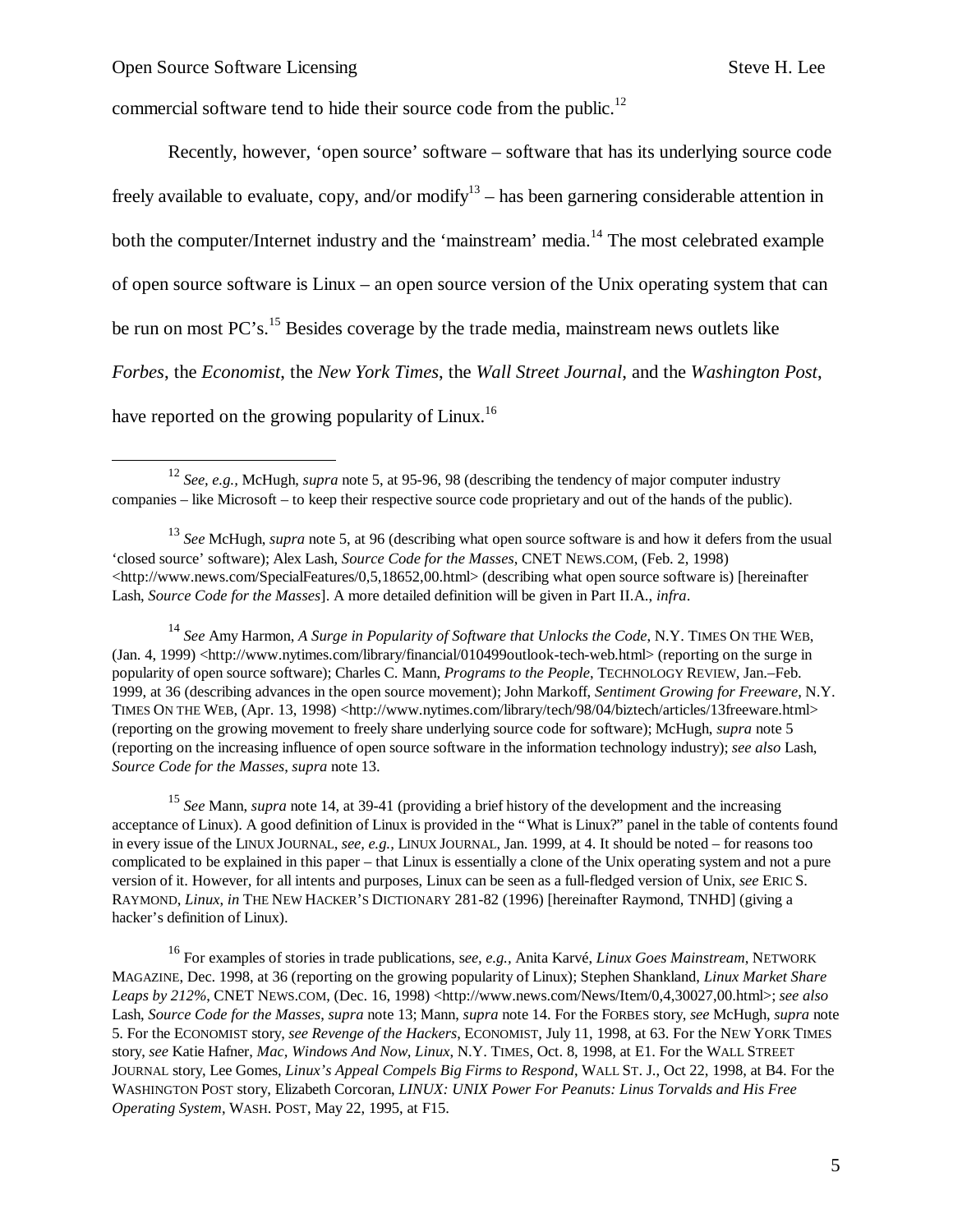1

The growing interest in Linux and other open source software programs has even drawn the attention of Microsoft. In its so-called 'Halloween' memos, Microsoft analyzed the potential effects that open source software might have on Microsoft's monopoly in the software market.<sup>17</sup>

Besides Linux, the Apache Web Server<sup>18</sup> is another example of open source software that has gained a great deal of attention recently.<sup>19</sup> The not-for-profit Apache Group<sup>20</sup> – which develops the Apache Web Server – announced a deal to license its open source web server software to IBM under Apache's open source software license.<sup>21</sup> In this deal – rather than receiving monetary compensation (which the Apache Group had little or no interest in) in exchange for licensing its software to IBM – the Apache Group will receive cooperation from

*Software for Popular Functions*, WALL ST. J., Nov. 3, 1998, at B6. <sup>18</sup> The Apache Web Server can loosely be defined as a piece of software that is used to allow a computer

(called a 'server') to deliver World Wide Web pages to a computer that requests the page (called a 'client'), *see* Computer & Internet Dictionary, *supra* note 7, at 21 (defining 'Apache Web Server') & 606 (defining 'Web Server').

<sup>19</sup> *See, e.g.,* Larry Seltzer, *Key Open Source Projects*, PC MAGAZINE, Mar. 23, 1999, at 172 [hereinafter Seltzer, *Key Open Source Projects*]; McHugh, *supra* note 5, at 95-96.

<sup>20</sup> The 'Apache Group' is **not** a formal organization by any stretch of the imagination. The Apache Group is a lose-knit group of computer enthusiasts [hereinafter hackers] that volunteer their time to develop the Apache HTTP/Web Server – which is free of charge and, since it is open source, free of many of the restrictions associated with copyright, *see* McHugh, *supra* note 5, at 95-96, 100; Apache Group, *About the Apache HTTP Server Project* (visited Aug. 5, 1998) <http://www.apache.org/ABOUT\_APACHE.html> (explaining what the Apache Project is and effectively acknowledging that its web server software is open source software).

<sup>21</sup> *See* McHugh, *supra* note 5, at 95-96; *see also* Apache Group, *IBM joins the Apache Project, Plans to bundle and support the Apache HTTP Server* (June 22, 1998) <http://www.apache.org/press/22Jun98.html> [hereinafter Apache/IBM deal].

<sup>17</sup> *See* Memorandum from Vinod Valloppillil, Open Source Software (Aug. 11, 1998) <http://www.opensource.org/halloween1.html> [hereinafter Halloween I] (Microsoft's confidential memorandum that was leaked to the open source software community assessing the threat that open source software – particularly Linux – posed to Microsoft's strategy); Memorandum from Vinod Valloppillil & Josh Cohen, Linux OS Competitive Analysis (Aug. 11, 1998) <http://www.opensource.org/halloween2.html> [hereinafter Halloween II] (Microsoft's confidential memorandum that was leaked to the open source software community assessing the threat that Linux posed to Microsoft's strategy); Microsoft, *Microsoft Responds to Internal Memo Regarding the Open Source Model and Linux* (Nov. 5, 1998) <http://www.microsoft.com/ntserver/highlights/editorletter.asp> (Microsoft conceding that the Halloween memos were genuine and appear to be confidential Microsoft documents). For news coverage of the 'Halloween' memos (note: these memos are commonly referred to as the 'Halloween' memos), *see* Stephen Shankland, *Microsoft Spins "Halloween" Memos*, CNET NEWS.COM, (Nov. 6, 1998)  $\lt$ http://www.news.com/News/Item/0,4,28490,00.html>; Lee Gomes, *Microsoft Acknowledges Growing Threat of Free*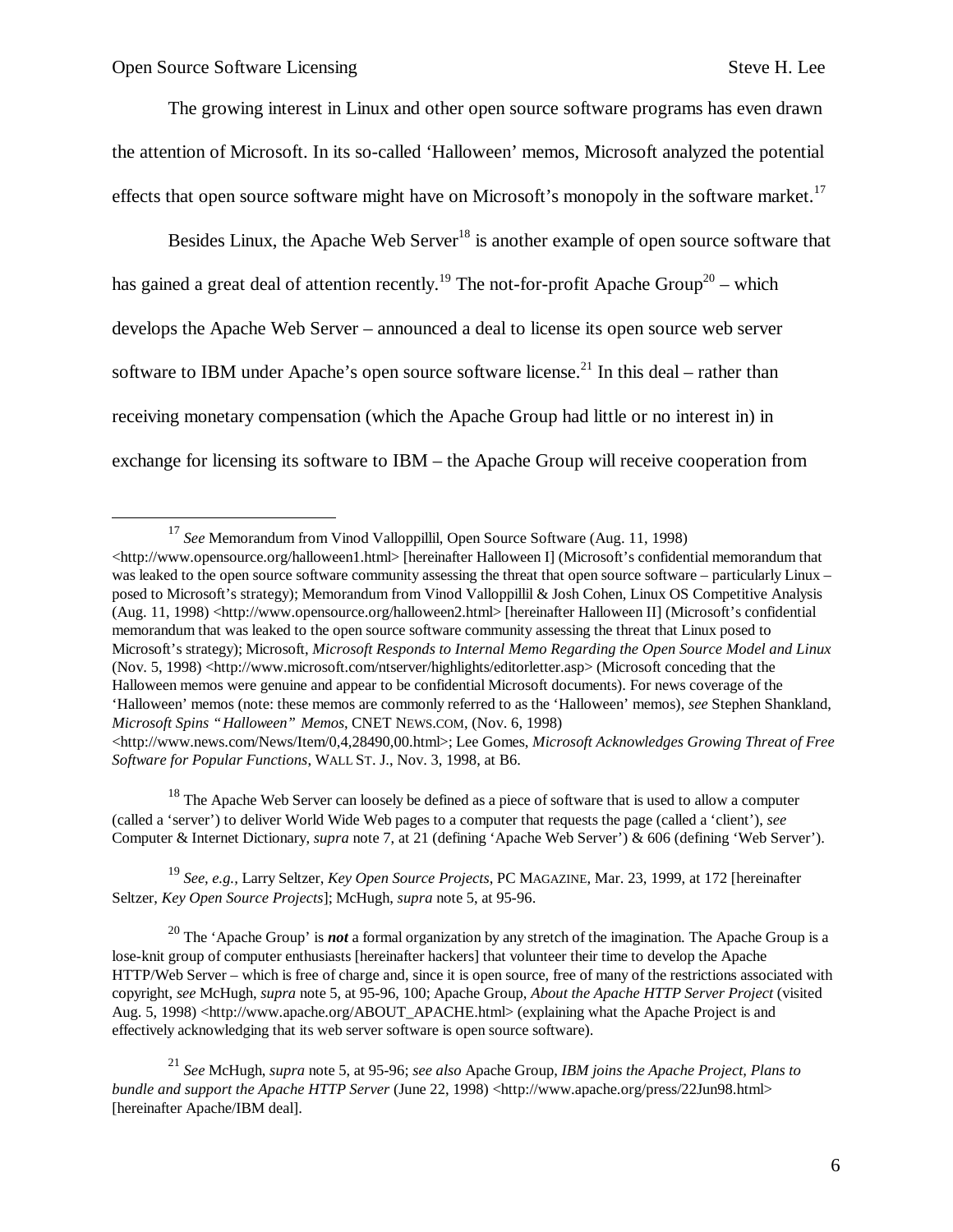IBM on further developing the Apache Web Server's code and in abiding by Apache's open source philosophy and licensing agreement.<sup>22</sup> In other words, IBM would have to share any relevant modifications to the Apache code, not only with the Apache Group, but – since Apache's source code is available to anyone who wants it – with the rest of the world.<sup>23</sup>

IBM is not the only commercial software company to (partially) embrace the open source software model. Netscape has released the source code for its Communicator web browser under its own open source software license.<sup>24</sup> Again – like Linux or Apache, and unlike Microsoft's Windows 98 or Internet Explorer – Netscape Communicator's source code can be downloaded, modified, and re-distributed (under certain conditions) by virtually anyone on the Internet.<sup>25</sup>

Besides Apache and the Netscape Communicator, there are other examples of open source software that play important roles on the Internet. In fact, according to *Forbes*, "two of the most fundamental pieces of the Internet are open source software":  $^{26}$  Both BIND<sup>27</sup> – which allows Web users to type in domain names (e.g., www.law.harvard.edu) rather than hard-to-remember

<sup>23</sup> *See id.*

1

<sup>24</sup> *See* McHugh, *supra* note 5, at 96 (describing Netscape's acceptance of the open source software development model and its release of the Communicator source code); Netscape, *Netscape Communicator Open Source Code Whitepaper* (visited Aug. 12, 1998) <http://home.netscape.com/browsers/future/whitepaper.html> [hereinafter Netscape Whitepaper] (providing a primer on what 'open source software' and 'open source software licensing' is and why Netscape is now pursuing such a strategy); *see also* CUSUMANO & YOFFIE, *supra* note 11, at 36 (1998) (describing Netscape's decision to give away "Netscape's crown jewel" – the source code for Communicator – as "stunning").

Note: Netscape's merger with AOL will not end the open source effort, *see* Paul Festa, *Concerns About*  AOL Eased at Mozilla, CNET NEWS.COM, (Dec. 2, 1998) <http://www.news.com/News/Item/0,4,29463,00.html> (reporting that AOL will leave Mozilla.org – Netscape's open source software development arm – intact).

<sup>25</sup> *See* CUSUMANO & YOFFIE, *supra* note 11, at 139.

<sup>26</sup> McHugh, *supra* note 5, at 99.

<sup>27</sup> Acronym for Berkeley Internet Name Domain, *see* Computer & Internet Dictionary, *supra* note 7, at 54 (defining BIND).

<sup>22</sup> *See* McHugh, *supra* note 5, at 95-96.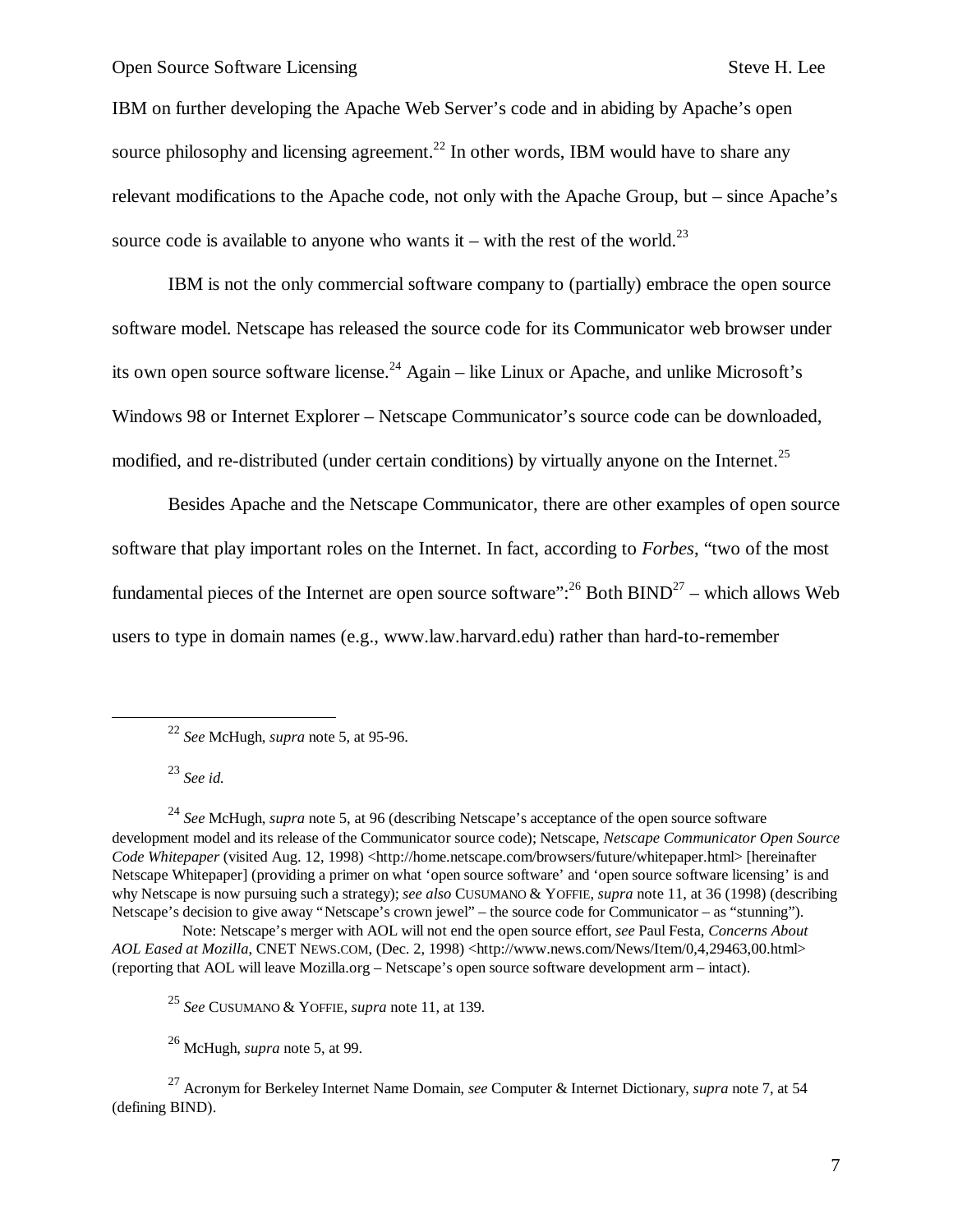numerical IP addresses  $(140.247.200.68)^{28}$  – and Sendmail – "which routes about 80% of the Email that courses over the Internet"<sup>29</sup> – are open source.<sup>30</sup>

In addition to Apache, BIND, and Sendmail, Perl (short for 'Practical Extraction and Report Language') is another example of open source software that serves an important role on the Internet.<sup>31</sup> Perl – often called "the duct tape of the Web"<sup>32</sup> – is a programming language that serves a crucial role in the vast majority of interactive Web sites by processing the data entered in by visitors to the site and displaying the results.<sup>33</sup>

At this point one may wonder why anyone would want to give away such valuable intellectual property. Why didn't these open source developers simply take a Linux, a Perl, a BIND, etc., and simply keep the source code proprietary and out of the view of potential competitors? After all, the act of making source code publicly available – as the open source software development community has done – has garnered descriptions ranging from being the "equivalent [to] revealing the recipe for Coca-Cola"<sup>34</sup> all the way to giving away a "potential gold mine."35

<sup>30</sup> *Id.*

1

<sup>31</sup> *See id.*

<sup>32</sup> *See* Seltzer, *Key Open Source Projects*, *supra* note 19, at 172, 176.

<sup>35</sup> McHugh, *supra* note 5, at 96.

<sup>28</sup> *See* McHugh, *supra* note 5, at 99. For a more thorough definition, *see* Computer & Internet Dictionary, *supra* note 7, at 54 (defining BIND), 168 (defining DNS).

<sup>29</sup> McHugh, *supra* note 5, at 99.

<sup>33</sup> *See* McHugh, *supra* note 5, at 99*.* For a more technically correct definition, *see* Computer & Internet Dictionary, *supra* note 7, at 423 (defining Perl); *see also id.* at 85 (defining CGI). According to THE NEW HACKER'S DICTIONARY, Perl is the "language[ ] of choice" among Unix system administrators ("sysadmins"), Raymond, TNHD, *supra* note 15, at 353.

<sup>34</sup> CUSUMANO & YOFFIE, *supra* note 11, at 139.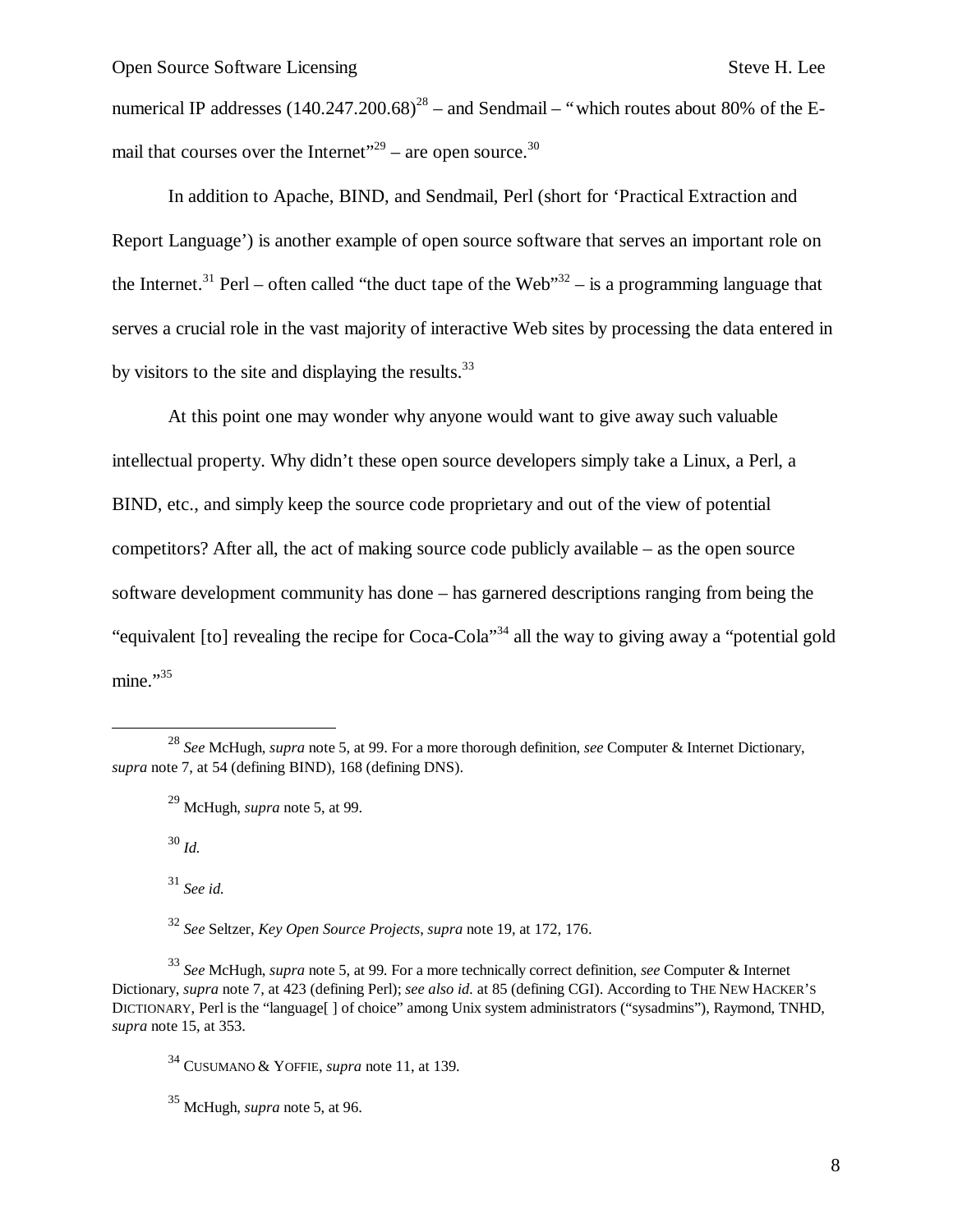A partial answer to these sorts of questions is that open source programmers consider themselves to be in a community with a set of social norms that demand that information, such as source code, be shared with both the community and with the rest of the world.<sup>36</sup>

But what happens when programs created within the open source community move into a realm largely dominated by the closed source model of software development? How can open source software developers openly share their intellectual property in a world that jealously guards intellectual property without sacrificing the philosophy that drove them to freely share their code? For example, how can someone who wants to make source code freely available prevent others from 'closing' open source code by claiming proprietary rights over all or part of that code?

Law seems to be one possible route by which the kind of structure and order necessary to carry out the vision of open source development can be established and maintained.<sup>37</sup> In fact, open source developers utilize law as a means of 'regulating' how their code is handled in 'cyberspace.' Open source developers use intellectual property licensing – through various types of 'open source licenses' – in order to maintain the integrity of the open source project.<sup>38</sup>

Considering the fact that open source developers *give away* intellectual property, the ironic choice of utilizing intellectual property licensing to achieve and preserve the goals of the open source movement, logically, leads us to the critical question: Are open source licenses legally enforceable?<sup>39</sup> If these licenses are not enforceable, then those outside of the open source

 $\overline{a}$ 

<sup>36</sup> *See infra* Part V.A.; *see also* McHugh, *supra* note 5, at 96-99.

<sup>37</sup> Law is one way in which behavior is cyberspace can be regulated, *see* Lawrence Lessig, *The Constitution of Code: Limitations on Choice-Based Critiques of Cyberspace Regulation*, 5 COMMLAW CONSPECTUS 181, 183 (1997).

<sup>38</sup> *See* Larry Seltzer, *License to Drive Software Development*, PC MAGAZINE, Mar. 23, 1999, at 171 [hereinafter Seltzer, *License*].

<sup>39</sup> The question of legal enforceability is not simply a philosophical abstraction, *see* Dennis Berman, *Linux*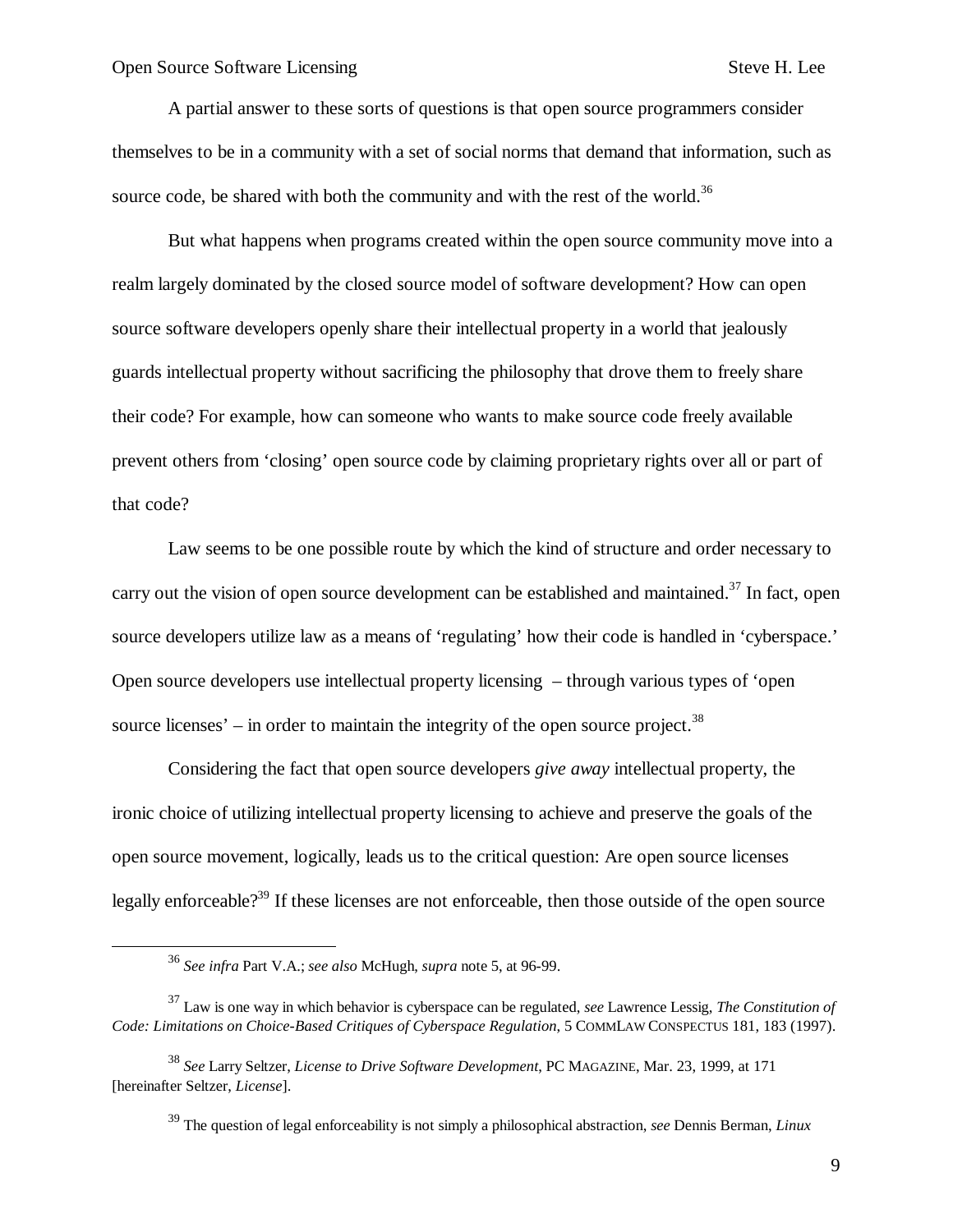$\overline{a}$ 

movement will probably succeed in 'closing' open code. In other words, if 'licensees' cannot be prevented from claiming intellectual property rights over what use to be freely available source code, the open source movement itself might be in jeopardy.<sup>40</sup>

This paper will argue that open source software licenses, in general, are legally enforceable. This paper will also conclude that the terms associated with *specific* types of open source licenses – regardless of their level of strictness – are enforceable as well.

In addition to the legal analysis, this paper will also explore the possibility that the cultural norms associated with the open source community can serve as a viable extra-legal mechanism of control necessary to preserve the integrity of open source movement.

Finally, I will address why people may want to use the open source model of development

– via the legal device of an open source license. This paper will argue that the open source

development model and open source licensing can be a desirable and viable means of producing

and disseminating computer software as well as other types of creative works.

II. BACKGROUND: DEFINITIONS AND A BRIEF HISTORY OF THE OPEN SOURCE MOVEMENT

*A. Definitions: What is Open Source Software? What is an Open Source Software License?*

A simple definition of 'open source' software – sometimes referred to as 'free software'<sup>41</sup>

*May be Running on Some Spindly Legal Legs*, BUSINESS WEEK ONLINE, (Apr. 27, 1999) <http://www.businessweek.com/bwdaily/dnflash/apr1999/nf90427b.htm> [hereinafter Berman, *Linux Legal*] (reporting that some people question the legal enforceability of open source licenses – like the GNU GPL – which undergirds open source software programs like Linux).

<sup>40</sup> The proprietization of open source programs and protocols might be Microsoft's strategy in dealing with the success of the open source movement, *see* Halloween I, *supra* note 17 (apparently advocating a strategy of denying open source software producers "entry into the market" by establishing intellectual property rights over what has been fairly open and non-proprietary protocols on the Internet).

 $41$  In this context, the word 'free' does not necessarily refer to the price of the software (although open source software is often free in the sense of having a nominal price of zero). 'Free,' in this context, is more akin to 'freedom'. In other words, the 'free' in 'free software' means liberty or lack of constraint, *see* Free Software Foundation, *What is Free Software? – GNU Project – Free Software Foundation (FSF)* (visited Aug. 5, 1998)

 $\langle$ http://www.gnu.org/philosophy/free-sw/html> [hereinafter FSF, *What is Free Software?*] (providing links to pages that define what the FSF/GNU Project calls 'free software' – which is synonymous with 'open source software').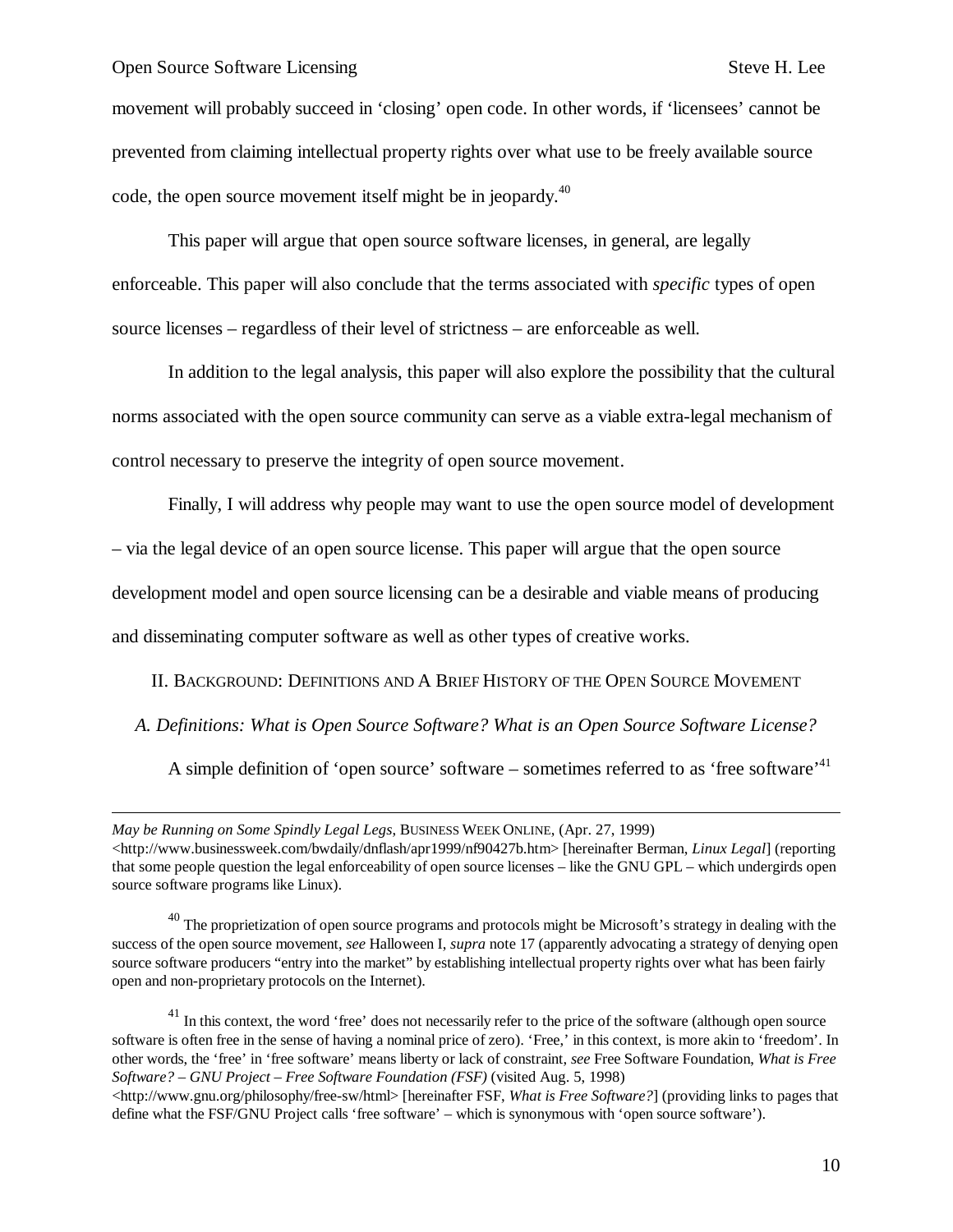$-$  is that the software's source code is available to the public.<sup>42</sup> However, simply making the source code available does not necessarily mean that a program meets the definition of open source software.<sup>43</sup> A fuller definition of open source software is given below.<sup>44</sup>

In order for a program to be classified as open source software, "[t]he distribution terms [i.e., the license] of an open-source program must comply with the .... criteria" listed below.<sup>45</sup> Please note that the following list of defining factors is not intended to be exhaustive. The criteria listed below were designed to: 1.) represent the *consensus* view on just what open source software is, and 2.) to focus in on those defining factors that will be important and relevant to the analysis while leaving out factors that are less relevant to the analysis:<sup>46</sup>

**· Source Code**<sup>47</sup>

1

<sup>43</sup> *See The Open Source Definition (Version 1.0)* at Preamble, *reprinted in* Bruce Perens, *The Open Source Definition*, *in* OPEN SOURCES: VOICES FROM THE OPEN SOURCE REVOLUTION 171, 176 (Chris DiBona et. al. eds., 1999) [hereinafter Perens, *The Open Source Definition*] ("Open source doesn't just mean access to the source code.").

<sup>44</sup> Most of the defining conditions and terms are adapted from the official *Open Source Definition, Version 1.0*, *see id*.; *see also* Open Source Initiative & Bruce Perens, *The Open Source Definition (Version 1.0)* (no longer at the OSI website; on file with the author and also reprinted in Perens, *The Open Source Definition*, *supra* note 43, at 176- 80) [hereinafter *OSD (v.1.0)*]. The definition(s) relied on in this paper will also be derived from the definitions adopted by others in the open source community. It should be noted, however, that most of the definitions given in the following citations – with a few exceptions that will be noted in Part III. of this paper – conform to the definition given in the *OSD (v.1.0)*, *see* Debian GNU/Linux Developers, *A Social Contract* (visited Jan. 7, 1999)

<http://www.debian.org/social\_contract> [hereinafter Debian Social Contract] (defining open source software); FSF, *What is Free Software?*, *supra* note 41; Netscape Whitepaper, *supra* note \_\_ .

**Note:** The Open Source Initiative's version of the *OSD* has been revised, and – as of the time of writing – is slightly different than Bruce Perens' original version 1.0 for OSI. This paper will use Perens' version 1.0 since it is the closest to the Debian Group's and the FSF's definition of free/open source software. For OSI's latest version of the *OSD*, *see* Open Source Initiative & Bruce Perens, *The Open Source Definition* (visited Apr. 24, 1999) <http://www.opensource.org/osd.html> [hereinafter OSI, *Definition*].

<sup>45</sup> *OSD (v.1.0)*, *supra* note 44, at Preamble.

<sup>46</sup> The definition that this paper gives conforms to the core defining terms of open source software as laid out by the author of the *Open Source Definition*: the right to make copies, the right to freely distribute those copies, open access to source code, and the freedom to modify the source code, *see* Perens, *The Open Source Definition*, *supra* note 43, at 172.

<sup>47</sup> *See OSD (v.1.0)*, *supra* note 44, ¶ 2.

<sup>42</sup> *See, e.g.,* McHugh, *supra* note 5, at 96.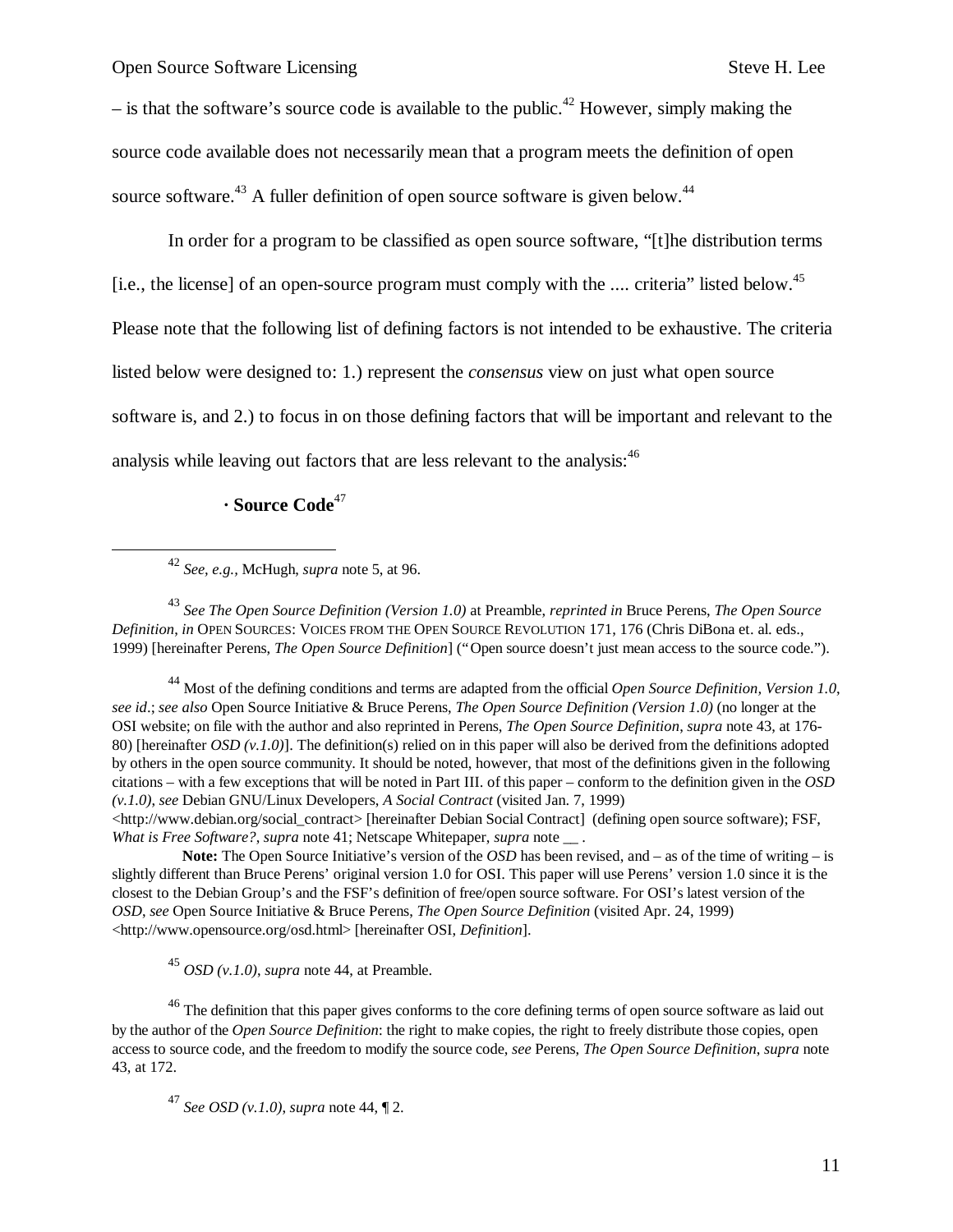"The program must include source code, and must allow distribution in source code as well as [in] compiled form. Where some form of a product is not distributed with source code, there must be a well-publicized means of downloading the source code, without charge, via the Internet. .... Deliberately obfuscated source code is not allowed. Intermediate forms such as the output of a preprocessor or translator are not allowed."<sup>48</sup>

#### **· Integrity of The Author's Source Code**<sup>49</sup>

It is strongly recommended that "*all authors not restrict any files, source or binary, from being modified.*" <sup>50</sup> "The license must explicitly permit distribution of software built from modified source code. The license may require derived works to carry a different name or version number from the original software."<sup>51</sup>

## **· Derivative Works**<sup>52</sup>

"The [open source software] license must allow modifications and derived works, and must allow them to be distributed under the same terms as the license of the original [open source] software."<sup>53</sup>

<sup>48</sup> *Id.*

1

<sup>52</sup> *See, e.g., id.* ¶ 3.

<sup>49</sup> *Compare* Debian Social Contract, *supra* note 44 (see 'The Debian Free Software Guidelines,' ¶ 4), *with OSD (v.1.0)*, *supra* note 44 , ¶ 4. The Debian guidelines seem less tolerant of restricting modifications to the original code. I will use language conforming to the Debian viewpoint since that is closer to what the Free Software Foundation might find acceptable.

<sup>50</sup> Debian Social Contract, *supra* note 44 (see 'The Debian Free Software Guidelines,' ¶ 4) (emphasis in original).

<sup>51</sup> *OSD (v.1.0)*, *supra* note 44, ¶ 4.

<sup>53</sup> *Id. See also* Heffan, *supra* note 9, at 1489 (arguing that authors of non-proprietary/collaborative works should use copyright licenses in order to prevent other less well-meaning people from establishing "proprietary rights in a derivative work" – thereby negating the goals of the original author).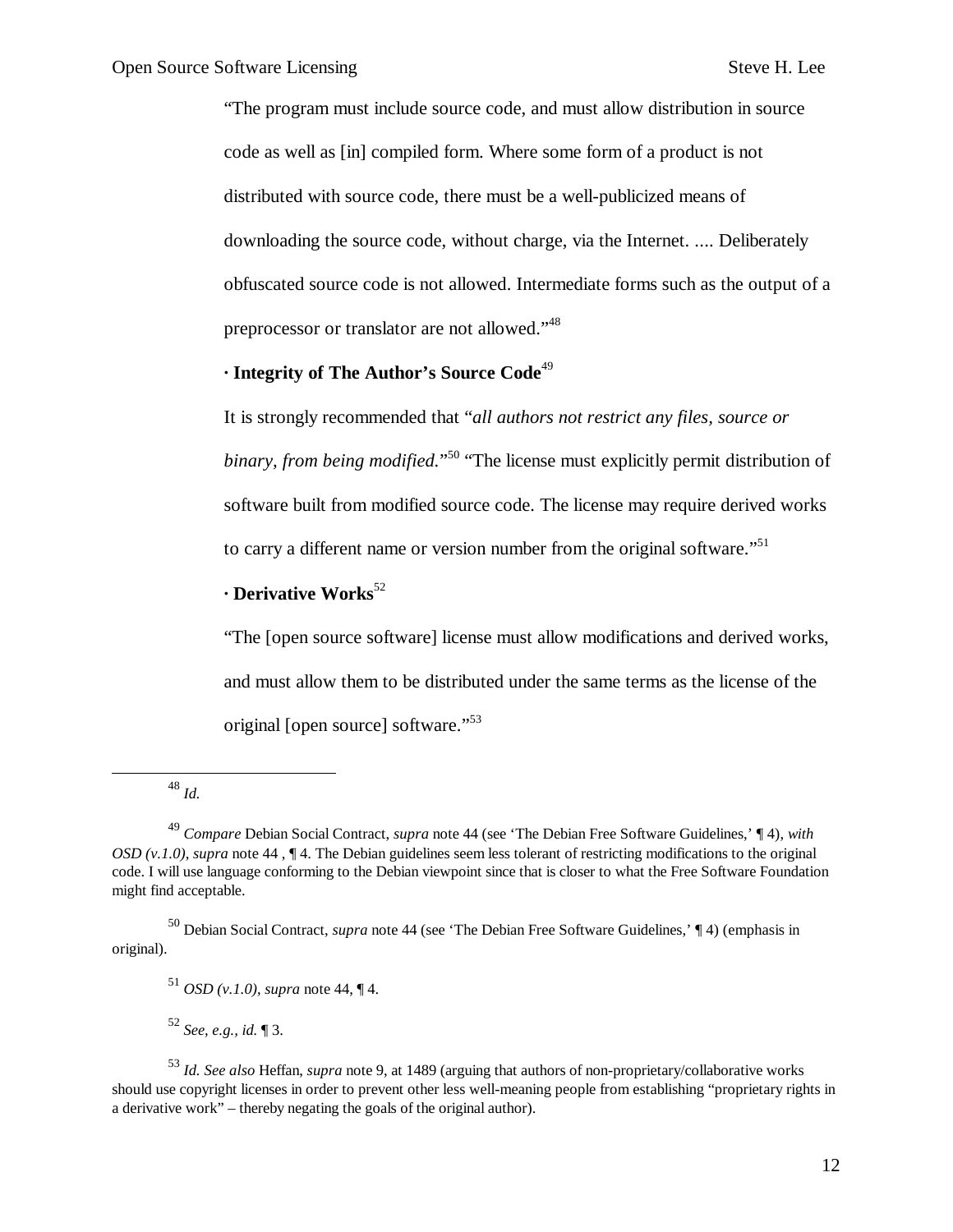#### **· 'Free' Redistribution**<sup>54</sup>

"The license may not restrict any party from ... giving away [or selling]<sup>55</sup> the [open] source] software ...."<sup>56</sup>

'Closed source' – or 'proprietary' – software is defined as software that does not meet the criteria stated above.<sup>57</sup> For example, with closed/proprietary software, a typical user is not allowed access to the source code, is not allowed to modify the source code, and is usually prohibited from redistributing the software.

An 'open source software license' can be defined as a license that attempts to confer the kind of rights, privileges, and obligations associated with the definition of open source software. The 'Preamble' of one type of open source software license captures the spirit and the intent behind most open source licenses:

> The licenses for most software are designed to take away your freedom to share and change it. By contrast, [this open source software license] is intended to *guarantee your freedom to share and change free* [i.e., open source] *software – to make sure the software is free for all its users.*<sup>58</sup>

As we shall see in Part II.B., *infra*, virtually every type of open source software has some variant of an open source software license associated with it. **In fact, in order for a program to be defined as 'open source,' the program must be distributed under some sort of open source** 

 $\overline{a}$ 

<sup>54</sup> *See, e.g., OSD (v.1.0), supra* note 44, ¶ 1. 'Free' in this case means 'freedom from constraints.'

<sup>55</sup> *See infra* note 139 & accompanying text (discussing why 'free redistribution' does not mean someone could not sell the open source software).

<sup>56</sup> *OSD (v.1.0)*, *supra* note 44, ¶ 1.

<sup>57</sup> *See supra* note 8 & accompanying text.

<sup>58</sup> Free Software Foundation, *GNU General Public License* (visited Aug. 4, 1998) <http://www.gnu.org/copyleft/gpl.html> (emphasis added) [hereinafter FSF, *GNU GPL*].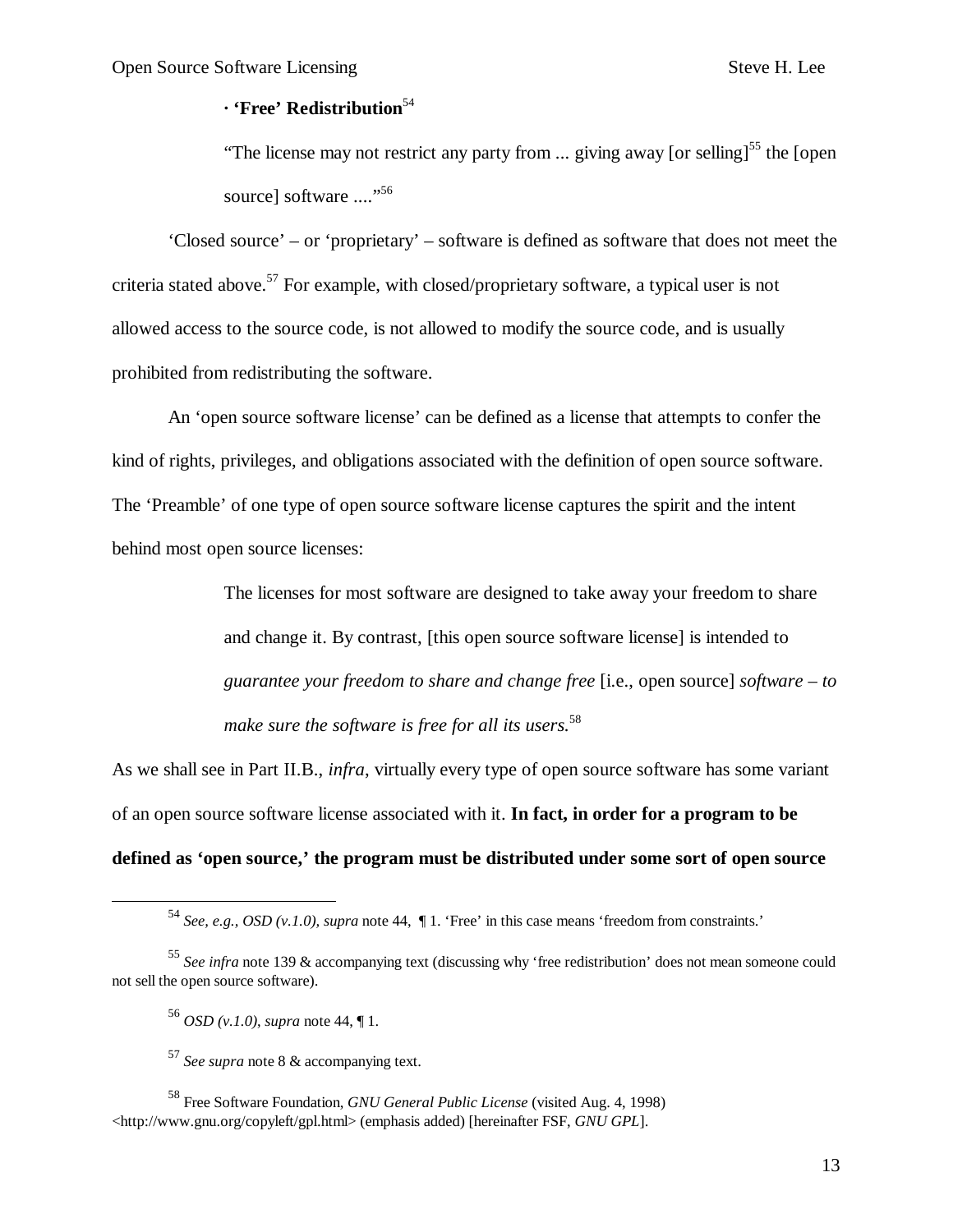**license**. <sup>59</sup> In other words, the use of open source licensing is an essential element in making an open source program 'open source.'<sup>60</sup> Therefore, the question of whether or not open source licenses are legally enforceable is a *critical* factor in answering the question of whether or not the open source development model can succeed.

A more detailed examination of open source software licenses will be included in Part III. of this paper.

*1. A Note on Terminology and Usage: 'Free' vs. 'Open'*

It should be noted that some factions within the open source movement prefer the use of the word 'free' or 'free software' over 'open source.<sup>'61</sup> The vast majority of the open source community, however, seem to prefer the terms 'open' and 'open source.<sup>'62</sup> Those outside of the open source movement – such as the media and novice computer users – also tend to use the term 'open source.'<sup>63</sup>

To reiterate, <sup>64</sup> 'open source' (or 'open software,' etc.) and 'free software' mean

 $\overline{a}$ 

<sup>59</sup> *See OSD (v.1.0)*, *supra* note 44, at Preamble("Open source doesn't just mean access to the source code. The distribution terms of an open-source program must comply with the [criteria listed on that Web page.]"); Perens, *The Open Source Definition*, *supra* note 43, at 180 (open source programs are "clearly copyrighted and covered by a license"); Seltzer, *License*, *supra* note 38, at 171.

<sup>60</sup> *See OSD (v.1.0)*, *supra* note 44, at Preamble.

<sup>61</sup> *See, e.g.,* Free Software Foundation, *Categories of Free and Non-Free Software* (visited Aug. 8, 1998) <http://www.gnu.org/philosophy/categories/html> [hereinafter FSF, *Free and Non-Free Software*] (stating that "[t]he term 'open source' is used by some people to mean more or less the same thing as free software. We prefer the term 'free software' ...").

<sup>62</sup> *See, e.g.,* Open Source Initiative, *OpenSource.org* (visited Jan. 6, 1999) <http://www.opensource.org>; OPEN SOURCES: VOICES FROM THE OPEN SOURCE REVOLUTION (Chris DiBona et al. eds, 1999) [hereinafter OPEN SOURCES].

<sup>63</sup> *See, e.g., supra* note 16.

<sup>64</sup> *See supra* note 41 and accompanying text.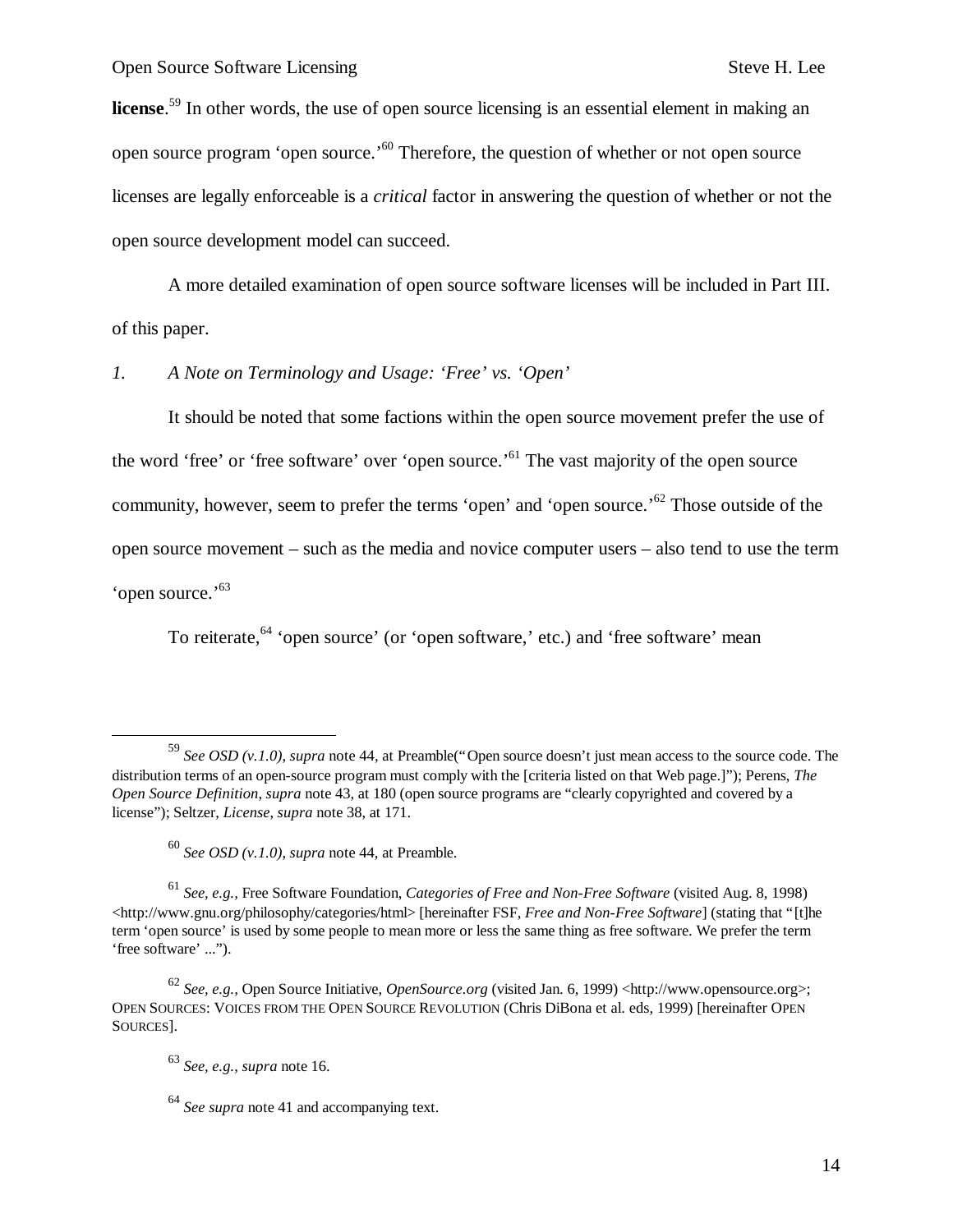essentially the same thing;<sup>65</sup> therefore, this paper will usually use the more popular term – open source software.

The reader should also note that, when the word 'free' is used, it does not necessarily mean the same thing as 'zero price.' 'Free' – in relation to open source software – means 'freedom' from constraints.<sup>66</sup>

#### *B. A Brief History of the Open Source Movement*

This section will present a bare-bones history of the open source software movement. Rather than an all-encompassing retelling of the evolution of the open source movement, this section will, instead, seek to provide enough background information to aid in the analysis of open source software licensing.

## *1. Beginnings: GNU and Perl – 1983-1990*

In 1984, a former programmer at MIT's AI Lab, Richard M. Stallman, founded the 'Free Software Foundation' [hereinafter FSF].<sup>67</sup> The main technical goal of the FSF was to create an open source Unix-like operating system called 'GNU.<sup>568</sup> Although Stallman was never able to finish the 'kernel' (the "central module")<sup>69</sup> of the GNU operating system,<sup>70</sup> he and other

1

<sup>65</sup> *See* Debian GNU/Linux Developers, *What Does Free Mean? or What Do You Mean by Open Software?* (visited Jan. 7, 1999) <http://www.debian.org/intro/free> [hereinafter Debian, *Free/Open Software*] (stating that 'free software' and 'open software' mean "the same thing since 'Open refers to the availability of the source code'); *cf.* FSF, *Free and Non-Free Software*, *supra* note 61 (stating that the two terms "more or less" mean the same thing).

<sup>66</sup> *See supra* note 41.

<sup>67</sup> *See* Mann, *supra* note 14, at 38; McHugh, *supra* note 5, at 98. For more on the story of Richard M. Stallman and the Free Software Foundation, *see* Andrew Leonard, *The Saint of Free Software: Maverick Richard Stallman Keeps the Faith – and Gives Bill Gates the Finger*, SALON, (Aug. 1998) <http://www.salonmagazine.com/21st/feature/1998/08/cov\_31feature.html> [hereinafter Leonard, *Saint*]. For an

excellent background on the adventures Richard M. Stallman prior to starting the FSF, *see* STEVEN LEVY, HACKERS 415-27 (1984) (describing Richard M. Stallman as 'the Last True Hacker').

<sup>68</sup> *See* Mann, *supra* note 14, at 38. GNU is a recursive acronym for 'GNU's Not Unix,' *see* Raymond, TNHD, *supra* note 15, at 220 (defining 'GNU'), 381-82 (defining 'recursive acronym').

<sup>69</sup> Computer & Internet Dictionary, *supra* note 7, at 302 (defining 'kernel').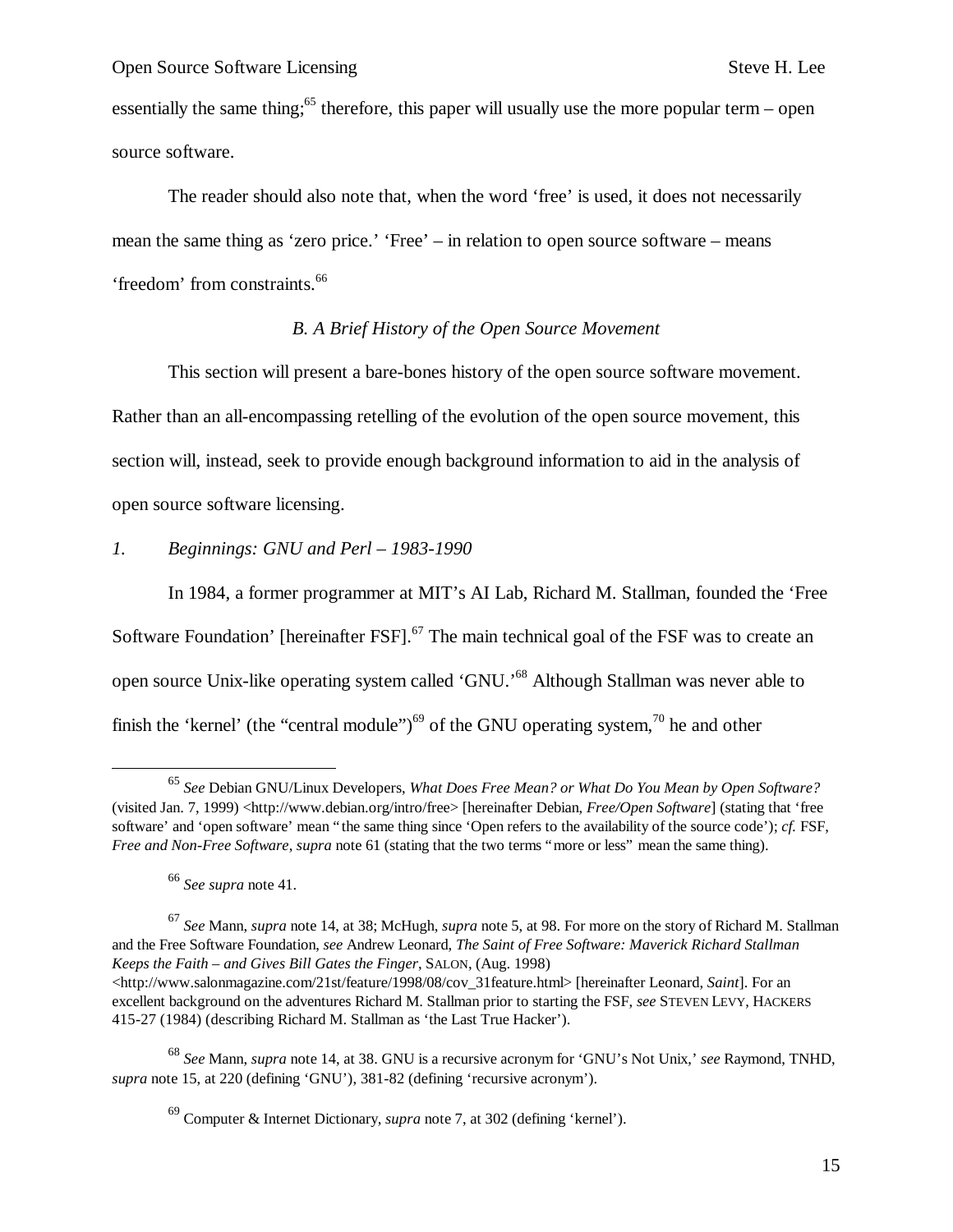programmers associated with the FSF were able to produce extremely useful and popular pieces of open source software like the GNU EMACS<sup>71</sup> and the GNU C compiler.<sup>72</sup>

Perhaps the most important goal of the GNU Project, however, was to promote Stallman's philosophy regarding software development.<sup>73</sup> Stallman believes that "information is community property and all software source [code] should be shared."<sup>74</sup> In Stallman's mind, proprietary software, with its source code closed off from the public, prevented the sort of cooperation and communitarian spirit necessary – in Stallman's opinion – for advancing software development.<sup>75</sup>

The FSF's solution to the 'dilemma' of closed source / proprietary software was a concept that Stallman called 'copyleft':<sup>76</sup> Keep source code freely available so that everyone could change and/or redistribute the software.<sup>77</sup>

In order to bring the concept of 'copyleft' to fruition, Stallman and the FSF created the first example of an open source software license: the GNU General Public License [hereinafter

-

<sup>72</sup> *See* Mann, *supra* note 14, at 38-39; Raymond, TNHD, *supra* note 15, at 220.

<sup>73</sup> *See generally* Heffan, *supra* note 9, at 1504-9 (providing an excellent summary of Stallman's work and philosophy).

<sup>74</sup> Raymond, TNHD, *supra* note 15, at 220. *See also* Leonard, *Saint*, *supra* note 67; Mann, *supra* note 14, at 38.

<sup>75</sup> *See* Heffan, *supra* note 9, at 1505; Leonard, *Saint*, *supra* note 67; Mann, *supra* note 14, at 38-39; McHugh, *supra* note 5, at 98-99.

<sup>76</sup> *See* Heffan, *supra* note 9, at 1504-9; *see generally* Free Software Foundation, *What is Copyleft?* (visited Aug. 4, 1998) <http://www.gnu.org/copyleft/copyleft.html> [hereinafter FSF, *Copyleft*] (defining 'copyleft'); Raymond, TNHD, *supra* note 15, at 126 (defining 'copyleft').

<sup>77</sup> *See* FSF, *Copyleft*, *supra* note 76.

<sup>70</sup> *See* Mann, *supra* note 14, at 39.

 $71$  EMACS is a programmable text editor described by Eric Raymond as the "ne plus ultra of hacker editors," Raymond, TNHD, *supra* note 15, at 172 (defining EMACS).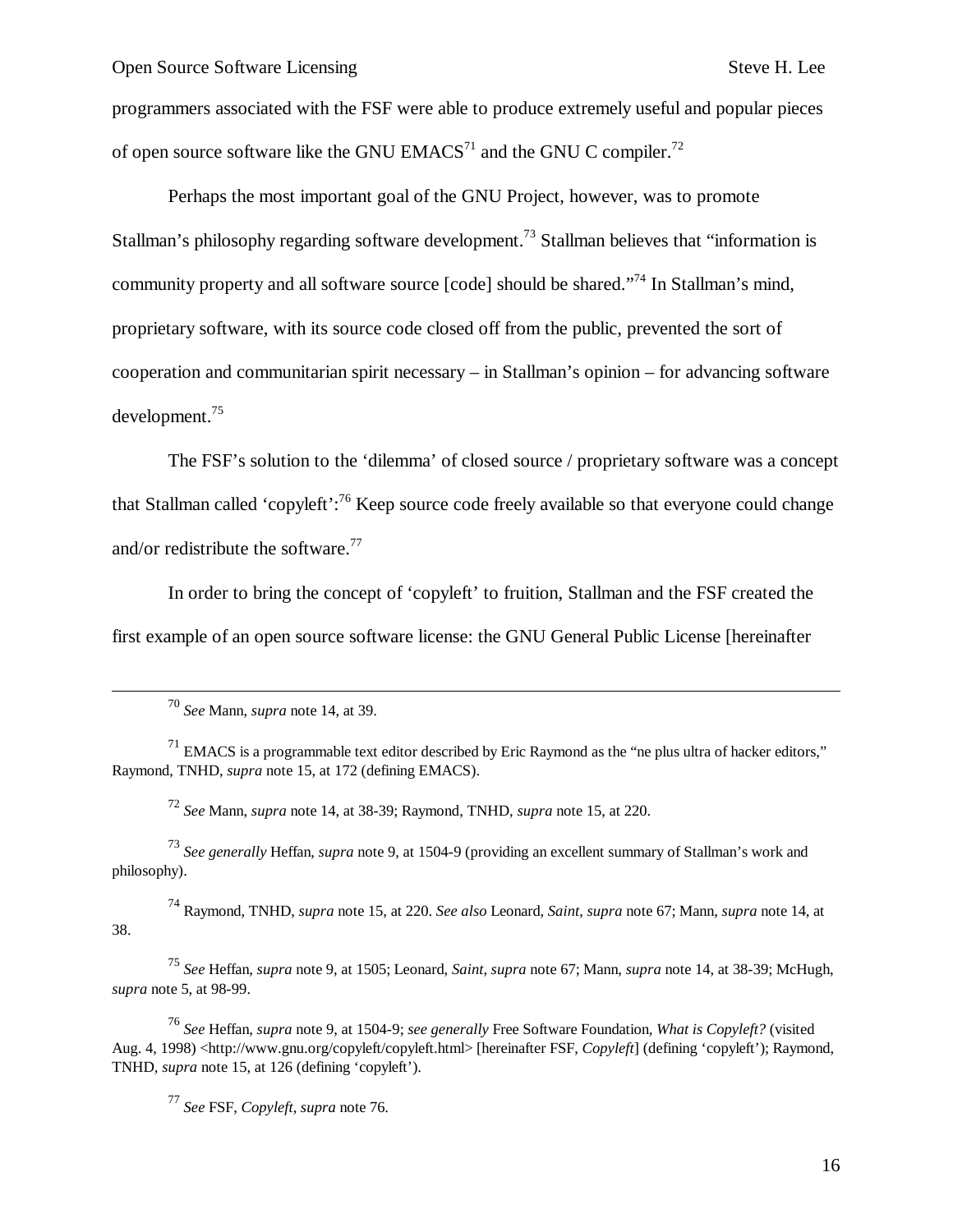1

GNU GPL].<sup>78</sup> The process of 'copylefting' using the GNU GPL is similar to normal copyright licensing: (1) the FSF copyrights the software, and (2) the FSF offers the software under the terms of the license.<sup>79</sup> The key difference is that at step  $(2)$ , the license allows the licensee to act in ways that, under the typical closed source license, would violate the licensor's exclusive rights under copyright law. Namely, the GNU GPL gives the licensee the permission to copy, distribute, and modify the program so long as certain conditions are met.<sup>80</sup>

If it seems like Stallman and the FSF are trying to weaken the intellectual property rights that they would normally be entitled to via the GNU GPL, then that assessment is correct.<sup>81</sup> As strange as it may seem in a world where creators of intellectual property desire ever stronger intellectual property protection in order to have an incentive to produce, $82$  Stallman actually wants to *weaken* intellectual property rights.<sup>83</sup> In Stallman's opinion, those who produce closed source software are 'software hoarders' and, thus, "[c]opyleft uses the tools of the software hoarders [i.e., copyright and copyright licensing] against them."<sup>84</sup>

It should come as no surprise that the concept of copylefting is controversial even within

<sup>81</sup> *See* Heffan, *supra* note 9, 1504-9; FSF, *Copyleft*, *supra* note 76; FSF, *GNU GPL*, *supra* note 58.

<sup>82</sup> *See* McHugh, *supra* note 5, at 99; POSNER, *supra* note 10, § 3.3, at 43.

<sup>78</sup> *See* FSF, *GNU GPL*, *supra* note 58; Heffan, *supra* note 9, 1507-9.

<sup>79</sup> *See* FSF, *GNU GPL*, *supra* note 58 , at Preamble; *see also infra* Parts III. & IV. for details on the mechanics of software licensing.

<sup>80</sup> *See infra* Part III.C. It should be noted, for now, that the rights to copy, distribute, and modify, are three of the five *exclusive* rights that copyright confers on copyright holders, *see* 17 U.S.C. §106(1)-(6).

<sup>83</sup> *See, e.g.,* Richard Stallman, *Reevaluating Copyright: The Public Must Prevail*, 75 OR. L. REV. 291, 291-97 (1996).

<sup>84</sup> Mann, *supra* note 14, at 38; *see* FSF, *Copyleft*, *supra* note 76; Heffan, *supra* note 9, at 1504-9.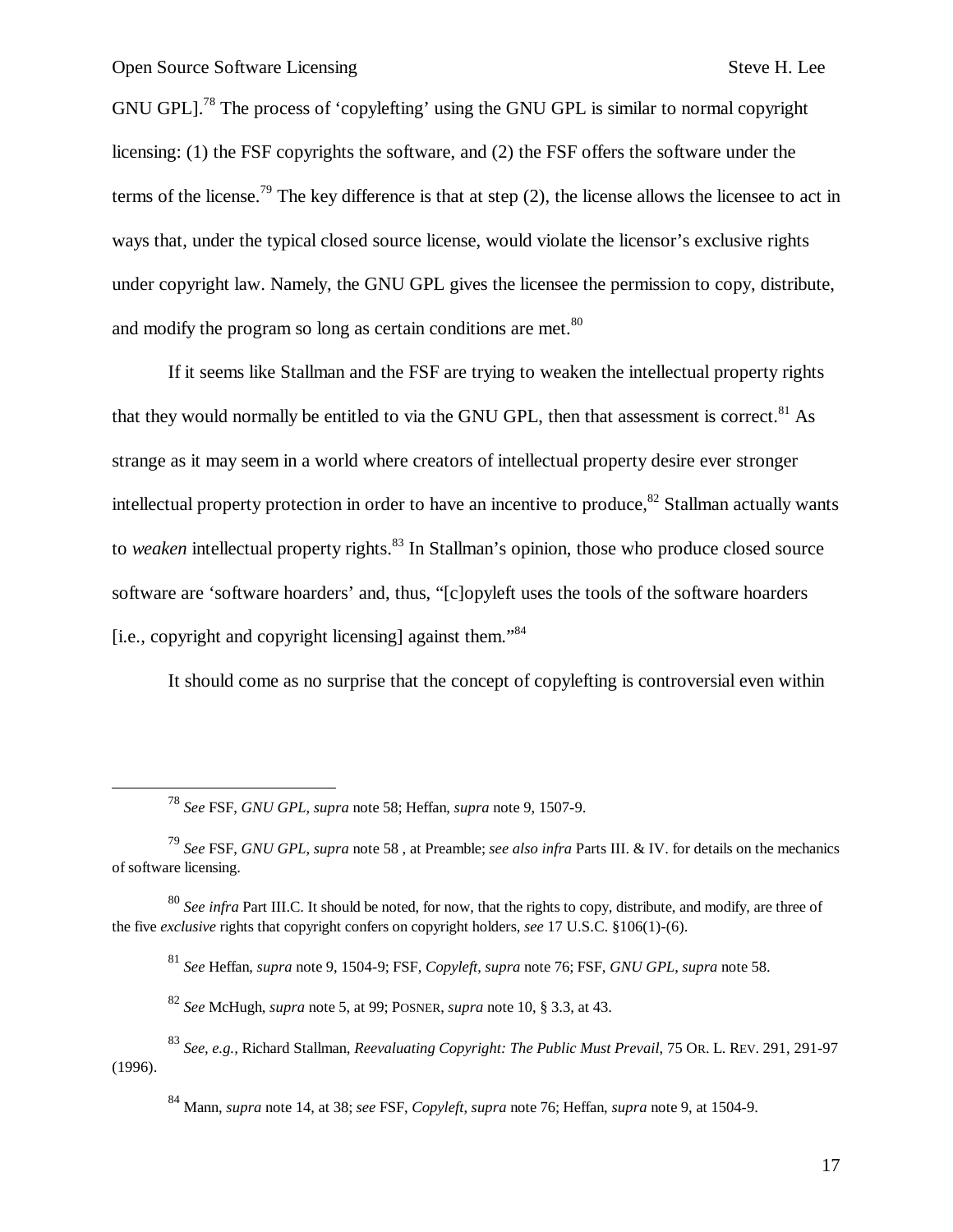the open source software community.<sup>85</sup> Other figures in the open source movement disagree – often strongly – with Stallman's utopic vision of a world without the intellectual property protections that he believes serve to 'hinder' the 'liberation' of software code.<sup>86</sup>

Regardless of Stallman's controversial views, the present-day open source movement, along with the various open source licenses, are based on both the GNU GPL and Stallman's 'free software' views.<sup>87</sup> As will be seen shortly, the GNU GPL is especially important in this context because of the importance of Linux to the open source movement. The GNU GPL – and how the philosophy of 'copylefting' distinguishes it from other open source licenses – will be discussed in Part III.C. of this paper.

Throughout the remainder of the 1980's, only limited progress was made in the open source – or, as Stallman likes to call it, the 'free software' – movement.<sup>88</sup> For the purposes of this paper, the only notable development in open source software in the 1980's came in 1987. In 1987, Larry Wall invented Perl, "a Unix-based programming language he created to scan, manipulate, and print text files."<sup>89</sup> Initially, Wall posted Perl on Usenet under the GNU GPL.<sup>90</sup> Later on,

<sup>87</sup> *See, e.g.,* Leonard, *Saint*, *supra* note 67; Perens, *The Open Source Definition*, *supra* note 43, at 172-73 (the current open source movement, and the associated open source licensing schemes, derive from Stallman's ideas).

-

99.

<sup>85</sup> *See* Raymond, TNHD, *supra* note 15, at 220 (stating that Stallman's campaign against intellectual property protection for software – along with his charge of 'software hoarding' – is controversial among hackers). For more on the controversy, *see infra* Part III.D.

<sup>86</sup> *See* Leibovich, *supra* note 8 (discussing the disagreements between Eric Raymond, a major figure in the open source community, and Stallman); Leonard, *Saint*, *supra* note 67 (reporting on the conflicts that Stallman has had with others in the open source movement); Perens, *The Open Source Definition*, *supra* note 43, at 174 (stating that Stallman and Raymond are often cast in adversarial positions – even though they both champion open source).

<sup>88</sup> *See* Alex Lash, *Evolution of a Net Community*, CNET NEWS.COM, (Feb. 2, 1998)  $\langle$ http://www.news.com/SpecialFeatures/0,5,18619,00.html> [hereinafter Lash, *Evolution*] (providing a timeline of the open source movement); Mann, *supra* note 14, at 39.

<sup>89</sup> Lash, *Evolution*, *supra* note 88; *see also supra* note 33 and accompanying text; McHugh, *supra* note 5, at

<sup>90</sup> *See* Lash, *Evolution*, *supra* note 88.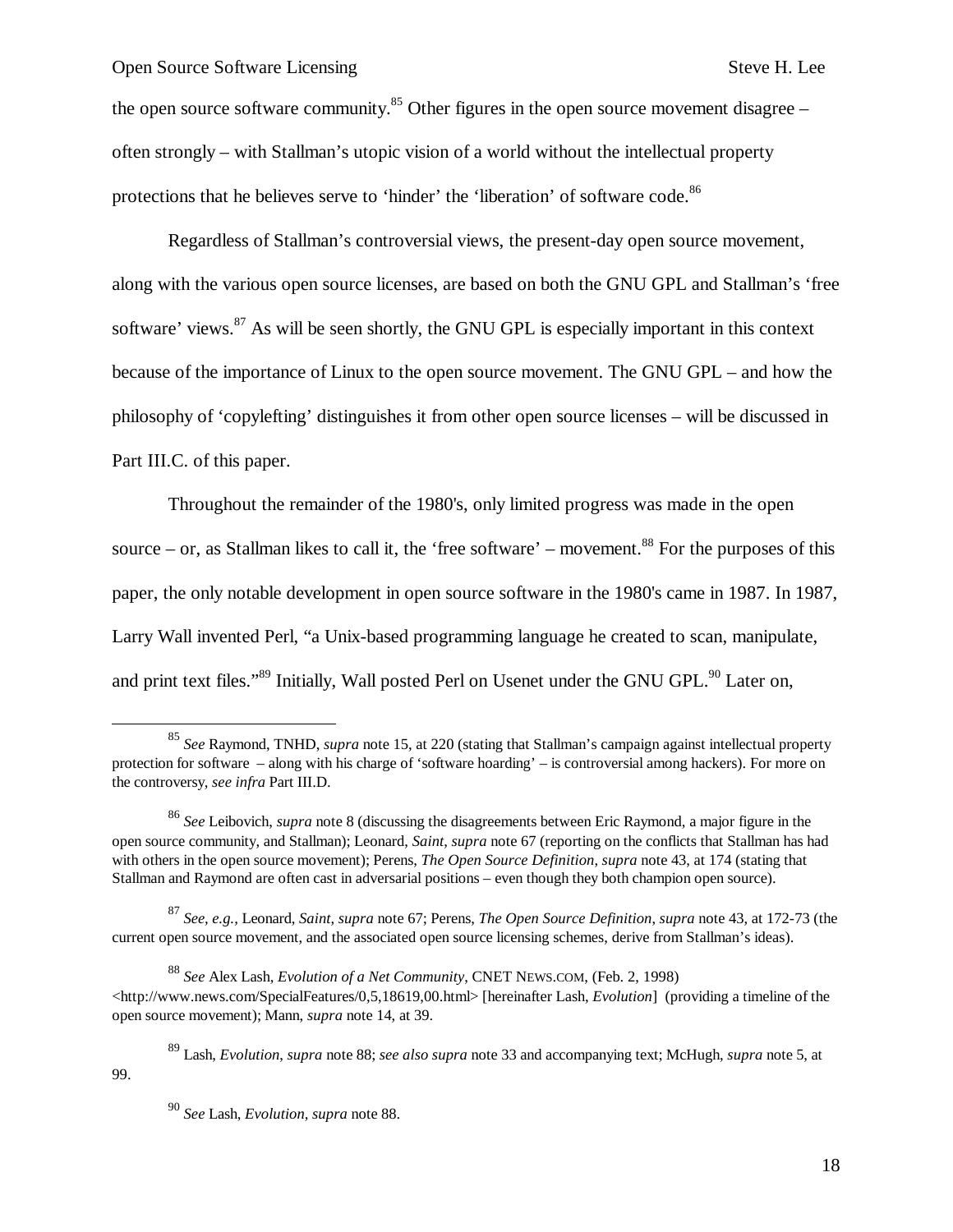however, Wall decided that the GPL's terms were "too restrictive"<sup>91</sup> and created his own open source software license called the 'Artistic License.<sup>92</sup> The differences between the GPL and the Artistic License will be discussed in Part III.C. of this paper.

# 2. *The Emergence of an Open Source Community: Linux, FreeBSD, Apache, and the Internet Revolution – 1990-1997*

By the late 1980's, the FSF's attempts to create a Unix-like operating system was effectively derailed by an injury to Richard Stallman's hands.<sup>93</sup> After years of typing code, Stallman's hands gave out and his dream of creating the GNU kernel – at least for the time being – seemed out of reach.

In 1991, however, the dream of a Unix-like open source operating system was realized by a 21-year old Finnish undergraduate student named Linus Torvalds.<sup>94</sup> With the goal of getting a Unix-like operating system running on, what was then, a typical PC (which lacked the power and memory necessary to have a full-fledged version of Unix running on it), Linus wound "up with something like a Unix kernel."<sup>95</sup> Linus' friends decided to dub the new operating system 'Linux' (pronounced 'Linn-ucks') in honor of its creator. $96$ 

1

<sup>91</sup> *Id.*; s*ee infra* Part III.C. (more on the differences between various forms of open source licenses). As will be discussed in Part III.D., Larry Wall is among those in the open source community that disagrees with Stallman on certain issues. For an example of Wall's disagreement with Stallman, *see* Leonard, *Saint*, *supra* note 67.

<sup>92</sup> *See id.* For examples of the Artistic License, *see* The Perl Institute, *The "Artistic License"* (visited Jan. 8, 1999) <http://language.perl.com/misc/Artistic.html> [hereinafter Perl, *Artistic License*]; Open Source Initiative, *Artistic License* (visited Dec. 22, 1998) <http://www.opensource.org/artistic-license.html>.

<sup>93</sup> *See* Mann, *supra* note 14, at 39.

<sup>94</sup> *See* Mann, *supra* note 14, at 39; McHugh, *supra* note 5, at 96. For the idea that Linux is the heir apparent of the hoped for GNU kernel, *see* Mann, *supra* note 14, at 39; Raymond, TNHD, *supra* note 15, at 281-82 (defining Linux). For a brief biography of Linus Torvalds, *see* Doug Levy, *Linux Creator: Next Bill Gates?*, USA TODAY, (Jan. 7, 1999) <http://www.usatoday.com/life/cyber/tech/cte102.htm>.

<sup>95</sup> Mann, *supra* note 14, at 39.

<sup>96</sup> *See id.*; McHugh, *supra* note 5, at 96.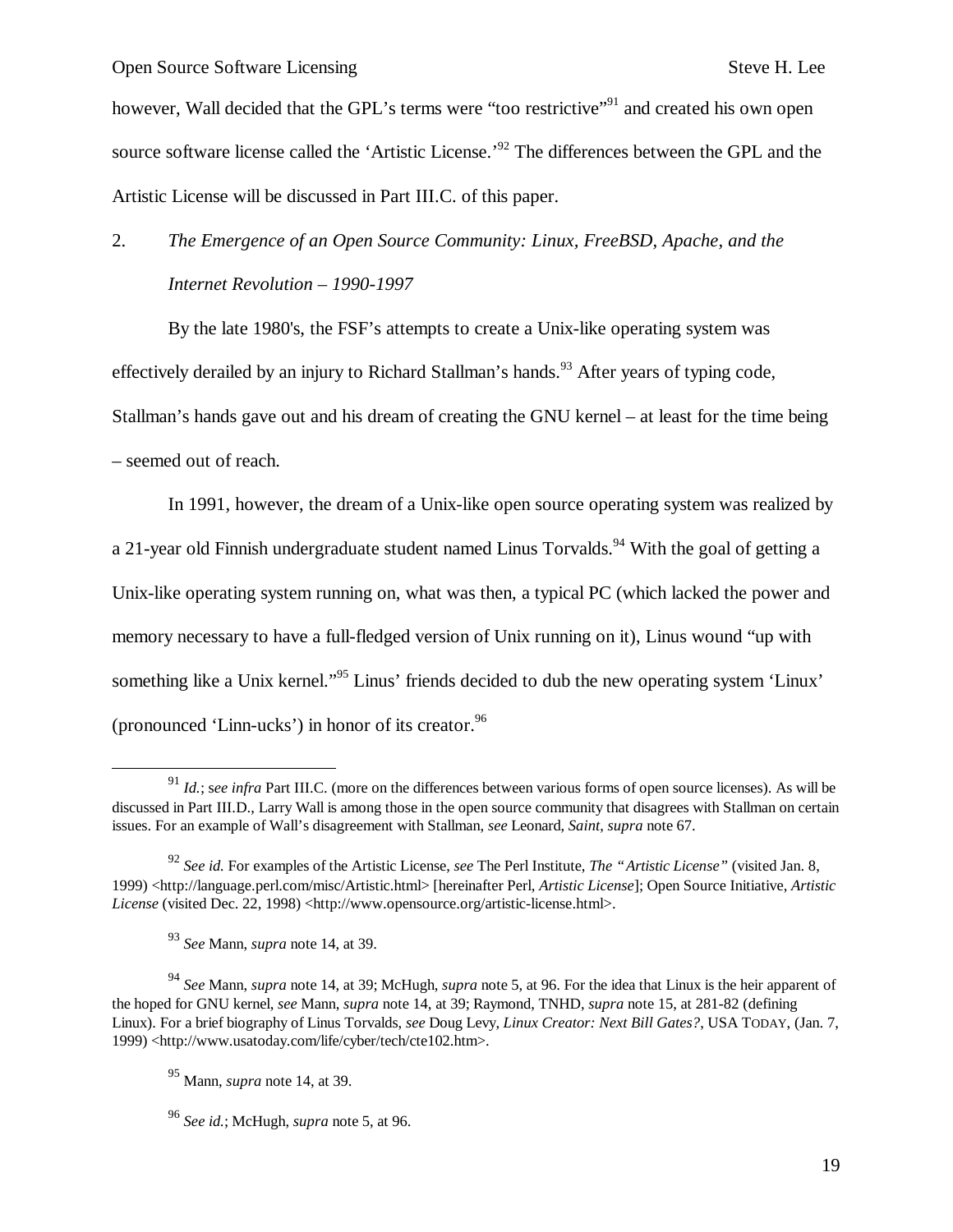$\overline{\phantom{a}}$ 

In creating Linux, Linus Torvalds relied heavily on the toolset and the necessary subsidiary programs created by the GNU Project.<sup>97</sup> In order to honor the contributions of the GNU Project, Linus 'copylefted' Linux (i.e., released Linux under the GNU GPL).<sup>98</sup>

Linux was not the only open source operating system to be developed in the 1990's. In 1993, another open source version of Unix, FreeBSD,<sup>99</sup> was distributed through the Internet and on CD-ROM.<sup>100</sup> FreeBSD was released on another type of open source license called the 'BSD License.'<sup>101</sup>

At about the same time that the open source software development model was beginning to pick up steam,  $102$  the Internet – emerging from the confines of academe and research facilities – took on an ever-increasing role in society.<sup>103</sup> By 1997, the number of people, worldwide,

<sup>99</sup> BSD stands for 'Berkeley Software Distribution.' *See* Raymond, TNHD, *supra* note 15, at 92 (defining BSD). Note: BSD – unlike Linux – is a variant of Unix rather than a Unix clone.

<sup>100</sup> *See* Lash, *Evolution*, *supra* note 88; *see generally* Computer & Internet Dictionary, *supra* note 7, at 228 (defining FreeBSD); FreeBSD, Inc., *FreeBSD* (last visited Jan. 12, 1999) <http://www.freebsd.org>.

<sup>101</sup> *See* Lash, *Evolution*, *supra* note 88; *see also* FreeBSD, Inc., *The FreeBSD Copyright* (last visited Jan. 12, 1999) <http://www.freebsd.org/copyright/freebsd-license.html> [hereinafter *FreeBSD License*]; FreeBSD, Inc., *The 4.4BSD Copyright* (last visited Jan. 12, 1999) <http://www.freebsd.org/copyright/license.html> [hereinafter *4.4BSD*  License]; Open Source Initiative, *The BSD License* (last visited Jan. 8, 1999) <http://www.opensource.org/bsdlicense.html>.

<sup>97</sup> *See* Mann, *supra* note 14, at 39; McHugh, *supra* note 5, at 98 ("Several pieces of GNU software are vital to the operation of Linux."); Raymond, TNHD, *supra* note 15, at 282. It should be noted that Richard Stallman likes to refer to Linux as 'GNU/Linux,' *see* Leonard, *Saint*, *supra* note 67. However, most people – including those in the open source community – prefer to simply call it 'Linux.' This paper will use 'Linux' rather than 'GNU/Linux.'

<sup>98</sup> *See* Lash, *Evolution*, *supra* note 88; Linux Documentation Project, *Chapter 17: The GNU General Public License* (visited Jan. 8, 1999) <http://metalab.unc.edu/LDP/LDP/tlk/appendices/gpl.html> [hereinafter LDP, *Linux GPL*] (stating that Linux is licensed under the GNU GPL – i.e., 'copyleft'); *see also* Mann, *supra* note 14, at 39.

When we discuss the BSD License, this paper will usually refer to the sample BSD-style license provided by the Debian Group due to its adaptability to software developed outside of the ambit of UC Berkeley and the FreeBSD Group, *see* Debian GNU/Linux Developers, *Sample BSD Style License* (visited Jan. 12, 1999) <http://www.debian.org/misc/bsd.license> [hereinafter *Sample BSD-style License*].

<sup>102</sup> *Cf.* Lash, *Evolution*, *supra* note 88 (providing a timeline of the progress the open source movement has made in recent years).

<sup>103</sup> *See generally* STEVEN SEGALLER, NERDS 2.0.1: A BRIEF HISTORY OF THE INTERNET (1998).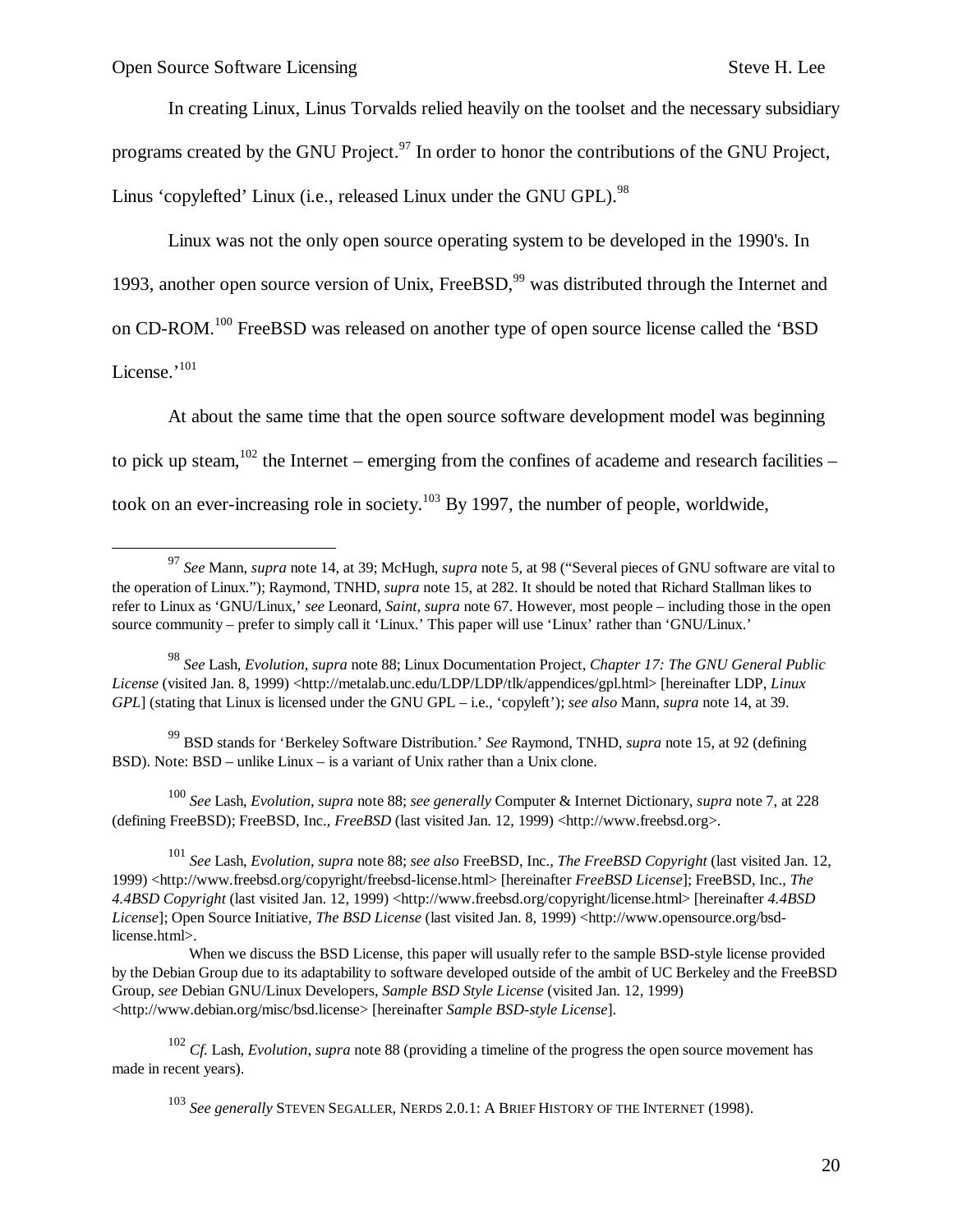connected on the Internet grew to about 100 million people, and, by 1998, "it [took] only 100 days for the Internet's volume of traffic to double."<sup>104</sup> As noted in the Introduction, many of the core components and protocols of the Internet – like Perl, BIND, and Sendmail – were nonproprietary and open source.<sup>105</sup> The Internet also became the most frequently used means for the distribution and redistribution of open source software.

The World Wide Web is one of the best illustrations of how the growth of the open source movement coincided with the growth of the Internet. Consider the following fact: The largest area of growth on the Internet is the World Wide Web.<sup>106</sup> The web server software that is running most of the web sites on the World Wide Web is the open source Apache Web Server.<sup>107</sup>

The 1990's have seen – along with an increasing number of open source software and its increasingly important role in the expansion of the Internet<sup>108</sup> – the rise of an open source software development community.<sup>109</sup> Tied together by the Internet and an interest in 'liberating code,' the open source community has adopted a Stallman-esque collaborative model of software

<sup>104</sup> *Id.*

1

<sup>105</sup> *See supra* Part I.; *cf.* SEGALLER, *supra* note 103, at 290 (arguing that the World Wide Web succeeded because it was a "collaborative" project rather than being a commercial product).

<sup>106</sup> *See* CARL SHAPIRO & HAL R. VARIAN, INFORMATION RULES: A STRATEGIC GUIDE TO THE NETWORKED ECONOMY 6 (1999) (stating that "more than 60 percent of Internet traffic is to Web sites").

<sup>107</sup> *See* Netcraft, *The Netcraft Web Server Survey* (last visited Jan. 10, 1999)  $\langle$ http://www.netcraft.com/Survey/> [hereinafter *Netcraft Web Server Survey*] (the Apache Web Server – with 53.78% server share – has almost two times the server share of the nearest competitor – Microsoft, with 23.68% server share). The Apache Web Server is licensed under a slightly modified version of the BSD license, *compare* Apache Group, *Apache License* (last visited Jan. 8, 1999) <http://www.apache.org/LICENSE> [hereinafter *Apache License*], *with Sample BSD-style License*, *supra* note 101 (the Apache License is essentially the same as the BSD license with a few additions and modifications).

<sup>108</sup> *See, e.g.,* Halloween I, *supra* note 17 (analyzing the increasing number of open source projects and the importance of open source software to the growth of the Internet). There will be more on the interrelationship between open source software and the Internet in Part VI., *infra*.

<sup>109</sup> *See generally* Mann, *supra* note 14, at 36-42; McHugh, *supra* note 5, at 94-100.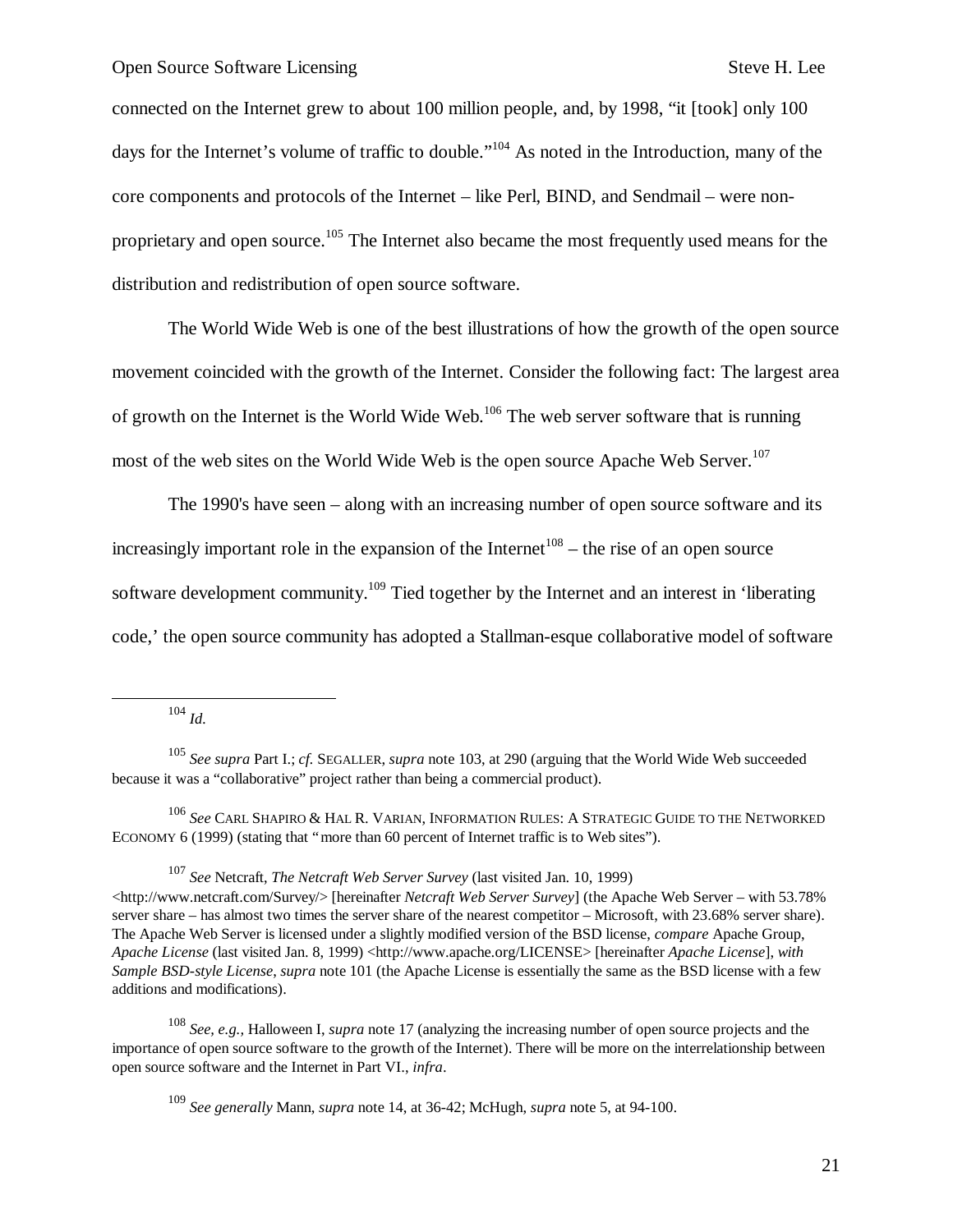development – where programmers create software in virtual communities by sharing the code, the ideas, and the time necessary to make it all work.<sup>110</sup> Needless to say, this kind of communitarian model of software development runs counter to the closed source model of software development used by the vast majority of software companies.

3. *Open Source Hits the Big Time: The Increasing Attention Paid to the Open Source Movement, and the Commercialization of Open Source Software – 1998 to the Present*

As stated in the Introduction, the open source movement – especially Linux – has garnered considerable attention recently.<sup>111</sup> Influenced by the growing open source community – and especially by what many consider to be the open source community's equivalent of the 'Declaration of Independence,' Eric Raymond's *The Cathedral and the Bazaar*<sup>112</sup> – Netscape decided to release the source code of its Communicator browser to the public.<sup>113</sup> As almost every open source software developer has had to do – and especially because of the fact that it is a for-

<sup>111</sup> *See supra* Part I.

1

<sup>110</sup> *See* McHugh, *supra* note 5, at 94-100; Eric S. Raymond, *The Cathedral and the Bazaar* (visited Aug. 12, 1998) <http://sagan.earthspace.net/esr/writings/cathedral-bazaar/> [hereinafter Raymond, *The Cathedral and the Bazaar*] (arguing in favor of a collaborative model of software development epitomized by the open source movement). For an example of the enthusiasm of the open source community, *see* Steven Levy, *Code Warriors*, NEWSWEEK, Jan. 18, 1999, at 60 [hereinafter Levy, *Code Warriors*] (reporting on the zeal of the Philadelphia Linux Users Group as Eric Raymond preaches the virtues of open source).

<sup>112</sup> *See* Raymond, *The Cathedral and the Bazaar*, *supra* note 112. On the importance and the influence of Raymond's piece, *see, e.g.,* Leibovich, *supra* note 8; Levy, *Code Warriors*, *supra* note 110, at 60; McHugh, *supra* note 5, at 99; Doc Searls, *Betting on Darwin*, LINUX JOURNAL, Aug. 1998, at 12 (interviewing Marc Andreessen – cofounder of Netscape – and Tom Paquin – in charge of Mozilla.org [Mozilla.org is the division of AOL/Netscape responsible for the development of open source software projects, *see* CUSUMANO & YOFFIE, *supra* note 11, at 36, 39, 139] – about Netscape's decision to release the source code of its software; its decision was heavily influenced by Raymond's article).

<sup>113</sup> *See* Netscape Whitepaper, *supra* note 24; Leibovich, *supra* note 8 (reporting on Eric Raymond's influential role in both the open source community and in Netscape's decision to go open code); Searls, *supra* note 112, at 12-25 (interviewing Marc Andreessen and Tom Paquin of Netscape) (stating that Netscape was influenced by *The Cathedral and the Bazaar*).

For an insiders' view of Netscape's decision to join the open source movement, *see generally* Jim Hamerly et al., *Freeing the Source: The Story of Mozilla*, *in* OPEN SOURCES, *supra* note 62, 197 (1999) [hereinafter Hamerly, *Story of Mozilla*].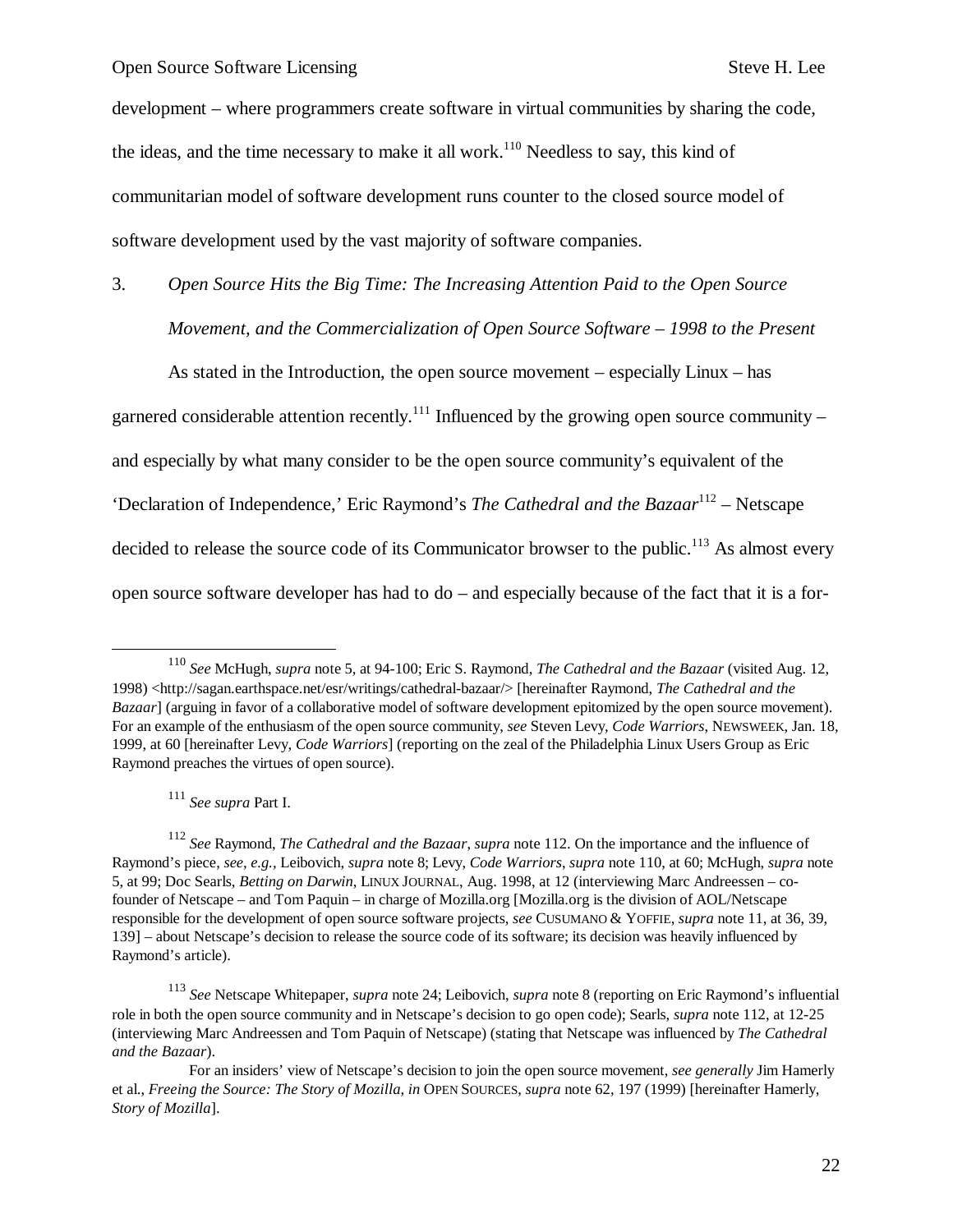1

profit company that makes commercial software – Netscape had to make a decision to either: a.) adopt (and, perhaps, slightly modify) an existing open source license, or b.) develop its own open source license.<sup>114</sup> Netscape decided to create its own open source licenses by adopting elements from existing open source licenses, as well as creating terms that were appropriate given Netscape's position as a commercial software producer.<sup>115</sup> Netscape's open source licenses will be discussed in Part III.C. of this paper.

In addition to Netscape's decision to go open source, the current period of the open source movement has seen an increasing level of commercialization.<sup>116</sup> Some software companies have either begun to 'sell' open source software by charging for value added services<sup>117</sup> or have utilized open source software as components of software products that may or may not be open source.<sup>118</sup> The emergence of commercialized open source software – which may lead to open source software becoming 'closed' or 'quasi-open'<sup>119</sup> – highlights the importance of how open source licenses are structured and whether or not they are enforceable.

<sup>117</sup> *See* Lash, *Making Money*, *supra* note 116; McHugh, *supra* note 5, at 99-100.

<sup>118</sup> *See* Lash, *Making Money*, *supra* note 116; Perens, *The Open Source Definition*, *supra* note 43, at 175-76, 186 (discussing the difficulty that the makers of KDE – a Graphical User Interface ('GUI') for Linux – had when they tried to mix open source software with a component that was under a closed source software license).

<sup>114</sup> *See* Mozilla.org, *Netscape Public License FAQ* (last visited Aug. 12, 1998) <http://www.mozilla.org/NPL/FAQ.html> [hereinafter *Netscape License FAQ*] (see, particularly, ¶3); *see also* Netscape Whitepaper, *supra* note 24.

<sup>115</sup> *See Netscape License FAQ*, *supra* note 114; *see also infra* Part III.C.4.

<sup>116</sup> *See, e.g.,* Alex Lash, *Making Money with Free Software*, CNET NEWS.COM, (Feb. 2, 1998) <http://www.news.com/SpecialFeatures/0,5,18617,00.html> [hereinafter Lash, *Making Money*]; Nikki Goth Itoi, *Freeware: Sold*, RED HERRING, Feb. 1999, at 46 [hereinafter Itoi, *Freeware*]; Larry Seltzer, *Open-Source Means Business*, PC MAGAZINE, Mar. 23, 1999, at 176 [hereinafter Seltzer, *Business*].

<sup>&</sup>lt;sup>119</sup> Some commercial developers that utilize open source software in their products have alleged that they have at most a 'moral' – but not a legal – obligation to abide by the terms of open source licenses, *see* Lash, *Making Money*, *supra* note 116; Lash, *Source Code for the Masses*, *supra* note 13; *see also* Perens, *The Open Source Definition*, *supra* note 43, at 175-76, 186 (the KDE situation).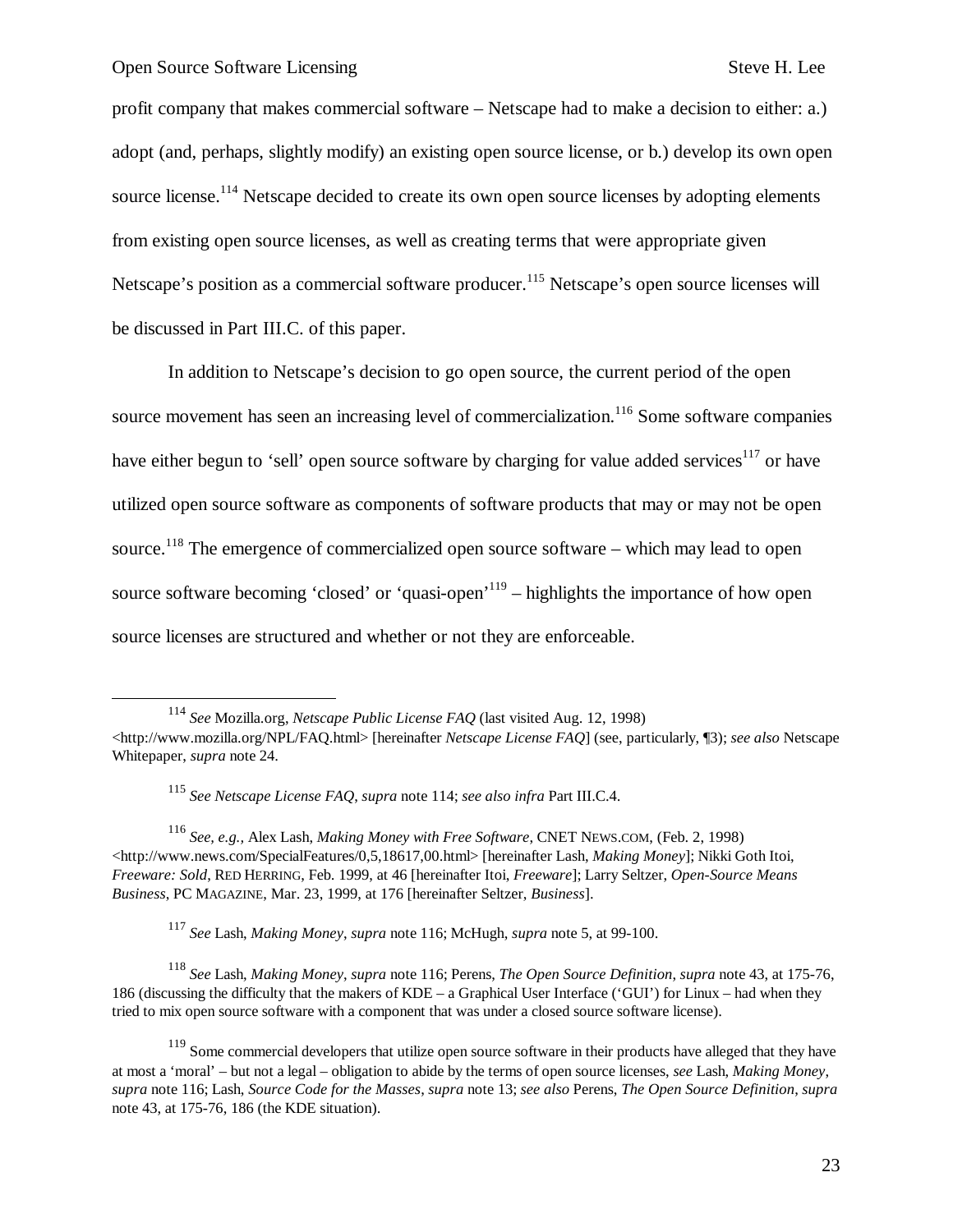#### III. OPEN SOURCE LICENSING

#### *A. Some Preliminary Issues*

Before we can define the parameters of an open source license – as well as describe the differences between various types of open source licenses – we need to take a brief look at the mechanics of copyright<sup>120</sup> licensing for software.

The process of open source software licensing is similar, in some respects to the process of closed source software licensing.<sup>121</sup> First, the creator copyrights the open source software. After copyrighting the software, the creator offers the open source software to licensees under the terms of the license. As the reader may have noticed, the process of licensing open source software is identical to the FSF's process of 'copylefting' as described in Part II.B., *supra*. 122

As was discussed in relation to copylefting – when we go beyond the superficial similarities – we find that there are some striking differences between open source licenses and closed source licenses. The differences between open and closed source licenses will be described in Parts III.B. and IV.

We should note for now, however, several points that are important for the rest of this paper:

#### *1. The Copyrightability of Software*

 $\overline{a}$ 

<sup>&</sup>lt;sup>120</sup> Since every open source license that we are dealing with is a copyright license, this paper will not deal with other intellectual property licenses – such as licenses for patents, trademarks, etc.

<sup>121</sup> For background information on copyright licensing (in general), *see generally* JAY DRATLER, JR., LICENSING OF INTELLECTUAL PROPERTY §§ 1.01-1.05 (1997) (providing an overview of intellectual property licensing); 1 ROGER M. MILGRIM, MILGRIM ON LICENSING §§ 5.00-5.80 (1998) [hereinafter MILGRIM ON LICENSING] (discussing copyright licensing).

For background on issues specific to computer software licensing, *see generally* William H. Neukom & Robert W. Gomulkiewicz, *Licensing Rights to Computer Software*, *in* TECHNOLOGY LICENSING AND LITIGATION 1993, 354 PLI/PAT 775 (1993) (Microsoft's attorneys describing licensing in the computer software industry).

<sup>122</sup> *See* discussion *supra* Part II.B.1; *see also* FSF, *GNU GPL*, *supra* note 58, at Preamble.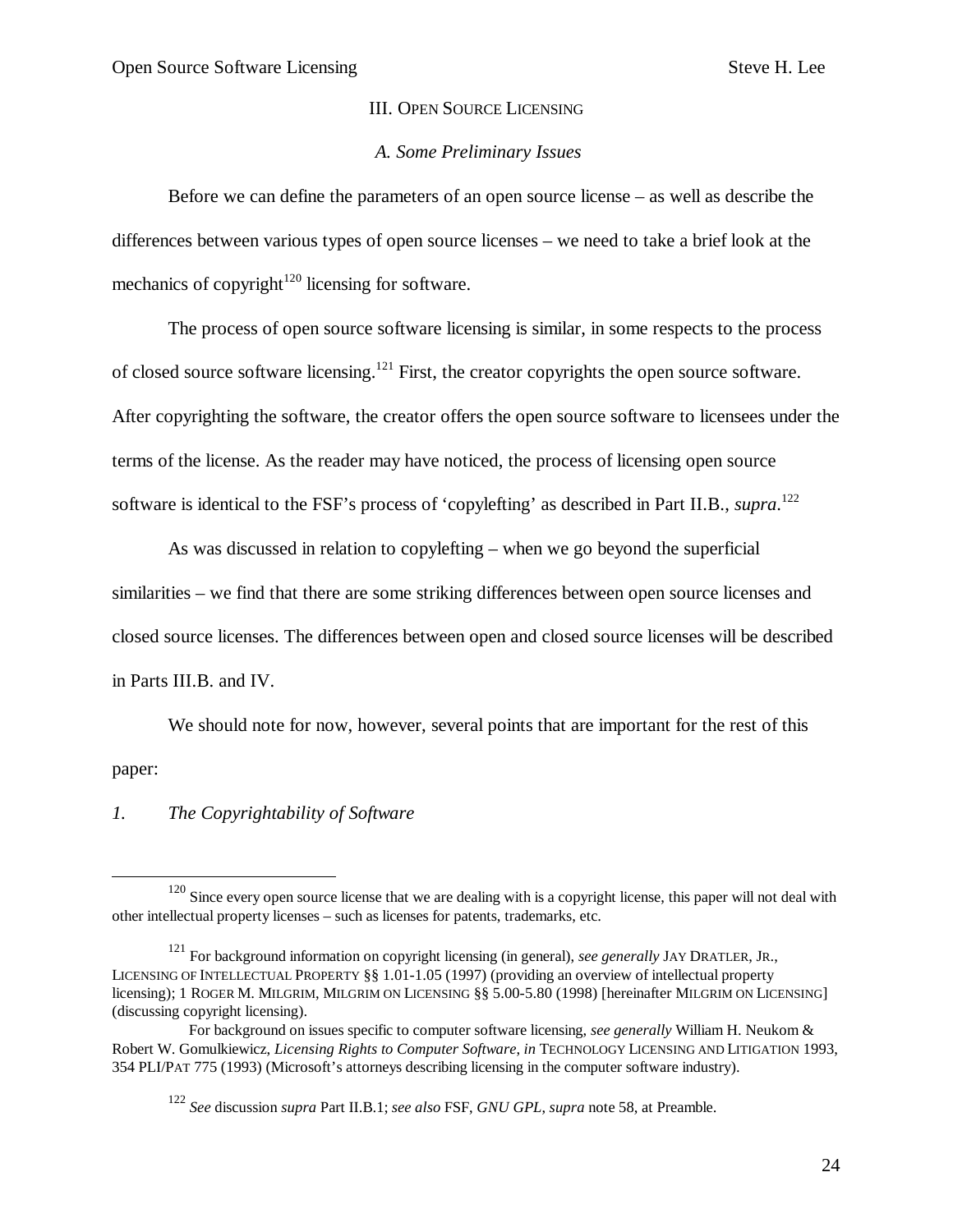The availability of copyright protection for computer software is a well-established principle in copyright law.<sup>123</sup> Computer software can be protected through copyright in both its source code and object (binary) code forms.<sup>124</sup> Generally speaking, copyright for computer software applies regardless of whether the software is fixed on a magnetic or optical storage media (usually 'disks'), on a paper print out, or on a semiconductor ('chips').<sup>125</sup>

Despite the general tendency to allow copyright protection for software, it should be noted that the courts have not always been willing to protect every element of a given piece of software via copyright law.<sup>126</sup> For the purposes of this paper, however, the reader should assume that the open source software in question – in both source and object code form – is copyrightable in its entirety, and as to every component, unless otherwise noted. $127$ 

#### *2. 'Licensing' as Opposed to 'Selling'*

-

<sup>124</sup> *See Apple Computer*, 714 F.2d at 1246-49.

<sup>125</sup> *See* 17 U.S.C. § 101; *Apple Computer*, 714 F.2d at 1249 (expression in Read Only Memory (ROM) meets the "statutory requirement of 'fixation'"). This principle has been taken to its logical extremes. For example, courts have held that if software code is held by a computer's Random Access Memory (RAM) for a few minutes, it is 'fixed' for the purposes of copyright law, *see* MAI Systems Corp. v. Peak Computer, Inc., 991 F.2d 511, 518 (9th Cir. 1993), *cert. denied*, 510 U.S. 1033 (1994); Advanced Computer Services v. MAI Systems Corp., 845 F.Supp. 356, 363 (E.D. Va. 1994); *but see* 17 U.S.C. § 117 (if the temporary fixation on computer memory (either on disks or on chips) is an "essential step" in the utilization of the program, or it is for an archival copy, then the fixation does not amount to a copyright infringement); Digital Millennium Copyright Act, Pub. L. No. 105-304, §§ 301-302, \_\_ Stat. \_\_ (1998) (legislatively overruling *MAI v. Peak* for the purposes of maintaining or repairing a computer).

<sup>126</sup> *See, e.g.,* Lotus Development Corp. v. Borland International, Inc., 49 F.3d 807, 819 (1st Cir. 1995), *aff'd by an equally divided court*, 116 S. Ct. 804 (1996) (the 1st Circuit holding that Lotus' menu command structure was not entitled to copyright protection since it was a "method of operation"); Computer Associates International, Inc. v. Altai, Inc., 982 F.2d 693, 703-12 (2d Cir. 1992) (holding that a program consisted of a number of different elements and that noncopyrightable elements of the program should be excised before a court can consider the overall copyrightability of the program in question).

<sup>127</sup> This assumption is made so as to avoid unnecessary complications. From this point forward, this paper will focus on the enforceability of the license rather than the copyrightability of the underlying software.

<sup>123</sup> *See* 17 U.S.C. §§ 101, 117 (§ 117 essentially implies that computer programs are covered by the exclusive rights of copyright holders stated in § 106); Whelan Associates, Inc. v. Jaslow Dental Library, Inc. 797 F.2d 1222, 1234 (3d Cir. 1986), *cert. denied*, 479 U.S. 1031 (1987) (holding that computer software can receive copyright protection as 'literary work'); Hamilton & Sabety, *supra* note 3, at 240 (stating that "the Copyright Act unambiguously protects computer programs ...").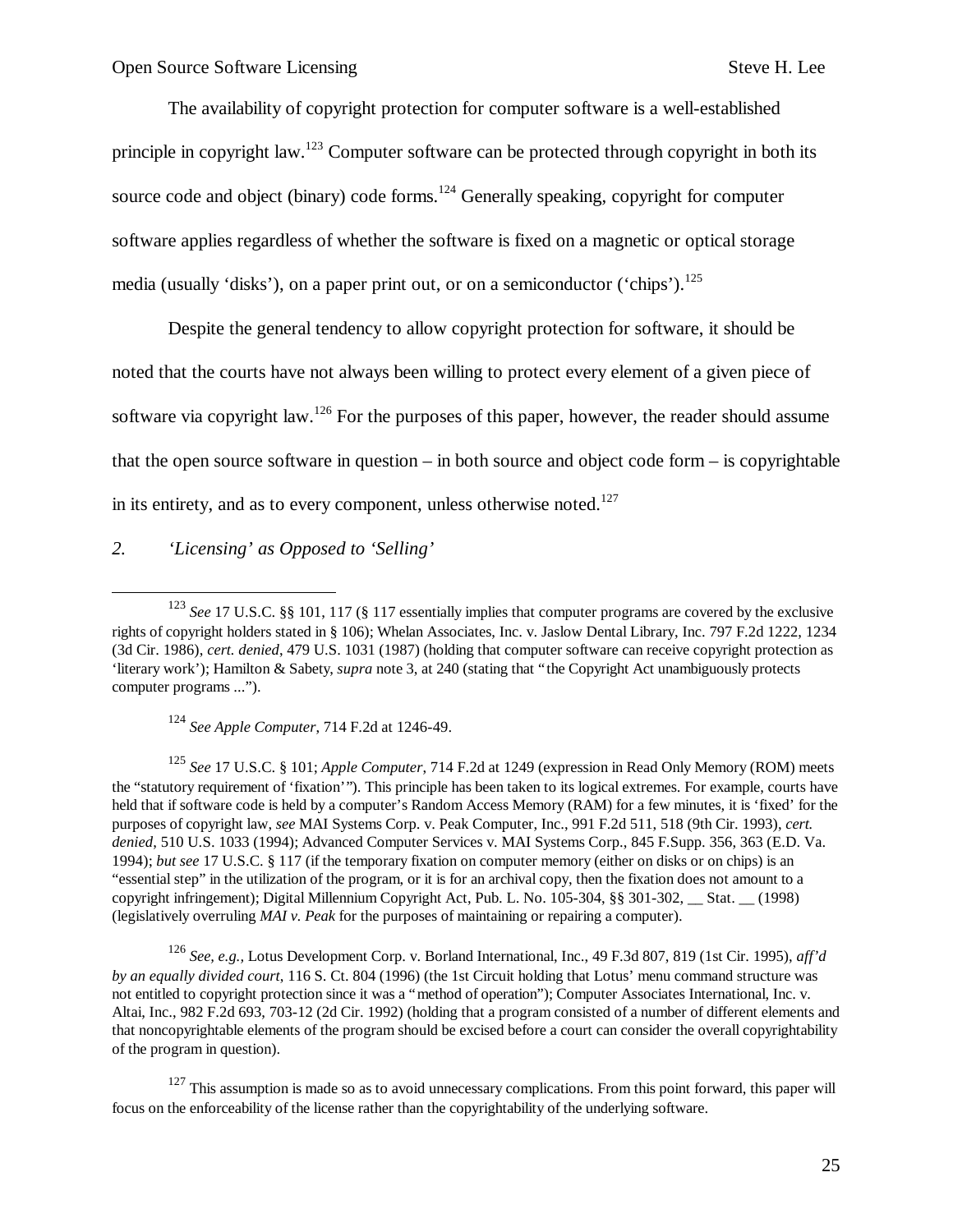Typically, software is 'licensed' rather than 'sold.<sup>'128</sup> Most closed source software producers have several reasons for licensing their software: First, they want to negate the 'Doctrine of First Sale.' <sup>129</sup> Second, software producers want to define the terms of their warranty.<sup>130</sup> Third, software producers, may want to use the license to establish and extend their intellectual property rights.<sup>131</sup> Finally, producers may want to use the license to add in "Other Terms and Conditions" – including 'boilerplate' provisions such as choice of venue and law, limited liability, and terms that attempt to limit the rights that the licensee may ordinarily have under intellectual property law.<sup>132</sup>

Open source software producers, on the other hand, have different motivations for licensing their software. The goals of open source software licensing will be explored in the next subsection of this paper.

#### *3. A Note on Terminology*

There are several different types of open source licenses. When this paper uses the term 'open source software license' – or some derivative of that phrase – this paper will refer to open source software licenses in its most generic form. In other words, 'open source software license' will be used to refer to open source licenses in general and/or it will refer to an idealized model of an open source license that is intended to represent the core elements shared by all the different

1

<sup>128</sup> *See* Neukom & Gomulkiewicz, *supra* note 121, at 777-78; Perens, *The Open Source Definition*, *supra* note 43, at 181.

<sup>129</sup> *See* Neukom & Gomulkiewicz, *supra* note 121, at 778. Under the 'First Sale' Doctrine, "once a copy of a copyrighted work has been sold, the copyright holder's rights in that particular copy are exhausted, and that copy must be freely resold, leased or loaned," *id.*

<sup>130</sup> *See id.*

<sup>131</sup> *See id.*

<sup>132</sup> *Id.* These restrictions will be discussed later on in this paper, *see* discussion *infra* Part IV.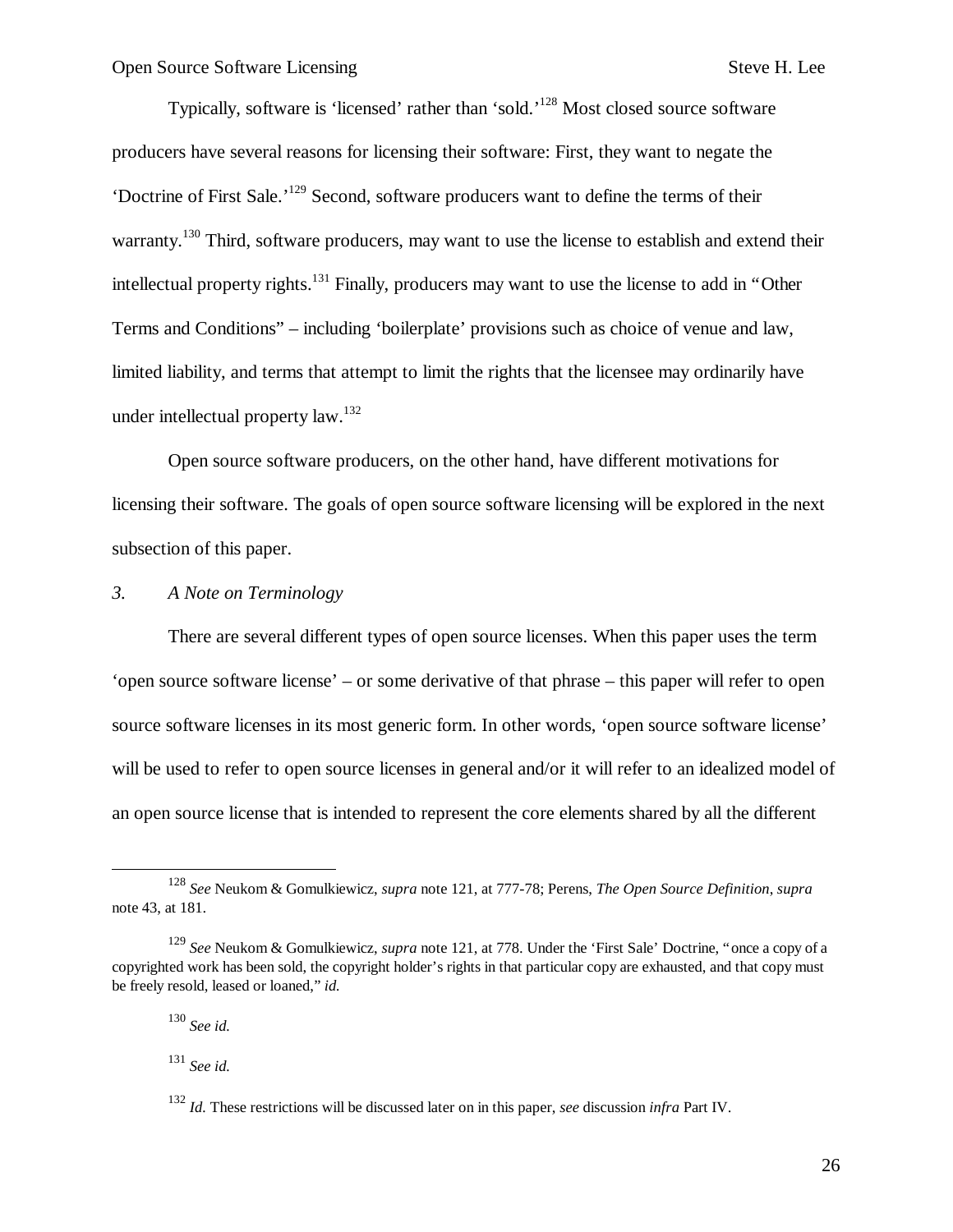types of open source licenses.

 $\overline{a}$ 

When terms like 'GNU GPL,' 'BSD-style License,' 'Apache License,' etc., are used in this paper, those terms will be used to refer to the specific type of open source software license that the phrase connotes.

#### *B. Defining the Parameters of Open Source Licensing*

As stated in Part II.A., the simplest definition of an open source software license is that it

is a license that attempts to confer the kind of rights, privileges, and obligations associated with

the goals of the open source software movement. For the purposes of this paper, a license will

have to meet the following conditions in order to qualify as an open source software license:  $133$ 

## **(1) The license must keep the 'source code' <sup>134</sup> 'open' and available.<sup>135</sup>**

#### **(2) a.) The license must maintain the integrity of the author's source code.<sup>136</sup>**

- (1) In order to keep the analysis tractable, some of the details of open source licensing need to be left out in order to focus in on the core issues that present unique problems for open source licensing.
- (2) Some of the defining conditions: a.) may be controversial within the open source community, and b.) may be logically contradictory. For example, ¶ 9 of the *OSD* states that a license cannot "insist that all other programs distributed" along with the open source licensed software be open source, *see OSD (v.1.0)*, *supra* note 44. Yet ¶ 10 states that the [GNU] GPL is an example of a license that conforms "to the Open Source Definition" – despite the fact that the GNU GPL might be construed so as to insist that **all** software distributed along with GNU GPL licensed software be open source, *see* discussion *infra* Part III.C. & D.; *see also* Perens, *The Open Source Definition*, *supra* note 43, at 182, 185 (the GNU GPL would not allow a 'mix' between a copylefted/open source program and a closed source program; *but see id.*, at 179-80 (the author of the Open Source Definition, apparently, sees no logical contradiction). However, ¶ 9 might not cause a problem for the GNU GPL since it may only prohibit 'integration' at the source code level rather than 'aggregation' on the same medium of distribution, *see infra* Part III.C.

<sup>134</sup> The phrase 'source code,' as used here, refers to the 'original source code base' and *not necessarily* to works derived from that original source code base. An open source license – to qualify as such – need not require that modifications to the original source code base stay open, *see* discussion *infra* Part III.C. An open source license only needs to make sure that source code can be used, modified, and distributed "without corrupting the *original* projects," Seltzer, *License*, *supra* note 38, at 171 (emphasis added).

<sup>&</sup>lt;sup>133</sup> Most of the defining terms listed here are adapted from the sources cited in Part II.A., *see supra* notes and accompanying text. **Note:** This paper's definition of an open source license will depart, slightly, from the definition of an open source license as stated in the *OSD*. There are two reasons for not totally embracing the definition given by that authoritative source:

<sup>135</sup> Corresponds to Point 1 of Part II.A. (definition of open source software), *supra*.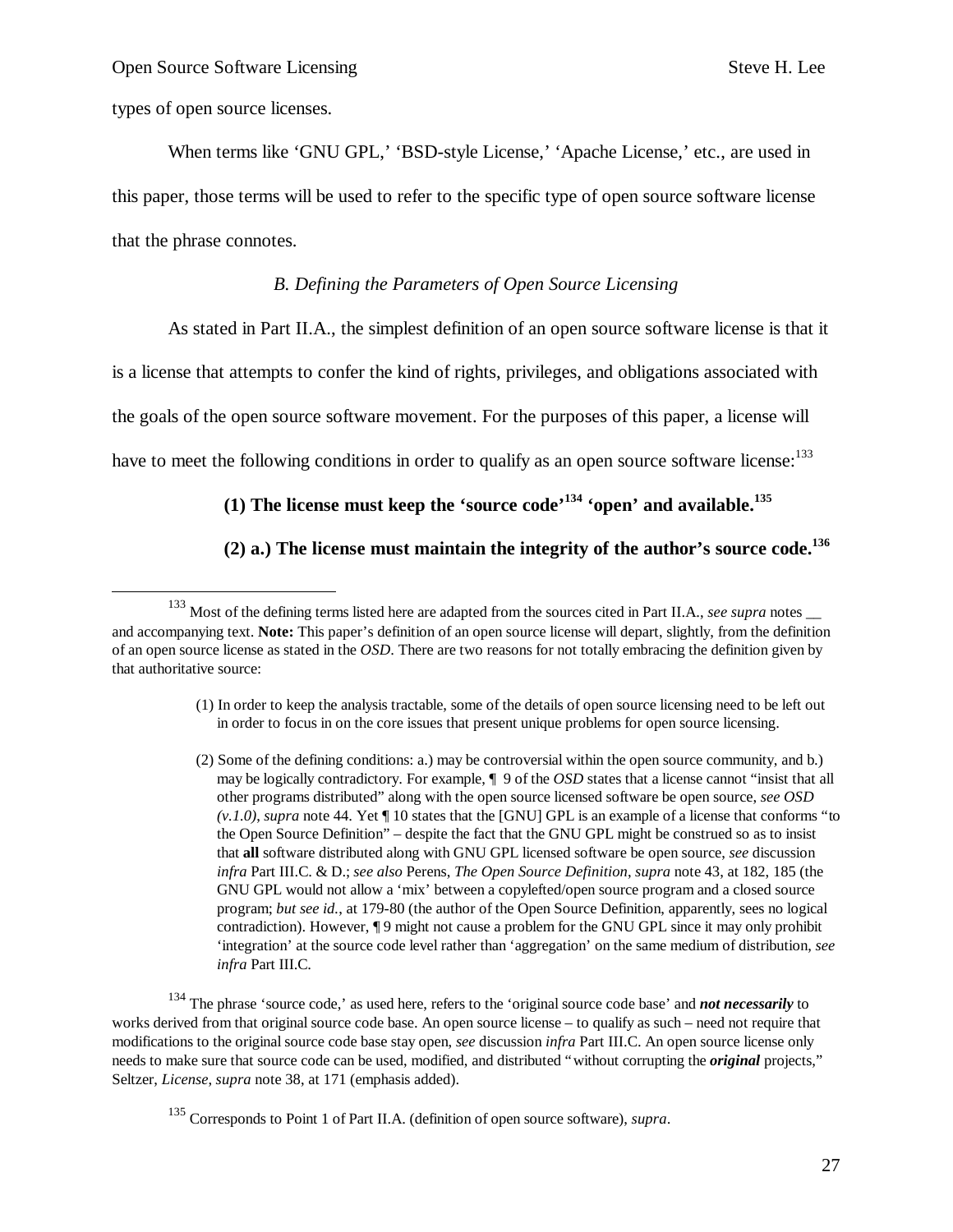**b.) Also, with a few exceptions, the license should acknowledge the authorship of the code.<sup>137</sup>**

**(3) "The license must allow modifications and derived works, and must allow them to be distributed under the same terms as the license of the original [open source] software."<sup>138</sup>**

**(4) The license must allow 'free redistribution' of the open source software.** 

**This can mean that a licensee can make copies of the software and give it** 

**away. However, since 'free' in this context means 'freedom from constraint'** 

**rather than 'zero price,' the license should allow the licensee to** *sell* **the** 

**software.<sup>139</sup>**

**(5) a.) "The rights attached to the program must apply to all to whom the program is redistributed without the need for execution of an additional license by those parties."<sup>140</sup>**

**b.) "The rights attached to the program must not depend on the program's being part of a particular software distribution. If the program** 

**is extracted from that distribution and used or distributed within the** 

 $\overline{a}$ 

<sup>139</sup> *See* Debian, *Free/Open Software*, *supra* note 65.

<sup>140</sup> *OSD (v.1.0)*, *supra* note 44, ¶ 7.

<sup>136</sup> Corresponds to Point 2 of Part II.A., *supra*.

<sup>&</sup>lt;sup>137</sup> The rationale behind this condition is the following: "People take great pride in their work and do not want someone else to come along and remove their name from it or claim they wrote it." Debian, *Free/Open Software*, *supra* note 65. [However, the 'modified BSD' license may carve out an exception to giving credit where credit is due. *See* discussion *infra* Part III.D.]

<sup>138</sup> *OSD (v.1.0)*, *supra* note 44, ¶ 4. Corresponds to Point 3 of Part II.A., *supra*. Notice that open source licenses do not have to require licensees to put their derivative works under the same license as the original program. Open source licenses are merely required to *allow* provisions that would put derivative works under the same license as the original work. For the reasoning behind this latitude, *see* discussion *infra* Part III.C.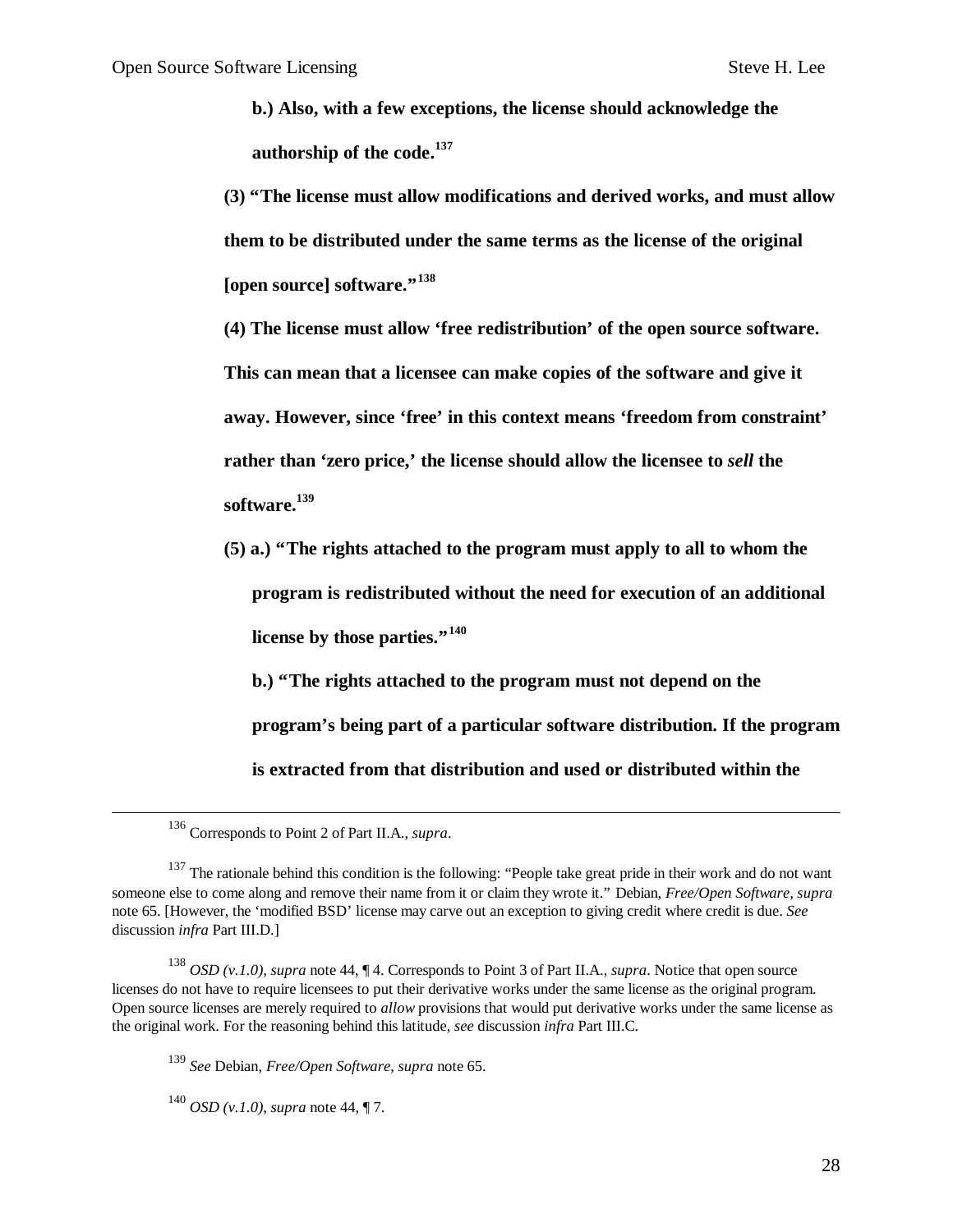**terms of the program's license, all parties to whom the program is redistributed should have the same rights as those that are granted in conjunction with the original software."<sup>141</sup>**

**? In other words, the terms and conditions of the open source software is distributed and/or redistributed along with the software. The terms of the license are effectively attached to the software and cannot be severed from the code.**

The goals behind open source software licensing are very different from those underlying closed source software licensing. Whereas closed source licenses are designed to guard and even extend the licensor's intellectual property protections, opens source licenses are designed to essentially weaken the licensor's intellectual property rights.<sup>142</sup> Besides protecting the highly valuable source code of a program, a closed source license tends to restrict the redistribution of both the source code and the binary code.<sup>143</sup> Open source licenses, on the other hand, place little or no restrictions on the redistribution of open source software.

*C. Specific Examples of Commonly Used Open Source Licenses: GNU GPL, Artistic, BSD-style,* 

#### *Netscape PL, and Mozilla PL*

By in large, the open source community is unified in the goal of advancing open source software development.<sup>144</sup> In furtherance of this goal, the open source movement has adopted

1

<sup>144</sup> *See generally* OPEN SOURCES, *supra* note 62 (the short pieces contained in this anthology represent a broad

 $141$  *Id.* ¶ 8.

<sup>142</sup> *See* discussion *infra* Part IV.; *see also* Debian, *Free/Open Software*, *supra* note 65, (comparing the use of copyright licensing by closed source and open source developers); FSF, *GNU GPL*, *supra* note 58, at Preamble (arguing for the use of open source licenses in order to provide 'freedom' for programmers and software users).

<sup>143</sup> *See* ALDUS CORP., ALDUS LICENSE AGREEMENT (1991), *reprinted in* Neukom & Gomulkiewicz, *supra* note 121, at 791 [hereinafter Aldus License] (this closed source license only allows one copy of the software to be used on a single computer – with an allowance for the need to make one archival copy).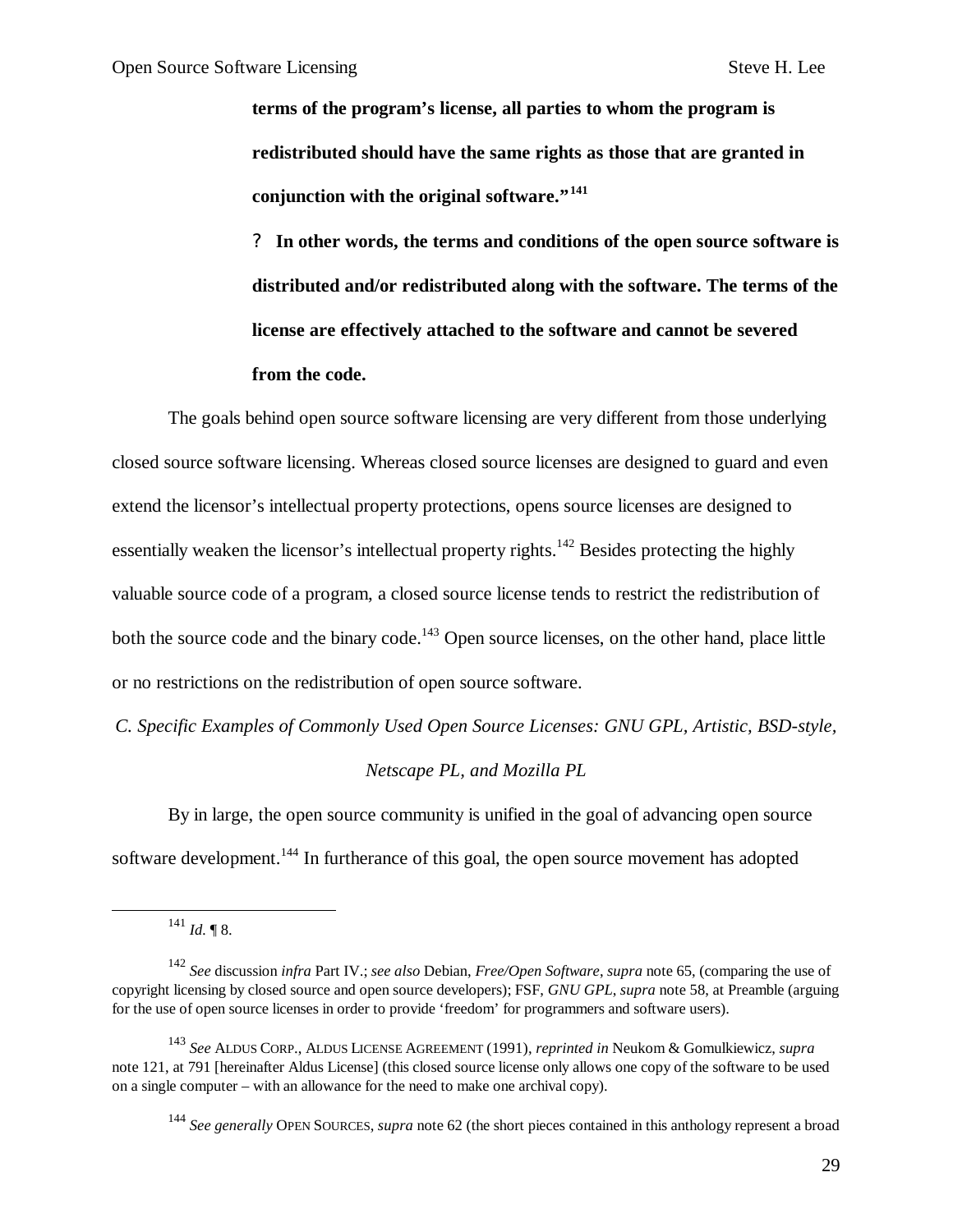software licensing as a way of sustaining the open source development model.

Rather than adopting a unified open source licensing scheme, however, elements within the open source movement have created and utilized various types of open source licenses. The diversification of licensing schemes is due to the differing philosophies within the open source community on how best to advance the open source movement<sup>145</sup> and the need to have particularized licensing provisions to deal with issues that surround a particular piece of open source software.<sup>146</sup>

Since all open source licenses have to meet the criteria stated in Part III.B. of this paper – which includes keeping the source code open, allowing derivative works, and allowing the (relatively) unfettered redistribution of software – the key difference between the various types of open source licenses are what mechanism, if any, will be utilized to enforce the 'openness' of open source software. Some licensing schemes utilize licensing provisions in the attempt to maintain a strict wall of separation between open and closed source software. Other licensing schemes – while demanding that the original source code be open – allows the licensee to have discretion over the question of to what degree open source software should be 'open' (or 'free') and 'untainted' by closed source software.

The question of how to maintain the 'openness' of open source software via licensing and

 $\overline{a}$ 

III.D., *infra*.

<sup>145</sup> *See* Perens, *The Open Source Definition*, *supra* note 43, at 182 (explaining why some in the open source community refuse to use the GNU GPL because of ideological differences with GNU's founder, Richard Stallman); *cf.* Eric S. Raymond, *ESR on O'Reilly Summit*, SLASHDOT, (Mar. 11, 1999) <http://slashdot.org/features/99/03/11/1352249.shtml> (Raymond downplays clashes within the open source community over licensing but acknowledges that open source licenses are "everybody's favorite subject for doctrinal warfare"). Further discussions about the conflicting philosophies within the open source community will be dealt with in Part

<sup>146</sup> *See Netscape License FAQ*, *supra* note 114 (explaining why Netscape/Mozilla, as a commercial software producer that may have needs that are different from universities or hobbyists, decided to create its own open source licenses rather than rely on available licenses commonly used by open source developers).

spectrum of views within the open source movement).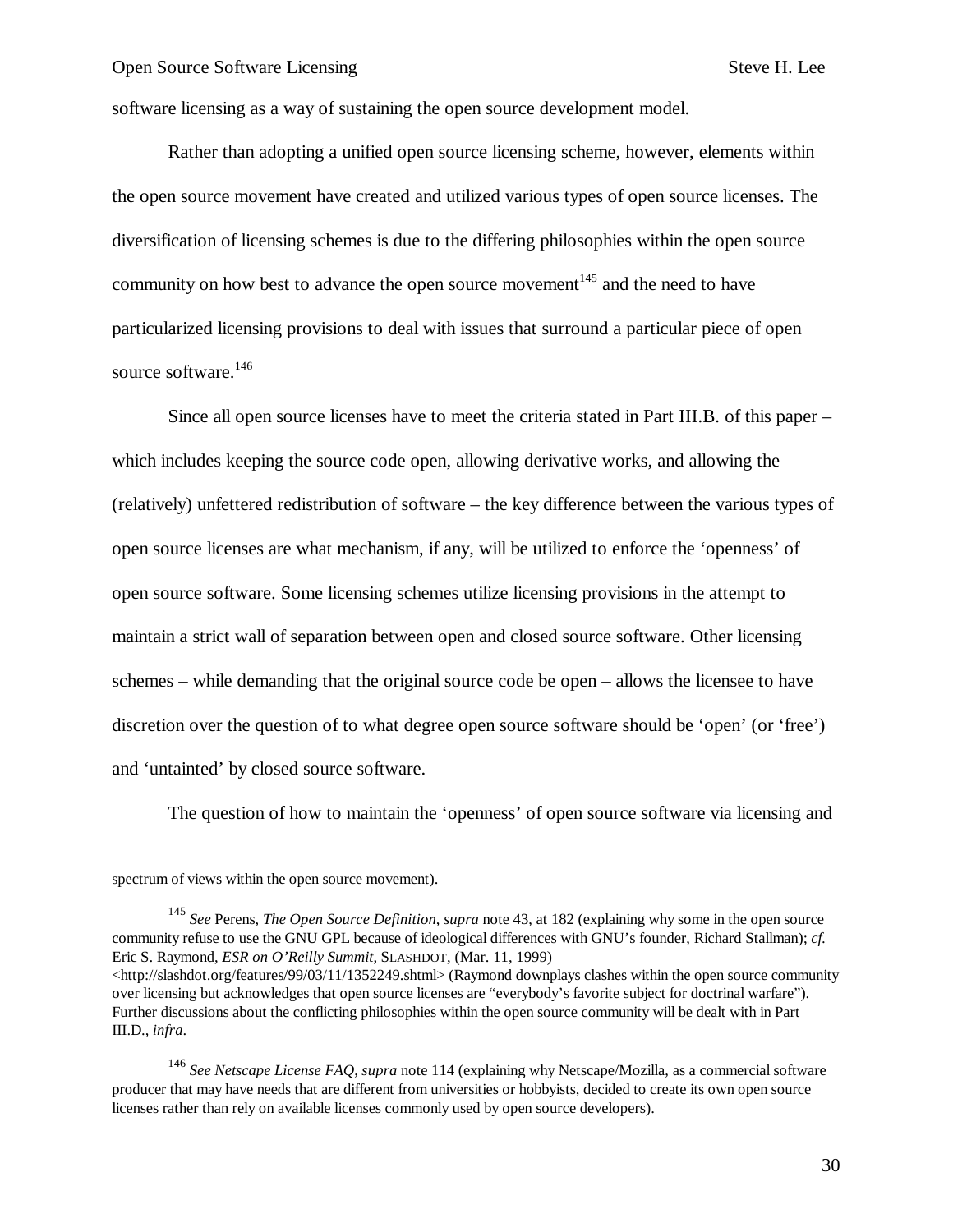the choice between a license that has stricter provisions and a license that has more lenient provisions, will depend in large part on the ideological take adopted by a particular faction within the open source community. The ideological differences and the affects such differences have on the choice of open source licensing schemes will be analyzed in Part III.D, *infra*. In the meantime, however, the following examples of some commonly used open source licenses illustrate how the differing needs and visions of various factions within the open source community are reflected in the various types of open source licenses.

\*\*\*

A note to the reader: This paper will not analyze every single open source license that currently exists. The reasons for this analytical choice are as follows: 1.) Limiting the number of licenses analyzed keeps the analysis tractable; 2.) The licenses analyzed in this paper are the most commonly used licenses among open source developers; and 3.) Conceptually speaking, the analysis applied to the licenses covered in this paper are applicable, with minor alterations, to licenses not covered in this paper. $147$ 

#### *1. The GNU GPL*

 $\overline{a}$ 

The progenitor of all open source licenses,<sup>148</sup> the GNU General Public License is one of the most commonly used licenses in the open source community. While it is the licensing scheme of choice for many open source software projects, its biggest claim to fame is the fact that Linux is licensed under the GNU GPL.

One could easily imagine from the rhetoric and philosophy of Richard M. Stallman, the

<sup>&</sup>lt;sup>147</sup> In addition, it should also be noted that licensing schemes that are at best 'quasi-open' but do not meet the commonly accepted standards of 'open source' – such as Sun's 'Community Source Licensing' – will not be analyzed in this paper. [Although I imagine that much of the analysis here will be applicable to community source licensing as well.] For more on Sun's 'Community Source Licensing,' *see* Richard P. Gabriel & William N. Joy, *Sun Community Source Licensing Principles*, (last visited Mar. 11, 1999) <http://www.sun.com/981208/scsl/principles.html>.

<sup>148</sup> *See supra* Part II.B. for the background behind the GNU GPL.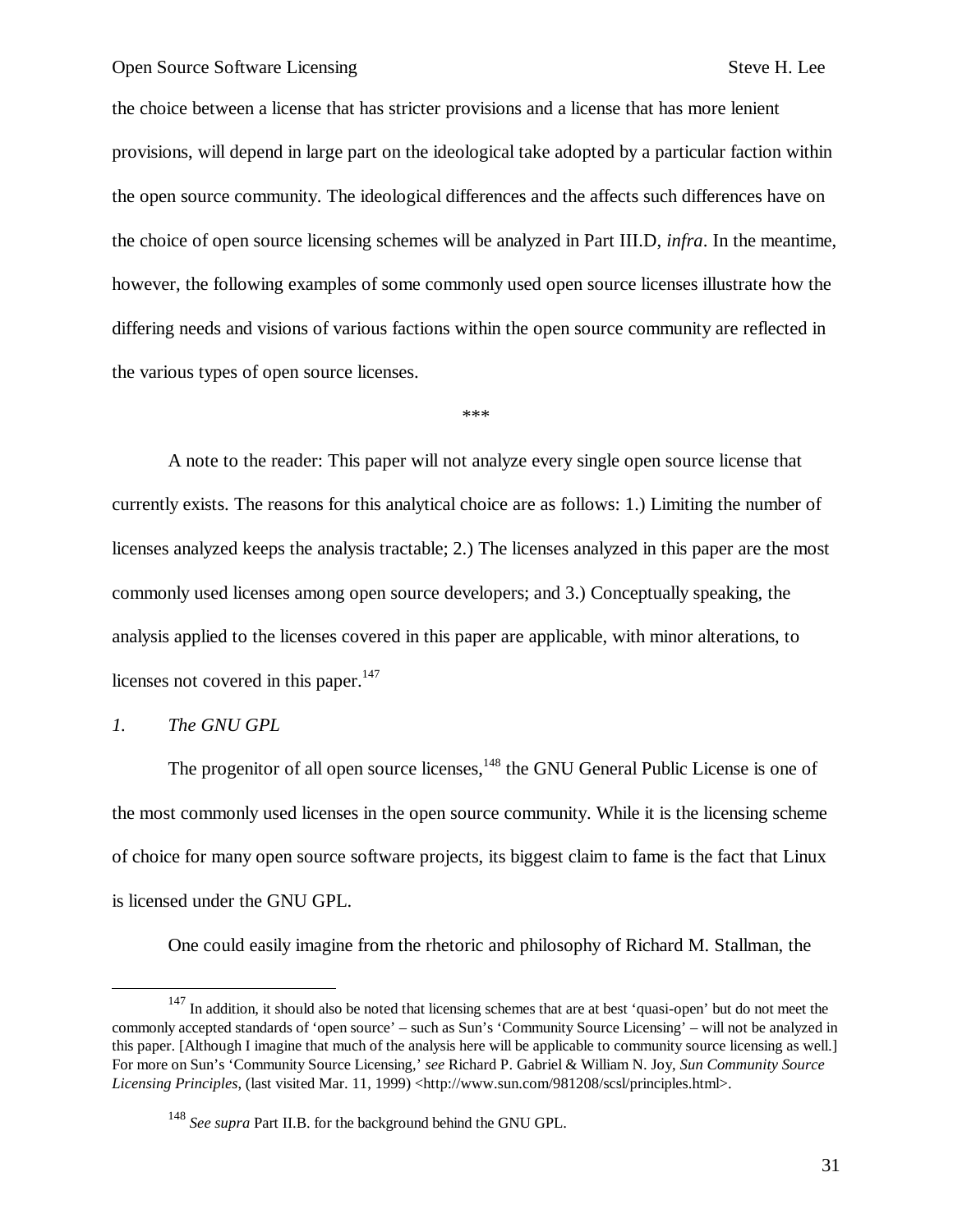$\overline{a}$ 

founder of the GNU Project/Free Software Foundation, with his belief that closed source software producers are "software hoarders"<sup>149</sup> and his opposition to intellectual property rights over software,<sup>150</sup> that the GNU GPL would include licensing provisions that would tend to take a harder stand on maintaining the 'purity' of open source software. In fact, the GNU GPL is the strictest of all of the commonly used open source licenses when it comes to utilizing the mechanism of licensing provisions to ensure the 'openness' of 'copylefted' software.

There are two principle methods by which an open source licensing scheme can keep a high degree of separation between the closed source and the open source development models. The first way in which an open source license can maintain a high degree of 'purity' is by denying a licensee the discretion to take the licensee's modifications to the open source code base and turn that modification into a closed source/proprietary piece of software. In other words, a relatively strict license goes beyond the baseline open source license because a baseline license, as defined in Part III.B., would only attempt to ensure that the original source code base remains open. A stricter open source license would go beyond our hypothetical baseline license by attempting to ensure that any **derivative works** from that original source code base also remain open.<sup>151</sup>

The second way in which an open source license can maintain the 'openness' of open source software is through the use of licensing provisions to prevent the 'mixing' of open source software with closed source software. It should be noted that what we mean by 'mixing' is that an extremely strict open source license would prevent the integration of open source code with closed source code to create a mixed, part-open/part-closed piece of software. A provision

<sup>149</sup> *See* FSF, *Copyleft*, *supra* note 76; *see also* supra note 84 and accompanying text.

<sup>150</sup> *See generally* Richard Stallman, *Reevaluating Copyright: The Public Must Prevail*, 75 OR. L. REV. 291 (1996) (Stallman is critical of intellectual property protections for digital intellectual 'property').

<sup>151</sup> *See generally* Perens, *The Open Source Definition*, *supra* note 43, at 180-85. *See also Netscape License*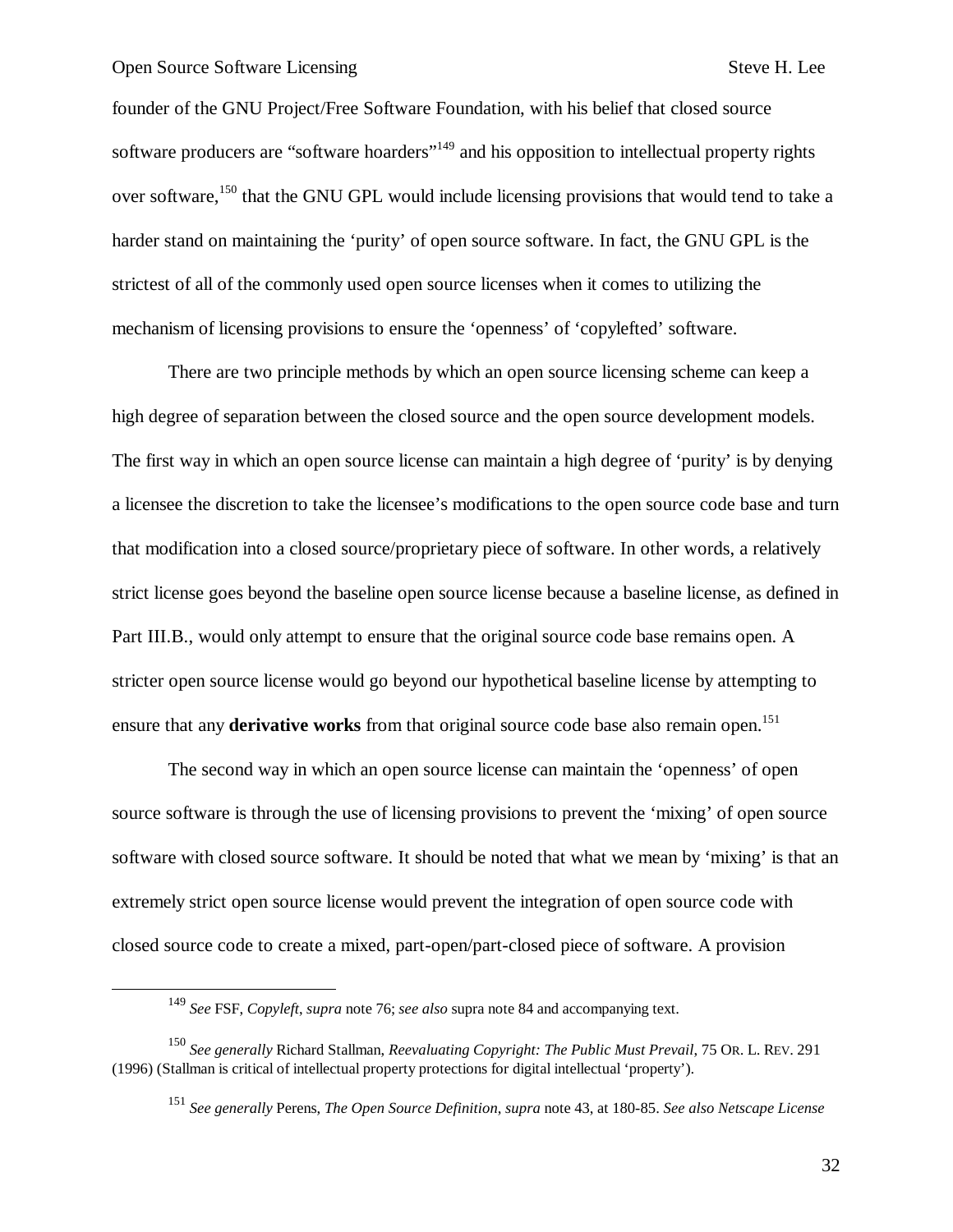-

against mixing, normally, will **not** mean that a piece of open source software cannot be delivered on the same medium with a piece of closed source software, nor will it mean that open source software cannot be used along with closed source software on a user's computer.<sup>152</sup>

The GNU GPL is the strictest of the open source licenses because it has licensing provisions to prohibit both the 'closing' of modifications to a copylefted (i.e., licensed under the GNU GPL) open source program and the mixing of open and closed source codes.<sup>153</sup> § 2(b) of the GNU GPL attempts to prevent the licensee from having the ability to keep any work that has been derived from a copylefted program private and, therefore, away from the open source community:

> You must cause any work that you distribute or publish, that in whole or in part contains or is derived from the [copylefted] Program or any part thereof, to be licensed as a whole at no charge to all third parties *under the terms of this License*. 154

In other words, in order to prevent someone who has benefitted from the sharing of source code from 'closing' off – to both the open source community and the public-at-large – works derived from that open source code, the GNU GPL "prevents a programmer from establishing copyright or patent rights in the [copylefted] software."<sup>155</sup>

<sup>154</sup> FSF, *GNU GPL*, *supra* note 58, at § 2(b) (emphasis added). *See also supra* note 153.

<sup>155</sup> Heffan, *supra* note 9, at 1508. *See also id.* at 1507; FSF, *Copyleft*, *supra* note 76 (stating that "it is illegal to distribute [an] improved version [derived from copylefted code] except as free software ...").

*FAQ*, *supra* note 114 (providing an excellent explanation of the rationale behind many open source licensing schemes).

<sup>152</sup> *See* Perens, *The Open Source Definition*, *supra* note 43, at 180-83.

<sup>153</sup> *See id.* at 181-82, 185; Halloween I, *supra* note 17; *Netscape License FAQ*, *supra* note 114, ¶¶ 6, 10; *see also* Debian GNU/Linux Developers, *Comparison of Software Licenses*, (visited Jan., 12, 1999) <http://www.debian.org/intro/license\_disc>.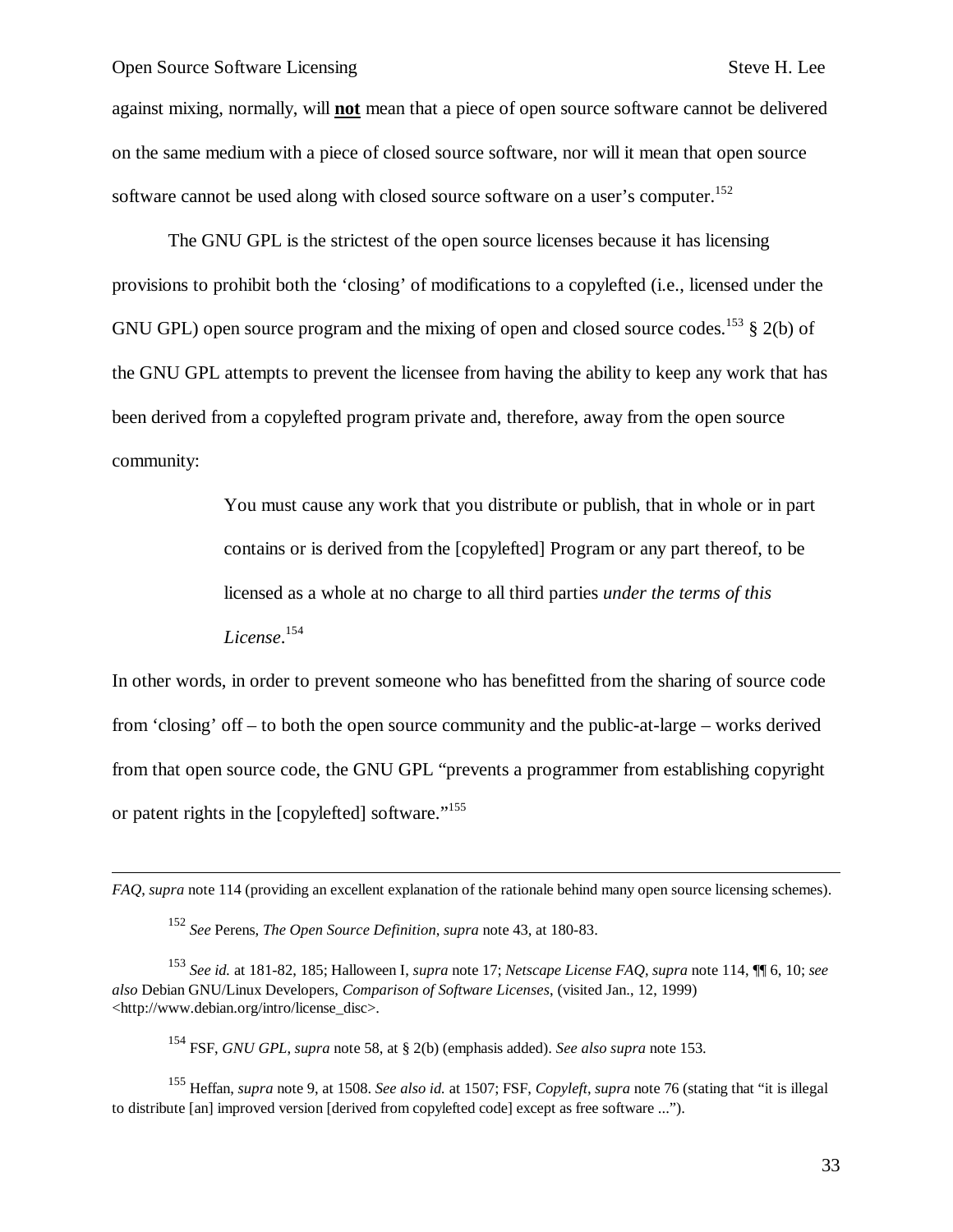The other way in which the GNU GPL attempts to maintain a strict barrier between open code and closed code is by prohibiting the integration of a copylefted open source program with a closed/proprietary source program at the source code level. According to the language of the GNU GPL, "[The] General Public License does not permit incorporating your program [that was derived from or contains, in whole or in part, a copylefted program] into proprietary programs."<sup>156</sup> While there are ways of getting around this particular prohibition,<sup>157</sup> the advocates of 'copylefting' – such as Richard Stallman – strongly encourage open source developers to accept this limiting condition along with the prohibition against proprietizing modifications.<sup>158</sup>

## a. Is the GNU GPL 'Viral'? $159$

 $\overline{\phantom{a}}$ 

From a practical standpoint, the strictness of the GNU GPL has led to speculation that the GNU GPL may actually 'infect' closed source software and negate any associated intellectual property rights attached to those pieces of software. The GPL's provisions to prevent both the proprietization of derivative works and the integration of open source code and closed source code – along with the provision for the terms of the license to automatically apply each time the

<sup>&</sup>lt;sup>156</sup> FSF, *GNU GPL*, *supra* note 58, at 'How to Apply These Terms ...," [14. This particular prohibition stems from the language of § 2(b) which covers works that "in whole or in part *contains* ... the Program or any part thereof ..." *Id.* § 2(b). *See also* Halloween I, *supra* note 17; Perens, *The Open Source Definition*, *supra* note 43, at 182 (stating that the "GPL doesn't allow the incorporation of a GPL-ed program into a proprietary program").

<sup>&</sup>lt;sup>157</sup> Foreseeing the problems that might arise when a subroutine library is involved (where it might be necessary to link proprietary software to that library) – the FSF created the GNU Library General Public License (the 'LGPL'). This paper will not analyze the LGPL since the analysis offered in the rest of this paper can be easily modified and applied to this less stringent, *vis a vis* the GPL, licensing scheme. For more information on the LGPL, *see* Perens, *The Open Source Definition*, *supra* note 43, at 182-83.

<sup>158</sup> *See* Richard Stallman, *Why You Shouldn't Use the Library GPL for Your Next Library*, SLASHDOT, (Feb. 1, 1999) <http://slashdot.org/articles/99/02/01/1730200.shtml> [hereinafter Stallman, *Library*] (encouraging open source developers who use the LGPL to use the GPL in order to support the vitality of the open source development community).

<sup>159</sup> The word 'viral' was used in the Economist to describe the GNU GPL. *See Hackers Rule*, ECONOMIST, Feb. 20, 1999, at 63 [hereinafter Economist, *Hackers Rule*].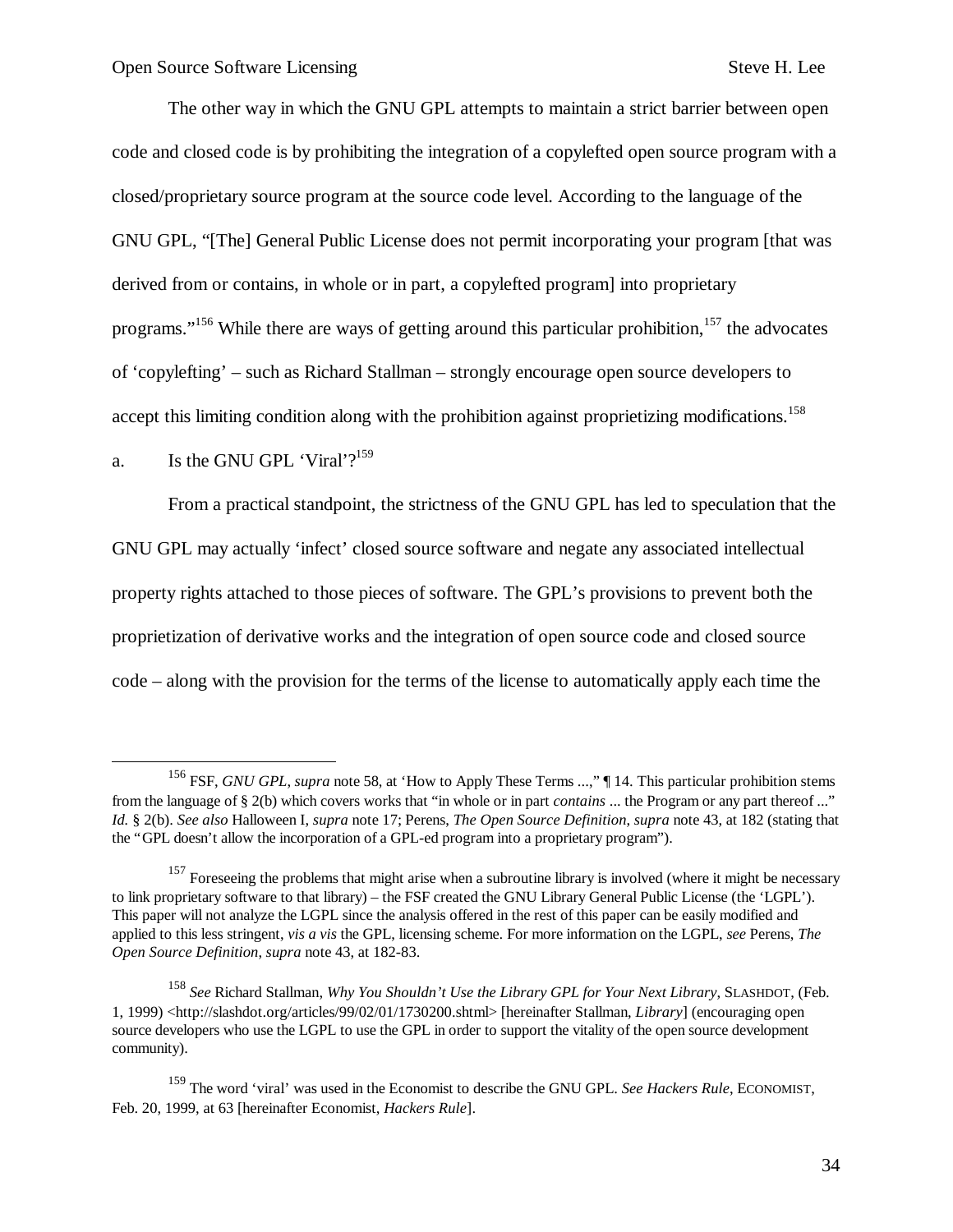copylefted program is redistributed<sup>160</sup> and the provision that "if a user cannot distribute derivative software covered by the GNU GPL without a patent [or a copyright, either of which may violate the terms of the GNU GPL], then the user may not distribute the software at all $10^{161}$  – lend credence to the suspicions of some that introducing a program that has been licensed under the GNU GPL into an environment that contains closed source software may lead to a virus-like usurpation of the intellectual property protections over the closed source software present in that environment.<sup>162</sup> In other words, there is a fear that having copylefted open source programs along with closed source programs may mean that the intellectual property rights attached to the closed source software may be trumped by the GNU GPL, a license that weakens intellectual property rights.

The answer to the question of whether or not the GNU GPL is 'viral' is both a yes and a no. Yes, the GNU GPL's provisions apply automatically as a copylefted program is redistributed, and yes its provisions apply when derivative works are created as well as when the copylefted program is integrated with other programs.<sup>163</sup> So, in some sense, the GNU GPL is 'viral' because its affects can be 'spread' through the redistribution of a copylefted program.<sup>164</sup>

1

<sup>161</sup> Heffan, *supra* note 9, at 1508 (citing § 7 of the GNU GPL).

 $162$  It should be noted that this is essentially based on rumor and, therefore, is hard to substantiate. However, there is some circumstantial evidence that tends to show that these concerns do exist. For example, some businesses allegedly refuse to allow the use of any software licensed under the GNU GPL (i.e., copylefted software), *see also* Anonymous, *Rumours*, SLASHDOT, (Feb. 10, 1999) <http://slashdot.org/articles/99/02/10/2143243.shtml> (Note: This **article in Slashdot is only a rumor. It has not been verified. The author does not vouch for the accuracy of what was stated in this article.**). Analysis of the GNU GPL, arguably, hints at this sort of problem, *see* Perens, *The Open Source Definition*, *supra* note 43, at 181-82; *Netscape License FAQ*, *supra* note 114, ¶ 10(1)-(4) (explaining that concerns stemming from the presence of closed source code that had associated intellectual property restrictions, that Netscape either did not want to or could not interfere with, prevented Netscape from utilizing the GNU GPL).

<sup>163</sup> *See* FSF, *GNU GPL*, *supra* note 58, § 6.

<sup>164</sup> *See* Berman, *Linux Legal*, *supra* note 39 (legal scholars, like Mark Lemley, recognize the idea that the terms of the GNU GPL spread "virus-like" down the "license chain" binding "the recipient and anything the recipient

<sup>160</sup> *See* FSF, *GNU GPL*, *supra* note 58, § 6.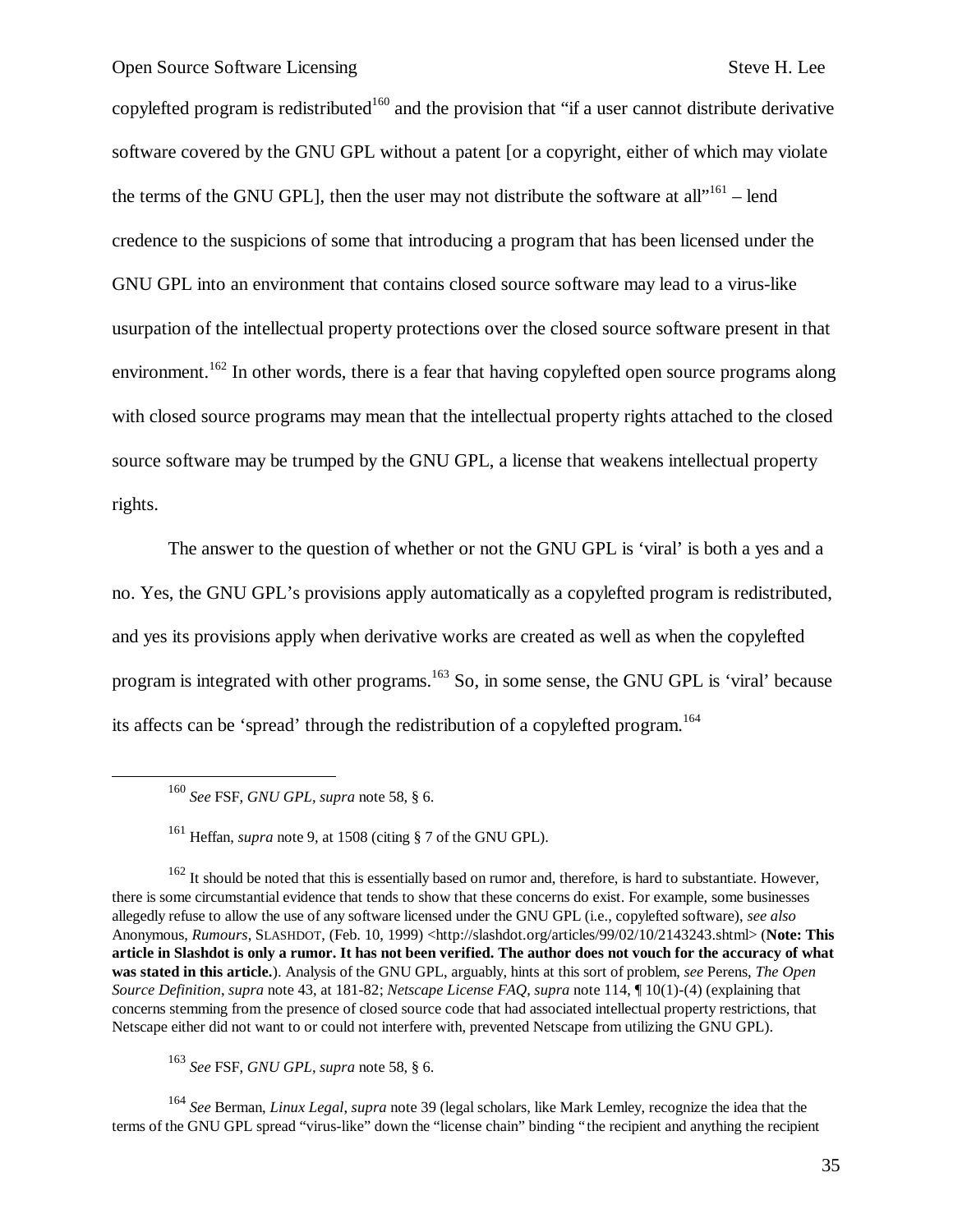However, the fears that the GNU GPL might infect and negate intellectual property protections for non-copylefted, non-open source programs are probably overblown. The GNU GPL only attempts to hinder the integration of copylefted programs with closed source programs *at the source code level*. <sup>165</sup> The GNU GPL prohibits the mixing of copylefted source code with proprietary source code in order to create a kind of 'hybrid' program. The GNU GPL does not attempt to prohibit "the mere aggregation of another work not based on the [copylefted] Program with the Program (or with a work based on the Program) on a volume of a storage or distribution medium ..."<sup>166</sup> In other words, it is fine under the GNU GPL to have both copylefted and noncopylefted programs residing on the same disk, CD-ROM, Ethernet cable, etc. However, problems will arise when copylefted source code is combined with non-copylefted closed source code so that a copylefted program "actually incorporates part [or the whole] of another [closed source] program into itself,  $\frac{167}{167}$  or when the reverse, a closed source program incorporates a copylefted program, is true.

Although having a program licensed under the GPL will not infect and usurp the existing intellectual property rights of a closed source program that may be used along with the copylefted program, that does not mean, however, that there might not be other problems. The GNU GPL can cause problems when someone wants to use or modify copylefted software but either is not fully committed to using *only* open source software (or free software in GNU-speak) or

passes on").

1

<sup>&</sup>lt;sup>165</sup> Technically, the incorporation problem also includes scenarios where programs are linked to libraries.

<sup>166</sup> FSF, *GNU GPL*, *supra* note 58, § 2. *See also* Perens, *The Open Source Definition*, *supra* note 43, at 180. Bruce Perens uses the 'derivation' versus 'aggregation' distinction to explain this concept. However, I believe that it is somewhat more conceptually coherent to distinguish between the integration at the source code level versus simply having the different categories of software on the same disk, hard drive, CD-ROM, cable, etc.

<sup>167</sup> Perens, *The Open Source Definition*, *supra* note 43, at 180.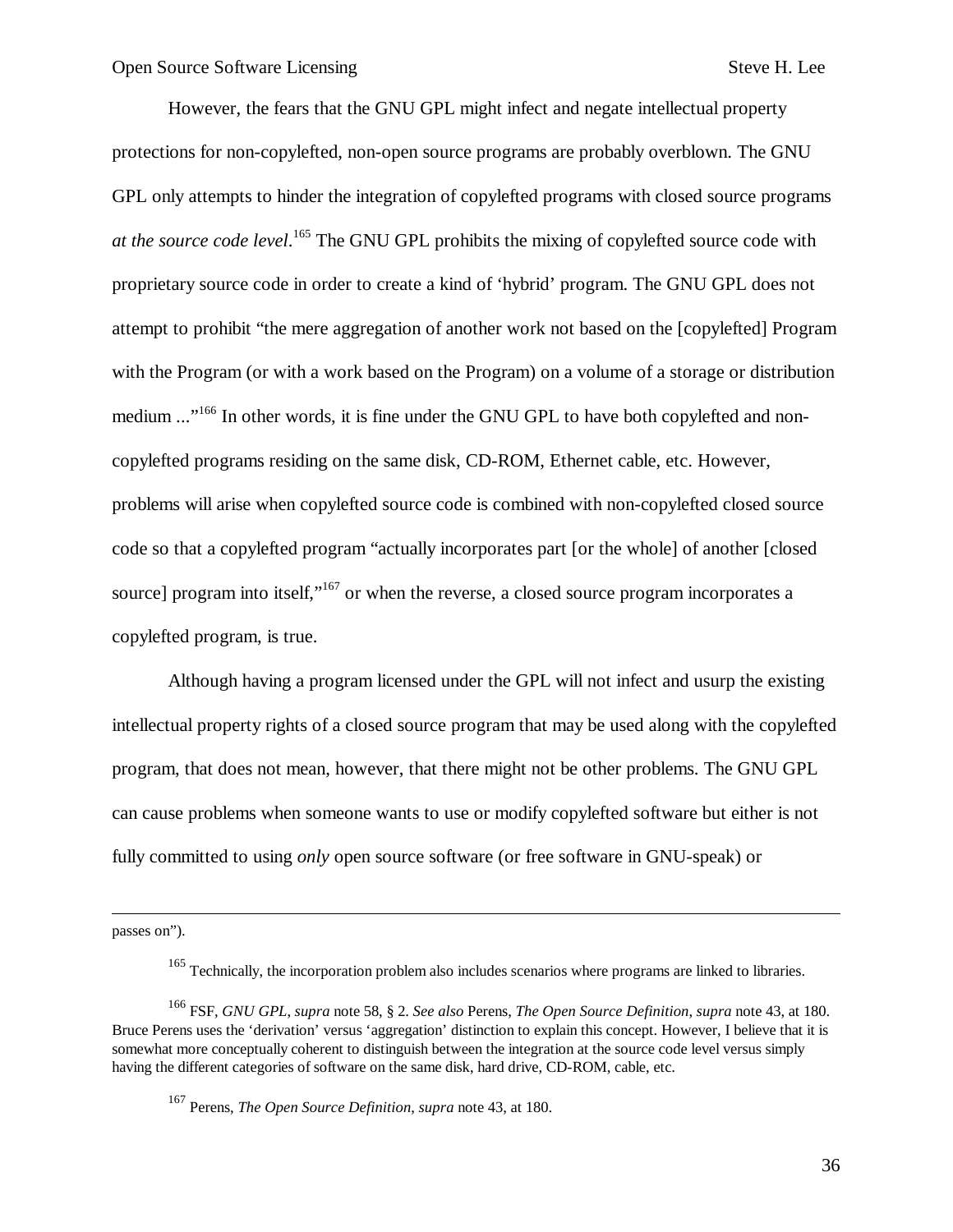unintentionally integrates a copylefted piece of software with a proprietary piece of software. Because the GNU GPL is 'viral' in the sense that it demands that the copylefted program and any derivative work remain open source and remain under the GPL – and that every recipient of a copylefted program comply with the GPL – anyone along the chain of the distribution of the program is affected by the strict provisions of the GPL.

It is worth noting, here, that there have already been at least two instance where the incorporation of closed source programs with copylefted programs have led to licensing controversies within the open source community:  $KDE^{168} - a$  popular Graphical User Interface [GUI] for Linux – and Mosix (for Linux)<sup>169</sup> – a cluster computing support module for Linux that contains "modified copies of Linux kernel files."<sup>170</sup> As will be discussed in Part III.D., the relative strictness of its terms have caused some in the open source development community to adopt other licensing schemes rather than the GNU GPL $^{171}$ 

# *2. The Artistic License*

1

The Artistic License was originally created by Larry Wall to cover his open source Perl programming language,  $172$  but has been used to license other open source software as well.<sup>173</sup> The

<sup>168</sup> *See id.* at 175-76, 182, 186 (KDE – licensed under the GPL – depended on a closed source graphical library called Qt from Troll Tech; this situation led to problems for third parties that redistributed KDE along with Qt because these third parties may have been inadvertently violating the GPL).

<sup>169</sup> The leader of the GNOME project (another GUI for Linux), Miguel de Icaza (for more on GNOME, *see* Mann, *supra* note 14, at 36-38), and others in the open source community claim that Mosix is violating the GNU GPL by not releasing the source code to a module that is a modification of the Linux kernel. *See* Miguel de Icaza & 'S,' *GPL Violation of the Linux kernel?*, SLASHDOT, (Feb. 27, 1999) <http://www.slashdot.org/articles/99/02/27/076204.shtml> [hereinafter Slashdot, *GPL Violation*] (note: I will refer to 'Slashdot' as the 'author' of this piece throughout the rest of this paper since there were many others who had a hand in writing that page besides Miguel de Icaza and 'S'). *See also* Mosix, *GPL* (published on the Mosix website, but has since been removed) (on file with the author) (Mosix responding that any violation of the GNU GPL was inadvertent and that they will seek to comply with the terms of the license).

<sup>170</sup> Mosix, *GPL*, *supra* note 169.

<sup>171</sup> *See, e.g., Netscape License FAQ*, *supra* note 114, ¶ 10.

<sup>172</sup> For background on the Artistic License, *see supra* Part II.B.1. (discussing Perl).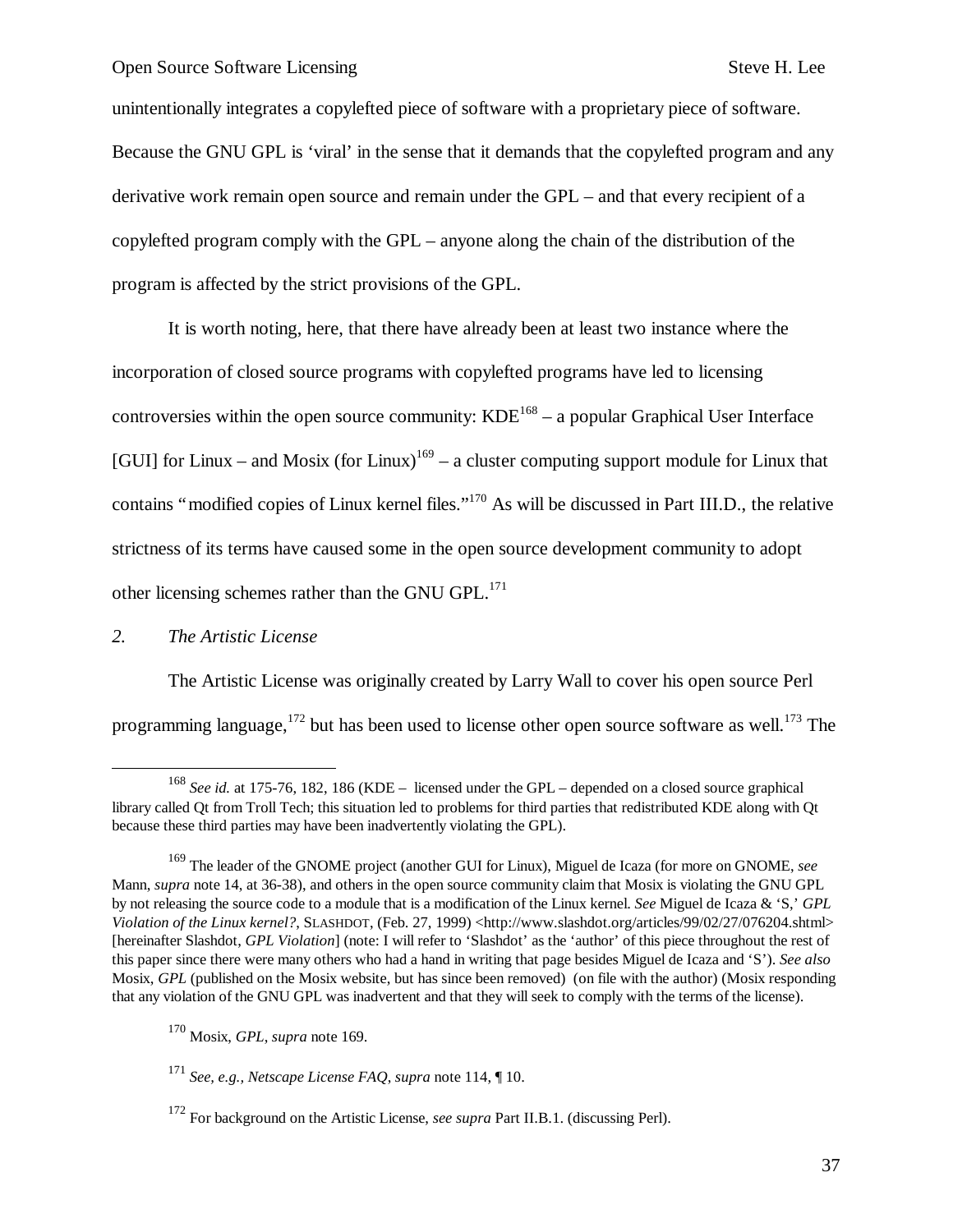1

Artistic License is – intentionally – more lenient in its licensing terms than the GNU GPL.<sup>174</sup>

Unlike the GNU GPL, the Artistic License will normally not prohibit a licensee from claiming intellectual property rights over modifications to the licensed program (i.e., the original source code base).<sup>175</sup> Therefore, with the exception of a few potentially limiting conditions,<sup>176</sup> the Artistic License places little or no barriers to 'closing' the source code of the works derived from the original open source code base.<sup>177</sup> In addition, again differing from the GNU GPL, the Artistic License does not place limits on the 'mixing' of open and closed source programs – either in integrated or in aggregated forms.<sup>178</sup>

In short, the Artistic License does not place as many limitations on the licensee as the GNU GPL. Rather than attempting to erect or sustain a high wall of separation between open and closed source programs, the Artistic License merely allows an open source developer, as a copyright holder, to "maintain[] some semblance of artistic control over the development of the

<sup>175</sup> *See* Perl, *Artistic License*, *supra* note 92, ¶¶ 2, 3, 6, 7; *see also* Lash, *Evolution*, *supra* note 88 (stating that both the Perl (Artistic) and the BSD License, unlike the GNU GPL, "[do] not require developers to submit changes to the source code back to the community"); Perens, *The Open Source Definition*, *supra* note 43, at 183-84.

 $176$  There are some conditions that need to be met in order to avoid the few limitations that the Artistic License could place on derivative works. *See* Perl, *Artistic License*, *supra* note 92, ¶¶ 3(a)-(b), 6, 7. However, the 'safe harbors' that are provided under the Artistic License are, practically speaking, easily met.

<sup>177</sup> But, like every open source license (*see* Part III.B., §1), the Artistic License attempts to keep the original source code base open and freely available by stating that any modifications to the original "Standard Version' must meet one of four conditions. *See id.* ¶ 3 (a)-(d).

<sup>178</sup> *See* Perl, *Artistic License*, *supra* note 92, ¶¶ 5, 8 (Note: The only limitation is that a combination of closed source and open source is not such that a user may reasonably think that the combination is actually the same as the original open source program). It should be noted that ¶ 8 of the Artistic License actually encourages incorporation of closed source and open source programs by requiring that any combination of the two is done so that the open source program "is embedded" into a commercial distribution. *See also id.* ¶ 6 (allows closed source scripts and libraries to be associated with the open source software without it necessarily falling under the Artistic License or the copyright of the open source software).

<sup>173</sup> *See* Perens, *The Open Source Definition*, *supra* note 43, at 183.

<sup>174</sup> Larry Wall had originally copylefted Perl, but decided that the GPL's terms were 'too restrictive.' *See supra* Part II.B.1.; *see also* discussion *infra* Part III.D.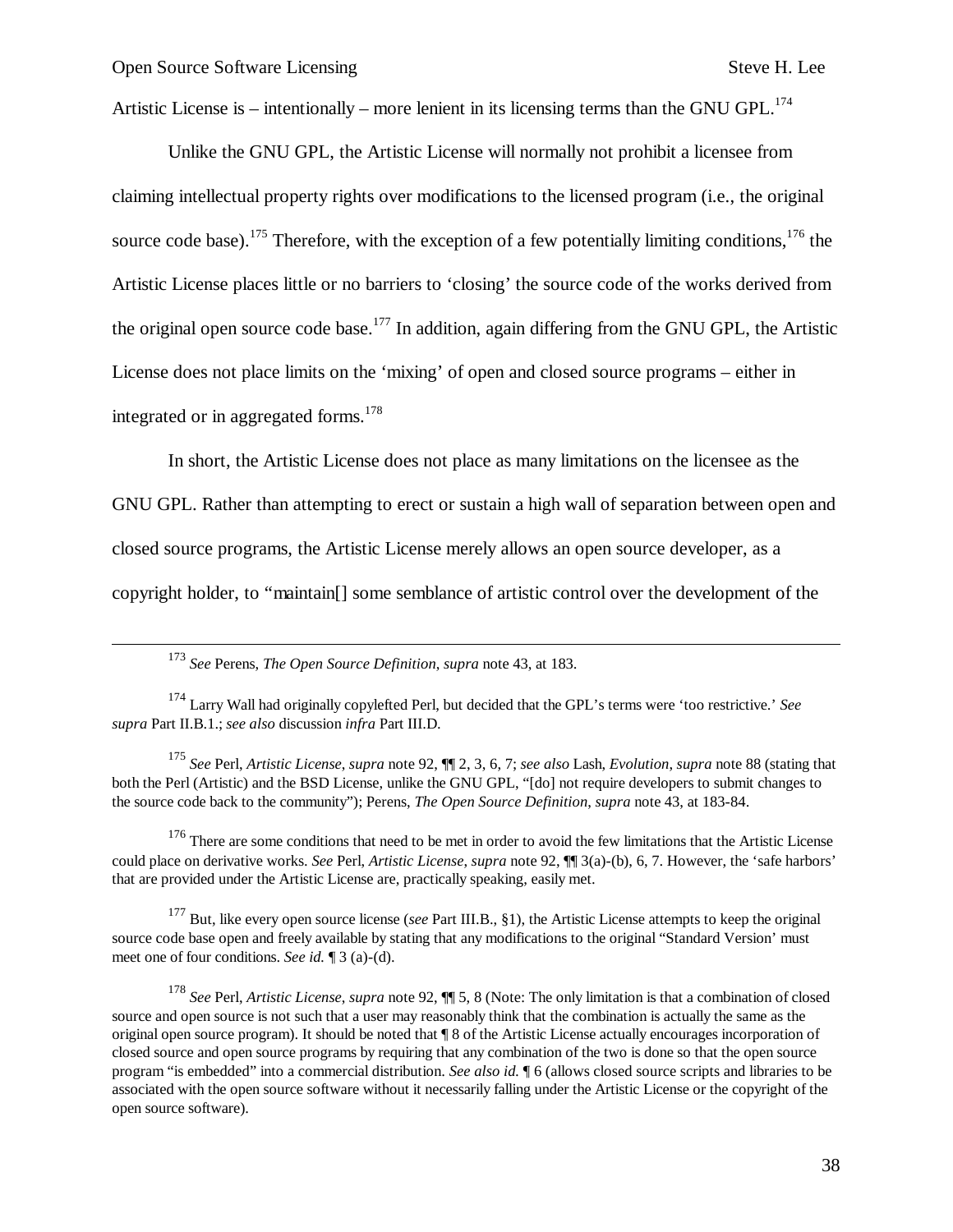[program], while giving the users of the [program] the right to use and distribute the [program] in a more-or-less customary fashion, plus the right to make reasonable modifications."<sup>179</sup> The Artistic License, contrary to the GNU GPL, allows the licensees to have a great deal of discretion. In fact, so much discretion is allowed that a licensee could keep the benefits derived from the original open source code base – i.e., the modifications – private and away from the open source development community.

It is worth noting that the use of the Artistic License is waning within the open source community because the Artistic License, legally speaking, is worded in such a way as to create some major logical inconsistencies with the aims of open source development.<sup>180</sup> Someone who is considering developing open source software should, therefore, consider using the GNU GPL, a BSD-style license, or other licenses that are worded more carefully from a technical and legal perspective so as to stay within the ambit of open source development.

## *3. BSD-style Licenses*

The BSD license was, originally, utilized as an open source licensing scheme for a variant of BSD Unix known as 'FreeBSD.'<sup>181</sup> As the open source community has grown and developed, the BSD license, often with slight modifications, have been utilized by other open source developers – including the Apache Group.<sup>182</sup> For most open source developers, the BSD-style<sup>183</sup>

 $\overline{a}$ 

<sup>182</sup> *See* Perens, *The Open Source Definition*, *supra* note 43, at 183; *see also supra* note 107. BIND and Sendmail are also licensed under BSD-style licenses. *See* Seltzer, *License*, *supra* note 38, at 171.

<sup>179</sup> *Id.* at Preamble.

<sup>180</sup> *See* Perens, *The Open Source Definition*, *supra* note 43, at 184.

<sup>&</sup>lt;sup>181</sup> Please note that this paper will only deal with the variant of BSD known as 'FreeBSD.' However, that should not suggest that other versions of BSD – such as 'NetBSD,' 'OpenBSD,' etc. – do not qualify as open source. They normally will fall under the definition of 'open source' so long as they are licensed under some sort of a BSD-style license. For background information on BSD and FreeBSD, *see* Part II.B.2. For a more detailed description of FreeBSD (and BSD in general), *see* Cameron Laird & Kathryn Soraiz, *The Story of FreeBSD*, LINUXWORLD, (last visited Jan. 14, 1999) <http://www.linuxworld.com/linuxworld/lw-1998-12/lw-12-freebsd.html>.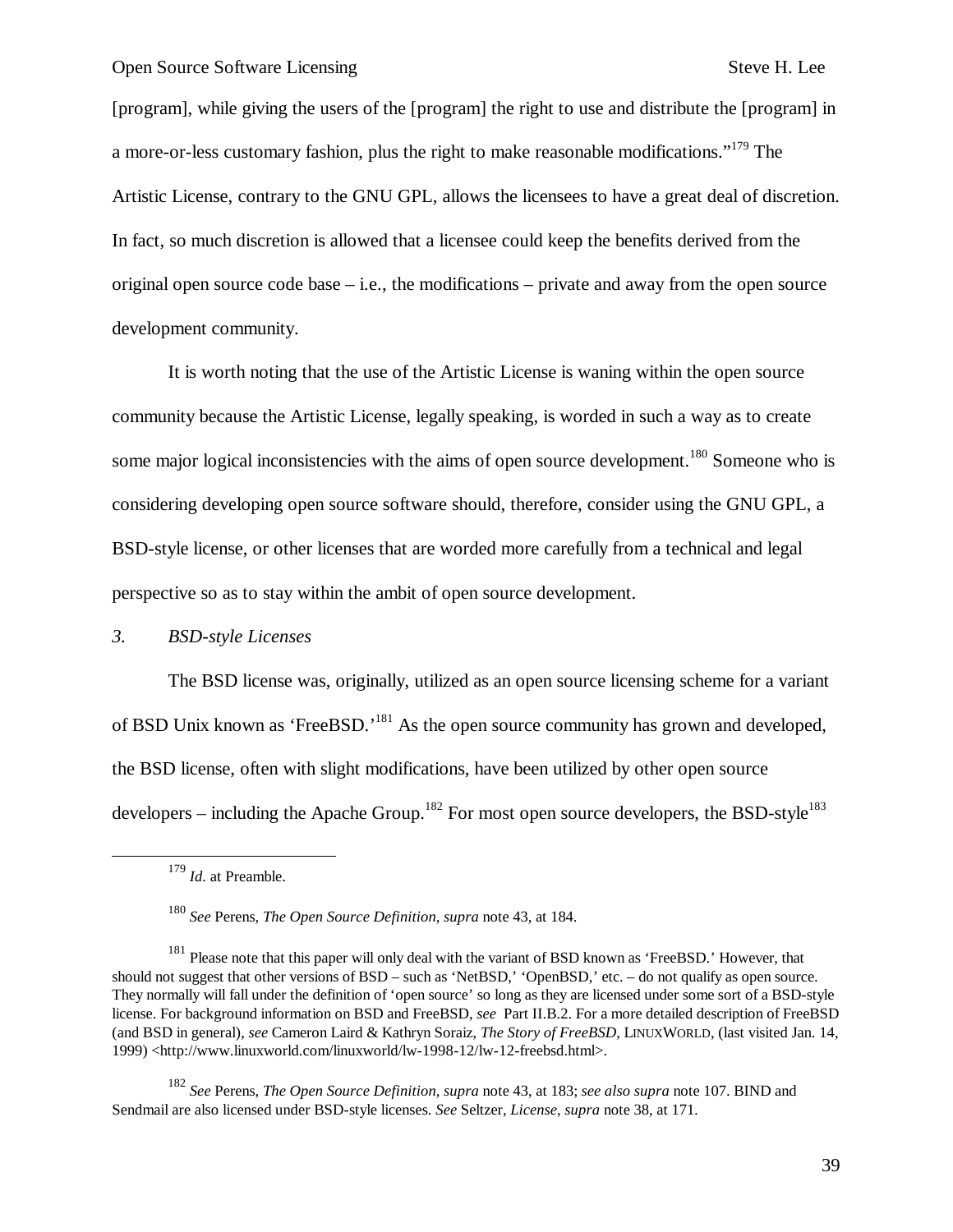license is the most popular alternative to the GNU GPL.

The BSD-style license, unlike the GNU GPL, allows the licensee to take any modifications to the original open source code base private and allows the licensee to mix closed source software with open source software without the GNU GPL's limits on integration.<sup>184</sup> In fact, there are very few limitations placed on a licensee beyond giving credit to the original copyright holder(s) and to those who contributed to the source code of a BSD-style licensed program.<sup>185</sup> The following analysis by Netscape sums up the wide latitude that is given to a licensee under the BSD-style license:

> The BSD license is ... [an open source] license .... [that] is very non-restrictive in its terms, *basically allowing anyone to do anything with code covered by the license*, but requiring a reference to the copyright holder in accompanying documentation – *essentially requiring only credit where credit is due*. This makes the license acceptable to commercial developers, *but opens others to the possibility that their work may be incorporated into products that may be proprietary to someone else*. 186

Those who use the BSD-style Licensing scheme tend to be open source developers who would like to have as little constraints as possible between the open source community and the closed source world.<sup>187</sup> Because the BSD-style License is a license that "let<sup>[s]</sup> you do anything

-

<sup>183</sup> For the reasons why this paper will often use the term 'BSD-style' License rather than 'BSD' License, *see supra* note 101.

<sup>184</sup> *See* Perens, *The Open Source Definition*, *supra* note 43, at 183, 185; Seltzer, *License*, *supra* note 38, at 171; *see also* Halloween I, *supra* note 17; *Netscape License FAQ*, *supra* note 114, ¶¶ 5, 12.

<sup>185</sup> *See Sample BSD-style License*, *supra* note 101, ¶¶ 1-4.

<sup>186</sup> *Netscape License FAQ*, *supra* note 114, ¶ 5 (emphasis added).

<sup>187</sup> *See* Laird & Soraiz, *supra* note 181 ("[The] 'BSD-style' license ... leads some to fear that [FreeBSD] might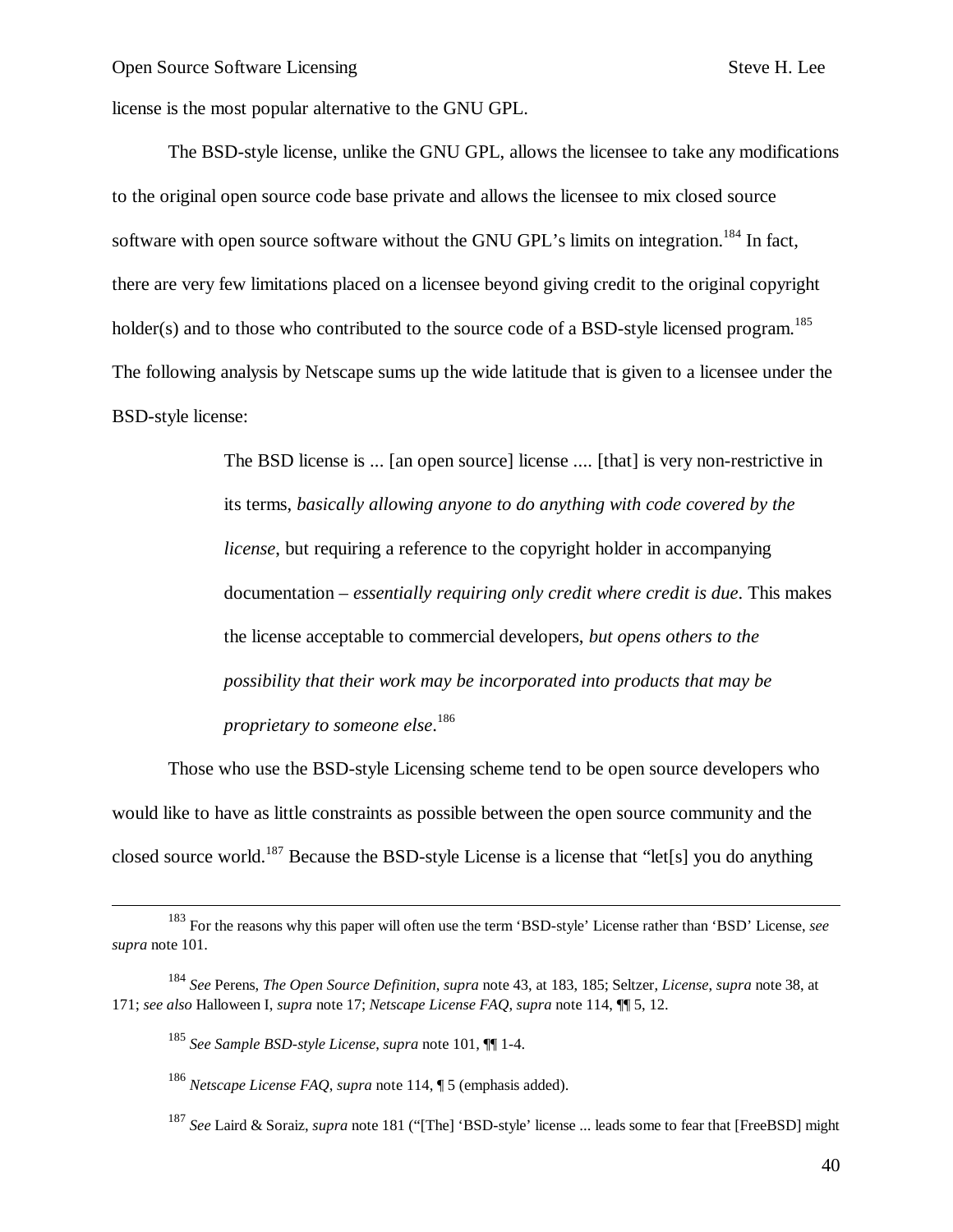with the software licensed under  $[it]$ ,"<sup>188</sup> it is well suited to those who want to have a greater degree of flexibility, *vis a vis* the GNU GPL – especially in a commercial context.<sup>189</sup> It is important to note, however, that the BSD-style licenses – while, arguably, the most lenient of the open source licenses – is still an open source license and, therefore, programs licensed under a BSD-style license still meet the definition of an open source program.<sup>190</sup>

Despite the relative paucity of limitations under the BSD-style license, the BSD-style licenses do carry conditions that attempt to 'give credit where credit is due.'<sup>191</sup> Under most BSDstyle licenses, each redistribution of the licensed open source software must carry along with it the terms of the license<sup>192</sup> – which includes the copyright notice<sup>193</sup> and a condition that "[t]he name of the author may not be used to endorse or promote products derived from this software without specific prior written permission."<sup>194</sup> The BSD-style license also contains a condition that "all advertising materials mentioning features or use of this software" display an acknowledgment of the originator of the licensed program<sup>195</sup> – for FreeBSD, the University of California, <sup>196</sup> and for

go commercial one day, leaving its users no open-source recourse. .... [However,] several organizations resist [using the GNU GPL] ... because of the constraints it imposes on commercialization of their own work.").

<sup>188</sup> Perens, *The Open Source Definition*, *supra* note 43, at 183.

<sup>189</sup> *See* Laird & Soraiz, *supra* note 181; Larry Seltzer, *Apache Rules the Web*, PC MAGAZINE, Mar. 23, 1999, at 178 [hereinafter Seltzer, *Apache*] (noting that the BSD License gives users of Apache a great deal of flexibility in a commercial context); Seltzer, *License*, *supra* note 38, at 171.

<sup>190</sup> *See* Perens, *The Open Source Definition*, *supra* note 43, at 183; *see also supra* Parts II.A. & III.B.

<sup>191</sup> *See* James C. Luh, *FreeBSD Offers a Sound Open Source Alternative*, INTERNET WORLD, (Apr. 12, 1999)  $\lt$ http://www.internetworld.com/print/1999/04/12/webdev/19990412–freebsd.html> (BSD license – according to the CEO of FreeBSD, Inc., Jordan Hubbard – imposes on the licensee the duty to give credit where credit is due).

<sup>192</sup> *See Sample BSD-style License*, *supra* note 101, ¶¶ 1-2.

<sup>193</sup> *See id.*

1

 $^{194}$  *Id.* ¶ 4.

<sup>195</sup> *Id.*; *see* Perens, *The Open Source Definition*, *supra* note 43, at 183.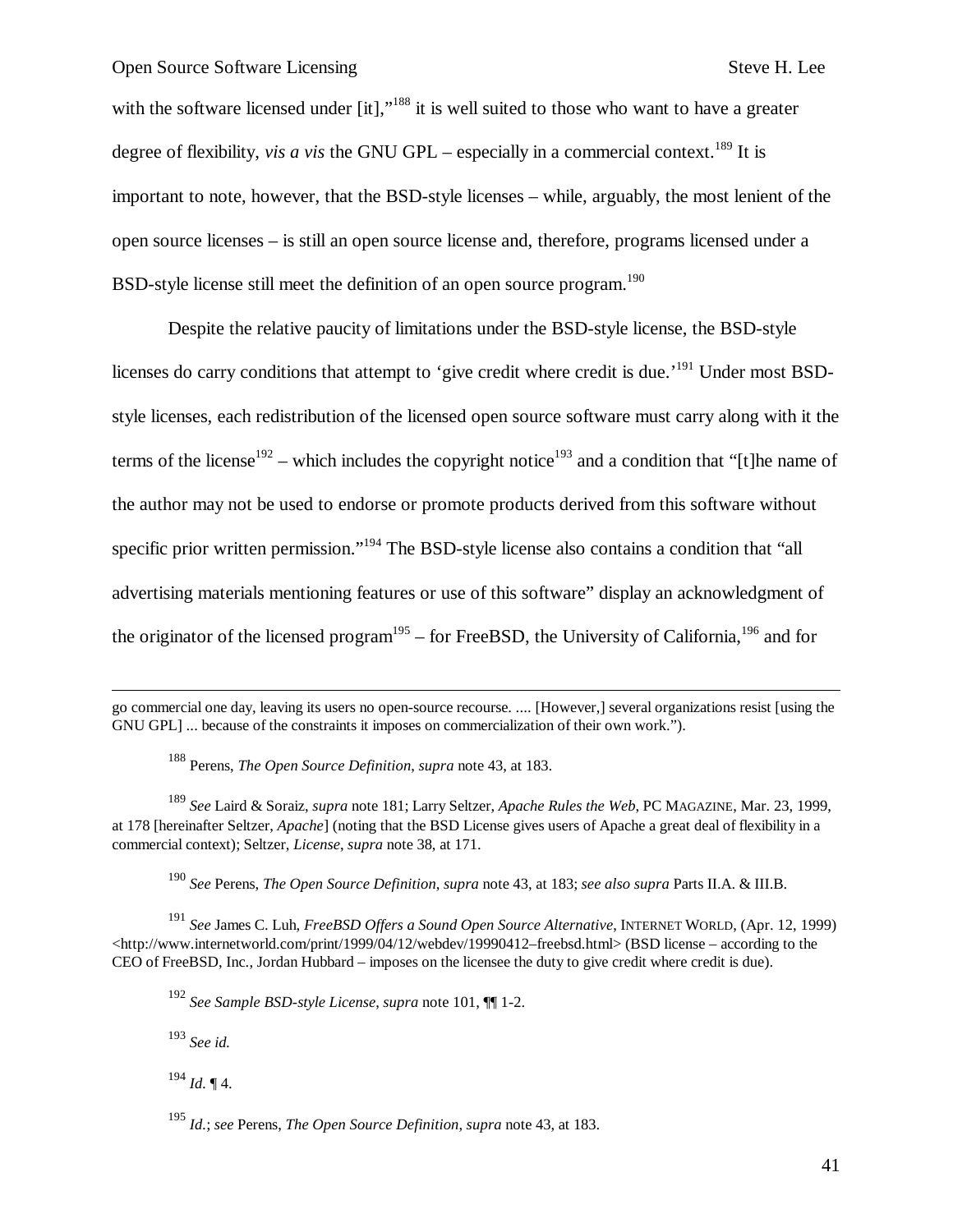Apache, the Apache Group.<sup>197</sup> However, it is worth noting, that the 'advertising clause' has been criticized on many fronts<sup>198</sup> and some open source developers use a 'modified BSD-style license' that has the advertising clause removed.<sup>199</sup>

a. The Apache License

The Apache License is essentially a BSD-style license (including the advertisement clause) plus some additional conditions.<sup>200</sup> On its face, the Apache License seems to do little more than to make a few alterations necessary to meet some of the specific needs that the Apache Group may have had while maintaining the general theme of a BSD-style license. However, in practice, the Apache License may actually give incentives for a licensee to have a greater commitment to the open source development model than would be required by an ordinary BSD-style license.

The Apache Group "takes the BSD-style open source model and extends it by allowing check-ins to the core codebase by external parties."<sup>201</sup> While there is nothing to discourage contributions to the core source code base in a regular BSD-style license – and, like the regular BSD-style license but unlike the GNU GPL, there is no condition to force a licensee to contribute improvements back to the community – the Apache License, arguably, has provisions that can serve as incentives for a programmer/licensee to send derivative works back to the Apache

-

<sup>198</sup> *See, e.g.,* Free Software Foundation, *The BSD License Problem* (last visited Feb. 1, 1999) <http://www.gnu.org/philosophy/bsd.html>; Perens, *The Open Source Definition*, *supra* note 43, at 183.

<sup>199</sup> *See* Debian GNU/Linux Developers, *Sample Modified BSD-style License* (last visited Jan. 12, 1999) <http://www.debian.org/misc/modified.bsd.license> [hereinafter *Modified BSD-style License*]. It is worth noting that a BSD-style license with the advertising clause removed is essentially the same as another open source license not discussed in this paper – the 'X license,' *see* Perens, *The Open Source Definition*, *supra* note 43, at 183.

<sup>200</sup> *See Apache License*, *supra* note 107. For background information on Apache, *see supra* Part II.B.2.

<sup>196</sup> *See 4.4BSD License*, *supra* note 101.

<sup>197</sup> *See Apache License*, *supra* note 107.

<sup>201</sup> Halloween I, *supra* note 17; *see* McHugh, *supra* note 5, at 95, 100; *see generally* Apache Group, *About*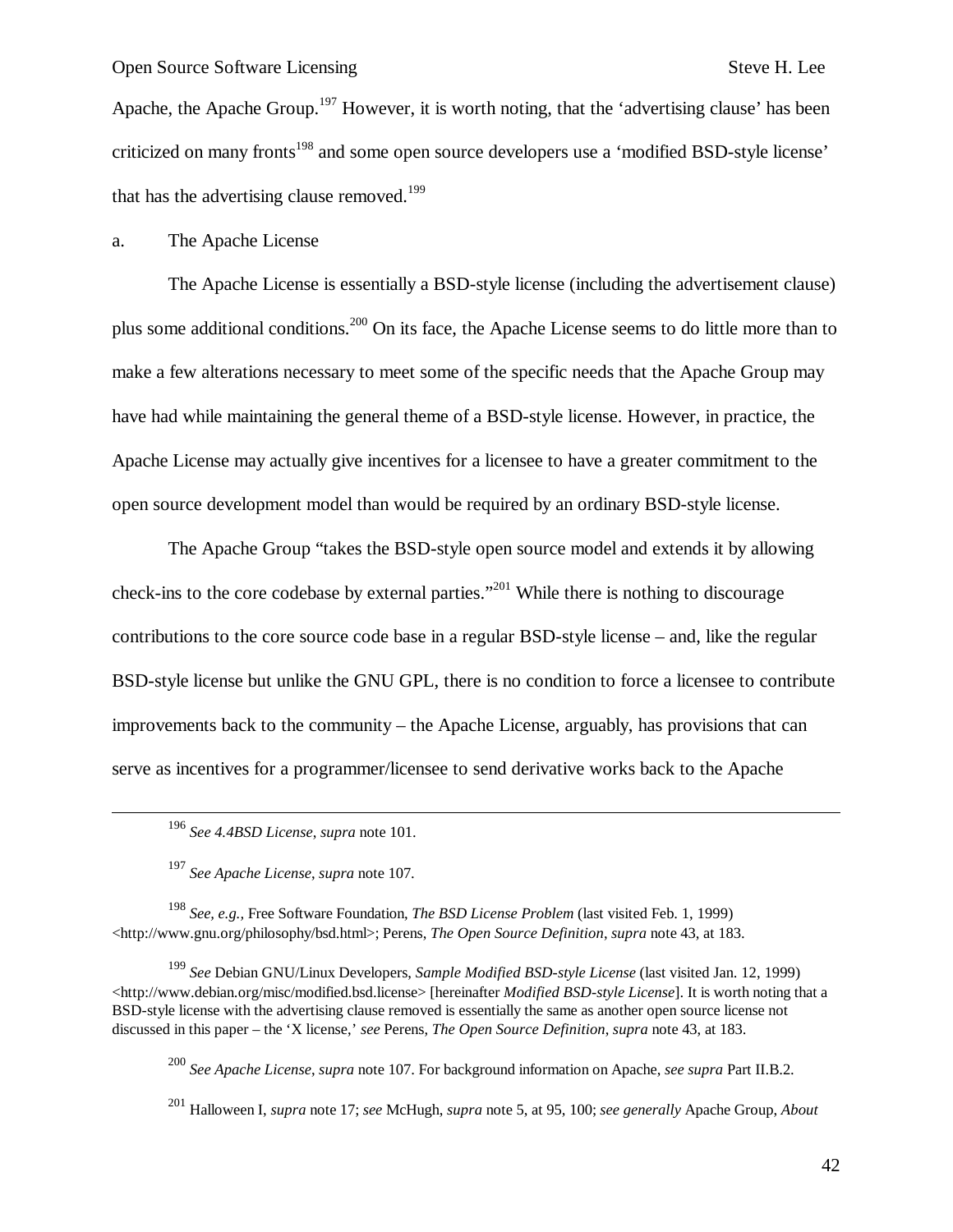development community.

First, the Apache License makes it clear that the licensed program was made possible by contributions of code back into the open source development community: "This software consists of voluntary contributions made by many individuals on behalf of the Apache Group ..."<sup>202</sup> Through this statement, the Apache Group is using its license to put potential contributors on notice that useful modifications to the Apache Web Server code are welcomed.

Second, the prohibitions against using the names "Apache Server" and "Apache Group" to promote any derivative works without the prior written permission of the Apache Group, $^{203}$  may appear to be, at most, an attempt to protect the authors' artistic integrity and authorship over the Apache Web Server rather than an attempt at preventing someone from privatizing modifications to the Apache source code without contributing back to the open source community. However, the inability for a would be – in Richard Stallman-esque language – 'software hoarder' to use the highly valuable name 'Apache' for any of his or her derivative works, would create some incentives for the licensee to at least consider cooperating with the Apache Group.

Finally, clause 6 – which states that "[r]edistributions of *any* form *whatsoever* must retain the following acknowledgment: 'This product includes software developed by the Apache Group for use in the Apache HTTP server project (http://www.apache.org/)<sup> $204$ </sup> – means that, any licensee that contemplates 'closing' his or her modifications to the open Apache code and wishes to redistribute the closed source modifications, must acknowledge that the closed source redistribution is derived from the work of the Apache Group. Why? Because the language of

*the Apache HTTP Server Project*, *supra* note 20.

 $\overline{a}$ 

<sup>202</sup> *Apache License*, *supra* note 107, at Coda. <sup>203</sup> *See id.* ¶ 4.

43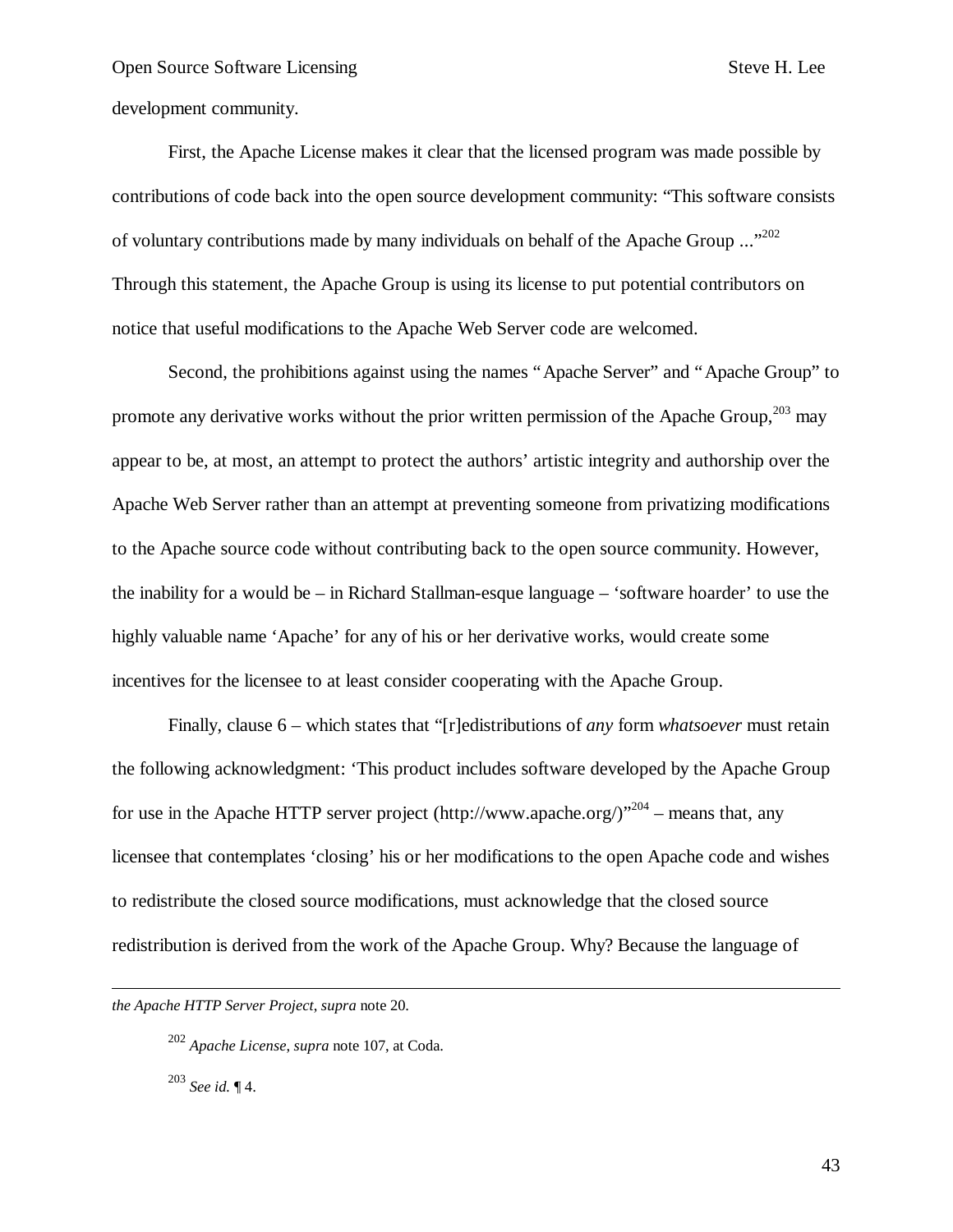clause 6 – which applies regardless of what form the redistribution takes – arguably includes derivative works, the licensee in our hypothetical scenario would be obliged (assuming open source licenses are legally enforceable) to acknowledge the Apache Group.

Admittedly, none of the conditions of the Apache License can be seen as a strong barrier to proprietizing modifications to open code. However, the terms of the Apache License may have created enough of an incentive for IBM, a company that is well aware of the reaches and the limits of intellectual property law, to agree to contribute improvements to the core Apache source code in exchange for using the Apache Web Server in one of its products.<sup>205</sup>

\*\*\*

Even taking into account Apache's refinements to the BSD-style license, the terms of the BSD-style licenses – including the Apache License – fall well short of the Free Software Foundation's attempts, through the GNU GPL, to erect and maintain strict walls of separation between the closed source and open source development models. Assuming, for now, that open source licenses of any kind are legally enforceable, no one can seriously argue that the BSD-style licenses – even the Apache License – place substantial legal barriers to any would be 'software hoarder.<sup>206</sup> The BSD-style licenses, therefore, raises the question of how the open source development model can be sustained under the BSD's lenient conditions. This question will be dealt with in Part V. of this paper.

*4. The Netscape Public License and the Mozilla Public License*

When Netscape made their monumental decision to publicly release the source code of

 $\overline{a}$ 

 $^{204}$  *Id.*  $\llbracket$  6. (emphasis added).

<sup>205</sup> *See supra* notes 21-22 and accompanying text.

<sup>206</sup> *See* Seltzer, *Apache*, *supra* note 189, at 178; Seltzer, *License*, *supra* note 38, at 171.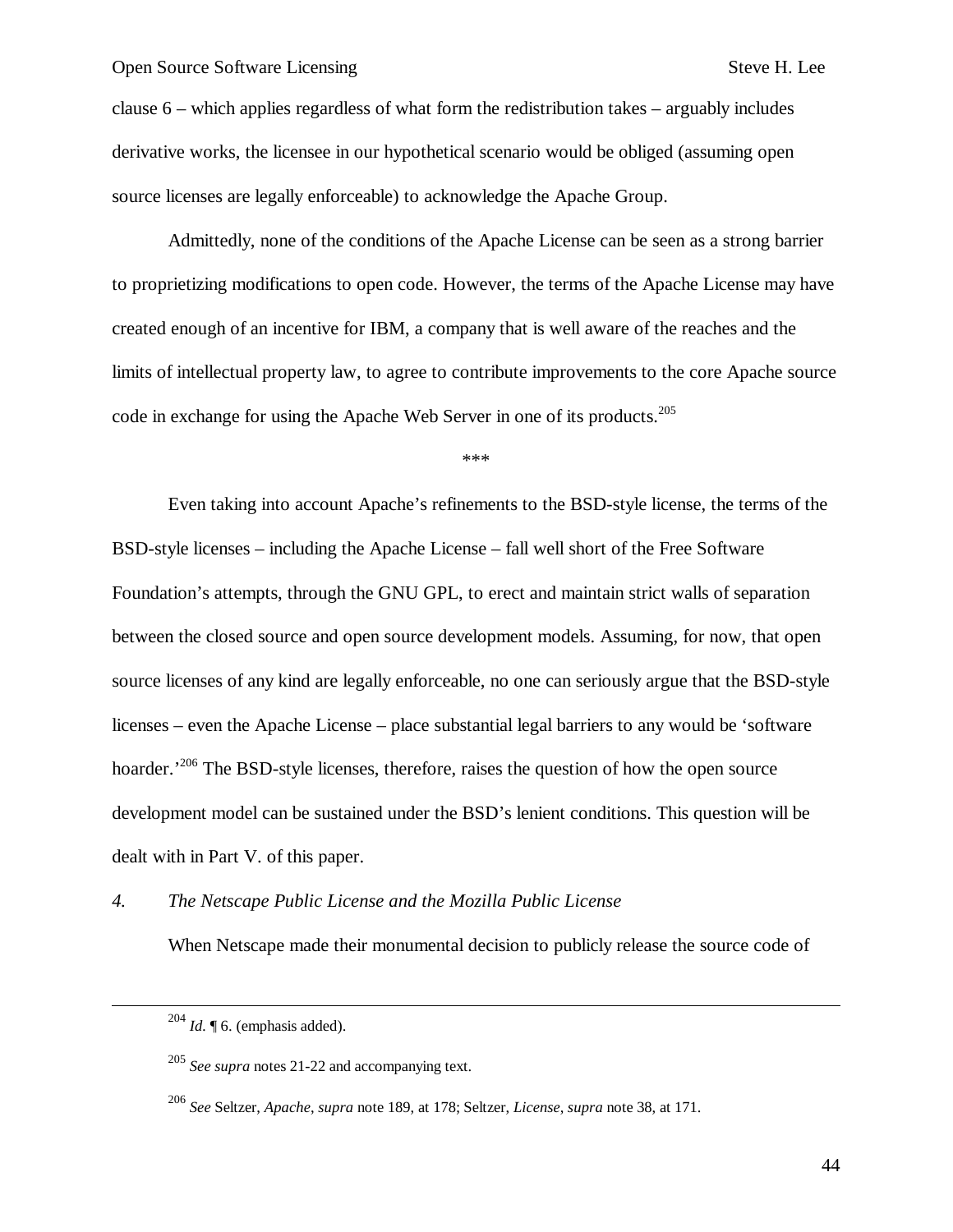1

their web browser,<sup>207</sup> Netscape created the Netscape Public License<sup>208</sup> [hereinafter NPL] and the Mozilla Public License<sup>209</sup> [hereinafter MozPL] in order to balance the needs of a commercial software producer with the call by the open source community to adopt a licensing approach that stays true to the definition of open source software.<sup>210</sup> Both the NPL and the MozPL are of interest here because they represent the first attempts by a for-profit software producer to create and apply a 'commercial open source license' to some of their programs.

The NPL and the MozPL "require that any and all changes to code covered by the [NPL or the MozPL] must be made publicly available."<sup>211</sup> In other words, like the GNU GPL, the NPL and the MozPL adopts stricter terms when dealing with derivative works in order to encourage developers to "give back' to the common code base."<sup>212</sup> Netscape – through its open source

<sup>209</sup> *See* Mozilla.org, *Mozilla Public License, Version 1.0* (last visited Mar. 16, 1999) <http://www.mozilla.org/NPL/MPL-1.0.html> [hereinafter *Mozilla PL 1.0*]. Note: if the changes to the NPL go through, *see supra* note 208, then these changes will also apply to the MozPL, *see* Mozilla.org, *NPL Version 1.0M FAQ*, *supra* note 208, ¶ 2. **Note: The changes have taken place,** *see infra* **note 226.** Again, regardless of whether or not the modifications are formally adopted, the basic analysis of this paper will still apply.

<sup>210</sup> *See Netscape Licensing FAQ*, *supra* note 114; Perens, *The Open Source Definition*, *supra* note 43, at 184.

<sup>211</sup> *Netscape License FAQ*, *supra* note 114, ¶ 9; *see Netscape PL 1.0*, *supra* note 208, § 3.2; *Mozilla PL 1.0*, *supra* note 209, § 3.2.

<sup>212</sup> *Netscape License FAQ*, *supra* note 114, ¶ 3; *see id.* ¶¶ 6, 9. It should be noted that Bruce Perens, the author of the Open Source Definition, *somewhat* inaccurately stated that the NPL and the MozPL allow a licensee "to take modifications private," Perens, *The Open Source Definition*, *supra* note 43, at 184; *see also id.* at 185. Both Bruce Perens and this author agree that it is relatively easy for someone to have closed-source add-ons to licensed code by simply adding a function call to the licensed code, *see* E-mails from Bruce Perens, Author of the Open Source Definition and the Debian Free Software Guidelines (Apr. 27, 1999) [hereinafter Perens, E-mails] (on file with the author), *and* Emails from Steve Lee <grokopen@email.com> to Bruce Perens (Apr. 27, 1999) [hereinafter Lee, E-mails to Perens].

<sup>207</sup> For background information, *see supra* Parts I. & II.B.3.; Perens, *The Open Source Definition*, *supra* note 43, at 184; Hamerly et al., *Story of Mozilla*, *supra* note 113, at 197-206.

<sup>208</sup> *See* Mozilla.org, *Netscape Public License, Version 1.0* (last visited Mar. 16, 1999)  $\lt$ http://www.mozilla.org/NPL/NPL-1.0.html> [hereinafter *Netscape PL 1.0*]. Recently, Netscape and Mozilla.org – Netscape's open source projects development division – have released a draft of a revised version of the Netscape Public License – version 1.0M, *see* Mozilla.org, *Netscape Public License, Version 1.0M draft* (last visited Mar. 16, 1999) <http://www.mozilla.org/NPL/NPL-1.0M.html>. As of the time of writing, Mozilla.org is taking comments on the revised NPL. For more information on the draft of the modified NPL, *see* Mozilla.org, *NPL Version 1.0M FAQ* (last visited Mar. 16, 1999) <http://www.mozilla.org/NPL/NPL-1.0M-FAQ.html>. Regardless of whether or not the modifications are formally adopted, the basic analysis of this paper will still apply.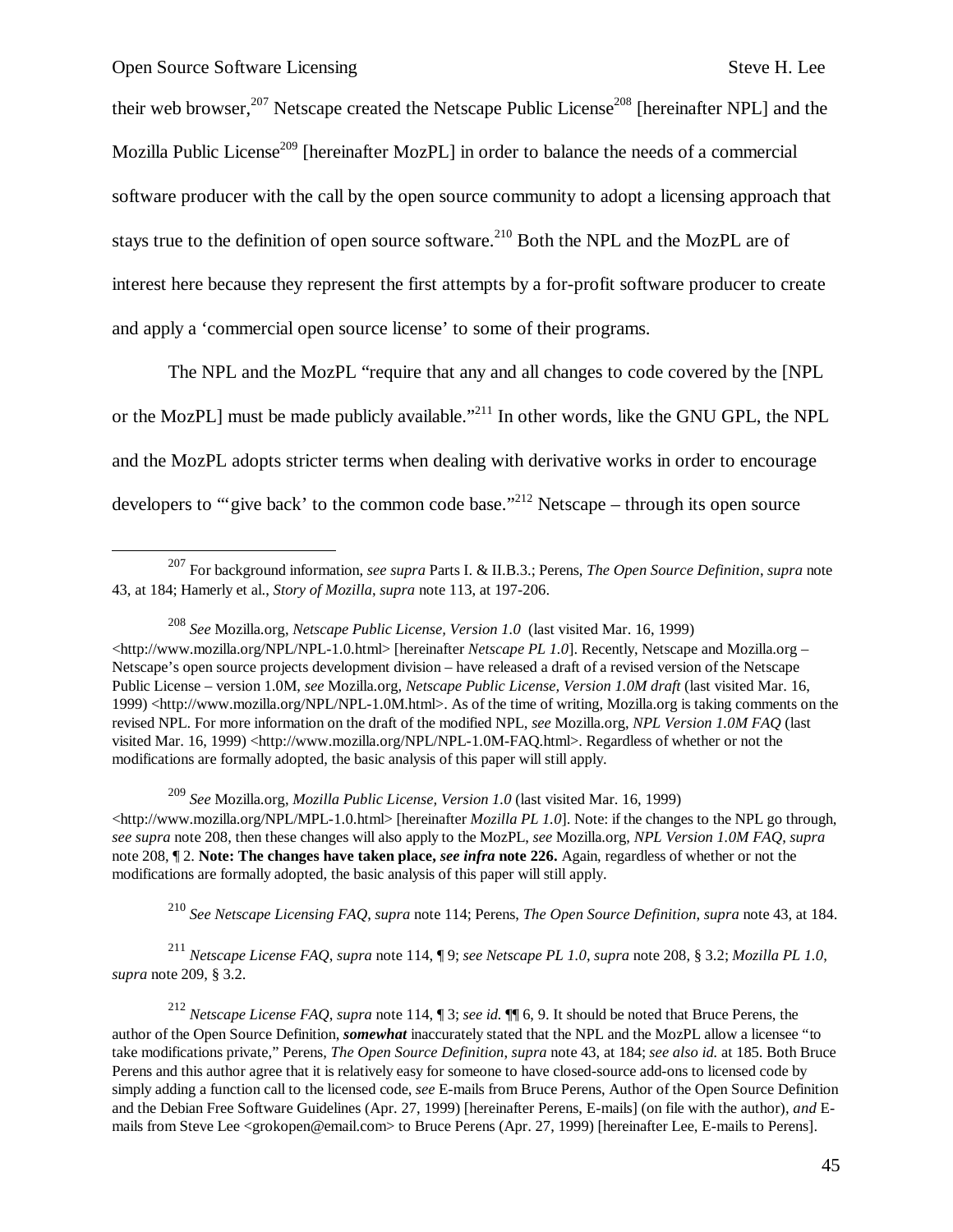development arm, Mozilla.org<sup>213</sup> – decided to reject adopting terms similar to the more lenient terms of the BSD-style License – which would allow modifications to the source code base to become 'closed'<sup>214</sup> – because such terms would "not go far enough to ensure that developers will return their modifications to the Communicator source code to the community."<sup>215</sup>

Unlike the GNU GPL, however, neither the NPL nor the MozPL prohibit the integration of closed and open source codes: "[The licenses] allow [the licensee] to combine covered code with other code to create a larger work without requiring that other code be covered by the [NPL or the MozPL]."<sup>216</sup> In other words, so long as the requirements of the license(s) are met for the original "Covered Code,"<sup>217</sup> the licensee may "create a Larger Work by combining Covered Code with other code not governed by ... [either the NPL or the MozPL] and distribute the Larger Work as a single product."<sup>218</sup> Netscape did not utilize a GNU GPL-like limitation in this case, because of both commercial considerations – including respecting third party intellectual property rights – as well as the desire to encourage development of its opened source code, especially by commercial developers that may want to retain some interest in their work product.<sup>219</sup>

However, both of us agree that – legally speaking – the NPL and the MozPL would force a licensee to keep modifications open **if** those modifications were derived from the licensed code, *see* Perens, E-mails, *supra*, *and* Lee, Emails to Perens, *supra*.

<sup>213</sup> *See supra* note 112 and accompanying text.

 $\overline{a}$ 

<sup>214</sup> *See* discussion *supra* Part III.C.3.; *Netscape License FAQ*, *supra* note 114, ¶ 5.

<sup>215</sup> *Netscape License FAQ*, *supra* note 114, ¶ 12.

<sup>216</sup> *Id.* ¶ 9; *see Netscape PL 1.0*, *supra* note 208, § 3.7; *Mozilla PL 1.0*, *supra* note 209, § 3.7.

<sup>217</sup> "Covered Code," in the Netscape licenses, "means the Original Code or Modifications or the combination of the Original Code and Modifications, in each case including portions thereof," *Netscape PL 1.0*, *supra* note 208, § 1.3, *and Mozilla PL 1.0*, *supra* note 209, § 1.3.

<sup>218</sup> *Netscape PL 1.0*, *supra* note 208, § 3.7, *and Mozilla PL 1.0*, *supra* note 209, § 3.7; *see generally* Hamerly et al., *Story of Mozilla*, *supra* note 113, at 200-203.

<sup>219</sup> *See Netscape License FAQ*, *supra* note 114, ¶ 10; *see also id.* ¶¶ 3, 6, 9.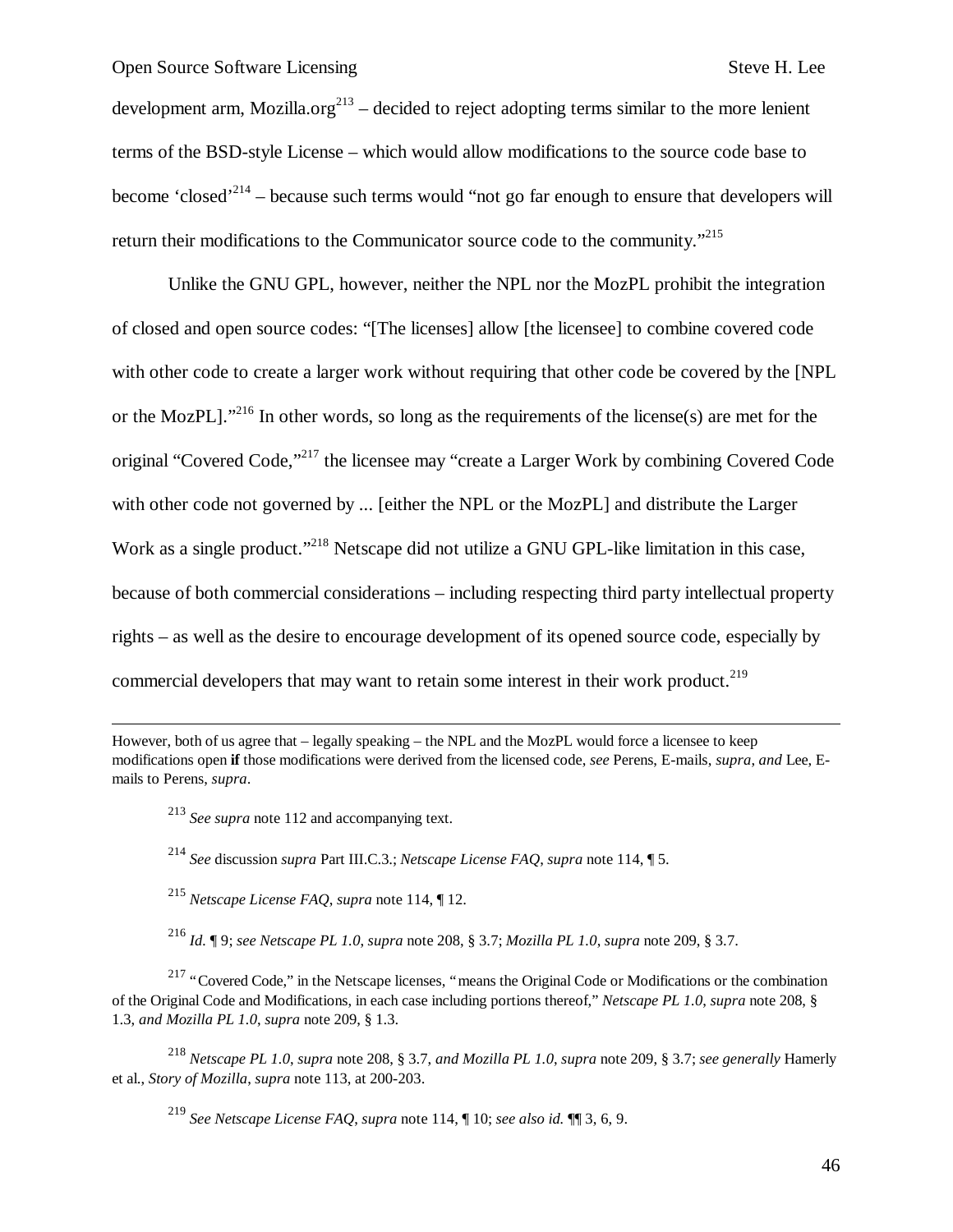To summarize, through its two licenses, Netscape is trying to strike a balance between the two 'extremes' in open source licensing as represented by the GNU GPL and the BSD-style licenses: On one hand, like the GNU GPL, the Netscape licenses require that derivative works remain open source and be contributed back into the community in order to ensure everyone concerned will reap the benefits of open source development; On the other hand, like the BSDstyle licenses, the Netscape licenses allow developers – whether commercial or non-commercial – to be able to combine closed and open source codes in order to allow developers to participate in open source development without having to keep out closed source software that may be helpful to the development effort. $^{220}$ 

If the GNU GPL reflects a rejection of the closed source world by its creator, Richard Stallman, and some of the adherents of copylefting, and if the BSD-style licenses reflect an optimistic belief that strict legal conditions are not necessary to the advancement of open source development, then both the NPL and the MozPL reflect a compromise born out of commercial considerations. Reflecting their commercial origins, the Netscape licenses do not represent an absolute rejection of the closed source model of development. However, the NPL and the MozPL seem to reject the optimistic idea that non-legal norms alone can be relied on to sustain open source development. $^{221}$ 

These sorts of issues will be dealt with further in Parts III.D. & IV.[] of this paper, *infra*.

a. The Distinction Between the NPL and the MozPL

Simply stated, the NPL applies when someone (besides Netscape or a party exempted by Netscape) uses the original NPL licensed source code base and/or any modifications to that code

 $\overline{a}$ 

<sup>220</sup> *See id.* ¶¶ 3, 4, 9, 10.

<sup>221</sup> For more on non-legal norms as an enforcement mechanism for open source licenses, *see infra* Part V.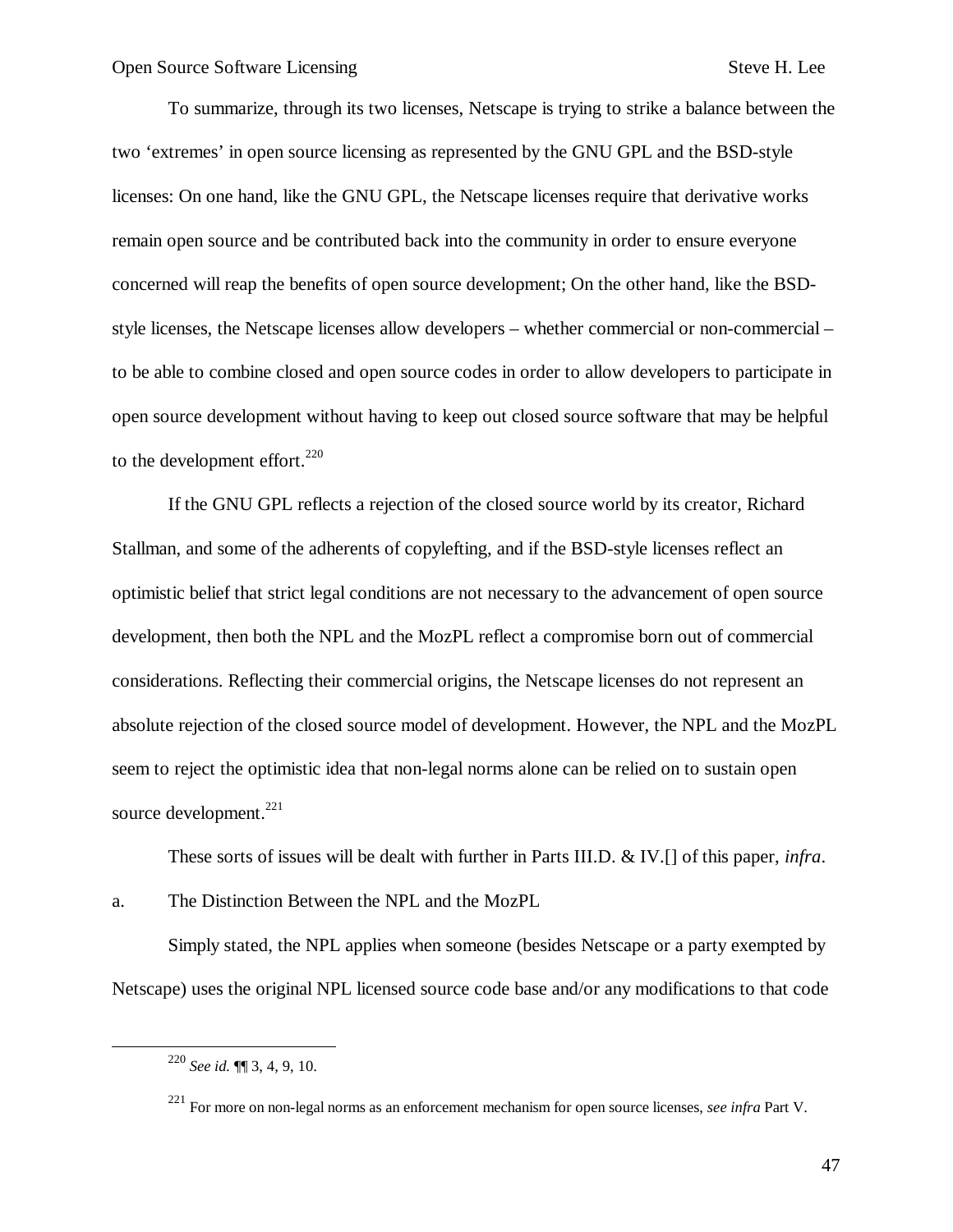base, in whole or in part.<sup>222</sup> The MozPL will apply when the licensee does not use the original source code base nor any modifications that base.<sup>223</sup> To illustrate, if someone is modifying the original source code base, then the NPL will apply.<sup>224</sup> If someone is only adding a new file that does not contain any of the original source code base or modifications to that base, the MozPL can be applied – even if this new file is called or referenced by a NPL licensed program.<sup>225</sup>

It is important to note that  $-$  if, for example, modifications are being made to

Netscape/Mozilla released source code – the NPL *must* apply.<sup>226</sup> However, while Netscape highly recommends the use of the MozPL, the decision of what license to apply is up to the contributor of the new code. $227$ 

Another way in which the NPL differs from the MozPL is due to the fact that the NPL "contains special privileges that apply to Netscape and nobody else."<sup>228</sup> Amendment IV. of the NPL, allows Netscape to 'close' up the source code that it had originally released – along with

<sup>224</sup> *See id.* ¶ 13.

 $\overline{a}$ 

<sup>225</sup> *See id.* ¶ 4.

<sup>226</sup> *See id.* ¶ 13; *Netscape PL 1.0*, *supra* note 208, at Amendments, § I.

<sup>227</sup> *See Netscape License FAQ*, *supra* note 114, ¶¶ 14, 15. It should be noted that the while almost any license that is legally compatible with the NPL can be chosen – up to and including a license that keeps the new code 'closed' – this option only applies "for new code and not a modification[] to existing [NPL covered] code," *id.* ¶ 14.

Aside: Netscape/Mozilla – with regard to the unmodified versions of the NPL and the MozPL – considers the GNU GPL to be legally incompatible with the NPL, because (in the opinion of Netscape) the GNU "GPL is by design incompatible with all other licenses, since it prohibits the addition of any restrictions or further permissions to its boundaries," Hamerly, *Story of Mozilla*, *supra* note \_\_, at 202; *see Netscape License FAQ*, *supra* note 114, ¶ 14. However, the proposed modifications to both the NPL and the MozPL – which would allow code to be released under multiple licenses, including the GPL – may eliminate any trace of legal incompatibility between the GNU GPL and the NPL/MozPL, *see* Mozilla.org, *NPL Version 1.0M FAQ*, *supra* note \_\_, ¶¶ 11-13. The new NPL and MozPL – Version 1.1 – has just been released at the time of writing, *see* Mozilla.org, *Mozilla Public License – Version 1.1*, (last visited Apr. 27, 1999) <http://www.mozilla.org/NPL/NPL-1\_1Final.html>.

<sup>228</sup> Perens, *The Open Source Definition*, *supra* note 43, at 184; *see Netscape License FAQ*, *supra* note 114, ¶¶ 13, 20; *Netscape PL 1.0*, *supra* note 208, at Amendments, §§ III. (retaining trademark rights), IV., V.

<sup>222</sup> *See Netscape License FAQ*, *supra* note 114, ¶¶ 4, 13.; *Netscape PL 1.0*, *supra* note 208, at Amendments.

<sup>223</sup> *See Netscape License FAQ*, *supra* note 114, ¶ 4.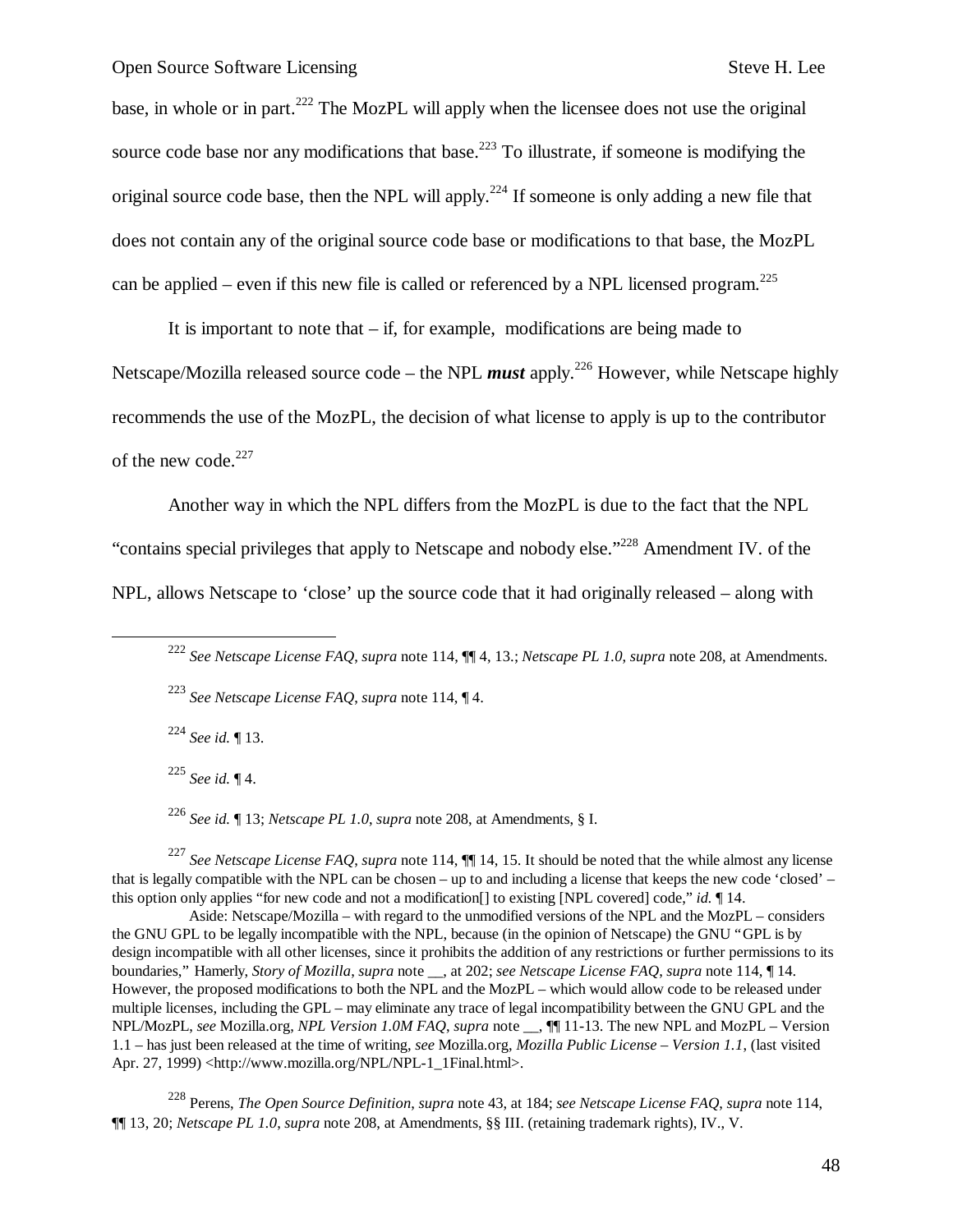modifications to that source code base, even if they are made by non-Netscape contributors – if it is necessary due to contractual obligations related to third party code that has been licensed to Netscape.<sup>229</sup> Amendment V., among other things, allows Netscape to use its opened source code in other additional products "without such additional products becoming subject to the terms of [the NPL]."<sup>230</sup>

These conditions – born out of commercial necessity – might keep the NPL, but not the MozPL, outside of the realm of open source licensing.<sup>231</sup> However, Netscape argues that the NPL meets the relevant guidelines that would qualify it as an open source license.<sup>232</sup> Additionally,

<sup>229</sup> *See Netscape PL 1.0*, *supra* note 208, at Amendments, § IV.

 $^{230}$  *Id.* at Amendments, § V.2.

1

<sup>231</sup> *See OSD (v.1.0)*, *supra* note 44,  $\P$  10 (the MozPL – referred to as the 'MPL' – is included as an example of an open source license, but the NPL is not); *cf. Netscape License FAQ*, *supra* note 114, ¶ 4 (acknowledging that the NPL's grant of special privileges to Netscape made the NPL controversial); Hamerly et al., *Story of Mozilla*, *supra* note 113, at 201-202 (describing the controversy surrounding the NPL's provisions).

<sup>232</sup> *See* Mozilla.org, *Netscape Public License Homepage* (last visited Mar. 17, 1999)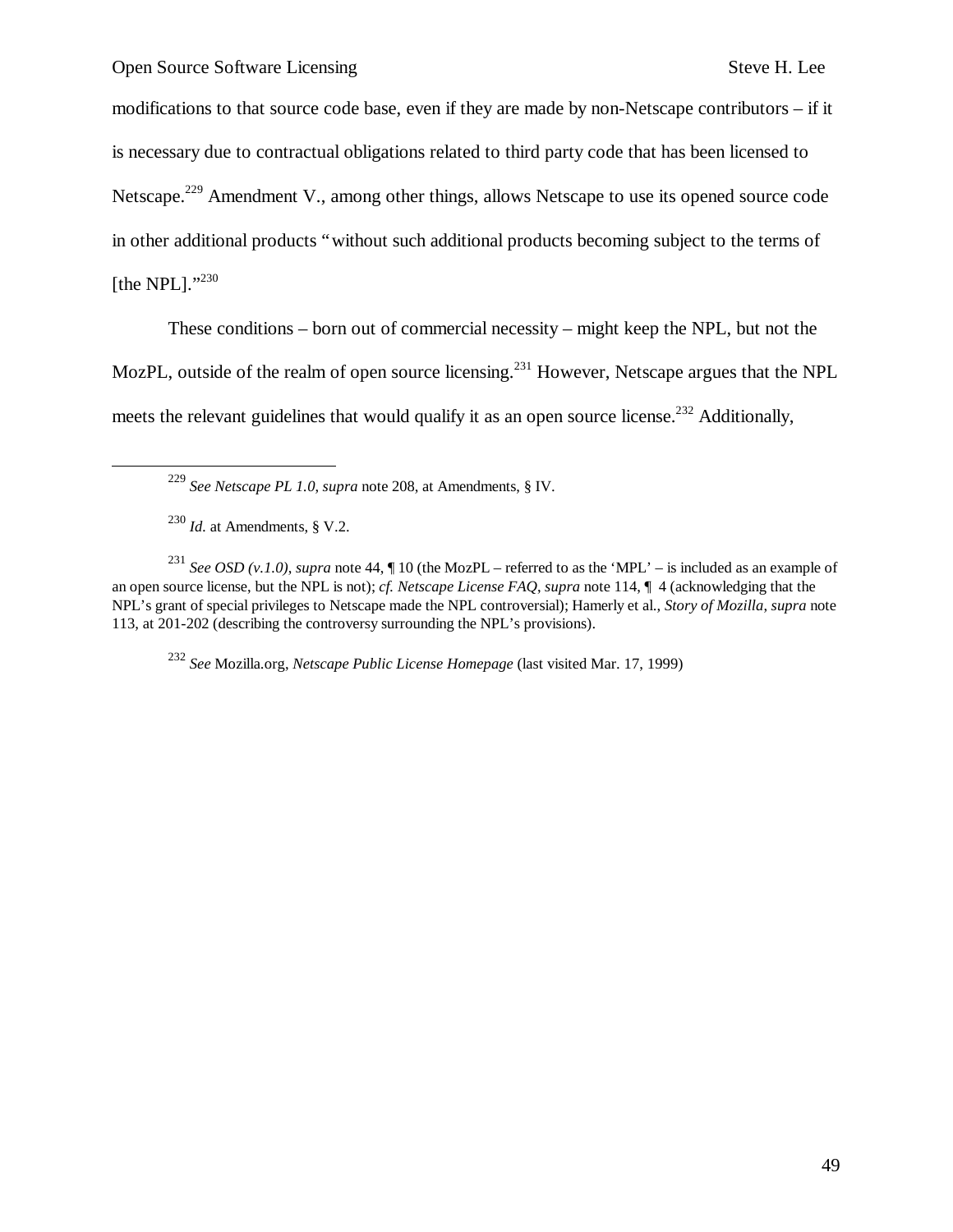$\overline{a}$ 

members of the open source community – while perhaps not entirely happy with the NPL – seem

to accept the 'openness' of the NPL.<sup>233</sup>

# *5. A Quick Comparison of the Different Licenses*

The following table summarizes the key differences (and similarities) between the major open source licenses analyzed in this section:  $234$ 

 $\mathsf{l}$ 

|                             | Works <i>derived</i> from | Licensed open source              |
|-----------------------------|---------------------------|-----------------------------------|
|                             | the original open         | software <i>cannot</i> be         |
|                             | source code base must     | integrated or                     |
|                             | <i>also</i> remain        | combined with closed              |
|                             | 'open'/freely available.  | source software (at a             |
|                             | I.e., modifications       | fundamental level                 |
|                             | cannot become 'closed     | beyond merely                     |
| <b>Open Source Licenses</b> | source'/privatized.       | residing on the same<br>medium of |

<http://www.mozilla.org/NPL/> (stating that it meets the Open Source Definition and the Debian Free Software Guidelines).

<sup>233</sup> *See* Richard Stallman, *Apple's Non-Free Source License*, LINUX TODAY, (Mar. 20, 1999) <http://linuxtoday.com/stories/4263.html> (Stallman calls the NPL a "free software license" in order to contrast it with Apple's attempts at open source licensing, which he criticizes); *see also* Perens, *The Open Source Definition*, *supra* note 43, at 184 (Bruce Perens and Eric S. Raymond, both prominent members of the open source community, participated in the development of both the NPL and the MozPL). The MozPL (which is clearly open source) was – in part – a response by the Mozilla team to appease the open source community, *see* Hamerly, *Story of Mozilla*, *supra* note \_\_, at 201-202.

<sup>234</sup> The table here is similar to the tables found in Bruce Perens' OPEN SOURCES piece (however, the table in this paper uses a more accurate assessment of the Netscape licenses, *see supra* note 212) and in the first Halloween Memo, *see* Halloween I, *supra* note 17; Perens, *The Open Source Definition*, *supra* note 43, at 185.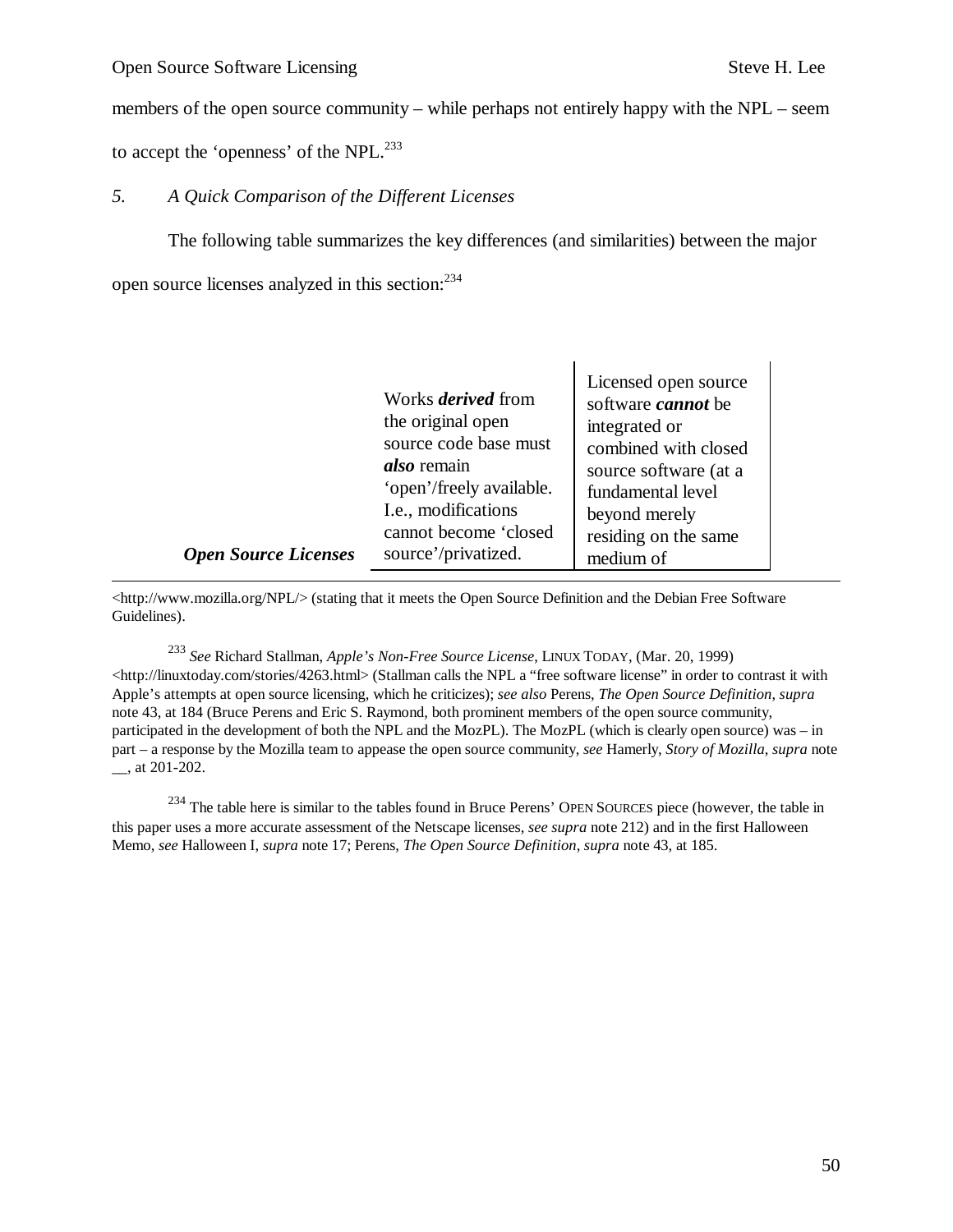|                                                 |                                  | distribution)                    |
|-------------------------------------------------|----------------------------------|----------------------------------|
| <b>GNU GPL</b>                                  | Yes                              | Yes                              |
| <b>Artistic License</b>                         | No (under most<br>circumstances) | No (under most<br>circumstances) |
| <b>BSD-style licenses</b><br>(including Apache) | N <sub>0</sub>                   | N <sub>0</sub>                   |
| <b>NPL</b>                                      | Yes                              | N <sub>o</sub>                   |
| MozPL                                           | Yes                              | No                               |

It should also be noted that all of the open source licenses examined here have a common feature beyond meeting the baseline requirements necessary for an open source license:<sup>235</sup> "[T]hey each disclaim all warranties."<sup>236</sup> The justification for including the disclaimer of warranties is the following: "If [open source software] authors lose the right to disclaim all warranties and find themselves sued ... they'll stop contributing [open source] software to the world."<sup>237</sup> This is one of the few things that open source licenses have in common with closed source licenses.<sup>238</sup>

## *D. Battle of the Licenses?*

While all of these licenses maintain the openness of source code and the ability to freely redistribute the licensed software, the open source licenses analyzed here are substantially

1

<sup>235</sup> *See supra* Part III.B.

<sup>236</sup> Perens, *The Open Source Definition*, *supra* note 43, at 181; *see* FSF, *GNU GPL*, *supra* note 58, §§ 11,12; Perl, *Artistic License*, *supra* note 92, ¶ 10; *Sample BSD-style License*, *supra* note 101, at Coda; *Netscape PL 1.0*, *supra* note 208, §§ 7, 9, 12; *Mozilla PL 1.0*, *supra* note 209, §§ 7, 9, 12.

<sup>237</sup> Perens, *The Open Source Definition*, *supra* note 43, at 181. Another justification is that most open source developers often give away their work at no cost, therefore, this sort of condition can be seen as being reasonable – especially when taking into account the likelihood that the developer does not have deep enough pockets to pay for damages or to pay for liability insurance, *see id.*

<sup>238</sup> *See, e.g.,* Neukom & Gomulkiewicz, *supra* note 121, at 778. Although it should be noted that most closed source software licenses do not disclaim all potential liability, but simply seek to limit the warranties and the potential liabilities associated with their product, *see id.*; Aldus License, *supra* note 143, at 792.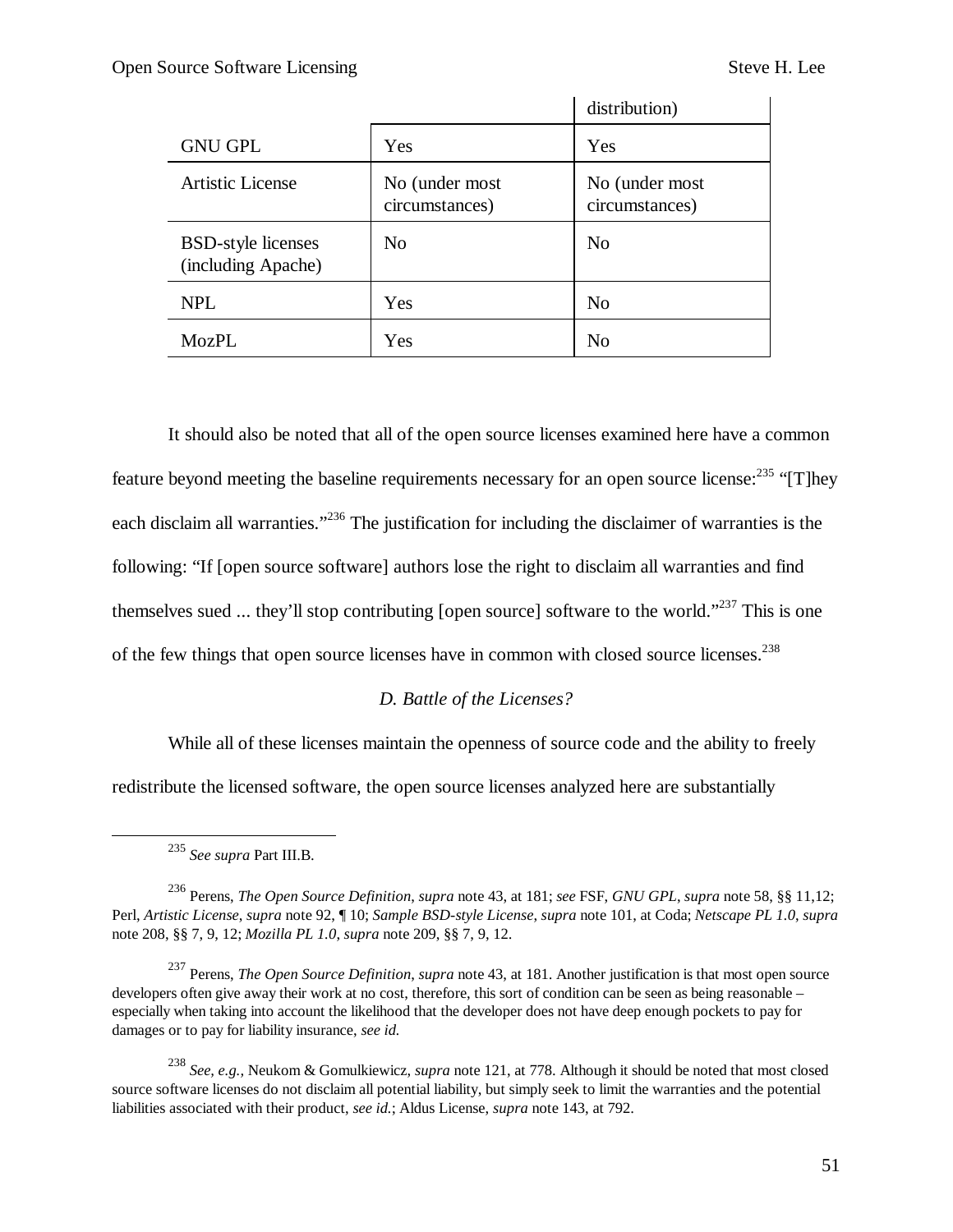1

different from each other. These differences often reflect the ideological tensions within the open source community on how best to further the goals of the open source movement.<sup>239</sup>

On one end of the spectrum are the passionate and idealistic defenders of the philosophy of 'free software' – the idea that intellectual property protections are barriers to a utopian vision of communitarian software development and that only the 'freeing' (or the 'opening') of source code can lead to freedom for both software users and developers.<sup>240</sup> This faction of the open source movement is made up of Richard Stallman – the leader of the Free Software Foundation – and Bruce Perens<sup>241</sup> – the author of the 'Open Source Definition' and a co-founder of the Open Source Initiative.

On the other end of the spectrum are those who take a more pragmatic and utilitarian approach to the open source movement. Whereas the 'free software' advocates want to promote open source software as being part of a larger quasi-political philosophy, open source advocates that do not subscribe to the Stallman-esque vision of digital utopia put more emphasis on the

<http://slashdot.org/features/99/03/28/2119239.shtml> [hereinafter Oberg, *RMS*] (chief webmaster of the GNU Project stating that the differences between the licenses are based on philosophical disagreements); *See generally* Rebecca L. Eisenberg, *Internal Rift Among Linux Advocates*, S.F. EXAMINER, Mar. 7, 1999 [Web: http://eXaminer.com/990307/0307eisenberg.shtml] [hereinafter Eisenberg, *Rift*]; Thomas Scoville, *Whence the Source: Untangling the Open Source/Free Software Debate*, O'REILLY OPEN SOURCE, (last visited Mar. 8, 1999)  $\langle$ http://opensource.oreilly.com/news/scoville\_0399.html> [hereinafter Scoville, *Open/Free Debate*]; Stephen Shankland, *"Open Source" Infighting Grows*, CNET NEWS.COM, (Feb. 19, 1999) <http://www.news.com/News/Item/Textonly/0,25,32644,00.html> [hereinafter Shankland, *Infighting*].

<sup>240</sup> *See* discussion *supra* Part II.B.1.; Eisenberg, *Rift*, *supra* note 239 [ ] (GNU "is a philosophy"; The FSF is a "political philosophy about how society can best cultivate and nurture innovation and progress.").

<sup>241</sup> *See, e.g.,* Bruce Perens, *It's Time to Talk about Free Software Again*, SLASHDOT, (Feb. 18, 1999) <http://slashdot.org/articles/99/02/18/0927202.shtml> [hereinafter Perens, *Free Software*]. Bruce Perens quit the Open Source Initiative – which he co-founded with Eric S. Raymond – because of his belief that the Open Source Initiative was insufficiently committed to the 'free software' philosophy of Richard Stallman, *see id.*; Andrew Leonard, *Name that Movement: Open Source or Free Software?*, SALON, (Feb. 17, 1999)

<sup>239</sup> *See, e.g.,* Jonas Oberg, *On the Subject of RMS*, SLASHDOT, (Mar. 29, 1999)

 $\langle$ http://www.salonmagazine.com/21st/log/1999/02/17log.html> [hereinafter Leonard, *Open or Free*]; Shankland, *Infighting*, *supra* note 239.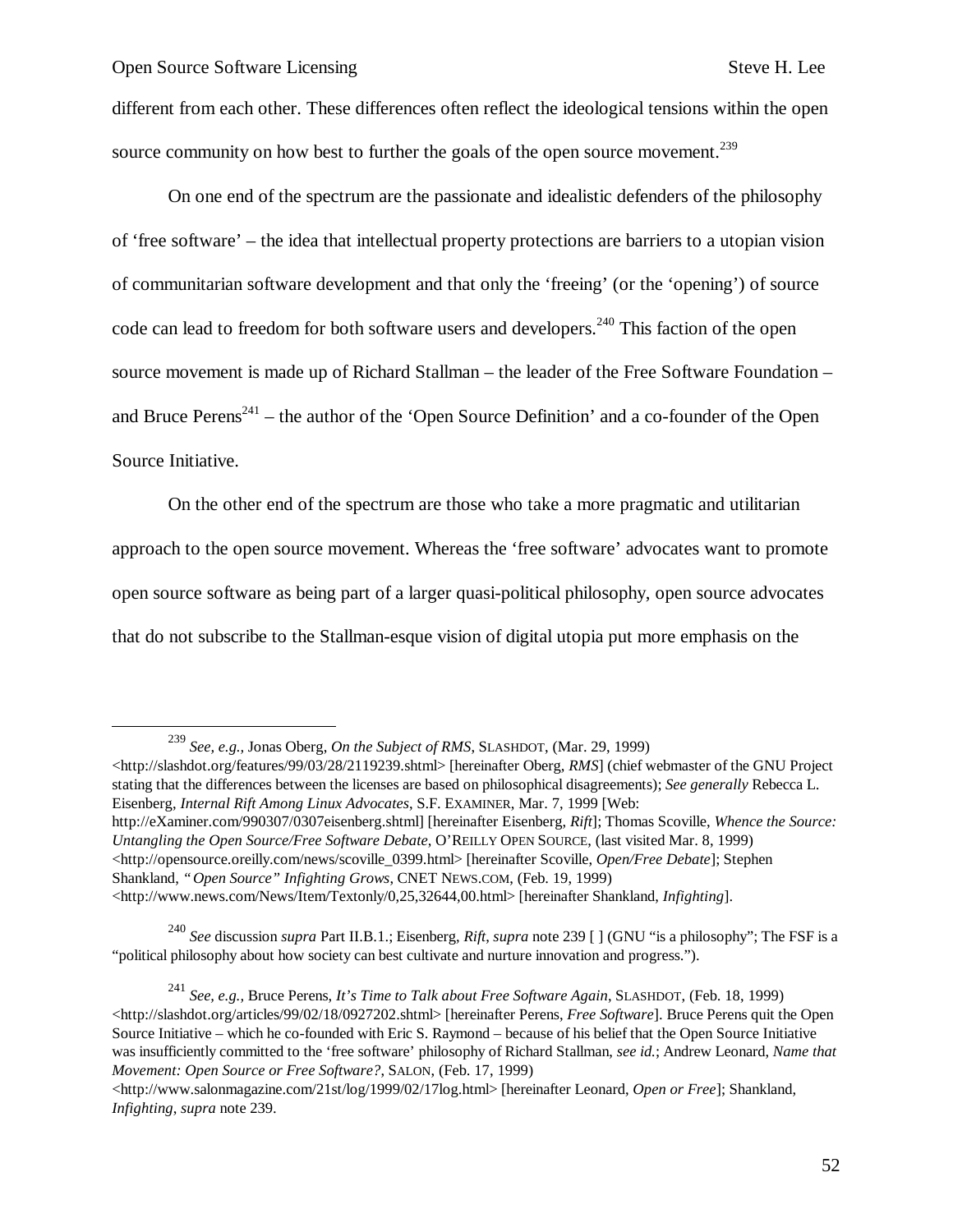$\overline{\phantom{a}}$ 

qualitative virtues (e.g., Linux not crashing as often as Windows) of open source software.<sup>242</sup> This faction of the open source community includes Eric S. Raymond<sup>243</sup> – a co-founder of the Open Source Initiative, Tim O'Reilly<sup>244</sup> – a publisher of popular books on open source software, and Larry Wall<sup>245</sup> – the inventor of Perl.

The more utilitarian wing of the open source movement disagree with their communitarian brethren in other ways as well. Compared to the 'free software' advocates,  $246$  the utilitarian faction tends to be more welcoming of the commercialization of the open source movement.<sup>247</sup> More importantly – while the 'free software' advocates tend to despise intellectual property rights<sup>248</sup> – the utilitarian faction is often indifferent to the question of whether intellectual property

<sup>242</sup> *See, e.g.,* Andrew Leonard, *Let My Software Go!*, SALON, (Apr. 14, 1998)

<sup>243</sup> *See supra* note 242; Scoville, *Open/Free Debate*, *supra* note 239 (comparing Raymond's "utilitarian" approach with Stallman's more dogmatic approach to open source advocacy).

<sup>244</sup> *See* Tim O'Reilly, *Hardware, Software, and Infoware*, *in* OPEN SOURCES, *supra* note 62, 189, 189-96 [hereinafter O'Reilly, *Infoware*] (reflecting a more utilitarian approach – which includes being open to the commercialization of open source software); Tim O'Reilly, *Ask Tim [Re: Free vs. Open]*, O'REILLY (last visited Mar. 23, 1999) <http://www.oreilly.com/ask\_tim/> [hereinafter O'Reilly, *Free vs. Open*] (explaining his disagreements with Stallman and the free software movement).

<sup>245</sup> *See* Lash, *Source Code for the Masses*, *supra* note 13 (stating that Larry Wall is hostile to some of the ideology of the Free Software Foundation).

<sup>246</sup> *See, e.g., id.* ("Stallman abhors the 'proprietary jungle' fostered by typical business practices.").

<sup>247</sup> *See* Eisenberg, *Rift*, *supra* note 239 (Raymond, and his faction, adopted the term 'open source,' in part, to prevent software companies from being "put off" by the 'free software' label); Raymond, *Evangelists*, *supra* note \_\_, at 48-49 (touting the virtues of open source software to the business community); Eric S. Raymond, *ESR on O'Reilly*  Summit, SLASHDOT, (Mar. 11, 1999) <http://slashdot.org/features/99/03/11/1352249.shtml> (downplaying any dissension between business people and the open source community); *see also* Itoi, *Freeware*, *supra*, note 116 at 46, 55-56 (stating that Tim O'Reilly's publishing business – O'Reilly & Assoc. – profits from selling books that cover open source software).

<sup>248</sup> *See* discussion *supra* Part II.B.1.; *see also* Stallman, *Reevaluating Copyright*, *supra* note 83.

 $\lt$ http://www.salonmagazine.com/21st/feature/1998/04/cov\_14feature.html> [hereinafter Leonard, *ESR*] (Eric S. Raymond – who has often disagreed with both Stallman and Perens – emphasizes the quality of open source software from an engineering and users' perspectives); Eric S. Raymond, *The Evangelists*, RED HERRING, Feb. 1999, at 48, 48- 49 [hereinafter Raymond, *Evangelists*] (Eric S. Raymond arguing that higher quality and lower prices associated with open source software is what makes open source development superior to closed source development).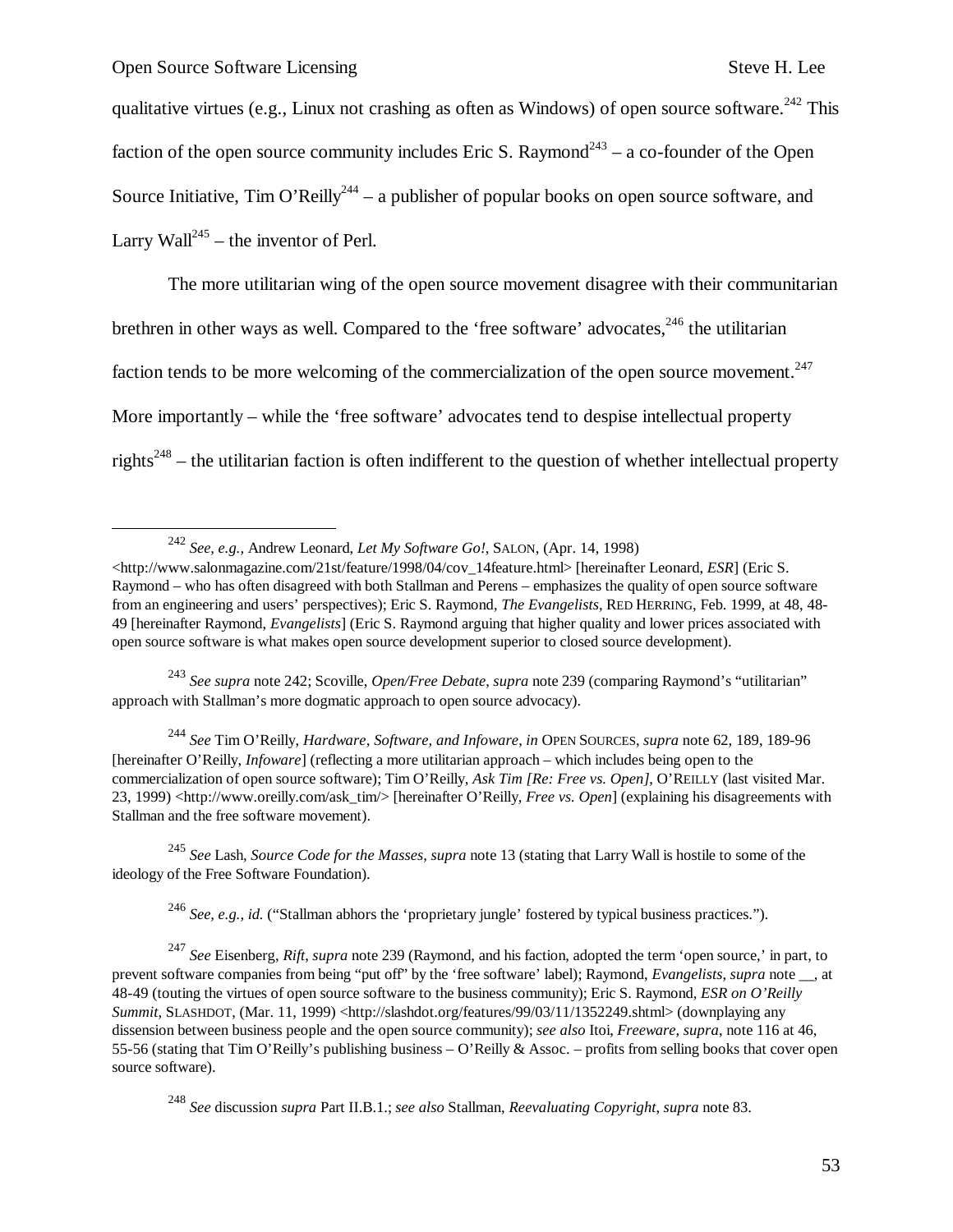-

laws are justified for digital intellectual property. $249$ 

The choice that an open source developer has to make between the various open source licenses is often affected by the ideological debates within the open source community.<sup>250</sup> For example, the GNU GPL will often be utilized by open source developers who are more sympathetic to 'free software' advocates like Stallman and Perens.<sup>251</sup> The proponents of the GNU GPL tend to want to keep the line between 'open source' and 'closed source' software clear and unambiguous.<sup>252</sup> Therefore, the proponents of copylefting find the tougher conditions of the GNU GPL to be closer in spirit to the goals of the 'free software' movement than the more lenient terms of the other open source licenses. $253$ 

The more utilitarian and commercially-friendly wing of the open source movement,

however, is more open to the use of open source licenses – like the BSD-style licenses – that are

<sup>251</sup> *See* Seltzer, *License*, *supra* note 38, at 171 ("The goal of ... [the GNU GPL] is to make the program and the work built on it perpetually 'free.'"); Leander Kahney, *Linux's Forgotten Man*, WIRED NEWS, (Mar. 5, 1999) <http://www.wired.com/news/technology/story/18291.html> ("[The GNU GPL] is the foundation of the free-software movement."); Debian GNU/Linux Developers, *Comparison of Software Licenses*, (last visited Jan. 12, 1999) <http://www.debian.org/intro/license\_disc> [hereinafter Debian, *Comparison*] ("Most people who release software using the GPL do not consider [its] restrictions bad, because it allows others to use and improve the software while it prevents (for all practical purposes) others from making money off of their hard work without [the copyright holder's] permission.").

<sup>252</sup> *See, e.g.,* Perens, *The Open Source Definition*, *supra* note 43, at 175-76, 186 (warning of the dangers of "partially-free" programs and arguing that "almost-free-enough" programs could kill off some categories of open source development).

<sup>249</sup> *See* Leonard, *ESR*, *supra* note 242 (Raymond stating that his advocacy of the open source movement is "180 degrees removed from any ideology about whether intellectual property rights are good or not," and goes on to state that he does not really care about that question); O'Reilly, *Free vs. Open*, *supra* note 244 (stating that he has no problems with those who want to use licenses that retain intellectual property protection over source code).

<sup>250</sup> *See* Laird & Soraiz, *supra* note 181 ("Along with ... increasingly subtle technical distinctions, several organizations decide between Linux [which is copylefted] and FreeBSD [which is under the BSD license] based on their different licensing models."); *Netscape License FAQ*, *supra* note 114; Oberg, *RMS*, *supra* note 239 (the chief webmaster of the GNU Project stating that he does not like the BSD or the Artistic licenses because of "philosophical issues"); O'Reilly, *Free vs. Open*, *supra* note 244; Perens, *The Open Source Definition*, *supra* note 43, at 182.

<sup>253</sup> *See, e.g.,* Seltzer, *License*, *supra* note 38, at 171 ("Purists object to the BSD license ..."); Oberg, *RMS*, *supra* note 239 ("I dislike ... [the BSD and the Artistic] licenses because I do not agree with the philosophical issues ... [behind those licenses].").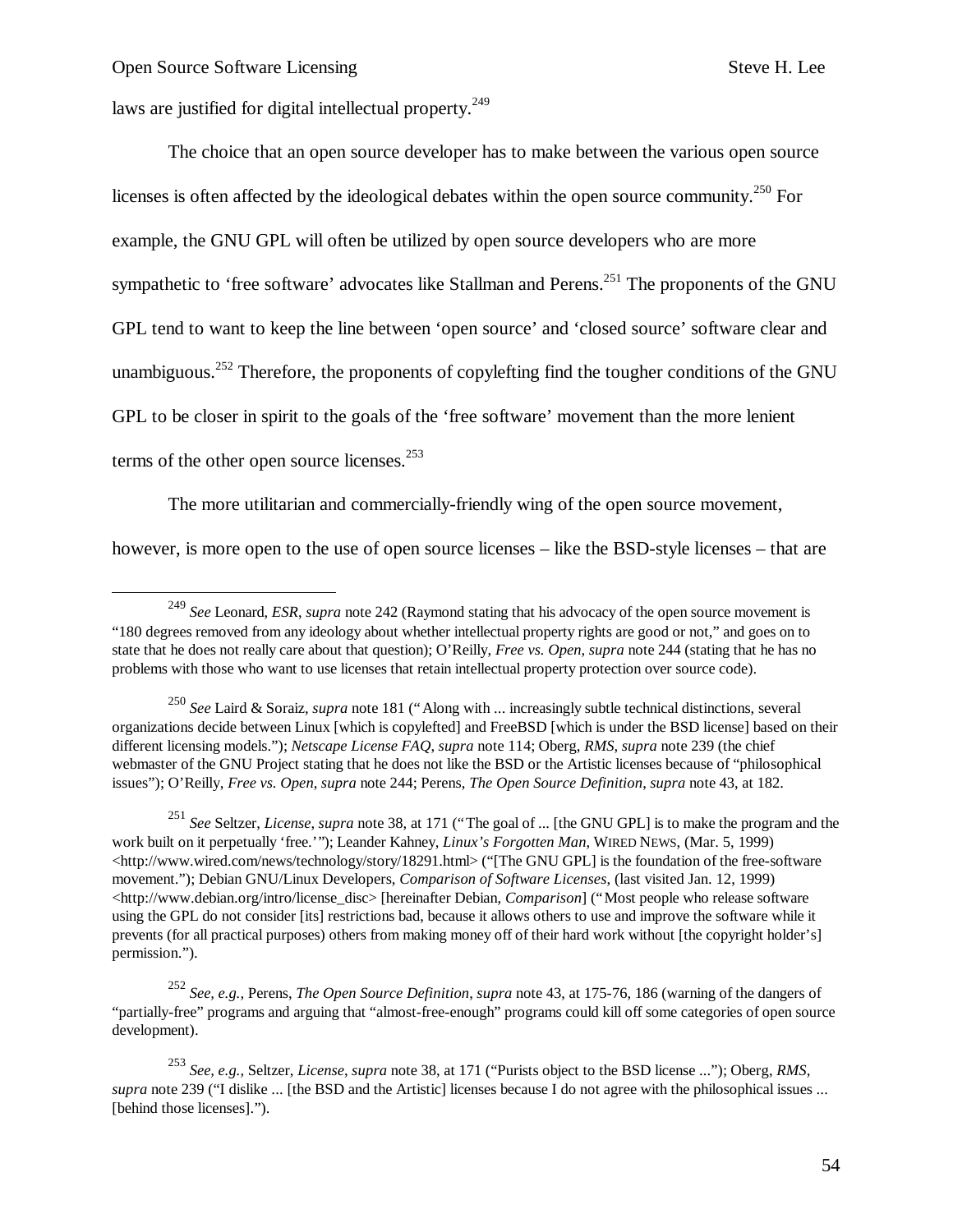less stringent *vis a vis* the GNU GPL.<sup>254</sup> The non-'free software' faction of the open source community tends to believe that an open source developer should have the discretion to put his software under any license that the developer feels is appropriate, even if that licensing scheme blurs the line between open and closed code.<sup>255</sup> In fact, some non-'free software' open source developers and advocates object to the use of the GNU GPL because of the ideology it embodies and because of its restrictions against proprietizing derivative code – a condition that tends to hinder the commercialization of copylefted software.<sup>256</sup>

Recently, established commercial software producers – notably Netscape – have adopted the open source development model for some of their products. Oddly enough, in one respect, the established commercial software producers – when creating their open source licensing schemes – agree with the 'free software' advocates: Like the GNU GPL, the commercial open source licenses, like the NPL and the MozPL, prevent a licensee from building proprietary derivatives off of the licensed source code base.<sup>257</sup>

Why would established commercial software producers agree with software communitarians like Richard Stallman when it comes to keeping derivative code 'open'? There are two main reasons for this ironic meeting of the minds: 1.) Both the GNU GPL and the

<sup>255</sup> *See id.*

1

<sup>257</sup> *See supra* Part III.C.

<sup>254</sup> *See, e.g.,* O'Reilly, *Free v. Open*, *supra* note 244.

<sup>256</sup> *See* Laird & Soraiz, *supra* note 181 ("[S]everal organizations resist Copylefted software because of the constraints it imposes on commercialization of their own work."); Luh, *supra* note 191 ("'By using the GPL, [the users of Linux] inherited an agenda, which was Richard Stallman's agenda," [Jordan] Hubbard [the CEO of FreeBSD, Inc.] said ... 'That's a pretty strong agenda, unfortunately, and for a lot of businesses, it's just not acceptable.'"); Perens, *The Open Source Definition*, *supra* note 43, at 182 ("The political rhetoric in the GPL puts some people off. Some of them have chosen a less appropriate license for their software simply because they eschew Richard Stallman's ideas and don't want to see them repeated in their own software packages.").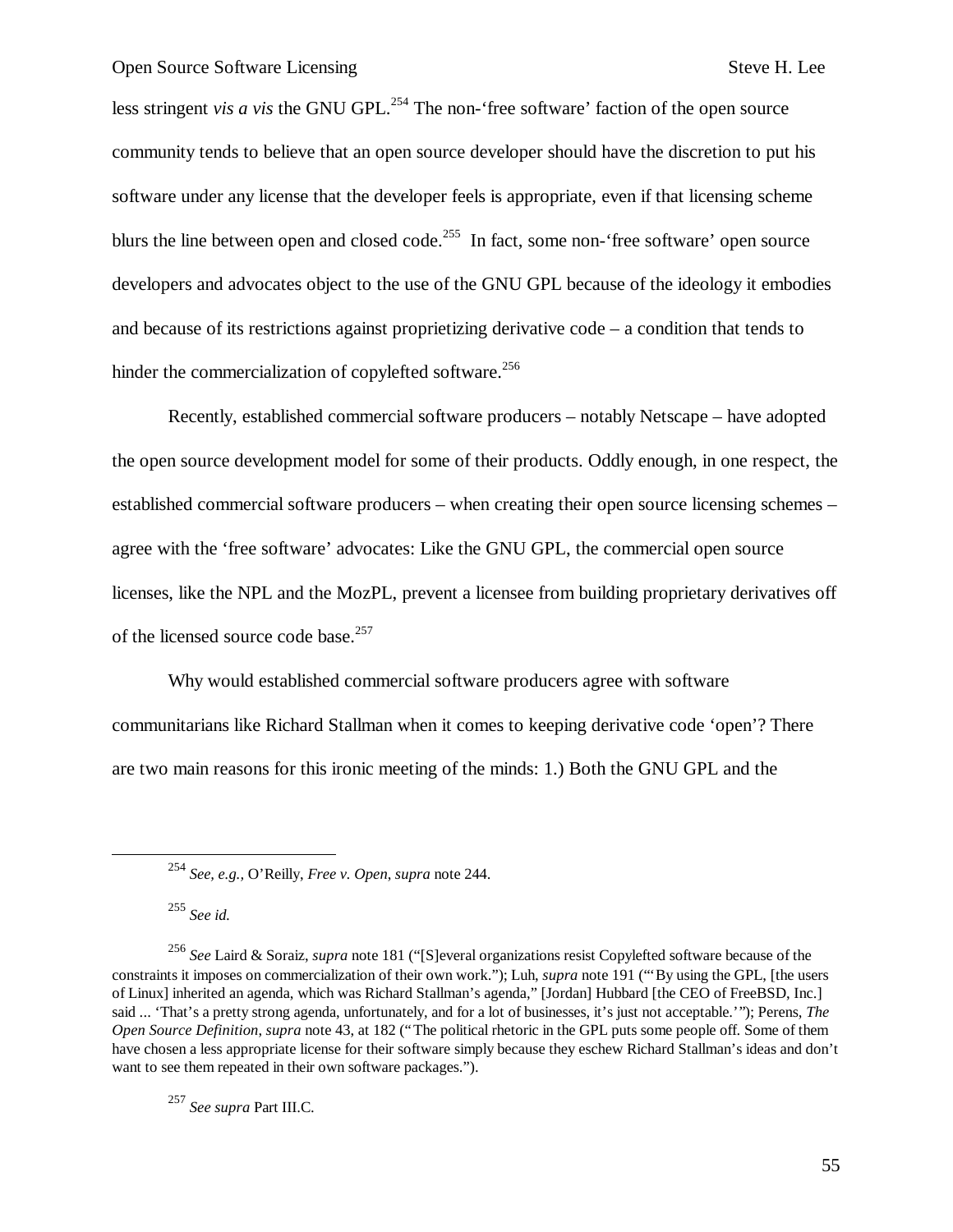-

commercial open source licenses attempt to legally prevent the 'forking' of code.<sup>258</sup> In other words, both the free software purists and the commercial open source software producers are concerned that more lenient licenses, like the BSD-style licenses, "can let a program become fragmented as developers spin off their own proprietary versions."<sup>259</sup> 2.) 'Free software' advocates – for ideological reasons – and commercial software producers – for business reasons<sup>260</sup> – argue that it is important to return modifications to the open source community in order to maintain the viability of open source development.<sup>261</sup>

Those who use BSD-style licenses, as well as those in the open source community that take a more utilitarian approach to open source development, tend to respond by arguing that reliance on extralegal forces – such as the cultural norms of the open source community<sup>262</sup> – are sufficient to prevent code forking and to ensure that enough derivative code goes back into the

<sup>261</sup> *See Netscape License FAQ*, *supra* note 114, ¶¶ 6, 12; Free Software Foundation, *Categories of Free and Non-Free Software*, (last visited Aug. 5, 1998) <http://www.gnu.org/philosophy/categories.html> [hereinafter FSF, *Free and Non-Free*], at 'Non-copylefted free software' (arguing that licenses that do not require that derivative works be open as well has allowed some open source development efforts to become at least partially closed source); *cf.* Stallman, *Library*, *supra* note 158 (explaining how the GPL's strict conditions caused at least one software development effort to become open rather than closed and how this sort of scenario gives the open source community "a real boost").

 $258$  For how the restrictions on proprietizing derivative code – as found in both the GNU GPL and the NPL/MozPL – prevents the 'forking' (or the fragmenting of software into different and, at times, incompatible versions), *see* Halloween I, *supra* note 17, at 'Software Licensing Taxonomy' (crediting the GPL's requirement that all derivative works must be copylefted with preventing the 'forking' of code).

<sup>259</sup> Seltzer, *License*, *supra* note 38, at 171; *see* Halloween I, *supra* note 17, at 'Code Forking' (placing the blame for the forking of BSD Unix to the BSD-style license's lack of GPL-style restrictions on derivative code).

<sup>&</sup>lt;sup>260</sup> This is true if one takes the view that Netscape and other commercial software producers are utilizing the open source development model as a way of harnessing community creativity in order to boost product development efforts, *see* CUSUMANO & YOFFIE, *supra* note 11, at 138-40, 321; *see also* discussion *infra* Part VI.

<sup>262</sup> This issue will be discussed in Part V, *infra*. For background on the cultural norms of the open source community, *see generally* Raymond, *The Cathedral and the Bazaar*, *supra* note 112; Peter Wayner, *Glory Among the Geeks*, SALON, (Jan. 28, 1999) <http://www.salonmagazine.com/21st/feature/1999/01/28feature.html> [hereinafter Wayner, *Glory*] (both *The Cathedral and the Bazaar* and Wayner's article point out that – within the open source programming community – contributing code back into recognized open source development projects, like Linux, is considered to be a tremendous honor).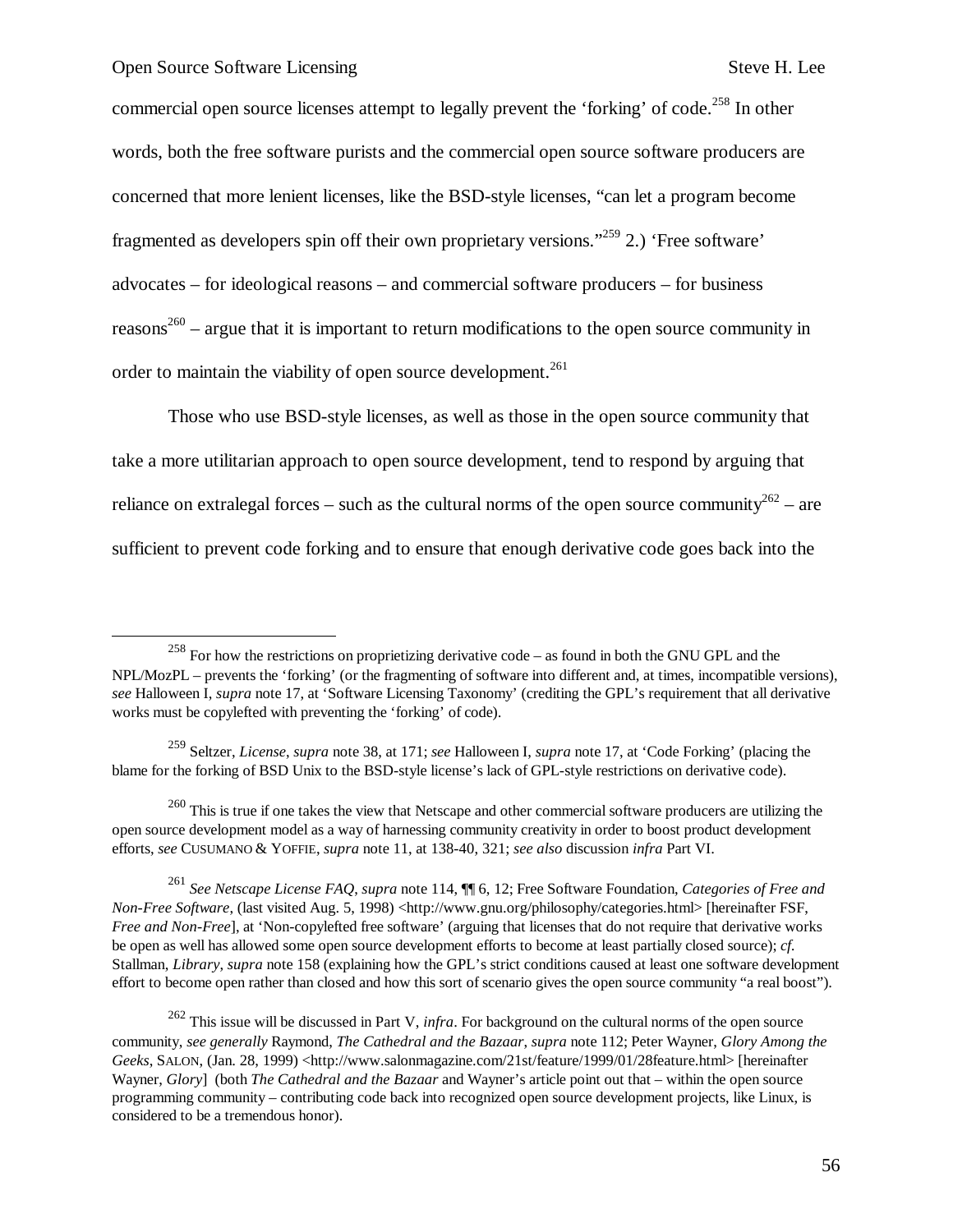$\overline{a}$ 

community (i.e., stays 'open') to sustain open source development efforts.  $263$ 

Therefore, the question of which open source licensing scheme is better boils down to one of 'means to an end.' In other words, the central issue is finding the best means to achieve the ultimate goal of sustaining and advancing the open source development model. No one in the open source development community seriously disagree with each other about what the end game is: Promoting open source development as a viable alternative to the more typical closed source development model.<sup>264</sup> However, there are serious disagreements about what set of ideologies should drive, and what methods should be used, in achieving the shared goals of both the utilitarian and the communitarian open source advocates.

## IV. ARE OPEN SOURCE LICENSES LEGALLY ENFORCEABLE?

Although the question of legal enforceability has never been tested through litigation,  $265$ this paper will argue that existing and proposed principles of copyright and contract law support the idea that open source licenses, in general, are legally enforceable. This paper will also argue that the terms and the conditions that are specific to each of the various types of licenses, regardless of whether or not the terms and conditions are strict or lenient, are enforceable as well.

## *A. Preliminary Copyright Issues*

*1. Open Source Licensing and its Effects on the Exclusive Rights Under Copyright Law*

<sup>263</sup> *See* Laird & Soraiz, *supra* note 181 (stating that – despite going 'commercial' – there has, historically, been support for maintaining FreeBSD as a viable open source operating system among programmers; e.g., programmers still contribute to FreeBSD even though they are not obligated to do so); Seltzer, *License*, *supra* note 38, at 171 (although developers can create their own proprietary versions with some slight modifications to the code base, "[i]n practice, many developers opt to give their work back to the community anyway.").

<sup>264</sup> *See, e.g.,* O'Reilly, *Free vs. Open*, *supra* note 244 (Tim O'Reilly believes that he has a lot more in common with Richard Stallman then it may appear to outsiders); Scoville, *Open/Free Debate*, *supra* note 239 (both Stallman and Eric Raymond would agree that "distributing a computer programs's source code ... is a good thing.").

<sup>265</sup> *Cf.* Heffan, *supra* note 9, at 1509 (pointing out that the legal enforceability of the GNU GPL has never been litigated). As of the date of writing, a WESTLAW search using the search terms "OPEN SOURCE SOFTWARE LICENSE," "OPEN SOURCE LICENSE," and "GENERAL PUBLIC LICENSE," in the ALLCASES database (which contains all cases, state and federal, after 1944) yielded no results.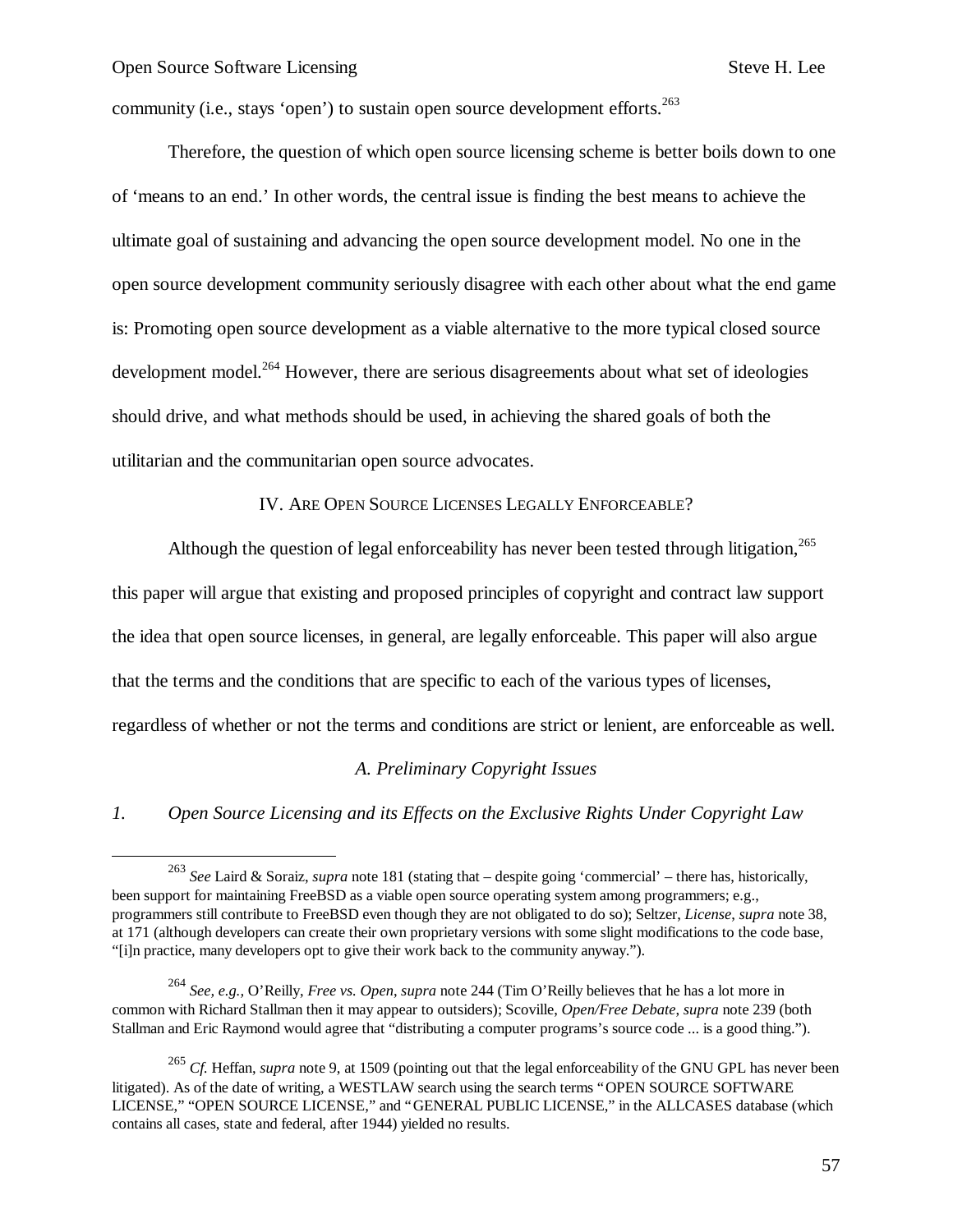Copyright holders have five exclusive rights under copyright law: 1.) the right to reproduce, 2.) the right to prepare derivative works based upon the original copyrighted work, 3.) the right to distribute, 4.) the right to publicly perform, and 5.) the right to publicly display.  $^{266}$  All open source licenses – even the more lenient BSD and Artistic Licenses – surrender most if not all of these otherwise exclusive rights to the licensees. All open source licenses force the licensor to give up the derivative works right to licensees by allowing licensees to create modifications and derivative works off of the licensed source code base.<sup>267</sup> Open source licensors are also required to allow virtually unfettered redistribution of the open source software by the licensees.<sup>268</sup> It seems reasonable to assume that the reproduction right, the performance right, and the display right – to the extent that the performance and the display rights are relevant to open source software – are also diluted by the requirements of open source licensing.

It is worth noting that on both a practical level – since the exclusive rights of the copyright holder are being diluted or given away – and on a philosophical level – since these licenses force copyright holders to open their source code, which is "the *core* of any software product"<sup>269</sup> – open source licenses serve to weaken intellectual property rights. This feature of open source licenses is in effect regardless of whether or not the licensor approves or disapproves of intellectual property rights for software. In other words, regardless of whether the open source developer falls under the 'utilitarian' camp or the 'free software' camp, those who license their software under an open source license, in affect, weaken whatever intellectual property rights they

 $\overline{a}$ 

58

<sup>266</sup> *See* 17 U.S.C. § 106 (1)-(6).

<sup>267</sup> *See supra* Part III.B.§3.

<sup>268</sup> *See supra* Part III.B.§4.

<sup>269</sup> CUSUMANO & YOFFIE, *supra* note 11, at 139.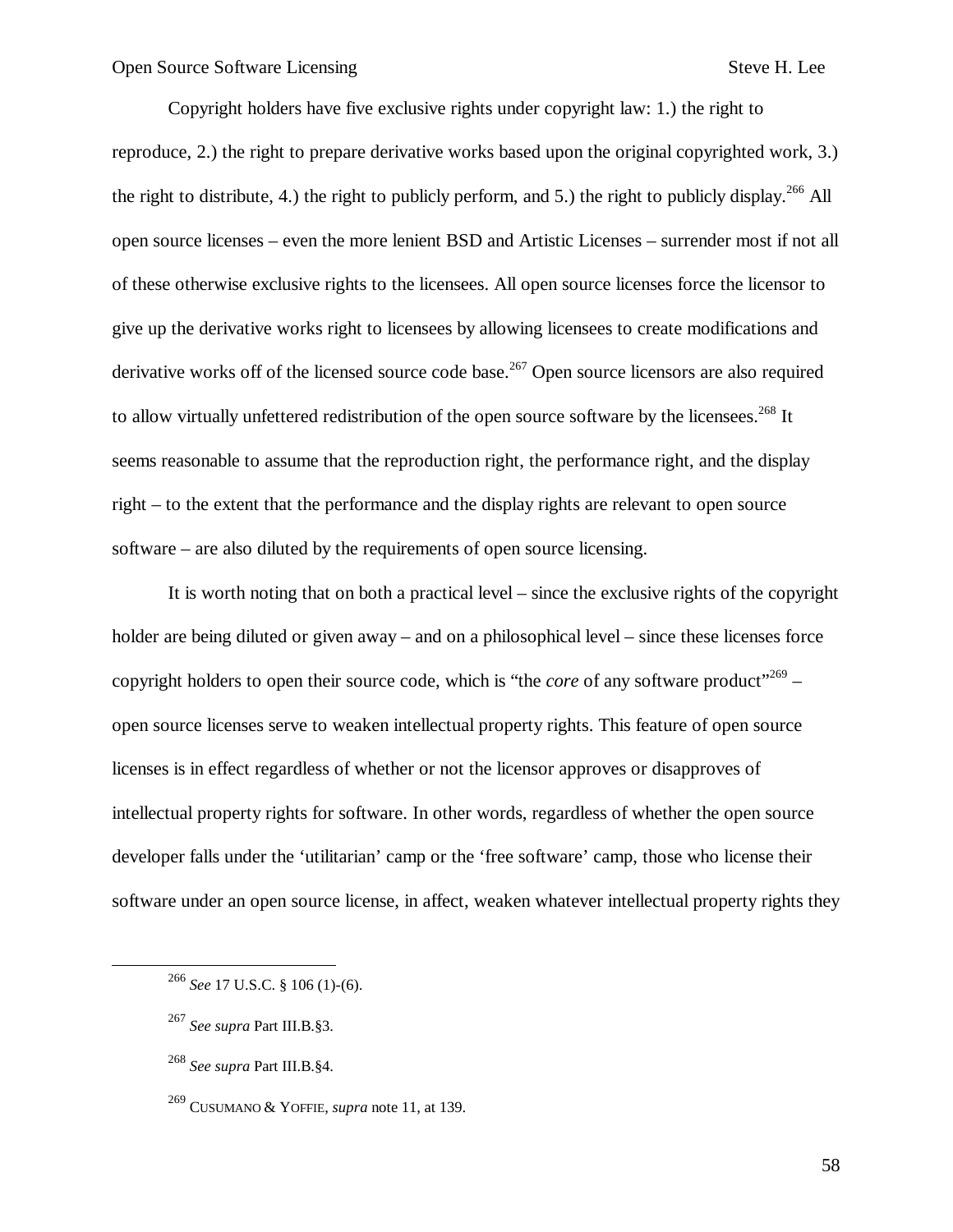may have had over their work product.

The typical closed source software license, on the other hand, attempts to ensure that almost all of the exclusive intellectual property rights granted under copyright law remain with the licensor.<sup>270</sup> As noted earlier in this paper, closed source licenses usually do not allow licensees to create derivative works (unless it is necessary for archival purposes) and severely restricts the ability of licensees to redistribute the licensed software. $271$ 

# *2. Should Open Source Developers Copyright Their Software?*

It is important to note that open source software – since it is always distributed under some sort of copyright license – is *not* the same as public domain software.<sup>272</sup> Public domain software has virtually no limitations associated with it.<sup>273</sup> For example, if software is in the public domain, then that means that the software is not protected under copyright law<sup>274</sup> and can be copyrighted and then licensed by someone other than the original creator – so long as the work in the public domain is *slightly* modified from the original (i.e., a derivative work is created).<sup>275</sup>

At this point in the paper, one could ask a rather obvious question: Why should open source developers copyright their software in the first place? If open source developers want to use licenses in order to allow their source code to be publicly available and easily redistributed –

<sup>272</sup> *See* Perens, *The Open Source Definition*, *supra* note 43, at 180.

<sup>273</sup> *See id.*

1

<sup>274</sup> *See* BLACK'S LAW DICTIONARY 1229 (6th ed. 1990) (defining 'public domain'); 1 MELVILLE B. NIMMER & DAVID NIMMER, NIMMER ON COPYRIGHT § 2.03[G] (1998) [hereinafter NIMMER ON COPYRIGHT] (U.S. copyright law does not protect works in the public domain).

<sup>275</sup> *See* 1 NIMMER ON COPYRIGHT §§ 3.01 & 3.07[C].

<sup>270</sup> *See generally* Neukom & Gomulkiewicz, *supra* note 121, at 775-92; *supra* Part III.A. & B.

<sup>271</sup> *See, e.g.,* Aldus License, *supra* note 143, at 791 (prohibiting the creation of derivative works (unless for archival purposes) and severely restricting the redistribution of the licensed software).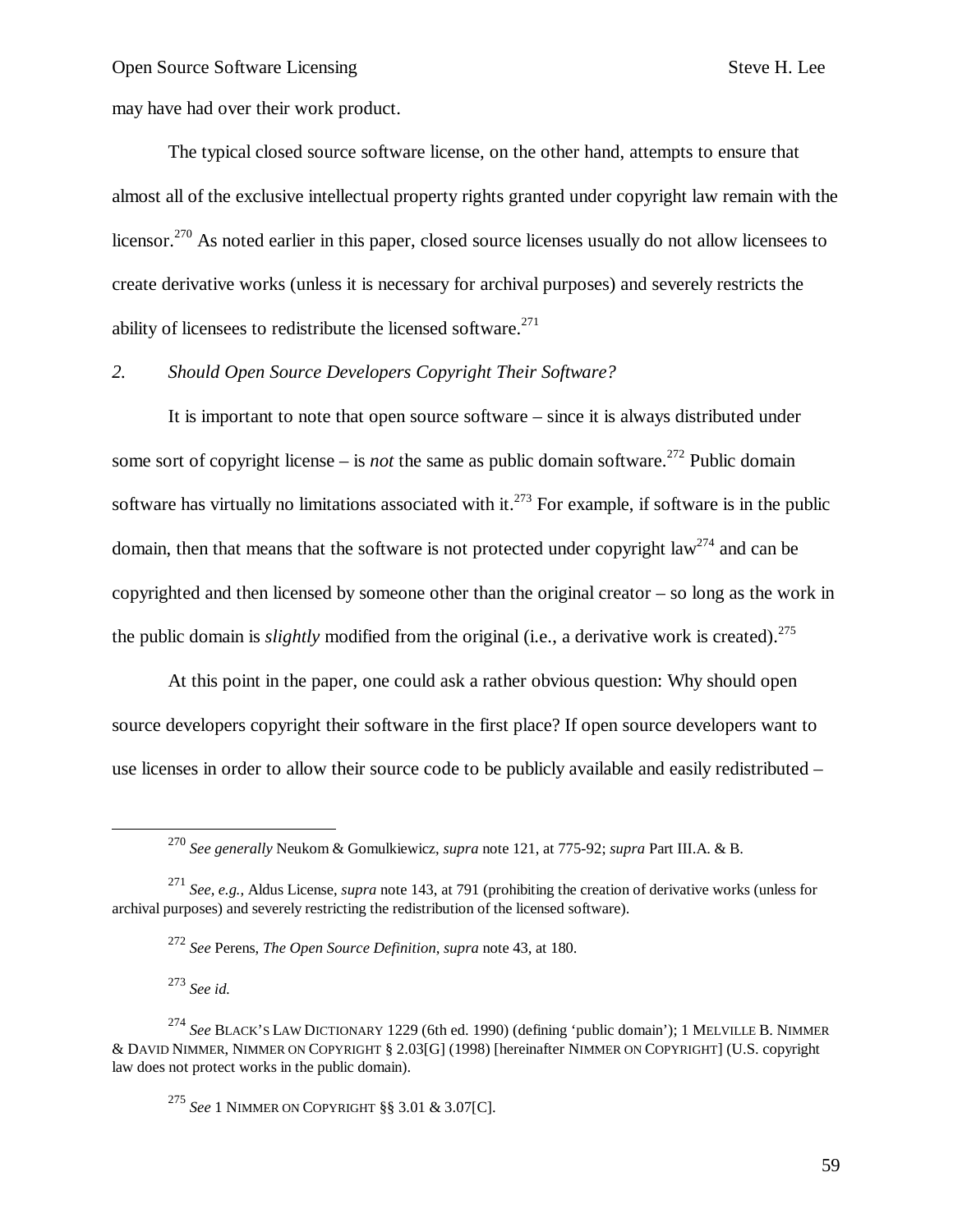and open source licenses effectively weaken intellectual property protections – then why not allow open source software to simply enter the 'public domain'?

Open source developers chose not to release their work as public domain because of the total absence of any restrictions on the end user. While open source licenses may be considerably less restrictive than closed source licenses, even open source licenses have restrictions.<sup>276</sup> For 'free software' purists, there is an understanding that the use of copyright law – "the tool[] of the software hoarders"<sup>277</sup> – is a necessary 'evil' in order to place restrictions against someone from establishing proprietary rights over work that was intended to be non-proprietary.<sup>278</sup> Even licenses that are arguably the closest to the public domain in terms of the lack of restrictions – such as the BSD-style licenses – need some restrictions in order to ensure that credit is given to the authors of the open source program.

Legally speaking, the restrictions typically placed on open source software – including the all important restriction that the original source code base remain open – can only be ensured by copyrighting the software and then distributing it under some type of open source license. If open source software lacked any sort of intellectual property protections – as it would if it was in the public domain – then there would be little or no *legal* way to prevent the 'closing' of source code.

This situation highlights a key irony of open source software licensing: The open source movement depends on a strong and enforceable system of intellectual property protection – including copyright law – in order to weaken intellectual property rights.<sup>279</sup> We will see this irony

1

<sup>276</sup> *See* Debian, *Free/Open Software*, *supra* note 65 (stating that open source software is "not totally free of constraints" *vis a vis* the public domain).

<sup>277</sup> Mann, *supra* note 14, at 38.

<sup>278</sup> *See* discussion *supra* Part II.B.1.; Heffan, *supra* note 9, at 1489, 1511, 1513.

<sup>279</sup> Ira V. Heffan suggests this irony in his analysis of the GNU GPL, *see* Heffan, *supra* note 9, at 1505-8 (pointing out that Richard Stallman – "opposes the application of intellectual property and contractual rules to software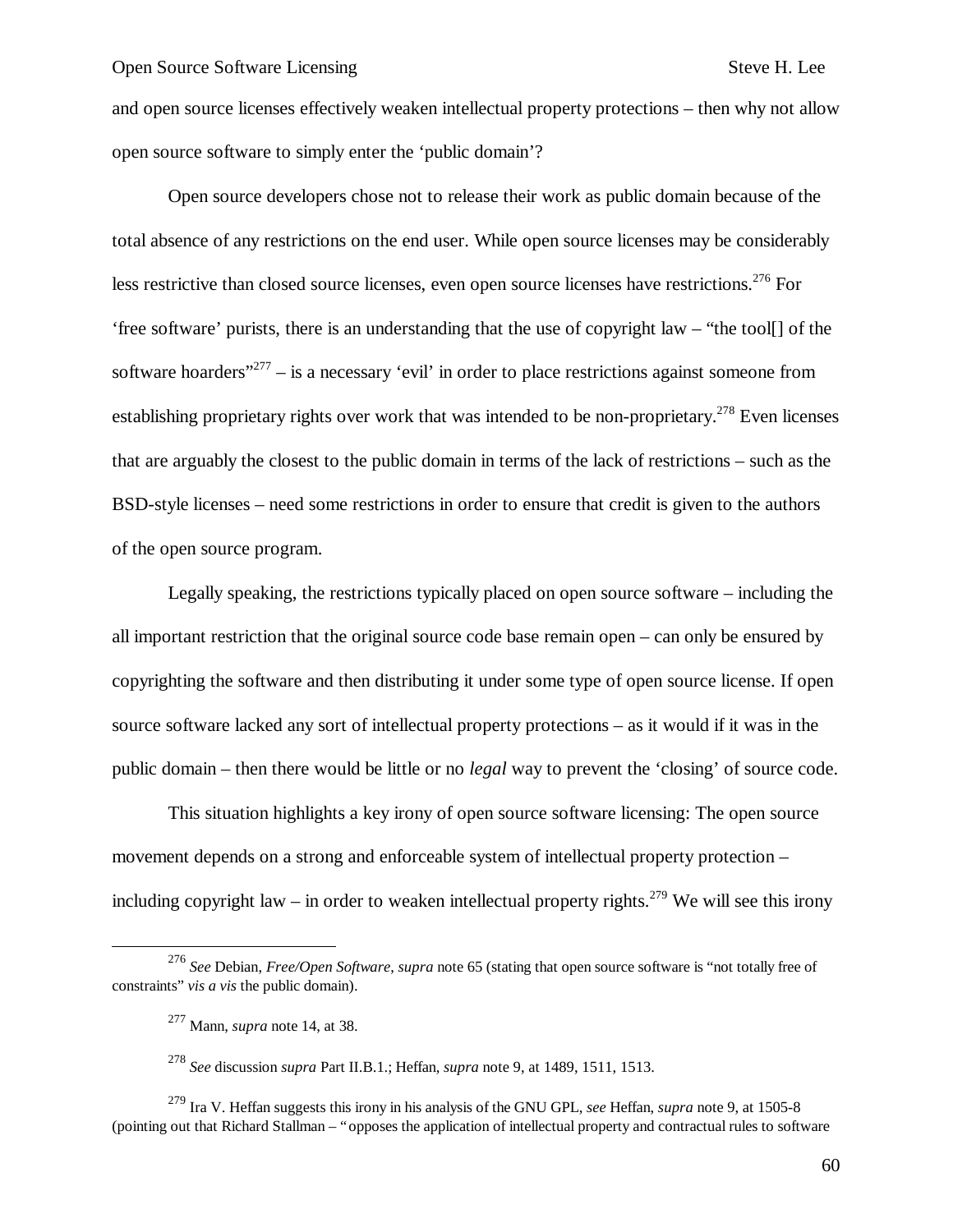again when we examine the contractual element of open source licensing.

## *3. Derivative Works and the Distribution Right Under Copyright Law*

The loosening up of the otherwise exclusive derivative works right is an important part of open source licensing. As noted previously, every open source license allows the licensee to create derivative works off of the original source code base.

The derivative works right<sup>280</sup> – sometimes called the 'adaptation right<sup>281</sup> – can best be defined (albeit somewhat tautologically) in the following manner: A derivative work must have been derived from the pre-existing work to such an extent that "it would [have been] ... considered an infringing work if the material that it has derived from ... had been taken without the consent of a copyright [holder] of such pre-existing work"<sup>282</sup> or if the prior work had not entered the public domain.<sup>283</sup> It is important to note that the derivative works right will not come into play unless the derivative has been "*substantially* copied from a prior work." <sup>284</sup> In other words, if the derivative work "consists merely of ideas and not of the expression of ideas, then although the work may have been in part been derived from prior works, it is not a derivative work [for copyright purposes]."<sup>285</sup> This sort of requirement is necessary in order to prevent the untenable position – as illustrated by Mr. Justice Joseph Story's observations in *Emerson v.* 

<sup>280</sup> *See* 17 U.S.C. § 106(2).

- <sup>281</sup> *See* 2 NIMMER ON COPYRIGHT § 8.09.
- $^{282}$  1 NIMMER ON COPYRIGHT  $\,$  3.01.

<sup>283</sup> *See id.*

-

- <sup>284</sup> *Id.* (emphasis in original).
- <sup>285</sup> *Id.* (footnote omitted).

on ethical grounds" – but, "[i]ronically, then, in order to share its software with the public while preventing others from establishing their own proprietary rights in derivative versions, the GNU Project needed to *establish strong proprietary rights in its works*" [emphasis added]).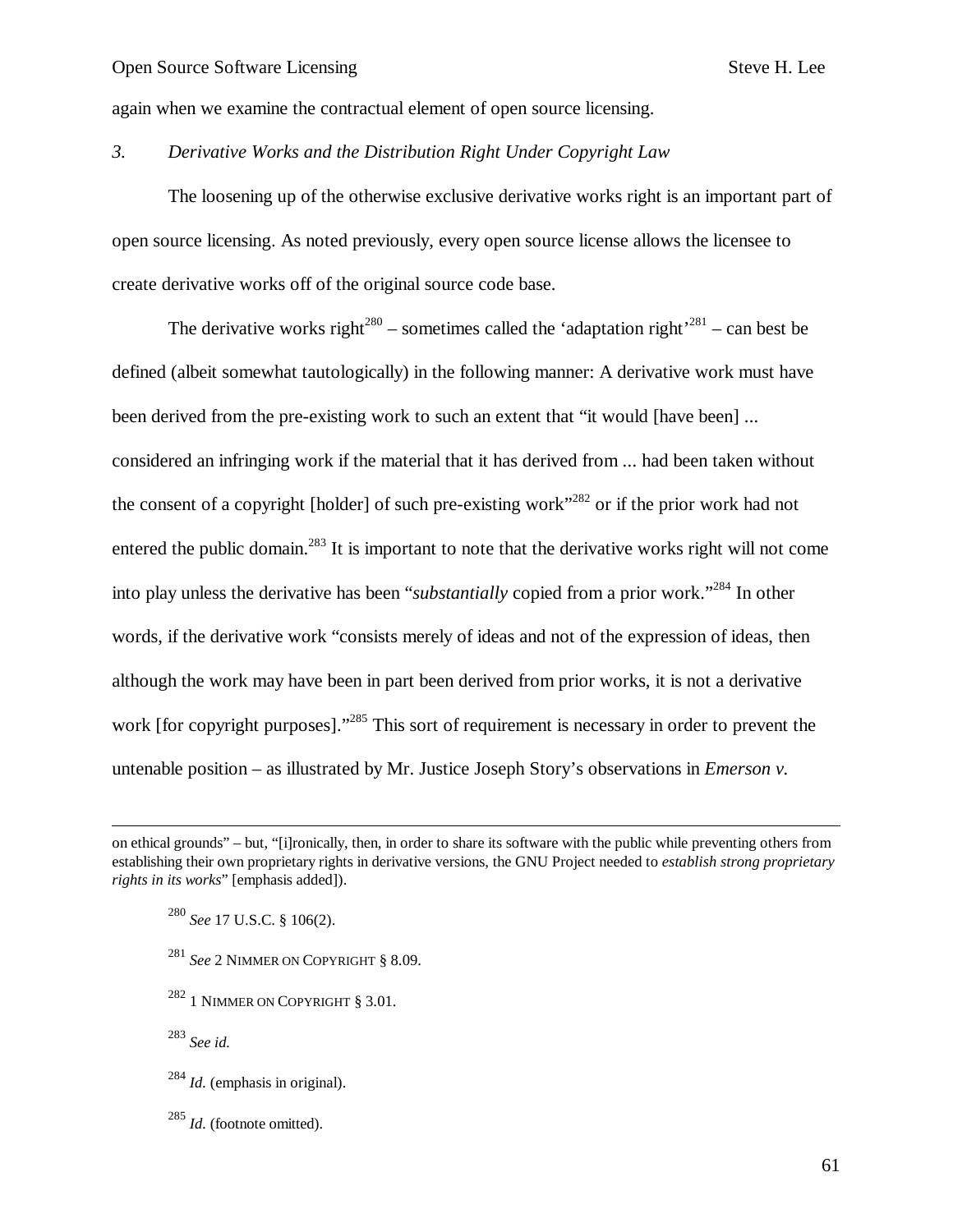*Davis*<sup>286</sup> – that almost every extant work of art, science, or literature can be called a 'derivative work' since 'new' ideas tend to be built upon an existing body of knowledge.<sup>287</sup> If the pre-existing work in question is "protected by copyright, then its unauthorized incorporation in a derivative or collective work will constitute an act of copyright infringement."<sup>288</sup>

The derivative works issue also comes into play with open source licenses – like the GNU GPL – that place restrictions on the integration of closed source and open source software. Since the GNU GPL seeks to restrict the integration of proprietary and open source programs at the source code level, it can be seen as placing a restriction on the creation of derivative works. This is because a derivative work, for the purposes of copyright law, involves "recasting or transformation, *i.e.*, changes in the pre-existing material, whether or not it is juxtaposed in an arrangement with other pre-existing materials."<sup>289</sup> Integration at the source code level would be more akin to a 'transformation' or a 'recasting' rather than a simple compilation or arrangement of materials.<sup>290</sup> Therefore, the derivative works right provides the basis, at the copyright level of analysis, for the GNU GPL's restrictions against 'mixing' open and closed programs.<sup>291</sup>

<sup>288</sup> 1 NIMMER ON COPYRIGHT  $\S$  3.06 (footnotes omitted).

<sup>289</sup> 1 NIMMER ON COPYRIGHT § 302.

1

<sup>286</sup> 8 F. Cas. 615, 619 No. 4436 (C.C.D. Mass. 1845), *excerpt reprinted in* 1 NIMMER ON COPYRIGHT § 3.01.

<sup>287</sup> However, since copyright law protects the *expression* of ideas and *does not* protect the ideas themselves, *see, e.g., Whelan Associates*, 797 F.2d at 1234, modern courts should have little trouble in discerning between whether or not a derived work is a 'derivative work' for the purposes of copyright law.

<sup>290</sup> For a background on how computer science concepts can play a role in this kind of copyright analysis, *see generally* Hamilton & Sabety, *supra* note 3. It should also be noted that if the limitation on integration is seen as a restriction on compilation or arrangement, rather than as a restriction against transformation, the licensor could argue, in the alternative, for protection on the basis of protection for 'collective works' afforded under copyright law, *see* 1 NIMMER ON COPYRIGHT § 3.03.

 $291$  The issue of whether or not a license can restrict a licensee from claiming copyright protection for derivative code – which the GNU GPL and the NPL/MozPL try to do, but the BSD-style and Artistic Licenses do not – will be dealt with later in this paper, *see* Part IV.[B.??].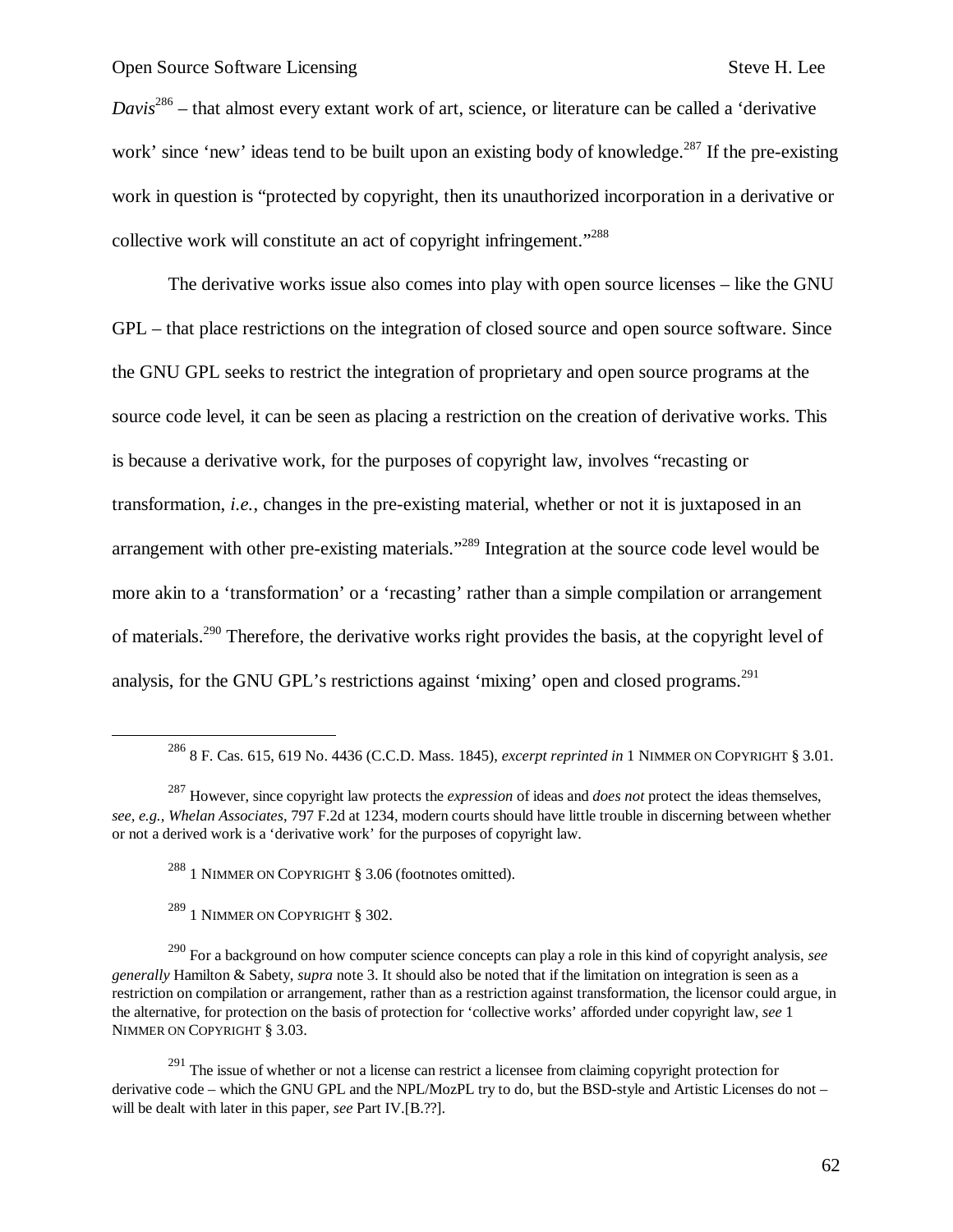The distribution right is another key element of open source licenses. Under Section 106(3) of the Copyright Act, the copyright holder has the exclusive right "to sell, give away, rent or lend any material embodiment of his work."<sup>292</sup> Open source licenses, unlike most closed source licenses, allow licensees to redistribute the pre-existing open source software and adaptations to the pre-existing code base. This express grant to allow the redistribution of software by users who modify the code base is important because Section 117 of the Copyright Act – following the recommendations of the National Commission on New Technological Uses of Copyrighted Works  $(CONTU)^{293}$  – was amended so that, even if the user created a non-infringing derivative work, a user who created modifications to the source code base could not redistribute copies of those modifications without the authorization of the original copyright holder.<sup>294</sup>

Finally, are there any restrictions under copyright law that would prevent the copyright holder from licensing away both his derivative works right and his distribution right? The answer to this question is no. Intellectual property rights – like the proverbial 'bundle of sticks' in nonintellectual property law settings – can be divided up like sticks in a bundle – where each stick represents a particular right.<sup>295</sup> The licensor can then license away all, some, or only one of these

1

 $^{292}$  2 NIMMER ON COPYRIGHT  $\,$  8.11.

<sup>293</sup> For the CONTU Report, *see* Final Report of the National Commission on New Technological Uses of Copyrighted Works (July 31, 1978). For commentary by one of the commissioners of the CONTU Report, *see* Arthur Miller, *Copyright Protection for Computer Programs, Databases, and Computer-Generated Works: Is Anything News Since CONTU?*, 106 HARV. L. REV. 978 (1993).

<sup>294</sup> *See* 2 NIMMER ON COPYRIGHT § 8.08[B][3]. If the user made no adaptations to the software – beyond what is necessary for archival purposes, *see id.* § 8.08[C] – and was attempting to redistribute an exact copy, "such a transfer may occur only if made in conjunction with a transfer of all rights in the program, and then, only to the person acquiring such rights," *id.* § 8.08[B][3].

<sup>295</sup> *See* Neukom & Gomulkiewicz, *supra* note 121, at 780 (presenting the bundle of sticks analogy); 1 MILGRIM ON LICENSING § 5.33 ("The former doctrine of 'unity of copyright' is abolished by the 1976 Act. Copyright now consists of a group of distinct, enumerated rights which may be separately licensed, conveyed and exploited.").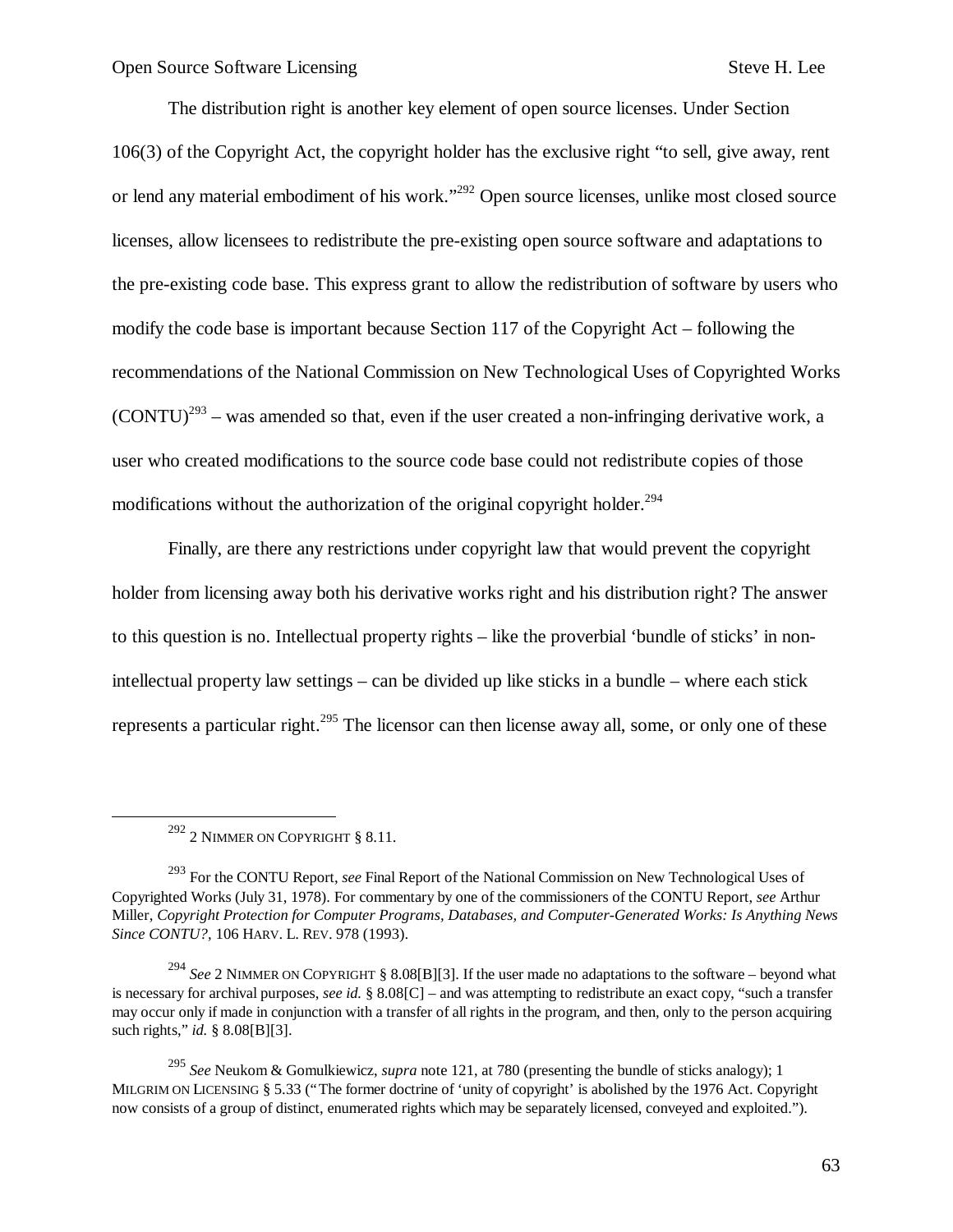rights – including the derivative works or the distributions rights – to the licensee.<sup>296</sup>

The question of to what extent the open source licensor can place restrictions in exchange for licensing away some of his rights is a question that will be dealt with in the contractual analysis portion of this paper. $297$ 

# *4. Is it Possible to Accomplish the Goals of Open Source Licensing Without Resorting to Licensing (i.e., Relying Only on Copyright Law)?*

Even if we accept the idea that open source developers need to establish copyright over their programs,<sup>298</sup> do open source developers need to use licensing as a means of achieving the goals of the open source movement? To put it another way, is it possible to achieve the same results utilizing copyright principles – or exceptions to copyright principles – in order to keep source code open, allow users to modify the code base, and allow users to redistribute the code base and any derivatives thereof?

In her article, *Modifying Copyrighted Software: Adjusting Copyright Doctrine to Accommodate a Technology*, Pamela Samuelson argues in favor of creating avenues in copyright law for users to modify software.<sup>299</sup> Samuelson's reasons for supporting the right for users to modify their software are remarkably similar to some of the utilitarian justifications for open source software: Open source code allows for higher quality, easier fixes for bugs and other problems, and the possibility that the user can improve on the pre-existing software.<sup>300</sup>

1

<sup>299</sup> Pamela Samuelson, *Modifying Copyrighted Software: Adjusting Copyright Doctrine to Accommodate a Technology*, 28 JURIMETRICS J. 179 (1988) [hereinafter Samuelson, *Modifying*].

<sup>300</sup> *Compare id.* at 179-84, 206-10, 220-21, *with* Eric Raymond, *Open Source: Programming as if Quality* 

<sup>296</sup> *See* note 295; *see also* 1 NIMMER ON COPYRIGHT § 3.06 n. 1.1 (authorization for creating derivative works can be given either exclusively or nonexclusively).

<sup>297</sup> *See* discussion *infra* Part IV.B.

<sup>298</sup> *See* discussion *supra* Part IV.A.2.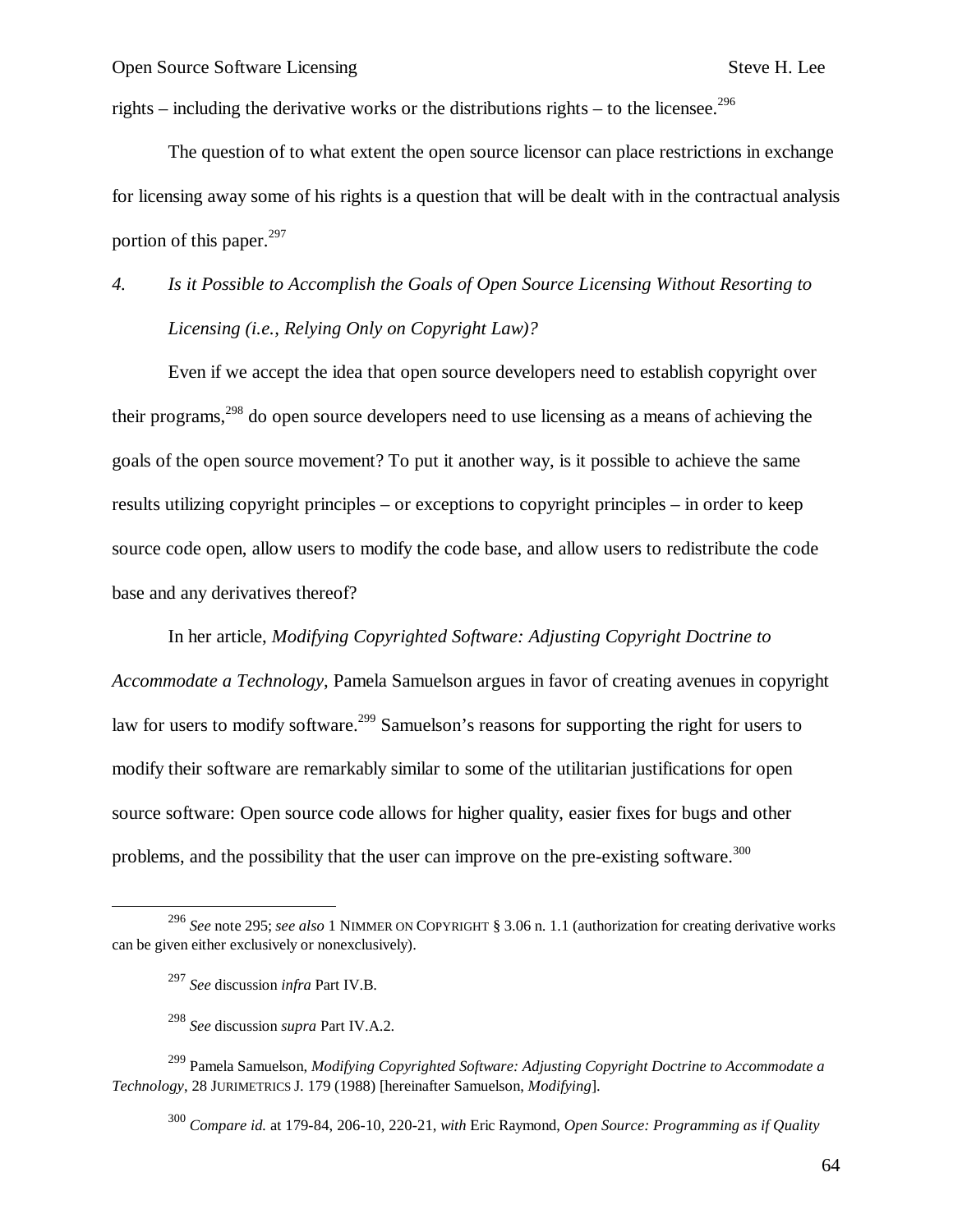Along with a series of theoretical proposals, $301$  the paper offers four possible ways to argue in favor of user modification of software under current copyright law: the language of Section 117,<sup>302</sup> the 'fair use' defense,<sup>303</sup> the 'first sale' doctrine,<sup>304</sup> and non-statutory personal or private use defenses.<sup>305</sup> With respect to the typical software copyrighting scenario, Samuelson concludes that current copyright law – including the four possible routes listed above – would usually fail to afford a user the right or the safe harbor to modify software.<sup>306</sup>

If we were to adapt Samuelson's arguments for the somewhat atypical scenario presented by open source software, we would still find that copyright alone – without licensing – would not be able to satisfy the goals of the open source movement. For instance, the Section  $117^{307}$  and the 'first sale' <sup>308</sup> arguments in favor of user modification, for open source purposes, would be unsatisfactory for the same reasons that public domain was an unsatisfactory solution for open source developers: Open source developers would lose the ability to maintain the restraints that

<sup>301</sup> *See* Samuelson, *Modifying*, *supra* note 299, at 214-20. How Samuelson's proposals relate to justifications for the open source software model of software development will be dealt with in Part VI. of this paper, *infra*.

 *See id.* at 184-93. *See id.* at 193-95. *See id.* at 195-97. *See id.* at 198-200.

-

 $306$  Presumably, such an analysis could be analogized to exclude the possibility of open source-style redistribution on the part of users utilizing current copyright law without an express grant through licensing.

<sup>307</sup> Section 117 of the Copyright Act provides certain limited exemptions for otherwise infringing actions with respect to computer programs, see 17 U.S.C. § 117; 2 NIMMER ON COPYRIGHT § 8.08[B][1].

<sup>308</sup> The 'first sale' doctrine means that "once a copy of a copyrighted work has been sold [i.e., ownership interests have been fully transferred], the copyright holder's rights in that particular copy are exhausted, and the copy may be freely resold, leased or loaned," Neukom & Gomulkiewicz, *supra* note 121, at 778; *see* 17 U.S.C. § 109.

*Mattered*, INTELLECTUAL CAPITAL.COM, (Jan. 21, 1999)

 $\lt$ http://www.intellectualcapital.com/issues/99/0121/icbusiness.1asp> [hereinafter Raymond, *Quality*]. For more on the qualitative advantages of open source software, *see* discussion *infra* Part VI.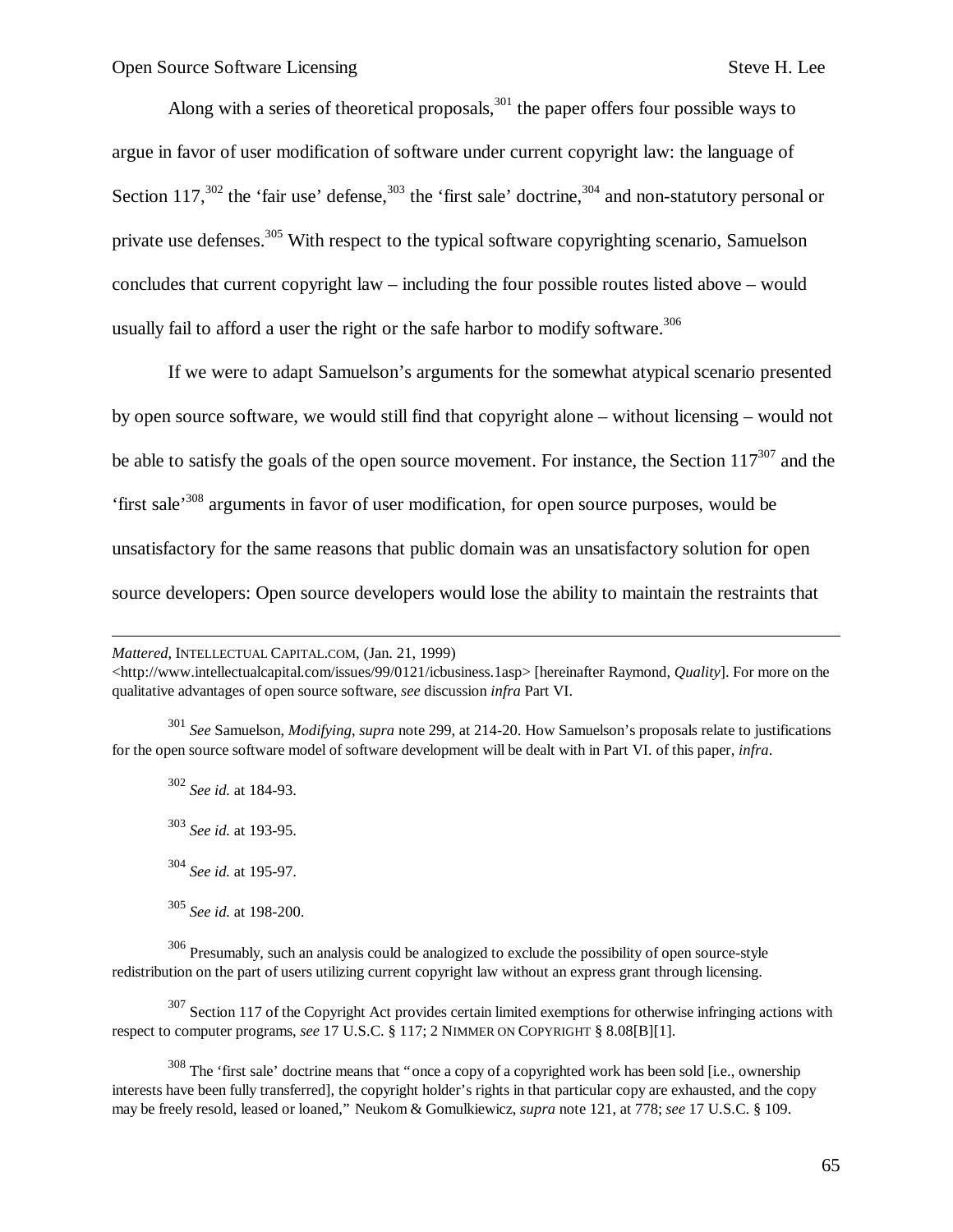are necessary to maintain open source development. Why? Both the Section 117 and the 'first sale' justifications would only work if the open source developer fully transfers all copyright interests to the users.<sup>309</sup>

Presuming these arguments are even viable,  $310$  if an open source developer tried to take advantage of Section 117 or the 'first sale' doctrine in order to allow users to modify the software, the open source developer will have to give up all of his intellectual property rights to the program. While this may not seem all that significant since open source licenses tend to weaken intellectual property rights, open source developers – whether 'free software' idealists or utilitarians – want to utilize licensing conditions to maintain some control over their work product – almost always in furtherance of the goals of the open source movement. For example, giving up all claims to the program will not only mean that strict conditions placed by the GNU GPL cannot be implemented but will also mean that a condition that is present in all open source licenses – such as the condition that open source code base must be 'freely' redistributable – cannot be imposed as well.

This situation is rather ironic since closed source software producers use licensing – rather than an outright sale – in order to limit or prohibit the redistribution of software.<sup>311</sup> Open source developers, on the other hand, use the same device – licensing rather than outright transfer of all rights – in order to ensure that users can freely redistribute software.

1

<sup>309</sup> For Section 117: *See* Samuelson, *Modifying*, *supra* note 299, at 188 (privilege is granted only to the "owners of copies"). For first sale: *See id.* at 197 ("[L]ike § 117, § 109 provides protection only to 'owners of copies.'").

<sup>310</sup> *See supra* note 306 and accompanying text.

<sup>311</sup> *See* Neukom & Gomulkiewicz, *supra* note 121, at 778 (licenses are used to prevent the first sale doctrine from coming into play); Aldus License, *supra* note 143, at 791 (conditions restricting the distribution of software).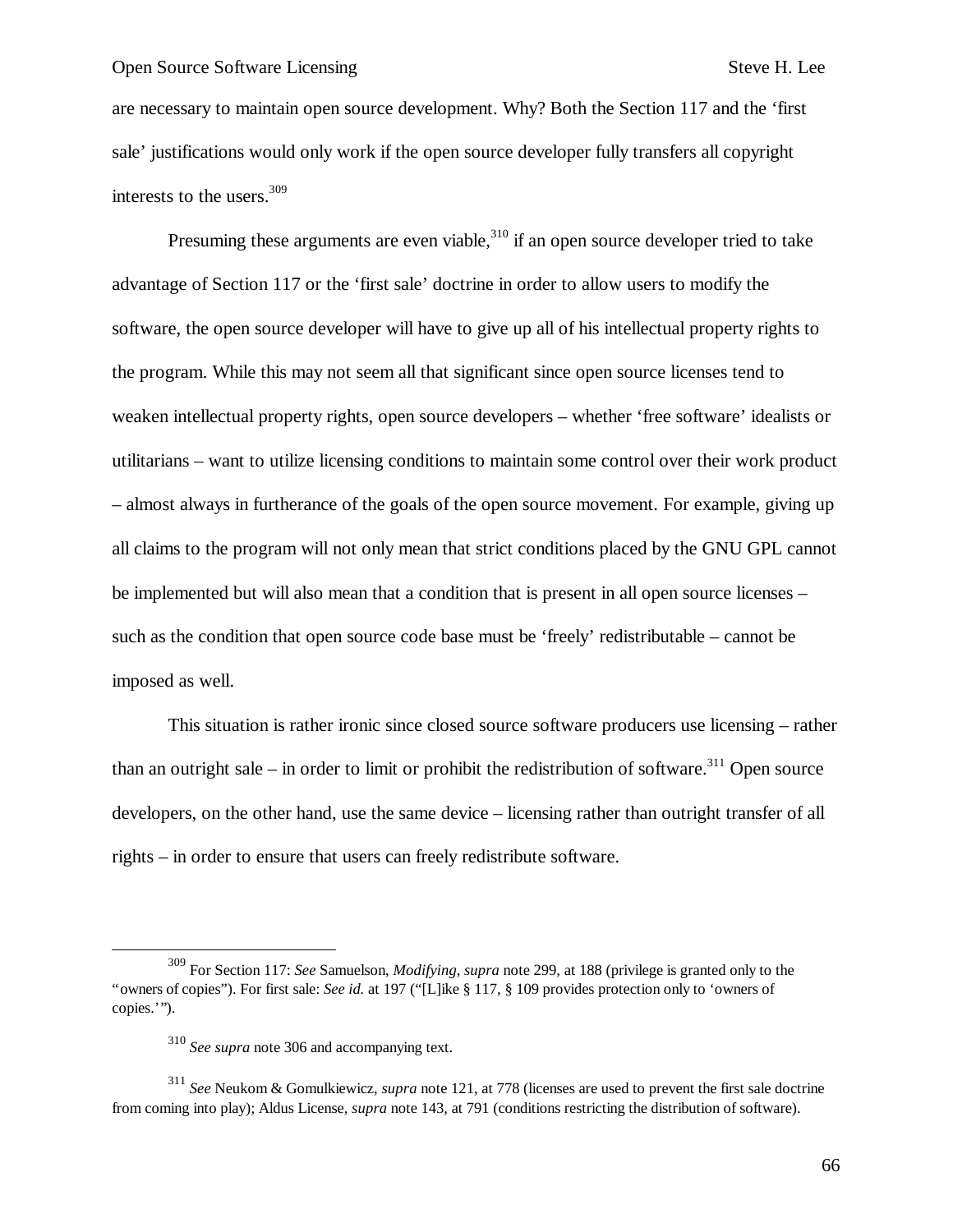1

The 'fair use' doctrine<sup>312</sup> and non-statutory personal or private use defenses – presuming they are viable justifications for user modification – seems to have limited benefits in the context of open source software. The fair use and personal use defenses may or may not work for an individual who argues in front of a court. However, this sort of scenario is a far cry from a wide spread grant to users to modify and redistribute software. It would not only be more efficient to have an *ex ante* licensing of privileges to users – since users' 'uses' of the software need not be evaluated on a case-by-case basis – but it would also better serve the interests of commercial open source software producers – like Netscape – that need to protect some material from being modified while attempting to grant access to less sensitive code.

a. Analogy to 'Shareware' I.: Additional Reasons for Not Using the 'Fair Use' Justification Another reason for not using arguments like 'fair use' is because – in the context of shareware – at least one court has ruled against a defendant trying to use such a defense to infringe upon the exclusive rights of a copyright holder. $313$ 

It is important to note at this point that *shareware is not the same thing as open source software (or 'free software' – in Stallman-esque language).* Shareware – like open source software – allow licensees<sup>314</sup> to redistribute the shareware<sup>315</sup> and tends to be distributed with little

<sup>&</sup>lt;sup>312</sup> The courts and the Copyright Act recognize some limited situations where someone may act in a way that would ordinarily infringe upon the exclusive rights of the copyright holder but for the 'unfairness' of finding such a person liable for infringement, *see* 17 U.S.C. § 109; 4 NIMMER ON COPYRIGHT § 13.05. In making a determination of whether a fair use defense is valid or not, courts will use the following four factors: (1) The purpose and the character of the use; (2) the nature of the copyrighted work; (3) the amount and substantiality of the portion used; and (4) the effect of the use upon the potential market, *see* 17 U.S.C. § 109; *see, e.g.,* Campbell v. Acuff-Music, Inc., 510 U.S. 569 (1994).

<sup>313</sup> *See* Storm Impact, Inc. v. Software of the Month Club, 13 F.Supp.2d 782 (N.D.Ill. 1998).

<sup>&</sup>lt;sup>314</sup> Like the vast majority of software – including open source – shareware is copyrighted and has its own type of licenses, *see* Software Publishers Association, *Commercial, Shareware, Freeware & Public Domain Software*, SPA ANTI-PIRACY, (last visited Mar. 26, 1999) <http://www.spa.org/piracy/share.htm> [hereinafter SPA, *Software*]. For a proper definition of 'shareware,' *see* Computer & Internet Dictionary, *supra* note 7, at 505.

<sup>315</sup> *See* Halloween I, *supra* note 17, at 'Software Licensing Taxonomy.'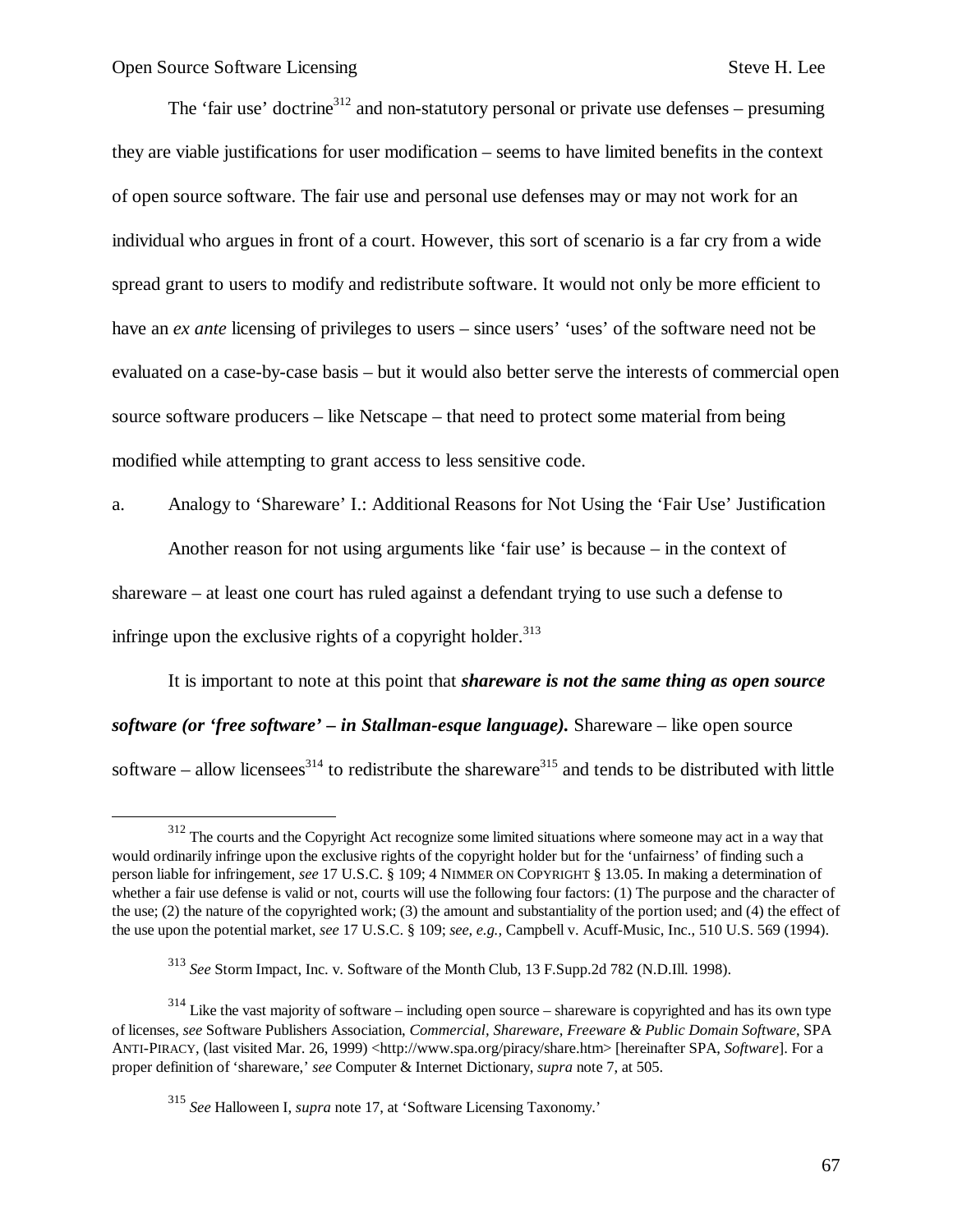or no nominal price, $316$  but – unlike open source software – shareware cannot be modified without the licensor's permission.<sup>317</sup> However, for the purposes of this paper, shareware is a close enough analog to open source software in order to examine whether novel justifications under copyright law – like fair use – can be used as an alternative to open source licensing.

In *Storm Impact, Inc. v. Software of the Month Club*,<sup>318</sup> the court held against a defendant who attempted to use the fair use defense in order to justify the infringement of the copyrights on two shareware programs.<sup>319</sup> In its analysis of the fair use defense, the court seems to mention the possibility of using fair use in order to justify allowing a user to modify a copyrighted work.<sup>320</sup> However, because the court did not find that the defendant's modifications "sufficiently" transformed the shareware programs for the purposes of fair use analysis,  $321$  it is difficult to say whether or not the *Storm Impact* court would have found an infringement of the derivative works right in a scenario where the defendant *did* sufficiently transform shareware through his modifications.

Despite this uncertainty, it seems more than likely that a court that follows the logic of *Storm Impact* would rule against a fair use defense for the modification of shareware – or any other piece of software that does not license, to the user, the right to modify. In *Storm Impact*, the

 $\overline{\phantom{a}}$ 

<sup>316</sup> *See* Computer & Internet Dictionary, *supra* note 7, at 505. It should be noted, however, that the shareware producer does expect to be paid by the licensee for the program. The method of collecting payment is – unlike most forprofit software – based on the honor system, *see id.*

<sup>317</sup> *See* SPA, *Software*, *supra* note 314, at 'Shareware.' For an example of a shareware license, *see Storm Impact*, 13 F.Supp.2d 785-86.

<sup>318</sup> 13 F.Supp.2d 782 (N.D.Ill. 1998).

<sup>319</sup> *See id.* at 791.

<sup>&</sup>lt;sup>320</sup> *See id.* at 786-87 ("[T]here is an inherent tension in the need to protect copyrighted material and to allow others to build upon it."); *see also id.* at 788 ("Transformation in the fair use context anticipates transformation by the user, not the copyright holder." [citing Campbell, 510 U.S. at 578-79]).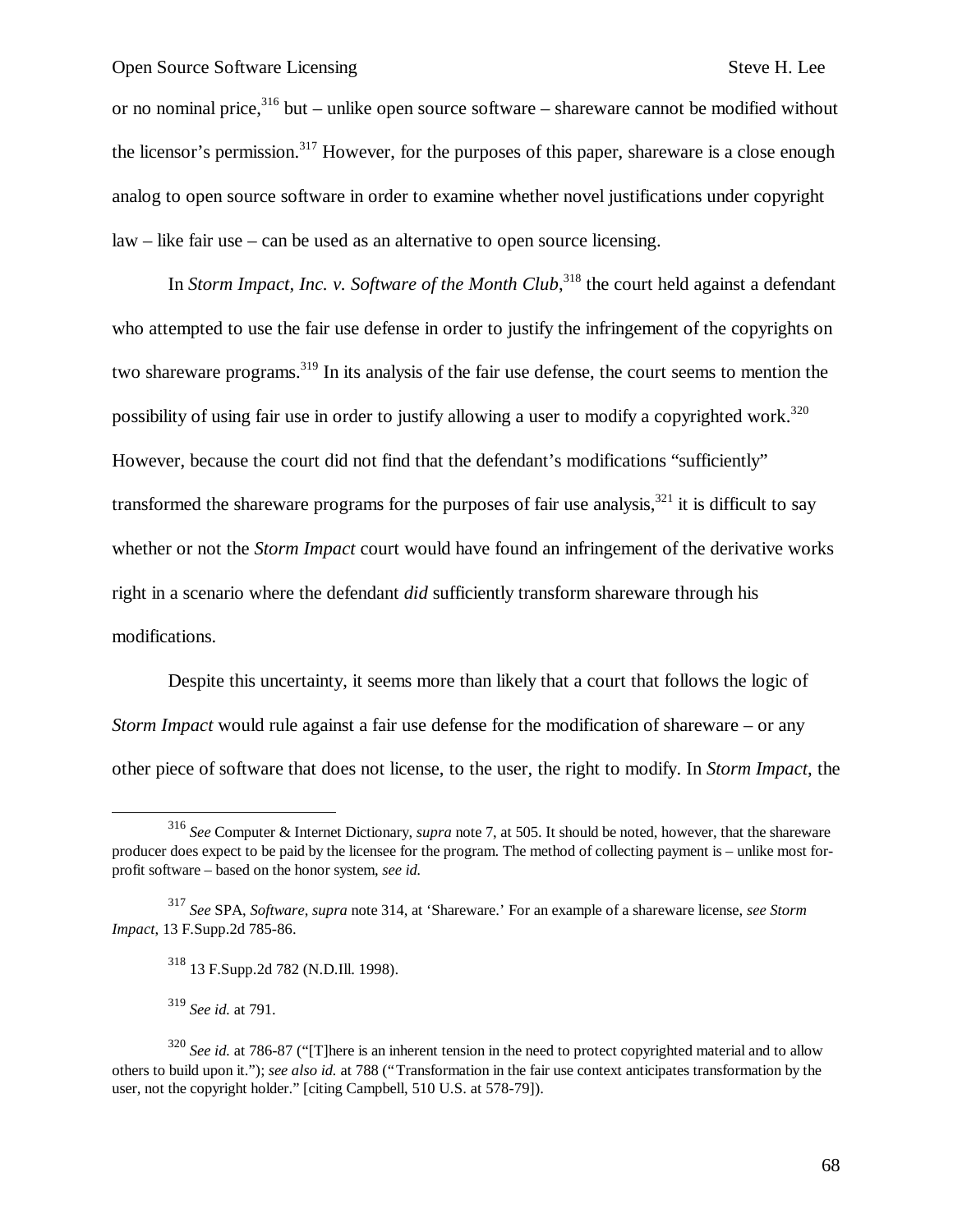court found that the second factor of the fair use defense analysis – "the nature of the copyrighted work $322$  – was weighed against the defendant because the shareware programs involved in this case were 'creative' and 'original' works (as opposed to "facts or news").<sup>323</sup> According to the *Storm Impact* court, the plaintiffs works are creative and original because they are computer games.<sup>324</sup> It seems reasonable to conclude that a *Storm Impact* style court would find that a case involving computer software – since such a work "is at the core of intended copyright protection"<sup>325</sup> – would make it difficult for a user to claim fair use modifications if the software license did not allow for such a modification. This aspect of the case may mean that it is harder to justify infringing the exclusive rights – including the derivative works right – a copyright holder has over computer software through a fair use defense.

What is not in doubt is that the *Storm Impact* court held against the use of a fair use defense to justify infringement of the distribution right of the shareware creator.<sup>326</sup> The court held that the shareware creators' method of distribution – placing "the material on the Internet, [and] allow[ing] limited distribution for free"<sup>327</sup> – did not mean that the plaintiffs "impliedly consented" to the defendant's redistribution of the shareware.<sup>328</sup> Therefore, the defendant was without excuse

<sup>323</sup> *See Storm Impact*, 13 F.Supp.2d at 789.

<sup>324</sup> *See id.*

 $\overline{a}$ 

<sup>325</sup> *See id.*

<sup>327</sup> *Id.* at 791.

<sup>328</sup> *See id.* at 790-91.

<sup>321</sup> *See id.* at 788.

 $322$  17 U.S.C. § 107(2).

<sup>326</sup> *See id.* at 790-91.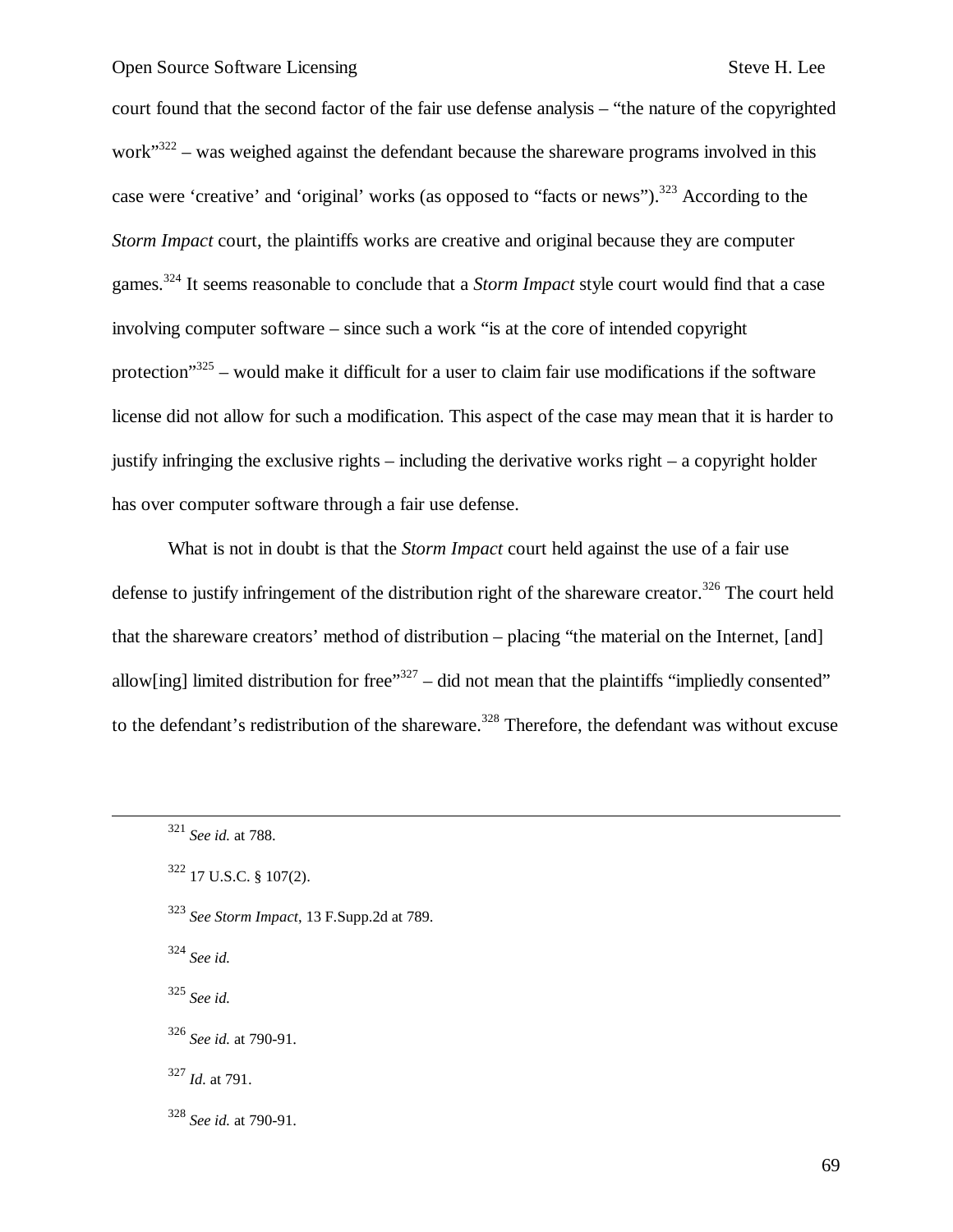when it "adversely affected the market for"<sup>329</sup> the plaintiffs' shareware programs – leading to the conclusion that "the fourth factor [in a fair use analysis] militates against a finding of fair use."330

All of this leads one to conclude that the fair use defense – in the absence of express conditions allowing a user to modify and redistribute software – will not serve as an effective means of accomplishing the goals of the open source movement.<sup>331</sup> If the example of shareware is sufficiently analogous to open source software for the purposes of copyright law, then the creator of open source software should utilize a license, rather than relying on pure copyright principles, in order to ensure that the goals of the open source movement are met.

## *B. The Contractual Enforceability of Open Source Licenses*

As we saw in the previous discussion, copyright principles alone are usually not sufficient to accomplish the goals of the open source movement. Rather than relying on the public domain or exclusively on copyright principles, an open source developer needs to establish copyright over his program and *then* license his program in such a way as to further the goals – whether those goals are 'free software,' utilitarian, or somewhere in between – of the open source movement.<sup>332</sup>

This section will examine whether or not – once copyright has been established in the open source program – open source licenses can be enforced under contract law. The contractual

<sup>329</sup> *Id.* at 790.

<sup>330</sup> *Id.*

 $\overline{\phantom{a}}$ 

<sup>331</sup> This view is further bolstered when we consider the Second Circuit's opinion in *American Geophysical Union v. Texaco*, 60 F.3d 913 (1995), *cert. dismissed*, 516 U.S. 1005 (1995). In *American Geophysical*, the defendant made a fair use argument to justify the copying of articles from various scientific journals by its research scientists. The Second Circuit held that the copying of articles from scientific journals for the purposes of research by scientists working in industry was not justified by a fair use defense, *see* 60 F.3d at 931. If we draw an analogy between open source software and journal articles – both of which can be thought of as catalysts for intellectual advancement – then an opinion like *American Geophysical* bodes ill for those who would want to rely solely on a fair use defense, in the absence of the granting of privileges to users via licensing, in order to allow users to copy, redistribute, or create derivative works with little or no restrictions.

<sup>332</sup> The logic of open source licensing in general is identical to the logic of Richard Stallman's copylefting, *see supra* Part II.B.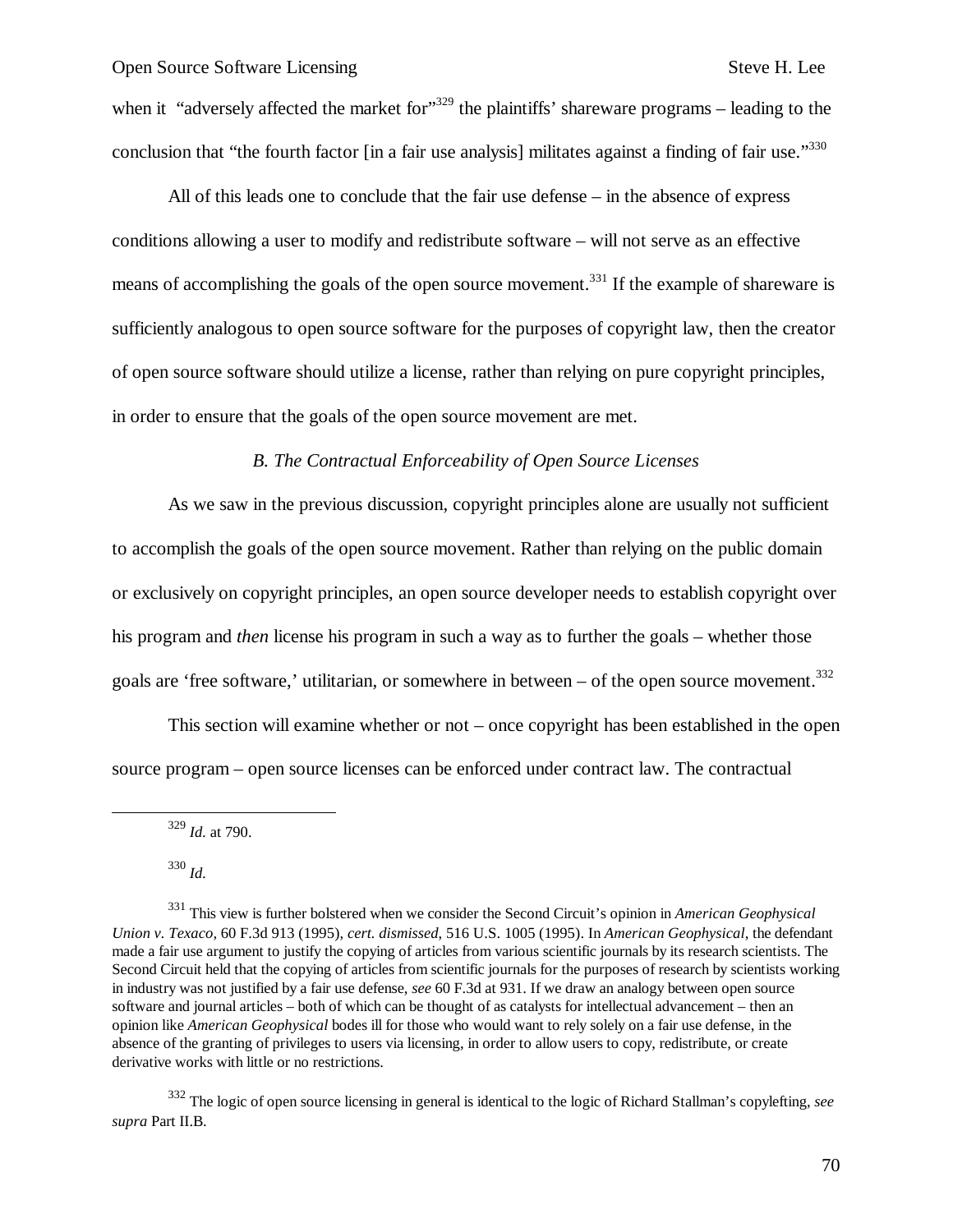analysis of open source licensing will also explore to what extent the conditions of the stricter licenses – like the GNU GPL and the NPL/MozPL – can be enforced on a licensee.

Although some of the law in this area is unsettled and controversial, this paper concludes that open source licenses are enforceable as a matter of contract law.<sup>333</sup>

# *1. Adequacy of Consideration*

 $\overline{\phantom{a}}$ 

Although open source licenses do not prohibit the licensor from receiving money in exchange for the licensed software, $334$  most open source licenses are formed without the use of money or the promise to pay money in the future.<sup>335</sup> While this situation may be changing with the emergence of for-profit open source developers – like Red Hat, Netscape, and IBM – there is no requirement that open source licenses be formed with the use of money,  $336$  and, therefore, there will always be some open source licenses formed without the use of pecuniary consideration.<sup>337</sup>

If money is not involved, what are the considerations exchanged in order to form a contractual relationship between an open source developer and the user? The developer is granting a license for the use of his program – along with the binary code, the source code, and

<sup>&</sup>lt;sup>333</sup> It is worth noting here that, if a licensee violates the condition of a license, the licensor "may have an action for copyright infringement, breach of contract, or both," *see* Heffan, *supra* note 9, at 1502 & n. 96; *see also* Gilliam v. American Broadcasting Companies, Inc., 538 F.2d 14, 21(2d Cir. 1976). Therefore, the discussion in this section on the contractual nature of open source licenses will often overlap with the copyright nature of open source licenses.

<sup>334</sup> *See, e.g.,* Free Software Foundation, *Some Confusing and Loaded Words and Phrases that are Worth Avoiding*, (last visited Aug. 5, 1998) <http://www.gnu.org/philosophy/words-to-avoid.html> [hereinafter FSF, *Confusing*], at "For free" (stating that 'free software' is available for free – in terms of price – but can also be available for a price). The most obvious example of an open source software license that involves the exchange of money is forprofit open source software, *see supra* Part II.B.3.

<sup>335</sup> *See, e.g.,* Heffan, *supra* note 9, at 1489, 1507, 1510, 1511 n. 148 (in many cases, people obtain the GNU Project's programs at no cost); McHugh, *supra* note 5, at 95-100 (providing a number of examples where licenses were formed without the use of money as consideration).

<sup>336</sup> *See OSD (v.1.0)*, *supra* note 44, ¶ 1 (open source licenses "may not restrict any party from selling *or giving away* the software ..." [emphasis added]).

<sup>337</sup> *Cf.* Heffan, *supra* note 9, at 1510 (Ira Heffan, in his analysis of the GNU GPL, assumes that "the requirement of consideration will not be met by monetary payment").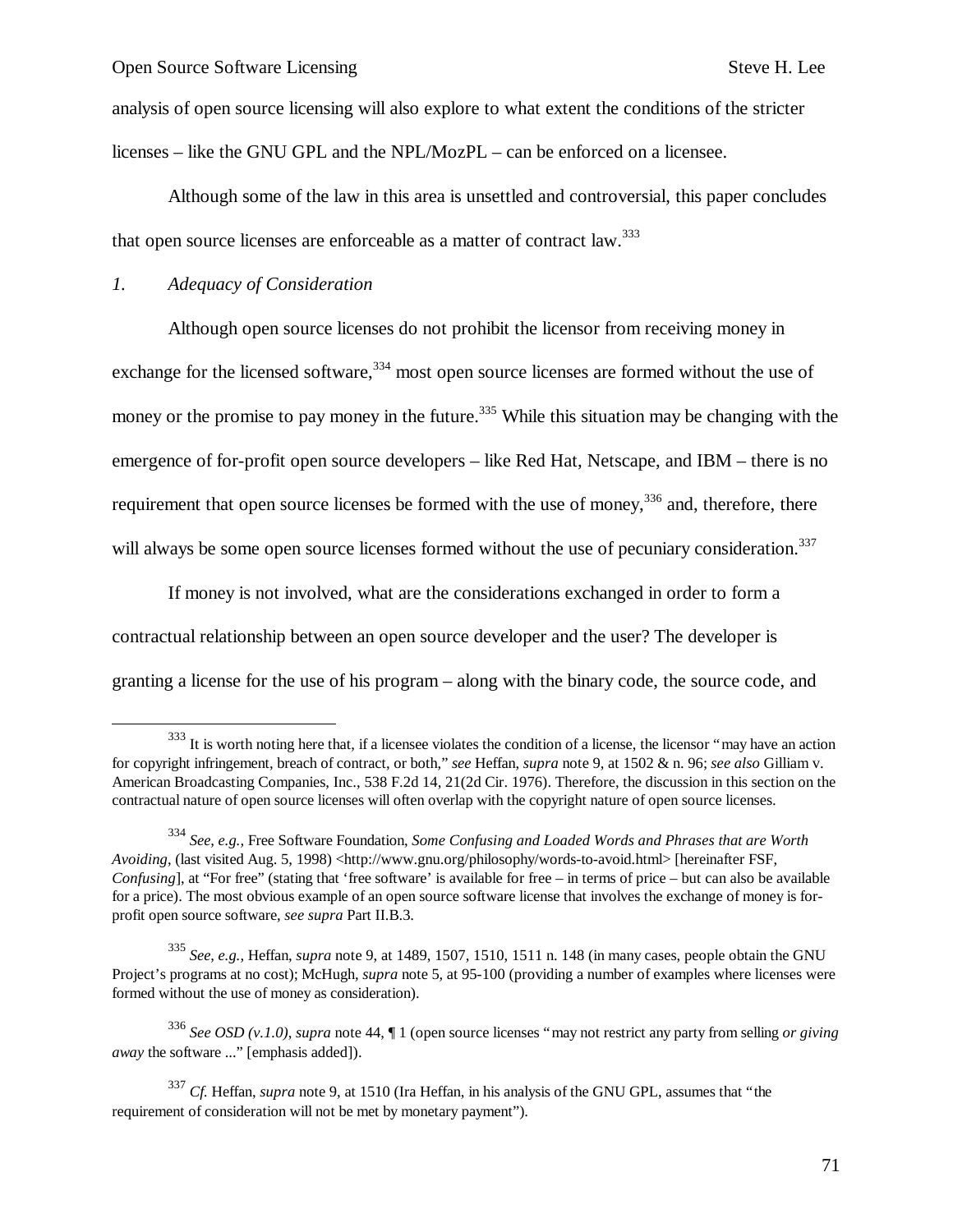1

provisions that allow the licensee to create derivative works and redistribute the code base and any derivatives thereof – in exchange for the user's promise to follow the terms and conditions of the open source license.<sup>338</sup>

The open source developer's consideration is obviously adequate; this is the kind of consideration (*sans* the open source code and various privileges to the user) that the more typical closed source developers bargain away all the time.<sup>339</sup> However, in a closed source scenario, the user's consideration is money (or the promise to pay money) rather than the promise to abide by the terms of the license. Is the promise to abide by the terms and conditions of the license adequate consideration to form an open source license?<sup>340</sup> In other words, is the distribution of open source software merely a gift,  $341$  and, therefore, unenforceable under contract law?

Generally speaking, monetary consideration is not necessary to form a contract.<sup>342</sup> According to E. Allen Farnsworth, "[v]irtually anything that anyone would bargain for in exchange for a promise can be consideration for that promise."<sup>343</sup> For example, a promise to refrain from smoking, drinking, and gambling until the age of 21 was considered to be adequate

 $341$  Eric Raymond, who is more of a utilitarian than a 'free software' idealist, often describes the hacker culture that has spawned the open source movement as a culture of gift giving, *see* McHugh, *supra* note 5, 99.

<sup>342</sup> *See* P.S. ATIYAH, AN INTRODUCTION TO THE LAW OF CONTRACT 127 (5th ed. 1995), *and* E. ALLEN FARNSWORTH, CONTRACTS § 2.11, at 69 (discussing the 'peppercorn theory' – where even something of minimal value, like a peppercorn, can be considered to be adequate consideration for a contract).

<sup>338</sup> *See, e.g.,* Heffan, *supra* note 9, at 1510-11 (providing an example of the considerations being exchanged for the formation of the GNU GPL).

<sup>339</sup> *See, e.g.,* Neukom & Gomulkiewicz, *supra* note 121, at 777 ("Most computer software publishers transfer their software by license.").

 $340$  Note: This question should be distinguished from whether an offer and an acceptance has taken place – an issue that will be discussed shortly, *see infra* Part IV.B.2. A typical shrinkwrap, 'clickwrap,' and/or 'webwrap' license will not face this sort of problems since money – and not merely the promise to follow the terms of the license – serves as the consideration being exchanged by the user.

<sup>343</sup> *See* FARNSWORTH, *supra* note 342, § 2.3, at 46-47.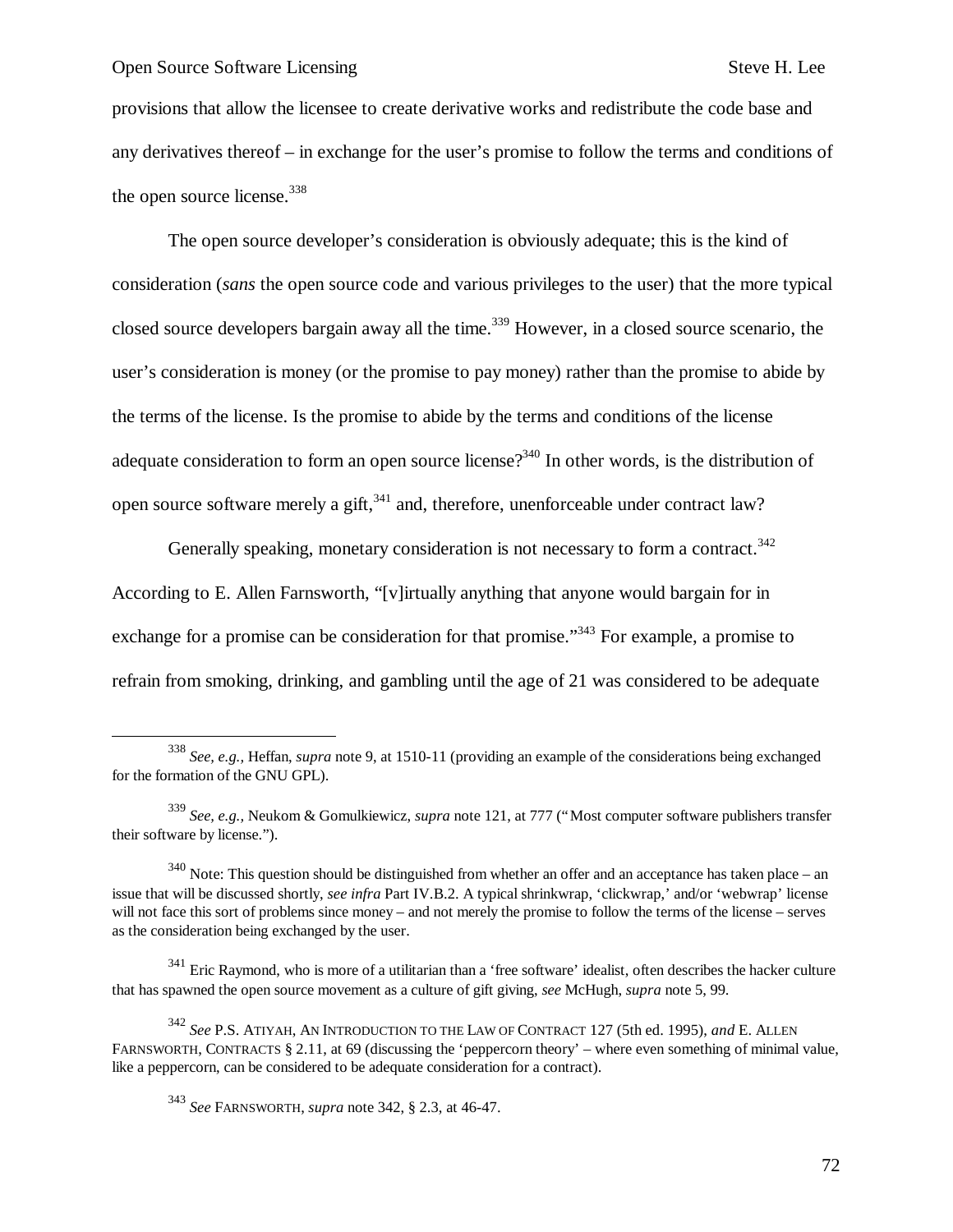consideration.<sup>344</sup> In fact, courts rarely inquire into the question of whether or not consideration is adequate.<sup>345</sup> Therefore, it seems safe to conclude that the user's promise to abide by the conditions of the license is sufficient consideration for the purposes of contract law.<sup>346</sup>

a. Analogy to Shareware II.: Further Support for the Enforcement of a Software License Formed Without Monetary Consideration

In *Storm Impact*,  $347$  the court held that the restrictions placed on users by a license  $348$  for shareware – posted on the Internet for free (zero price) distribution – was enforceable.<sup>349</sup> The court noted that this situation – the distribution of software posted on the Internet where the nominal price is zero – was a "question of first impression."<sup>350</sup>

While this case deals with shareware and not open source software,  $351$  a holding by a court in favor of the enforceability of a license for Internet-posted software not involving the exchange of money would bode well for the enforceability of open source licenses and negate any fears

<sup>346</sup> *See* Heffan, *supra* note 9, at 1510-11 (concluding that the GNU GPL is "supported by adequate consideration").

<sup>347</sup> *See supra* Part IV.A.4.a.

-

<sup>348</sup> For the terms and conditions of the shareware license, *see Storm Impact*, 13 F.Supp.2d at 785-86.

<sup>349</sup> *See id.* at 791. Note: Although the court is dealing with a question of copyright infringement, as an earlier footnote pointed out, *see* discussion *supra* note 333, a violation of a copyright license can be dealt with as a violation of copyright, a breach of contract, or both, *see also* 3 NIMMER ON COPYRIGHT § 10.15.

<sup>350</sup> *See Storm Impact*, 13 F.Supp.2d at 791.

<sup>344</sup> *See* Hamer v. Sidway, 124 N.Y. 538, 27 N.E. 256 (1891).

<sup>345</sup> *See, e.g.,* Apfel v. Prudential-Bache Securities, Inc., 81 N.Y.2d 470, 475, 616 N.E.2d 1095, 1097 (1993) (courts rarely question the adequacy of consideration); Bolton v. Madden (1873) LR 9 QB 55, at 57 (Lord Blackburn: "The adequacy of the consideration is for the parties to consider at the time of making the agreement, not for the Court when it is sought to be enforced.").

<sup>&</sup>lt;sup>351</sup> However, shareware licensing may be a close enough analog to open source licensing for the purposes of determining the enforceability of open source licenses, *cf.* Heffan, *supra* note 9, 1501-1504 (making a similar argument when analyzing the GNU GPL).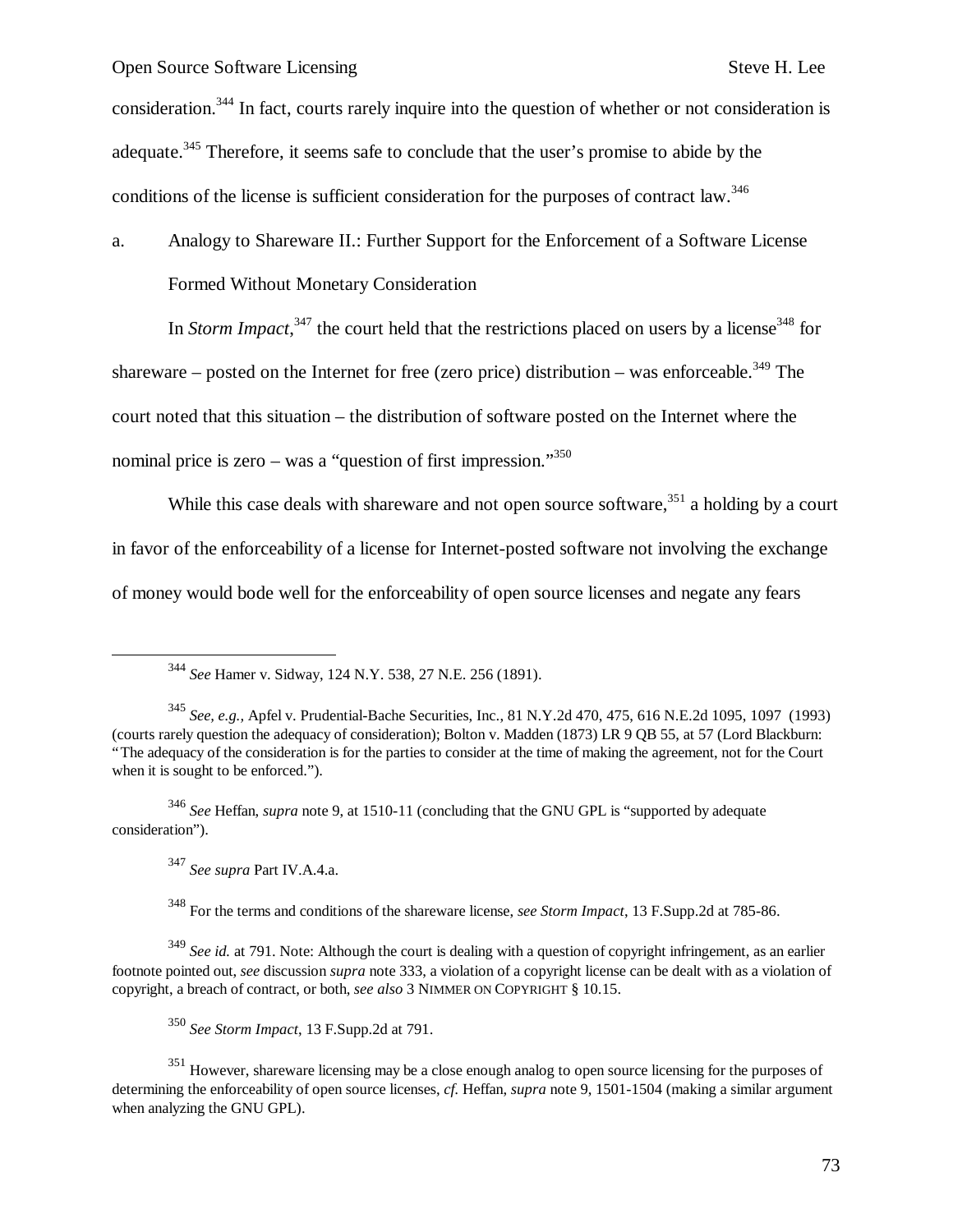$\overline{\phantom{a}}$ 

about the lack of monetary consideration.<sup>352</sup>

#### *2. Assenting to an Open Source License*

Even if we conclude that open source licensing involves the exchange of adequate consideration by both sides, an open source license is not contractually enforceable until the licensor makes a valid offer and the licensee makes a valid acceptance.

The offer side of the equation is fairly simple: The open source developer/licensor makes an offer by making his open source software available for distribution on the Internet, on a CD-ROM, or through another commonly used means of software distribution<sup>353</sup> – a scenario that is akin to offering up a good by placing it on the shelf of a store.<sup>354</sup> The acceptance side, on the other hand, is complicated by the fact that most software – including open source software – is offered 'as is' without the opportunity for negotiation or review prior to acceptance.<sup>355</sup> Additionally, acceptance of software licenses is normally indicated by "something other than the offeree's signature."356

Therefore, this paper will focus in on whether or not, in a typical scenario, a user can

 $352$  To be fair, a shareware license can be said to involve monetary consideration since the licensee is, arguably, 'promising' to pay the developer at some time in the future, *see* Heffan, *supra* note 9, at 1510 (registering the shareware involves the user paying money to the licensor); SPA, *Software*, *supra* note 314, at 'Shareware' (user/licensee is promising to pay for the software upon adoption). However, the *Storm Impact* court views this case – perhaps incorrectly – as a case involving "free" (meaning zero price) distribution of software posted on the Internet and does not consider the future payment aspect of shareware licensing, *see Storm Impact*, 13 F.Supp.2d at 791. This paper, for the sake of analysis, accepts the *Storm Impact* court's logic.

<sup>353</sup> *See* FARNSWORTH, *supra* note 342, § 3.10, at 132-33 ("Conduct that would lead a reasonable person in the other party's position to infer a promise in return for performance or promise may amount to an offer.").

<sup>354</sup> *See* ProCD, Inc. v. Zeidenberg, 86 F.3d 1447, 1450 (7th Cir. 1996) ("[P]lacing the package of software on the shelf is an 'offer,' which the customer 'accepts' by paying the asking price and leaving the store with the goods."); *see also* Barker v. Allied Supermarket, 596 P.2d 870, 871-873 (Okla. 1979), *and* Peeters v. State, 142 N.W. 181, 182 (Wis. 1913) (simply placing a good up for sale and having someone come in and take the good, with at least the *intention* of paying for the good, *see* Barker, 596 P.2d at 871-73, is enough to have an offer and an acceptance).

<sup>355</sup> *See* David G. Post & Dawn C. Nunziato, *Shrinkwrap Licenses and Licensing on the Internet*, *in* TECHNOLOGY LICENSING AND LITIGATION 1997, 477 PLI/PAT 517, 519 (1997).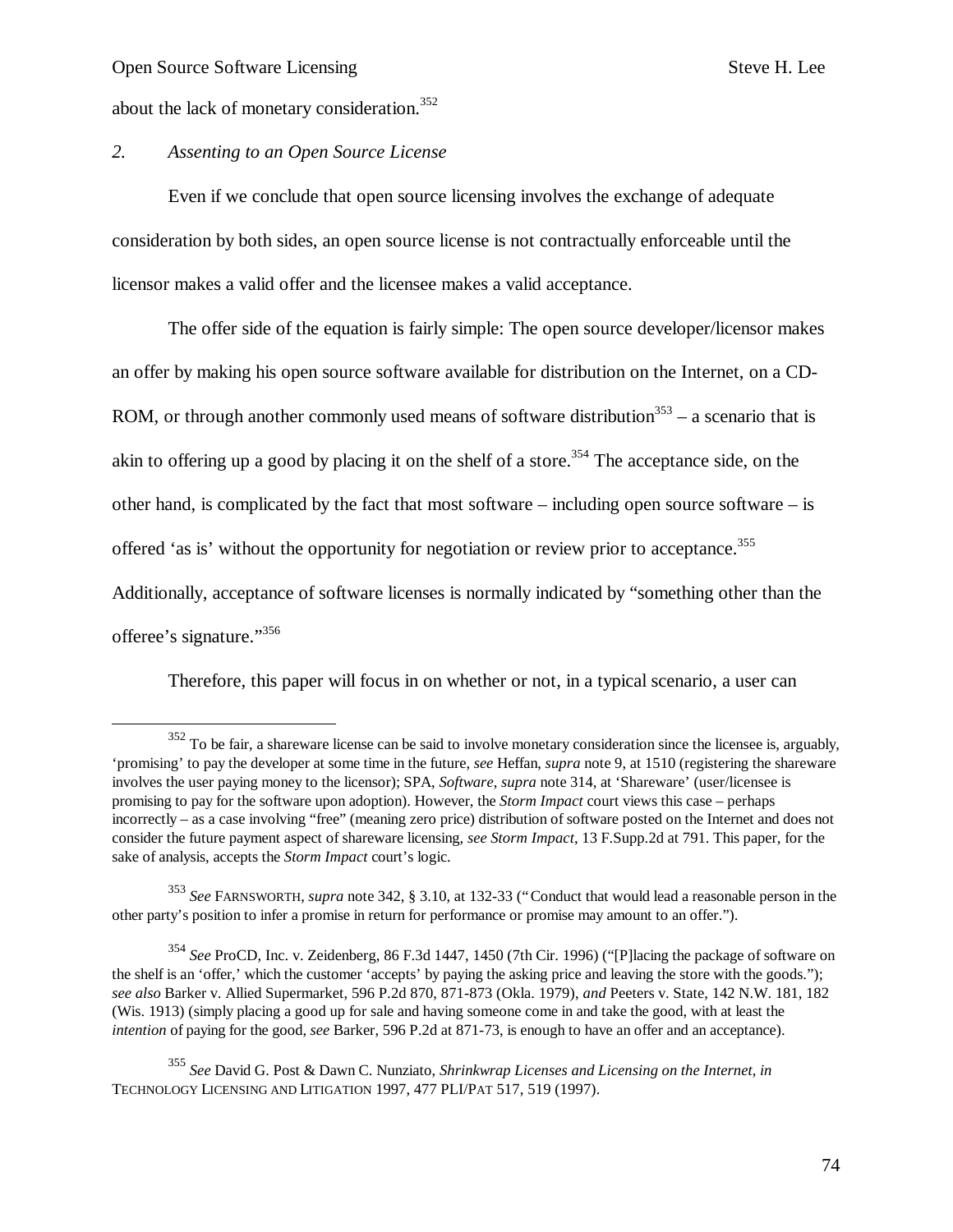properly assent to an open source license where acceptance is suppose to be indicated without negotiation, *ex ante* review, and the use of a licensee's signature. Although the law in this area is highly controversial, acceptance of an open source license, without the presence of more traditional indications of contractual assent, is probably enforceable as a matter of law.<sup>357</sup>

a. 'Shrinkwrap' Licenses, 'Clickwrap' Licenses, 'Webwrap' Licenses, and *ProCD v.* 

#### *Zeidenberg*

Most licensed software packages that can be bought at a local retailer utilize 'shrinkwrap' licensing in order to place terms and conditions on the end user.<sup>358</sup> Recently, with the increasing use of the Internet as a means of distributing software, software developers have been utilizing socalled 'clickwrap' and/or 'webwrap' licenses in order to place conditions on the end user.<sup>359</sup> Like their closed source counterparts, open source software developers use shrinkwrap, clickwrap, and/or webwrap licensing as a means of binding users to the terms and conditions governing the use of an open source program.<sup>360</sup>

<sup>356</sup> *Id.*

 $\overline{a}$ 

<sup>358</sup> *See* Post & Nunziato, *supra* note 355, at 519. 'Shrinkwrap' licenses are so named because most of the terms of the licenses are placed within the shrinkwrap packaging of computer software and acceptance is indicated by opening the software package, *see id.*

<sup>359</sup> *See id.*; *see also* Jerry C. Liu et al., *Electronic Commerce: Using Clickwrap Agreements*, 15 No. 12 COMPUTER LAW. 10 (1998). 'Clickwrap' and 'webwrap' licenses are similar to a 'shrinkwrap' license in binding a user to the terms of a software license, *see* Post & Nunziato, *supra* note 355, at 519. However, 'clickwrap' licenses go further than shrinkwrap licenses by offering the user a pair of on-screen buttons that gives the user the choice of accepting (by clicking the 'I AGREE' or 'I accept' button) or rejecting (by clicking the 'I DECLINE' button) the terms governing the use of the program, *see* Liu et al., *supra*, at 10. Acceptance of a 'webwrap' license can be indicated by either clicking an 'I AGREE' button (like a 'clickwrap' agreement) or by simply downloading and then using the software (which is logically similar to 'shrinkwrap' licensing), *see* Post & Nunziato, *supra* note 355, at 519.

<sup>360</sup> *See supra* note 357; *cf.* FSF, *GNU GPL*, *supra* note 58, at 'How to Apply These Terms to Your New Program' (the FSF's example of offering an interactive way of evaluating the license can be thought of as something akin to clickwrap licensing).

<sup>&</sup>lt;sup>357</sup> Bruce Perens, the original author of the 'Open Source Definition,' hinges the automatic application of an open source license based on a belief that this sort of "no-signature-required license" will be tested in the courts in the near future, *see* Perens, *The Open Source Definition*, *supra* note 43, at 179.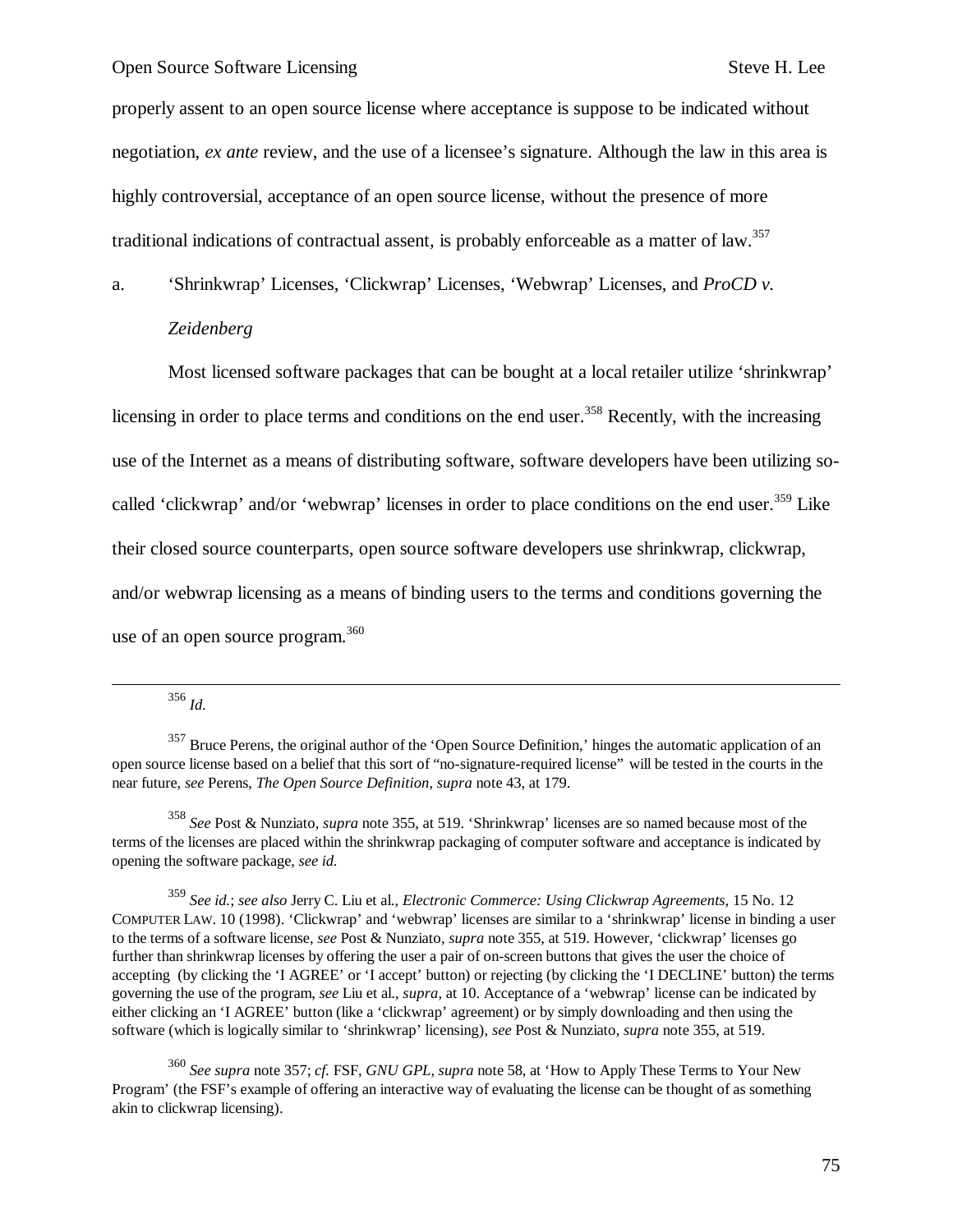As noted earlier, because these kinds of licenses do not involve negotiation, *ex ante* review of the program, the use of a signature, or many other traditional indications of assent, there is a serious question as to whether parties can adequately understand and assent to the terms of these kinds of mass-market licenses.<sup>361</sup> In other words, it is hard to tell whether or not there was the proper assent necessary to create a legally enforceable contractual relationship between the parties.

The question of whether or not shrinkwrap, clickwrap, or webwrap open source licenses can be properly accepted by the user is answered if we analogize open source licensing to the scenario found in *ProCD, Inc. v. Zeidenberg*. <sup>362</sup> In *ProCD*, the Seventh Circuit – in an opinion written by Frank Easterbrook, J. – held that the opening up of the shrinkwrap packaging of a software program (i.e., a shrinkwrap license) – as well as the acquiescence to the on-screen license encoded in the software (i.e., equivalent to a clickwrap or a webwrap license) – constituted an acceptance of the software license.<sup>363</sup> One commentator summarizes the contractual formation part of the holding in the following way:

> [T]he court found that Zeidenberg [the defendant] did have adequate notice of the terms on which ProCD [the plaintiff] offered him its product. The exterior of the packaging bore a notice stating that acquiring the product subjected the user to a license, the terms of which were stated inside the package. The ProCD computer program supplied a screen that referred to the license terms, which Zeidenberg had to acknowledge with a key stroke or a mouse click before he could use the

1

<sup>361</sup> *See* Post & Nunziato, *supra* note 355, at 519; *see also* Brian Covotta & Pamela Sergeeff, Note, *ProCD, Inc. v. Zeidenberg*, 13 BERKELEY TECH. L.J. 35 (1998).

<sup>362</sup> 908 F.Supp. 640 (W.D.Wis. 1996), *rev'd*, 86 F.3d 1447 (7th Cir. 1996).

<sup>363</sup> *See id.* at 1448-54; *see also* Covotta & Sergeeff, *supra* note 361, at 39.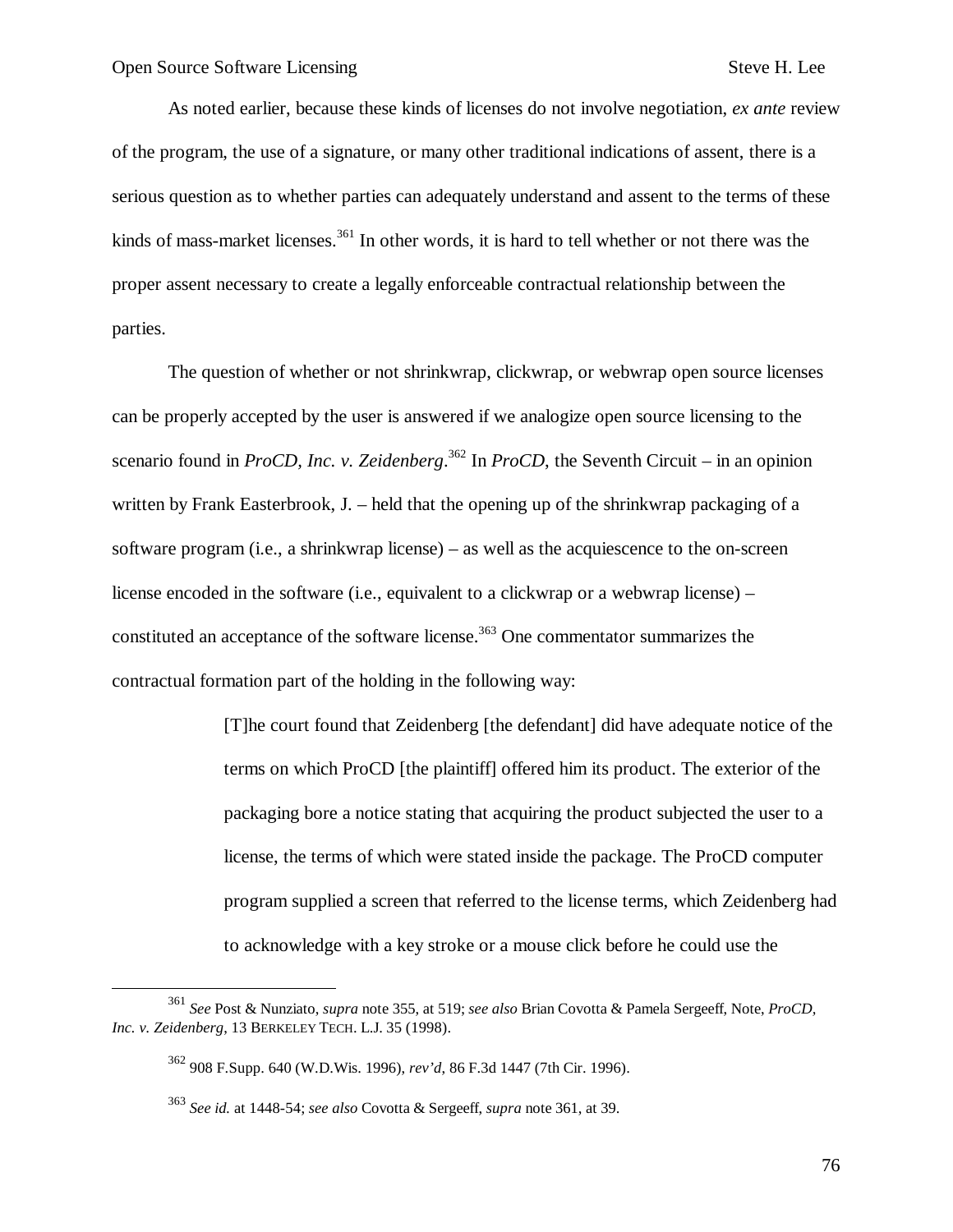$\overline{a}$ 

program to access the listings. According to the court, he was, therefore, bound by the license terms when he chose to use the product rather than to return it to the "seller." Under Wisconsin's version of the UCC, Zeidenberg accepted one and declined the other of the two options explicitly put to him by ProCD in the license: use the product and accept the license, or reject the license and return the product for a refund.<sup>364</sup>

It should be noted that the contractual assent holding of *ProCD* has been criticized<sup>365</sup> and may not be followed by other courts.<sup>366</sup> One could address the criticisms by pointing to commentaries that have been, more or less, favorable to *ProCD*. <sup>367</sup> In addition, while there have been opinions that seem to run counter to the *ProCD* holding,<sup>368</sup> these contrary opinions may be distinguished from the *ProCD* scenario by the fact that the *ProCD* opinion is the case that has most directly dealt with the issue of shrinkwrap and other types of mass-market technology

<sup>367</sup> *See, e.g.,* Robert W. Gomulkiewicz, *The Licensing is the Product: Comments on the Promise of Article 2B for Software and Information Licensing*, 13 BERKELEY TECH. L.J. 891, 896 (1998) ("The court's ruling in *ProCD v. Zeidenberg* affirming the enforceability of mass market licenses may have surprised some legal scholars, but a contrary ruling would have devastated the software and electronic information industries."); *see also* Covotta Sergeeff, *supra* note 361, at 54 (crediting the *ProCD* court of "providing some semblance of certainty in the retail software market").

<sup>368</sup> *See* Arizona Retail Systems, Inc. v. The Software Link, Inc., 831 F. Supp. 759, 764 (D. Ariz. 1993) (holding that a pre-existing contract could not be 'modified' by a shrinkwrap agreement without express assent as laid out in UCC § 2-209); Step-Saver Data Systems, Inc. v. Wyse Technologies, 939 F.2d 91, 105-106 (3d Cir. 1991) (similar to *Arizona Retail* except relying on UCC § 2-207).

<sup>364</sup> Michael J. Madison, *Legal-Ware: Contract and Copyright in the Digital Age*, 67 FORDHAM L. REV. 1025, 1052 (1998) (footnotes omitted).

<sup>365</sup> *See, e.g.,* Brandon L. Grusd, *Contracting Beyond Copyright: ProCD, Inc. v. Zeidenberg*, 10 HARV. J.L. & TECH. 353 (1997) (criticizing Easterbrook's expansion of intellectual property protections via contract law); Apik Minassian, Note, *The Death of Copyright: Enforceability of Shrinkwrap Licensing Agreements*, 45 UCLA L. REV. 569 (1997) (criticizing the decision on contract and copyright law grounds); Note, *Contract Law – Shrinkwrap Licenses – Seventh Circuit Holds that Shrinkwrap Licenses are Enforceable. – ProCD, Inc. v. Zeidenberg, 86 F.3d 1447 (7th Cir. 1996)*, 110 HARV. L. REV. 1946 (1997) [hereinafter 'Harv. L. Rev. Note'] (ditto).

<sup>366</sup> *See* Covotta & Sergeeff, *supra* note 361, at 53-54.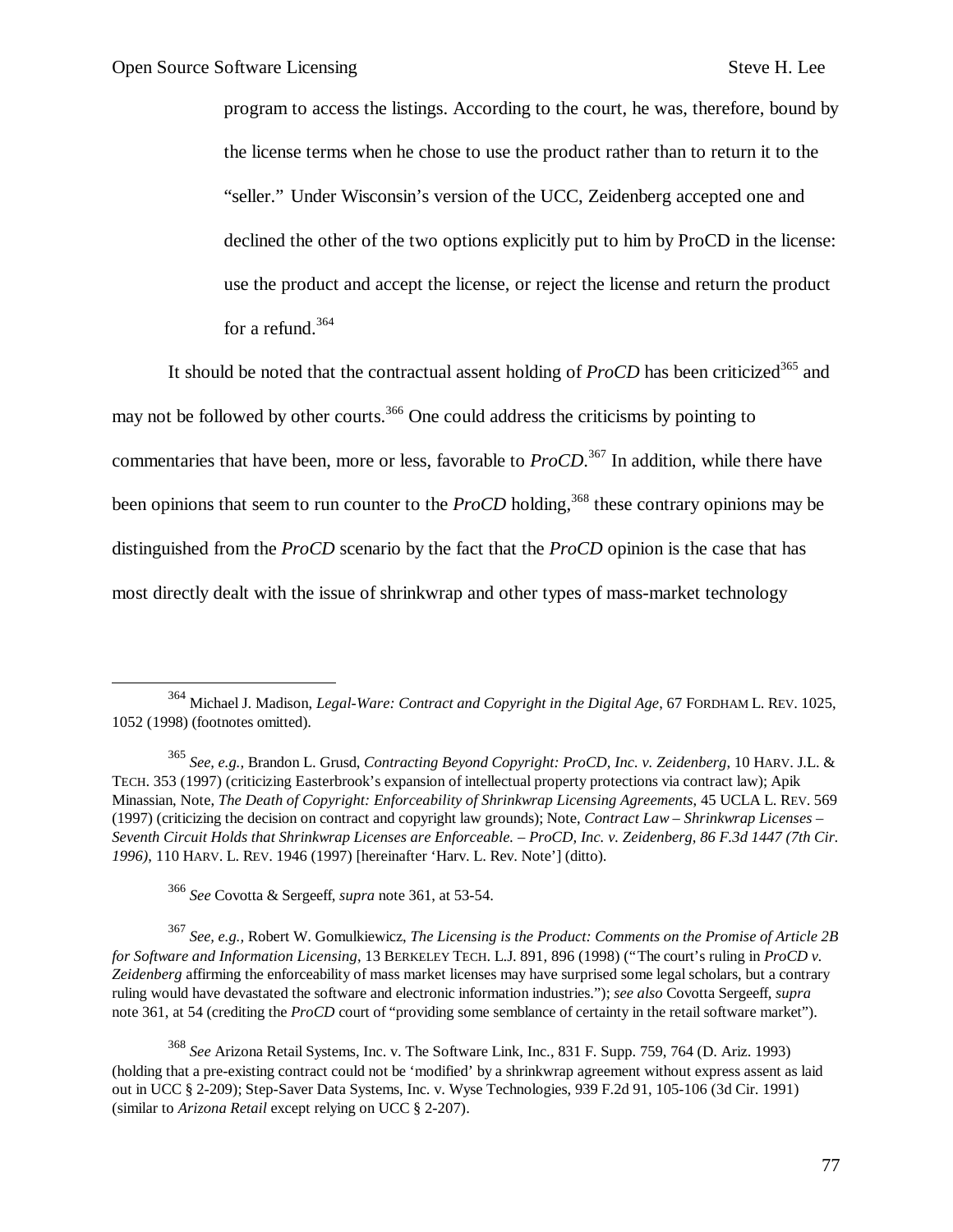licenses.<sup>369</sup>

1

Further bolstering the *ProCD* opinion is the fact that there have been cases that either reaffirm the holding or cite the case without criticism.<sup>370</sup> *ProCD* is further bolstered by the fact that the proposed Uniform Computer Information Transactions Act (ex-UCC Article 2B) – which deals specifically with licensing/contracting in the 'information' age – incorporates, to varying degrees, the logic and implications of *ProCD*. 371

In the context of mass-market software distribution, it is also worth noting that shrinkwrap, clickwrap, and webwrap licenses – as standardized contracts – may provide an economically efficient way of placing terms and conditions on the end user.<sup>372</sup> The legal enforceability of standardized 'take it or leave it' contracts – assuming that an opportunity for a refund is available – is certainly not without precedent.<sup>373</sup>

Because of these and other factors, the software and information technology industries have developed a considerable level of reliance interest in a *ProCD*-style doctrine that would

<sup>369</sup> *See* Liu et al., *supra* note 359, at 11 (distinguishing the cases cited above, *see supra* note 368, and stating that *ProCD* is the case that "squarely" addresses the issue of the enforceability of shrinkwrap license).

<sup>370</sup> *See* Hill v. Gateway 2000, Inc., 105 F.3d 1147, 1149-50 (7th Cir. 1997) (reaffirming *ProCD* and extending the holding to cover contracts for the sale of computer hardware). For cases that, arguably, further bolsters the holding in *ProCD*, *see* Liu et al., *supra* note 359, at 12. For decisions that cite *ProCD* without criticism, *see* Covotta & Sergeeff, *supra* note 361, at 53 n. 92.

<sup>371</sup> The Uniform Computer Information Transactions Act (ex-UCC Article 2B) – and how it relates to *ProCD* – will be discussed later in this paper, *see infra* Part IV.B.2.b.

<sup>372</sup> *See* ProCD, 86 F.3d at 1449-51 (Easterbrook, J., entering into a quasi-economic analysis of shrinkwrap licensing and recognizing such licensing as a reasonable way to prevent economic loss); FARNSWORTH, *supra* note 342, § 4.26, at 296 ("As with goods, standardization and mass production of contracts may serve the interests of both parties .... [because] they simplify operations and reduce costs.").

<sup>373</sup> *See* ProCD, 86 F.3d at 1451 (citing several sources to support this kind of argument); Gomulkiewicz, *supra* note \_\_, at 897; *cf.* CHARLES FRIED, CONTRACT AS PROMISE 43 (1981) (although advocating explicit acceptance whenever possible, Prof. Fried recognizes that there are certain situations that require what he calls "tacit acceptance").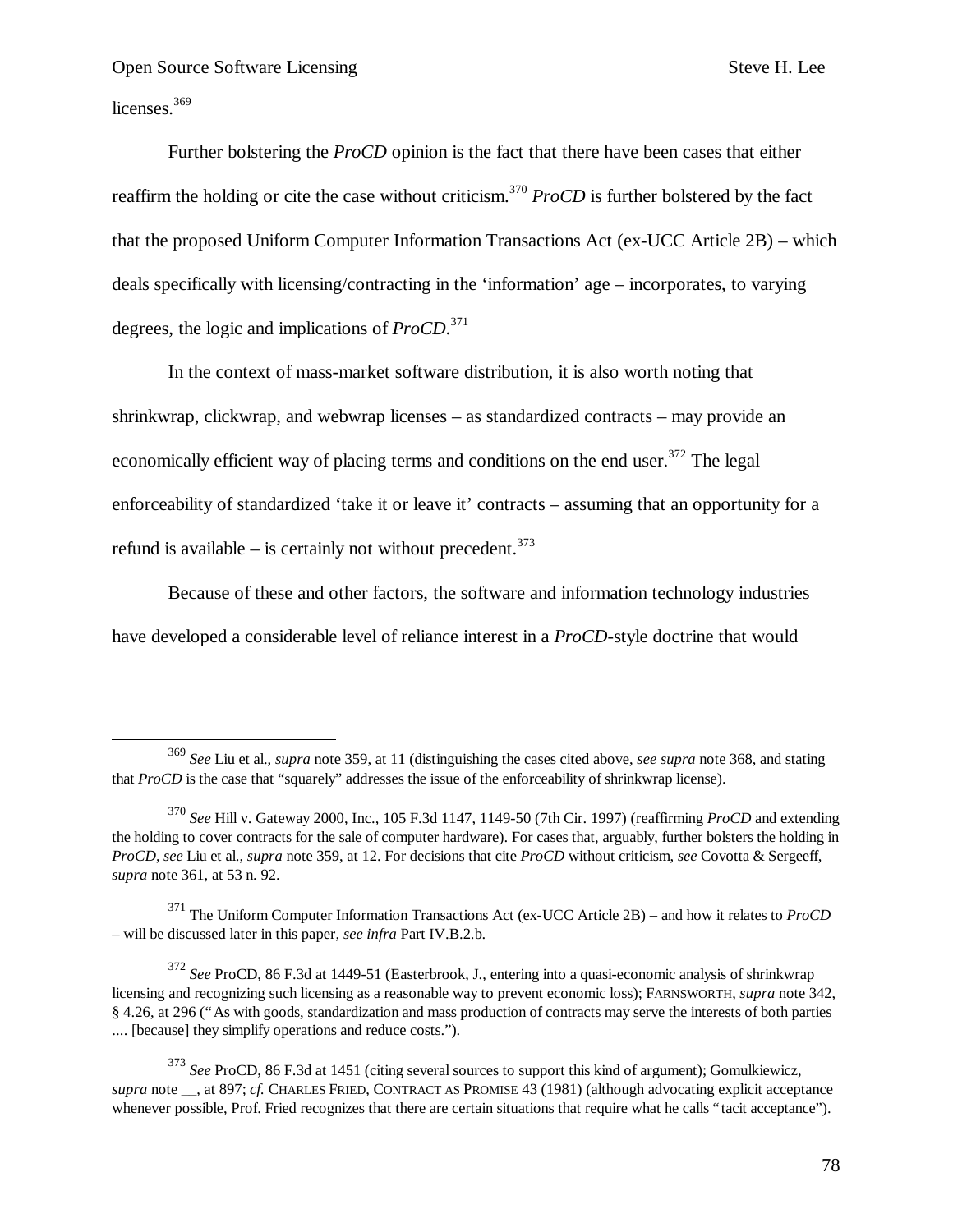uphold the enforceability of shrinkwrap, clickwrap, and webwrap licenses.<sup>374</sup> Therefore, the key principles of *ProCD*, including allowing mass-market software licenses – like shrinkwrap, clickwrap, and/or webwrap licenses – to be legally enforceable, will likely be upheld in some manner for the foreseeable future.<sup>375</sup>

i. Analogy to Shrinkwrap III.: Further Support for *ProCD* and Extending *ProCD* to Support 'On-line' Contractual Formation

In *Compuserve, Inc. v. Patterson*, <sup>376</sup> Compuserve used an on-line clickwrap/webwrap shareware license<sup>377</sup> in order to provide shareware as a service to its customers.<sup>378</sup> Although the main thrust of the *Compuserve* opinion was to decide on the question of personal jurisdiction,<sup>379</sup> the Sixth Circuit's opinion has been read as a holding in favor of allowing clickwrap/webwrap contracts that are formed on-line to be legally enforceable.<sup>380</sup>

If the *Compuserve* opinion can be read as supporting the contractual enforceability of online agreements, this decision would further support the reasoning found in *ProCD*. 381

<sup>377</sup> *Id.* at 1260.

<sup>378</sup> *Id.*

1

<sup>379</sup> *Id.* at 1268-69.

<sup>380</sup> *See id.* at 1260-61, 1264 (the court found that the defendant had "entered into a written contract with Compuserve"); Liu et al., *supra* note 359, at 12 ("[T]he Sixth Circuit ... held that Patterson had entered into an online contract with Compuserve .... The court concluded that Patterson *manifested assent* to the [shareware license] ... by typing "Agree" at points throughout the agreement. The court thus suggested that a contract formed online is enforceable." [emphasis added]).

<sup>381</sup> The *Compuserve* opinion cites *ProCD*, *see* Compuserve, 89 F.3d at 1260.

<sup>374</sup> *See* Gomulkiewicz, *supra* note 367, at 892-94, 908.

<sup>375</sup> *Cf.* Covotta & Sergeeff, *supra* note 361, at 54 (although the article is somewhat critical of *ProCD*'s implications for copyright law [which will be discussed later in this paper, *see infra* Part IV.B.3.a., nevertheless recognizes the need for "some meaningful guidance" on the issue of shrinkwrap licensing); Madison, *supra* note 364, at 1053-54 (practitioners design software licenses based on the presumption that *ProCD*-style logic is here to stay).

<sup>376</sup> 89 F.3d 1257 (6th Cir. 1996).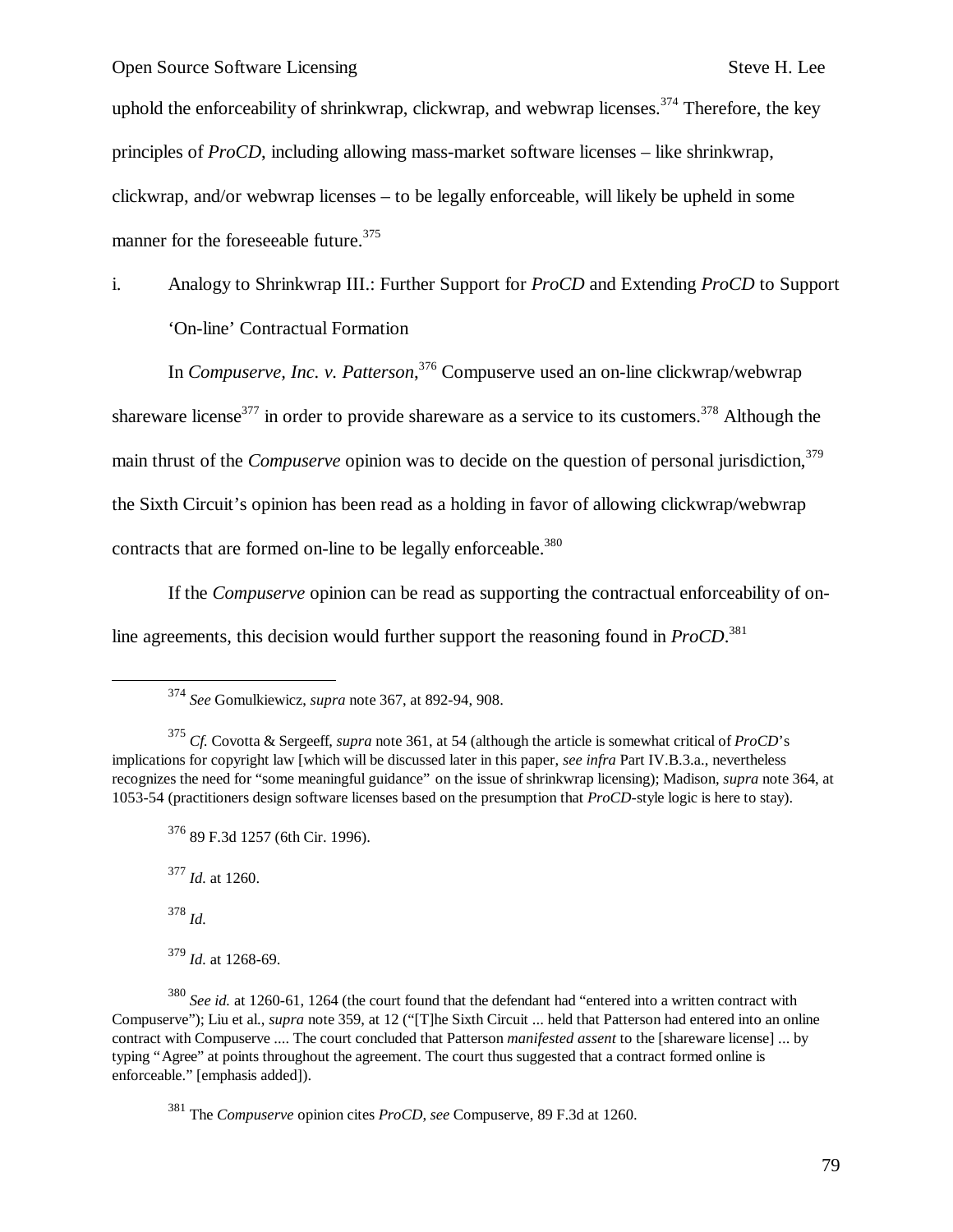-

Additionally, *Compuserve* – along with some other *ProCD*-style cases and principles – would extend the logic of *ProCD* to cover contracts formed on-line (as opposed to 'off-line' as in *ProCD* itself).<sup>382</sup> Therefore, if we assume that there is enough of a parallel between clickwrap/webwrap shareware licenses and clickwrap/webwrap open source licenses, then the kind of rationale found in both *ProCD* and *Compuserve* would mean that, regardless of whether the licenses were formed off-line or on-line, the user can manifest the assent necessary to form a valid contractual relationship.<sup>383</sup>

ii. Conclusions: Implications for Open Source Licenses

What does a *ProCD*-style principle for contractual formation mean for open source licensing? First, if assent for the formation of licensing agreements can be manifested by simply opening a shrinkwrap package, clicking the 'I accept' button (or typing in words to that effect), and/or by downloading software, it would mean that the vast majority of mass-market software licensing agreements – including open source licenses – can be entered into for any of the currently popular means of software distribution. *ProCD*, and its progeny, would also mean that on-line licensing agreements – which is common for Internet distributed software – can be formed without the traditional means of showing acceptance. Since open source software is often distributed over the Internet, open source licensing would benefit from a *ProCD*-style principle favoring on-line contractual formation.

Additionally, as we shall see in Part IV.B.3., *infra*, a *ProCD*-style reasoning for the

<sup>382</sup> *See* Liu et al., *supra* note 359, at 12. It is fairly logically simple to extend *ProCD* to cover both on-line and off-line contractual situations, *see, e.g.,* Post & Nunziato, *supra* note 355, at 519 (noting that many webwrap licensing schemes require that users assent to the licensing terms on-line *before* they download software).

<sup>383</sup> Arguably, *Storm Impact* – since the court held in favor of enforcing the terms and conditions of an on-line copyright (shareware) license – can be seen as furthering supporting the notion that a user can manifest assent (or can, at the very least, be seen as having *constructively* assented, *see* Covotta & Sergeeff, *supra* note 361, at 35 n. 3) to on-line agreements, *see* Storm Impact, 13 F.Supp.2d at 791.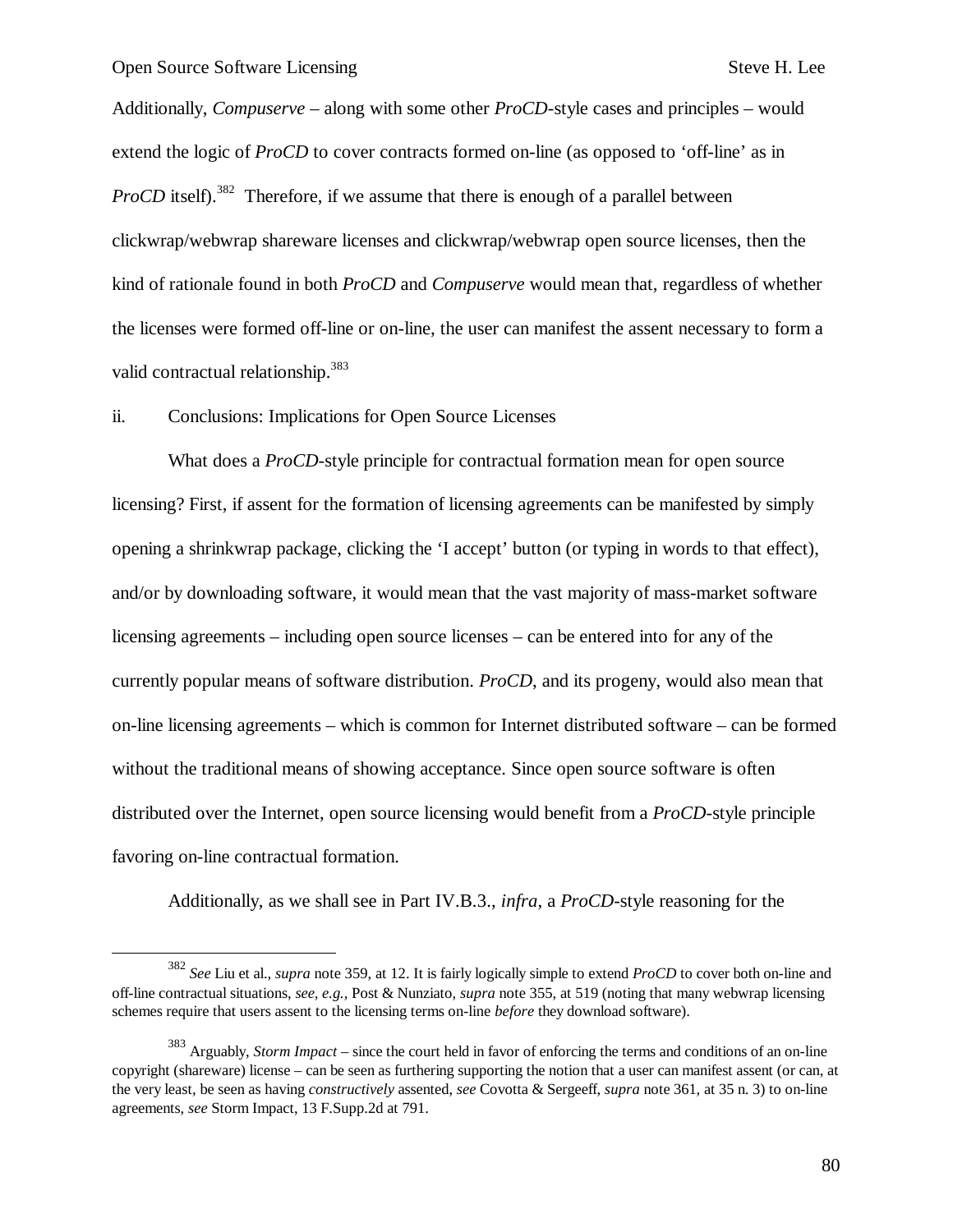licensing of technology would give open source licensors – as well as their closed source counterparts – a freer hand to grant privileges and/or place restrictions on the end user. As we will see later on, this is another case in which open source licensing – ironically – depends on the same set of legal principles and theories, such as *ProCD*, that closed source software licensors depend on. Although some open source advocates think of open source software as a replacement for closed source 'shrinkwrap' software,  $384$  the open source movement – to a large extent – depends on the enforceability of 'shrinkwrap' licenses – as embodied by *ProCD* – in order to establish the legal enforceability of open source licenses.<sup>385</sup>

# b. Proposed Uniform Computer Information Transactions Act (Formerly Known as UCC Article 2B. Licenses)

[**Note:** As of April 7, 1999, what was formerly known as the 'Drafts for UCC Article 2B.

Licenses' is now known as the 'Uniform Computer Information Transactions Act' [hereinafter UCITA]<sup>386</sup> This is due to the fact – that as of the time of writing – the ALI has withdrawn its support for ex-UCC Art.  $2B^{387}$  Without this support, the NCCUSL cannot promulgate this proposed statute as a part of the UCC.<sup>388</sup> For the sake of clarity, the terms 'UCC Article 2B' and

 $\overline{a}$ 

<sup>388</sup> *See id.*

<sup>384</sup> *See* Ronald Kuetemeier, *Editorial: OSS to Replace Shrink-wrapped Software?*, FRESHMEAT.NET (Jan. 19, 1999) <http://ct.us.mirrors.freshmeat.net/news/1999/01/19/916751786.html>.

<sup>385</sup> *See supra* note 357.

<sup>386</sup> *See NCCUSL to Promulgate Freestanding Uniform Computer Information Transactions Act: ALI and NCCUSL Announce that Legal Rules for Computer Information Will Not Be Part of UCC*, NATIONAL CONFERENCE OF COMMISSIONERS OF UNIFORM STATE LAWS (Chicago, II), (Apr. 7, 1999) <http://www.nccusl.org/pressrel/2brel.html>, *and* AMERICAN LAW INSTITUTE (Philadelphia, PA), (Apr. 7, 1999) <http://www.ali.org/ali/pr040799.htm> (joint press release by the NCCUSL and ALI stating that ex-UCC Article 2B will now be promulgated as the Uniform Computer Information Transactions Act [hereinafter 'UCITA']); Dan Goodin, *Group Pulls Support of Software-Sales Rules*, NEWS.COM (Apr. 12, 1999) <http://www.news.com/News/Item/0,4,34975,00.html> [hereinafter Goodin, *Pulls Support*] (reporting that the ALI has withdrawn support for ex-UCC Art. 2B; therefore, only the NCCUSL and computer industry groups will support UCITA).

<sup>387</sup> *See* Goodin, *Pulls Support*, *supra* note 386.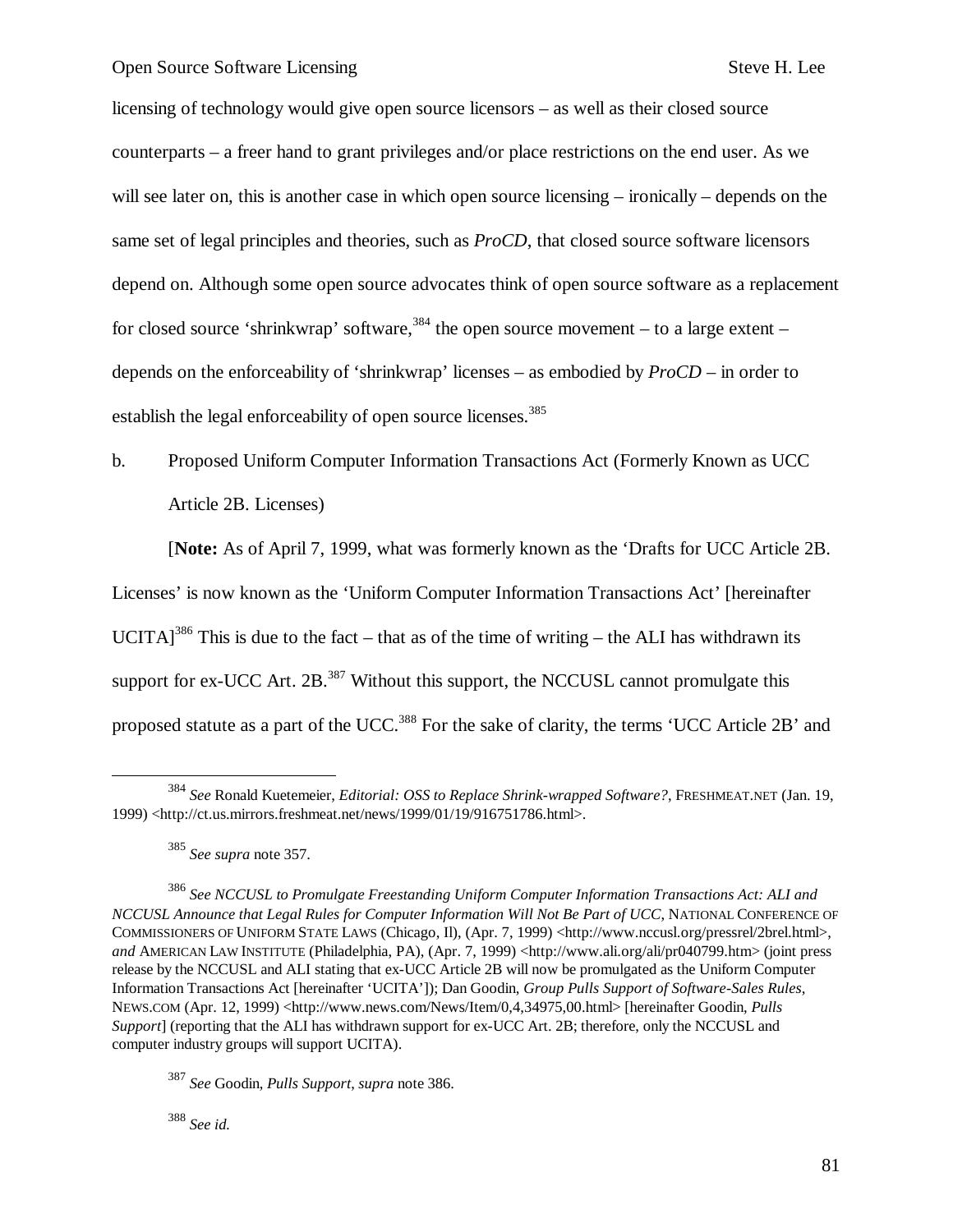'Uniform Computer Information Transactions Act' (and/or derivatives thereof) are interchangeable for the purposes of this paper.]

[**Additional Note:** Prof. Pamela Samuelson, of Boalt Hall, has informed me that it is unlikely that the ALI will reinstate support for ex-Art. 2B.<sup>389</sup> Therefore, in all likelihood, the NCCUSL – with the support of industry groups and major software producers – will pursue the enactment of UCITA among the states (perhaps as early as the Fall of 1999) without the support necessary to make it a part of the UCC.<sup>390</sup>]

Although *ProCD v. Zeidenberg* has provided some level of clarity for those software developers looking to license their programs,  $391$  the unsettled nature of the case law on massmarket software licenses has meant that the question of whether or not shrinkwrap, clickwrap, and/or webwrap licenses can be properly formed and enforced via contract law has yet to be definitively answered.<sup>392</sup> In order to definitively and uniformly address some of the concerns associated with the rise of electronic commerce, the Uniform Computer Information Transactions Act (UCITA) – ex-UCC Article 2B – was proposed by the National Conference of Commissioners on Uniform State Laws (NCCUSL) in order to deal with "transactions in information<sup>"393</sup> and to provide a "framework for contractual relationships among industries at the

<sup>390</sup> *See id.*

1

<sup>389</sup> *See* E-mail from Pamela Samuelson, Professor, University of California, Berkeley, School of Law (Boalt Hall) (Apr. 13, 1999) [hereinafter Samuelson, E-mail] (on file with the author).

<sup>391</sup> *See* Covotta & Sergeeff, *supra* note 361, at 54.

<sup>392</sup> *See, e.g., id.* at 53-54.

<sup>&</sup>lt;sup>393</sup> [Note: Unless otherwise specified, this paper will use the April 15, 1998 draft of ex-UCC Art. 2B. This is because this draft seems to be more 'stable' than subsequent drafts. However, I will try to use language from the latest drafts whenever possible.] American Law Institute, Uniform Commercial Code Article 2B. Licenses: Tentative Draft (April 15, 1998) at Preface, 2 (1998) [hereinafter UCITA]. The latest draft(s) are available at <http://www.law.upenn.edu/library/ulc/ulc.htm>.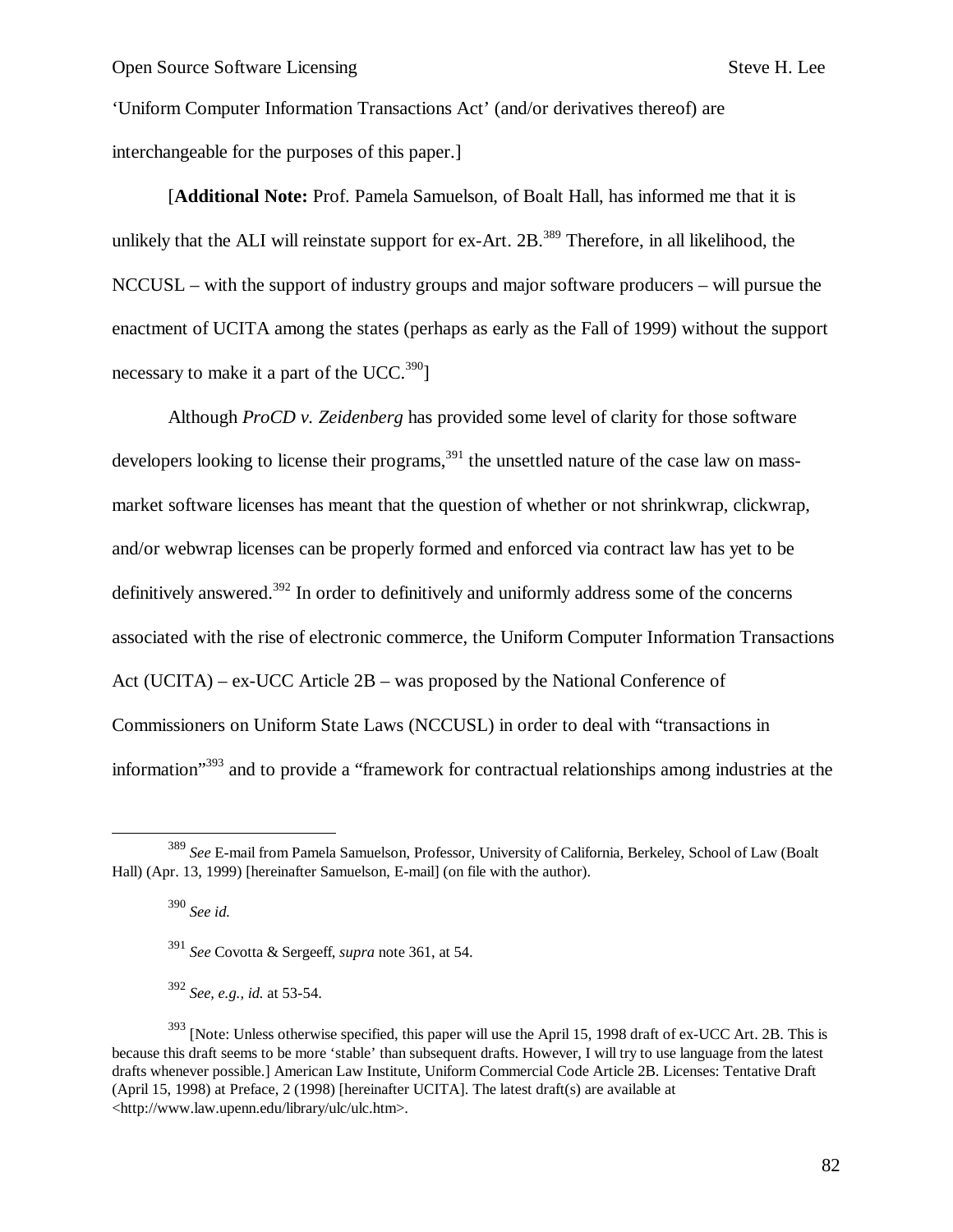$\overline{\phantom{a}}$ 

forefront of the information era."<sup>394</sup>

Not surprisingly, UCITA codifies much of the reasoning and results of the *ProCD* decision.<sup>395</sup> Generally speaking, like *ProCD*, UCITA recognizes the validity of mass market shrinkwrap licenses.<sup>396</sup> UCITA also recognizes methods for manifesting assent – like the user clicking the appropriate button or, even, using an "electronic agent" to manifest assent – that are commonly used for shrinkwrap, clickwrap, and webwrap licenses – whether they are formed online or off-line.<sup>397</sup> For example, the commentary to UCITA § 2B-111 uses the example of the *online* New York Times on the Web click-on pre-registration screen – where the user can click either "I Agree" or "I Decline" – as an example of an on-line mass market (i.e., webwrap) license that would be enforceable.<sup>398</sup>

In addition to the question of manifesting assent for information technology licenses,

UCITA – as *ProCD* implicitly does by finding the shrinkwrap/click-on license enforceable – also

eliminates Statute of Fraud concerns about enforcing shrinkwrap, clickwrap, and webwrap

<sup>394</sup> *Id.*; *see also* Gomulkiewicz, *supra* note 367, at 892 ("A contract statute [like the proposes UCITA] ... holds great promise for software and information licensing[,] [because] [l]icensing law can be chaotic for both licensors and licensees."); Pamela Samuelson, *Intellectual Property and Contract Law for the Information Age: Foreword to a Symposium*, 87 CAL. L. REV. 1, 1-3 (1999) [hereinafter Samuelson, *Symposium*] (UCITA, ex-UCC Art. 2B, is a "model law that aspires to provide a standard set of rules that will regulate transactions in information products and services").

<sup>395</sup> *Compare, e.g.,* UCITA § 2B-208 & cmts. 1, 2, 4 (recognizing the enforceability of mass-market licenses like shrinkwrap licenses and citing *ProCD*, *see id.* cmt. 4, in support), *and* UCITA § 2B-111 & cmt. 4(c), Illus. 1 (supporting a system of manifesting assent similar to most shrinkwrap, clickwrap, and webwrap licenses and providing an example of an on-screen click-on license that would be enforceable), *with* ProCD 86 F.3d at 1448-54 (holding in favor of enforcing shrinkwrap and on-screen click-on mass market licenses). As we will discuss in Part IV.B.3., *infra*, UCITA and *ProCD* have some other characteristics in common, *compare, e.g.,* UCITA § 2B-105 cmt. 4, *and* UCITA at Preface, 9-10, *with* ProCD, 86 F.3d at 1455 (apparently, both UCITA and *ProCD* would allow state contract law to negate federal copyright preemption). It is also worth noting that the *ProCD* court also cites an earlier draft of UCITA to support its holding in favor of recognizing the validity of shrinkwrap licenses, *see* ProCD 86 F.3d at 1452.

<sup>396</sup> *See* UCITA § 2B-208 & cmts. 1, 2, 4; Liu et al., *supra* note 359, at 13.

<sup>397</sup> *See* UCITA § 2B-111 & cmt. 4(c), Illus. 1; Liu et al., *supra* note 359, at 13.

<sup>398</sup> *See* UCITA § 2B-111 cmt. 4(c), Illus. 1.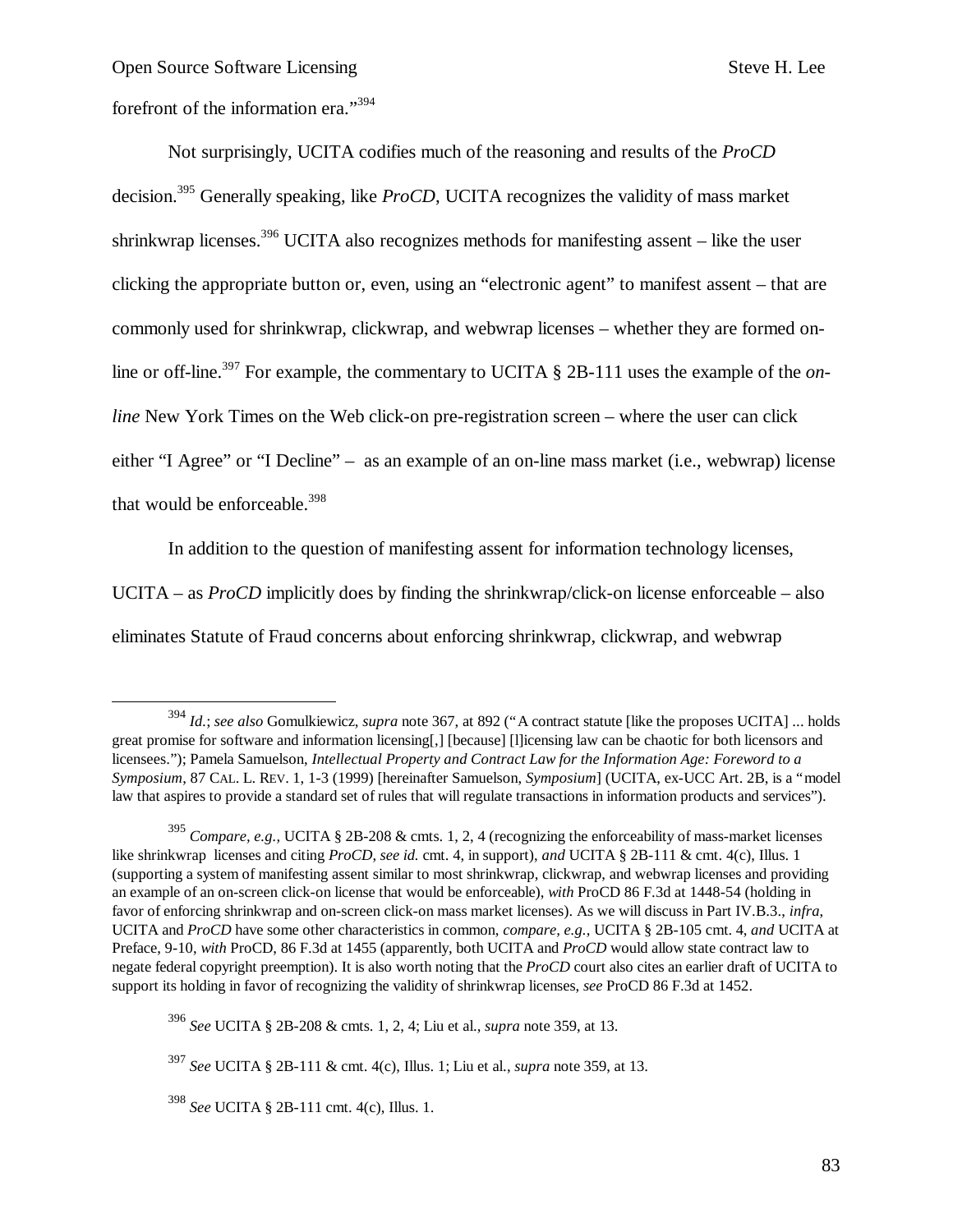licenses.<sup>399</sup> Specifically, UCITA allows electronic authentication to take the place of signatures in order to eliminate the possibility that a high-tech contract will not be legally enforced because of traditional Statute of Frauds concerns.<sup>400</sup>

Needless to say, the adoption of UCITA by all fifty states (and the District of Columbia) would mean that the key principles of *ProCD v. Zeidenberg* will be codified and applied in all jurisdictions. Therefore, UCITA would ensure that software licenses – including open source software licenses – can be properly formed using the methods afforded by modern technology.<sup>401</sup>

## *3. Are the Terms of Open Source Licenses Legally Enforceable?*

The recognition of the novel means of contractual assent increasingly used in the 'information age' – while a critical element to the enforcement of open source licenses – would not automatically mean that the *terms* contained in a typical open source license – or for that matter, closed source licenses – would be legally enforceable. There are two reasons for the unenforceability of contractual terms that are worth analyzing in the context of mass-market software licensing (which would include open source licenses): unenforceability on public policy grounds<sup>402</sup> – the relevant 'public policy' being copyright law,<sup>403</sup> and unconscionability.<sup>404</sup>

1

<sup>399</sup> *See* Liu et al., *supra* note 359, at 13-14.

<sup>400</sup> *See* UCITA § 2B-113 (titled: "Legal Recognition of Electronic Record and Authentications."); Liu et al., *supra* note 359, at 13-14.

 $401$  Somewhat ironically, the passage of UCITA will depend in large part on closed source software producers – including Microsoft, *see* Goodin, *Pulls Support*, *supra* note 386; Samuelson, E-mail, *supra* note 389. Robert W. Gomulkiewicz, a lawyer for Microsoft, has even argued that the use of open source licenses – including the GNU GPL, the BSD licenses, and the NPL/MozPL – and open source software – like the copylefted Linux – would benefit from the passage of UCITA, *see* Gomulkiewicz, *supra* note 367, at 894-95, 899-900.

<sup>402</sup> *See generally* FARNSWORTH, *supra* note 342, § 5.

<sup>403</sup> *See id.* § 5.5 ('public policy' for contract law purposes are often derived from legislation (e.g., the federal Copyright Act) and, presumably, the interpretation of legislation by the courts).

<sup>404</sup> *See generally id.* §§ 4.26-4.28.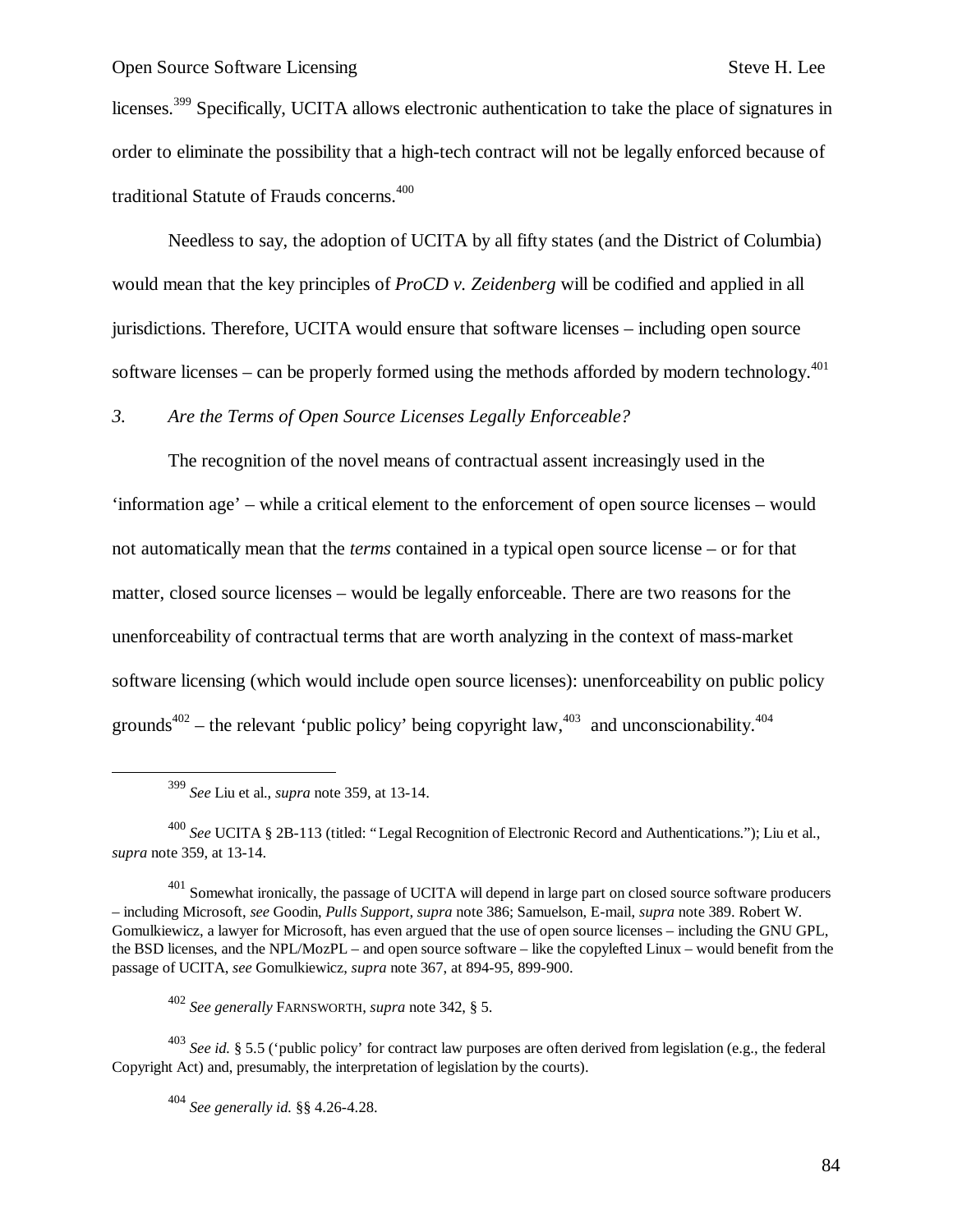This section will explore the relevance of these two issues to open source software licensing. Although these two concerns may lead to the unenforceability of closed source massmarket software licenses, open source licenses should not be adversely affected by concerns over copyright law and unconscionability. This section will also draw analogies to the terms of some non-open source software licenses that provide support for the enforceability of open source licenses.

a. Can Contract Law Usurp Copyright Law?

As noted earlier, $405$  the developing law of information technology contracting is highly controversial. The controversy surrounding this newly developed field of law centers around the criticisms directed toward both *ProCD* and UCITA.<sup>406</sup> One of the key reasons for the controversy over both *ProCD* and UCITA is the question of whether or not giving legal validity to shrinkwrap, clickwrap, and webwrap licensing – which, by in large, tends to favor the licensors – will allow software producers to create software licenses that may override traditional principles of copyright law.<sup>407</sup>

The concern that a licensor may attempt to use contract law as a tool to expand his intellectual property protections *beyond* what is usually granted under copyright law is an especially troublesome issue when dealing with closed source licenses. Many closed source mass-

 $\overline{a}$ 

<sup>405</sup> *See* discussion *supra* Part IV.B.2.

<sup>406</sup> Some of the criticisms of the *ProCD* decision where cited earlier, *see supra* note \_\_ and accompanying text. For a flavor of the pros and cons of UCITA, *see* Symposium, *Intellectual Property and Contract Law for the Information Age: The Impact of Article 2B of the Uniform Commercial Code on the Future of Information and Commerce*, 87 CAL. L. REV. 1 (1999).

 $407$  For a small sampling of the scholarship recognizing the potential for conflict between copyright and contract law in a *ProCD*/UCITA world, *see, e.g.,* Covotta & Sergeeff, *supra* note 361, at 44-52; Niva Elkin-Koren, *Copyright Policy and the Limits of Freedom of Contract*, 12 BERKELEY TECH. L.J 93 (1997); Grusd, *supra* note \_\_, at 363-66; Charles R. McManis, *The Privatization (or "Shrink-Wrapping") of American Copyright Law*, 87 CAL. L. REV. 173 (1999); David Nimmer et al., *The Metamorphosis of Contract into Expand*, 87 CAL. L. REV. 17 (1999); Samuelson, *Symposium*, *supra* note 394, at 5-10.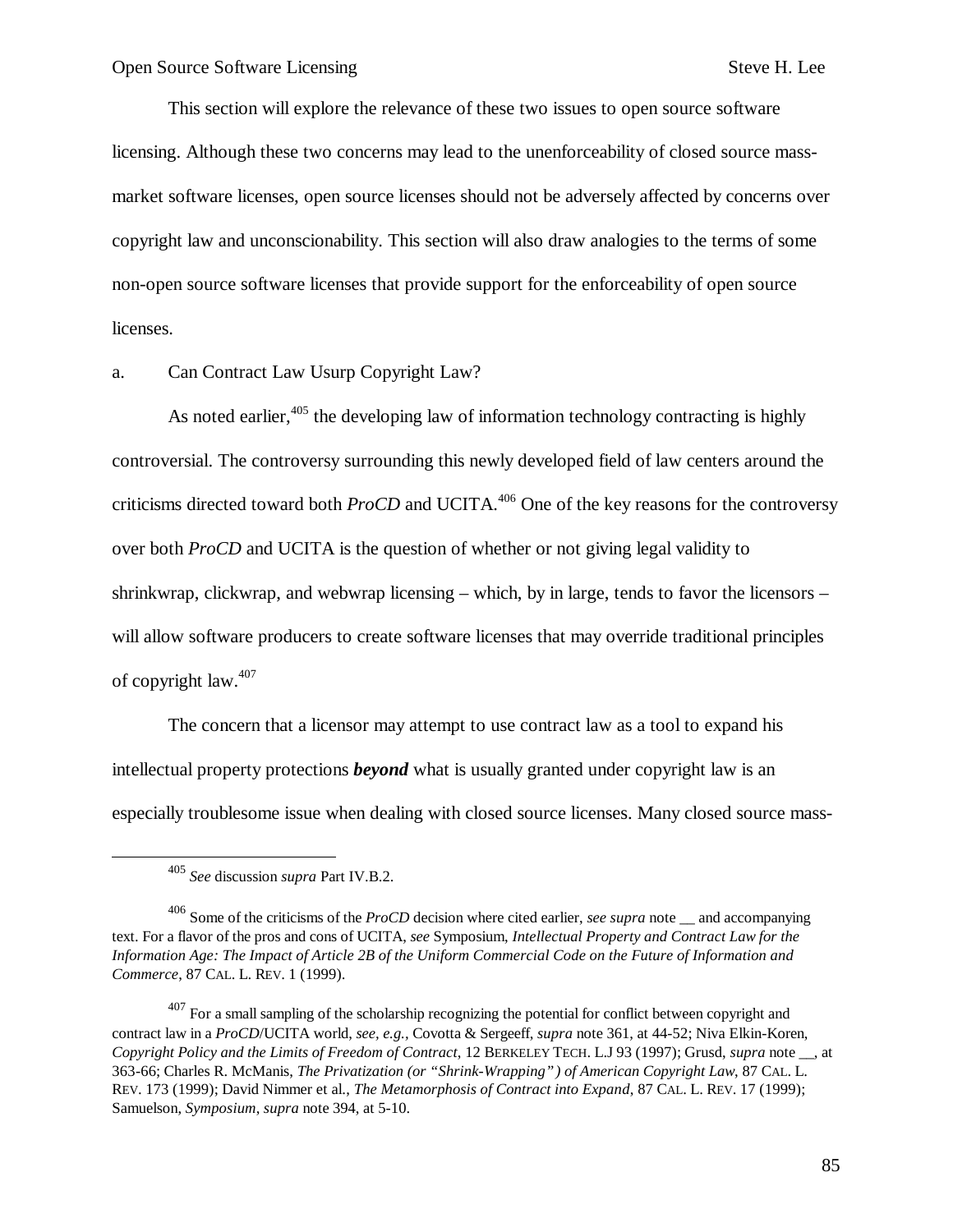market licenses attempt to place restrictions on the licensee that limit the *user/licensee's* rights under copyright law. For example, the Aldus shrinkwrap license requires that the licensee not "[r]everse-engineer, disassemble, decompile, or make any attempt to discover the source code of the Software." <sup>408</sup> The Aldus License's anti-reverse engineering term flies in the face of the fact that, as a general matter, copyright law does allow reverse engineering of copyrighted materials.<sup>409</sup> Additionally, one could argue that a *ProCD*-style technology licensing law would allow licensors to use contract law in order to scale back or eliminate safe harbors and defenses allowed under copyright law – like the fair use defense – favorable to end users. $410$ 

Although it may be tempting to think that some of these concerns are merely academic jeremiads,<sup>411</sup> the *ProCD* decision itself has provided critics with cause for alarm. The Seventh Circuit, in *ProCD*, held that ProCD's intellectual property, a CD-ROM telephone directory, was protected from unauthorized reproduction and redistribution because the terms that limited the licensee's unauthorized use were enforceable under contract law.<sup>412</sup> Arguably, the *ProCD* opinion

 $\overline{a}$ 

<sup>410</sup> *See* Minassian, *supra* note 365, at 598-601 (criticizing *ProCD*-style jurisprudence because it endangers rights and privileges that users may have – like fair use and the right to reverse engineer – and thus, as the title of his article states, may lead to the 'death' of copyright law); *see also supra* notes 365, 406, 407 (the articles cited in these notes point out similar concerns). For concerns over UCITA, *see* McManis, *supra* note 407, at 176-77 (the author proposed a motion during an ALI oversight meeting expressing concern over the possibility that UCITA could be used to take away the fair use defense and other copyright principles that are more favorable toward the user/licensee).

<sup>411</sup> *See* Gomulkiewicz, *supra* note 367, at 902 (acknowledging the concerns of scholars and critics "that licenses can limit the user's ability to use the licensed software or information," but dismissing these concerns as being impractical).

<sup>412</sup> *See* ProCD, 86 F.3d at 1448-49, 1450-54; *see generally* 1 NIMMER ON COPYRIGHT § 3.04[B][3][a] (an excellent analysis of what the *ProCD* decision means to copyright law).

<sup>408</sup> *See* Aldus License, *supra* note 143, at 791.

<sup>409</sup> *See* Atari Games Co. v. Nintendo of America, Inc., 975 F.2d 832 (Fed. Cir. 1992), *and* Sega Enterprises v. Accolade, 977 F.2d 1510 (9th Cir. 1992) (both cases holding that copyright law allows reverse engineering and decompilation of software under most circumstances); Neukom & Gomulkiewicz, *supra* note 121, at 778 (software producers often place terms prohibiting the reverse engineering and decompilation of licensed software despite copyright principles to the contrary).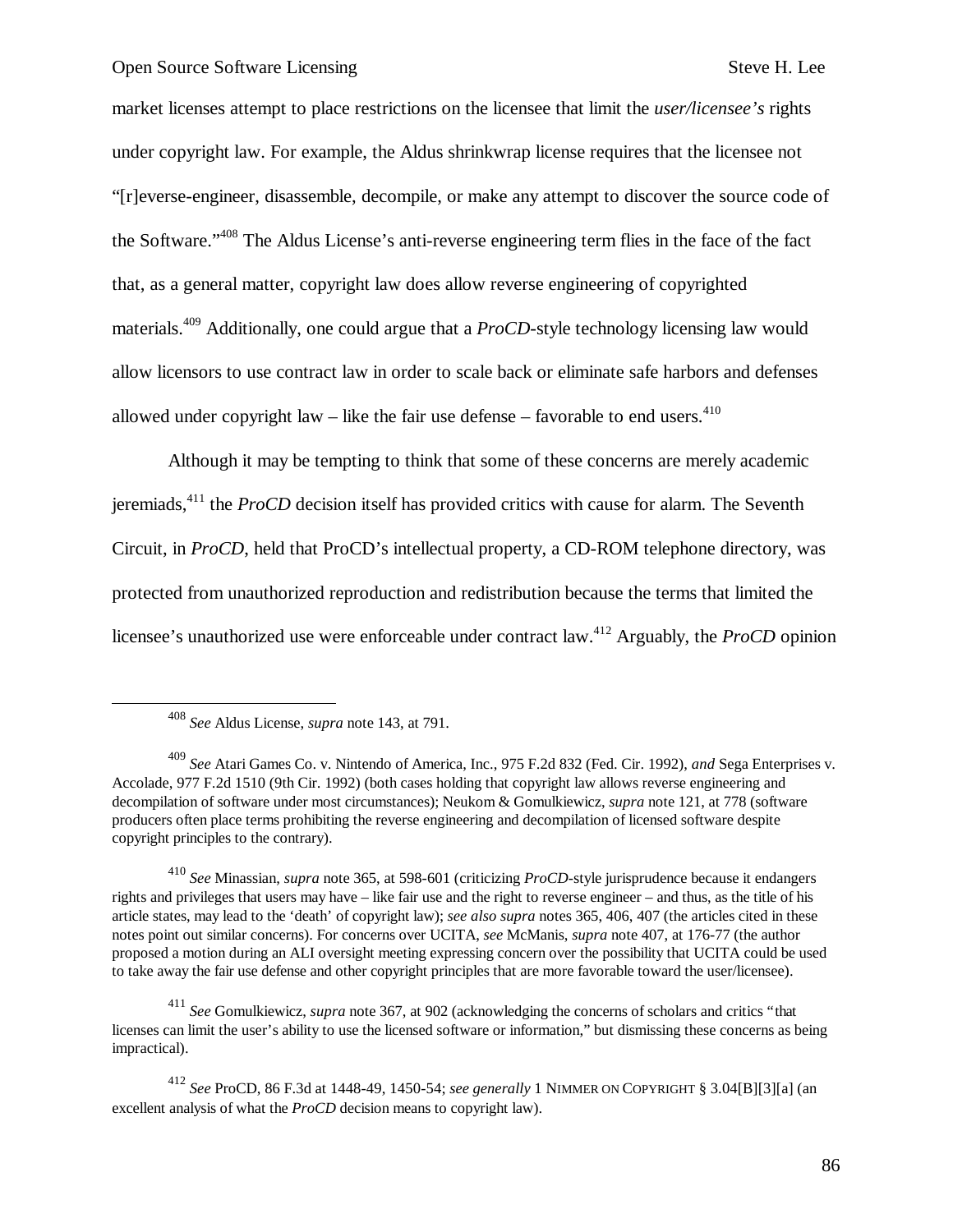– providing quasi-copyright protections via contract  $law<sup>413</sup>$  – directly contradicts a Supreme Court opinion, *Feist Publications, Inc. v. Rural Telephone Services Co.*, <sup>414</sup> that held that an ordinary telephone directory *cannot* be protected by copyright law because it failed to meet the 'originality' requirement necessary for a work to receive copyright protection.<sup>415</sup> Not only "has the Supreme Court's *Feist* decision been effectively nullified"<sup>416</sup> via *ProCD*, other copyright decisions and principles – such as the fair use defense – have also been 'effectively nullified' if the courts and the legislatures accept *ProCD*-style contractual protection of intellectual property.<sup>417</sup>

According to *Nimmer on Copyright*, "in a world governed by Judge Easterbrook's radical freedom to impose terms by shrinkwrap 'contract,' .... the imagination of shrinkwrap drafters can come close indeed to achieving the type of complete control [over intellectual property] that [copyright law may deny]." <sup>418</sup> In short, the acceptance of *ProCD*/UCITA-style technology licensing law may allow software producers to contract away elements of copyright law that might be more favorable to the user. $419$ 

-

<sup>417</sup> *See id.* at 3-34.4 to 3-34.11; McManis, *supra* note 407, at 176-77.

<sup>418</sup> 1 NIMMER ON COPYRIGHT § 3.04[B][3][a], at 3-34.4. Or, to put it another way, "[i]f shrink-wrap licenses and click-here contracts are made enforceable ... the copyright industry ... will essentially be able to have its cake and eat it too," *see* McManis, *supra* note 407, at 176.

<sup>419</sup> *See, e.g.,* David Nimmer et al., *supra* note 407, at 20-21 (providing a "[c]autionary [t]ale" of what the future would look like if *ProCD*/UCITA-like licensing law were to lead to the "[d]eath of [c]opyright"). According to Pamela Samuelson, some legal observers have predicted that UCITA "will entirely displace intellectual property law,"

<sup>413</sup> *See* Covotta & Sergeeff, *supra* note 361, at 49 (the results of *ProCD* can lead to licensing provisions that "closely approximates the result under the Copyright Act"); *see also* Harv. L. Rev. Note, *supra* note 365, at 1949.

<sup>414</sup> 499 U.S. 340 (1991).

<sup>415</sup> *See id.* at 362-63 ("Rural expended sufficient effort to make the white pages directory useful, but insufficient creativity to make it original."); 1 NIMMER ON COPYRIGHT § 3.04[B][3][a], at 3-34.2 ("[*ProCD*] contravenes one of the core policies of the Copyright Act – limiting protection to works that qualify as 'original.'"). It should be noted that meeting the 'originality' requirement is critical to receiving copyright protection, *see* Feist, 499 U.S. at 348.

<sup>416</sup> 1 NIMMER ON COPYRIGHT § 3.04[B][3][a], at 3-34.4.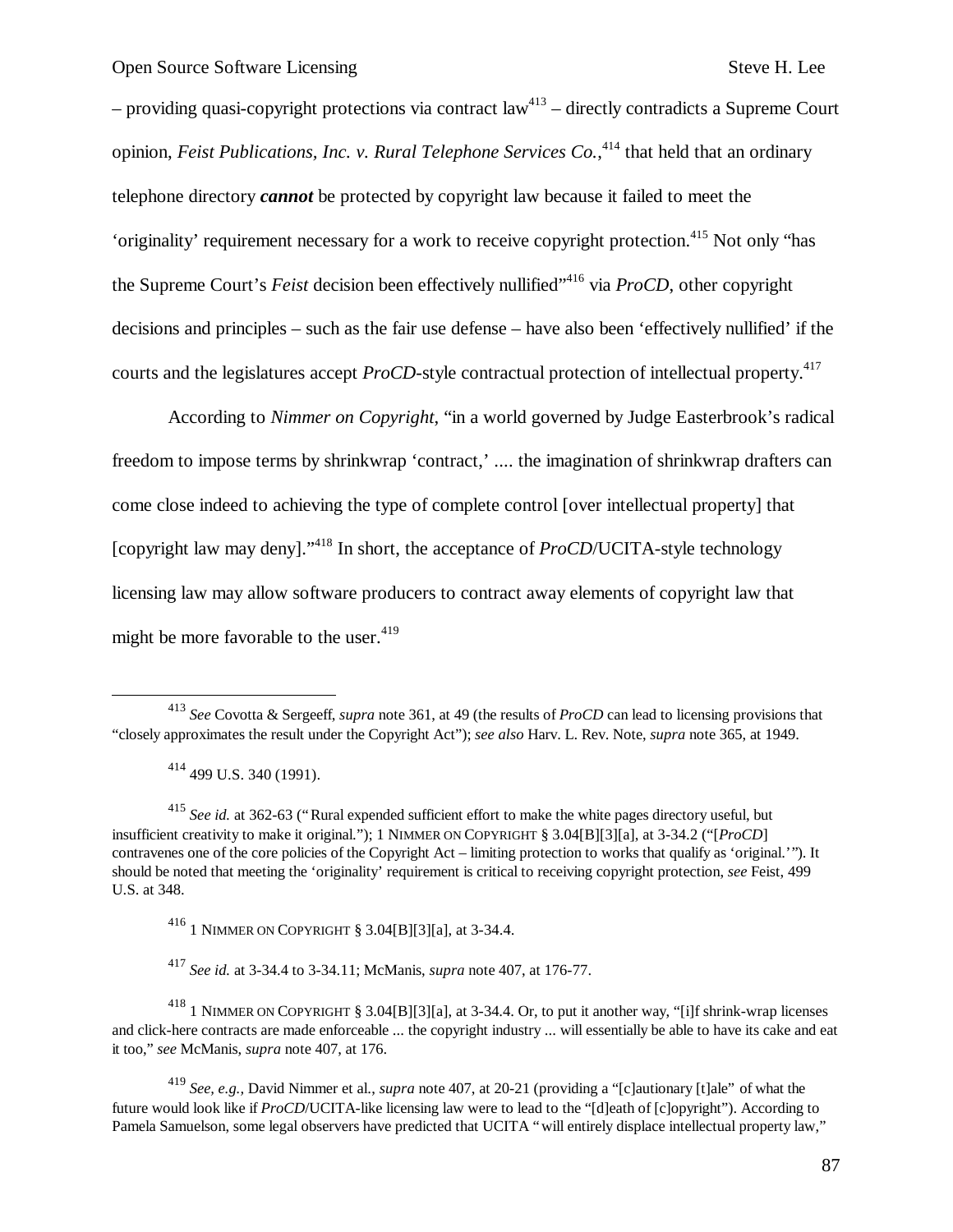The concerns over a *ProCD*-style usurpation of copyright law would be less worrisome if the courts ruled that *federal* copyright law preempted *state* contract law.<sup>420</sup> In fact, the lower court opinion in *ProCD* held that – under Section 301 of the Copyright Act – the plaintiff's contract claim was preempted by copyright law.<sup>421</sup> The Seventh Circuit, however, overruled the lower court and held that federal copyright law did not preempt the state contract claims.<sup>422</sup>

The Seventh Circuit has been heavily criticized for its holding on the issue of preemption.<sup>423</sup> The arguments for overturning *ProCD*'s anti-preemption ruling are strong on constitutional,  $424$  statutory, and policy grounds.  $425$  Courts, when confronted with licensing terms that take away the end user's rights under copyright law, may hold that the contractual terms are against 'public policy' because those terms attempt to create limitations and protections via contract in ways that have been preempted by federal copyright law.<sup>426</sup> Therefore, even if

*see* Samuelson, *Symposium*, *supra* note 394, at 5 & n. 24 (*citing* Maureen A. O'Rourke, *Copyright Preemption After the* ProCD *Case: A Market-Based Approach*, 12 BERKELEY TECH. L.J. 53, 77-80 (1997)).

<sup>420</sup> *See, e.g., id.* at 40-41, 58-59; Covotta & Sergeeff, *supra* note 361, 48-51, 54.

<sup>421</sup> *See* ProCD, 908 F. Supp. at 656-59; *cf. also* ProCD, 86 F.3d at 1453-54 (discussing the District Court's holding on § 301).

<sup>422</sup> *See* ProCD, 86 F.3d at 1453-55.

 $\overline{a}$ 

 $423$  The following is a small sample of the criticism directed at the Seventh Circuit for its preemption holding, *see, e.g.,* 1 NIMMER ON COPYRIGHT § 3.04[B][3][a]; Covotta & Sergeeff, *supra* note 361, at 50-54; Grusd, *supra* note 365, at 363-66; McManis, *supra* note 407, at 181-87; Nimmer et al., *supra* note 407, at 40-63. For a pre-*ProCD* criticism of *ProCD*-style preemption analysis – as it relates to 'no reverse engineering' clauses, *see* David A. Rice, *Public Goods, Private Contract and Public Policy: Federal Preemption of Software License Prohibitions Against Reverse Engineering*, 53 U. PITT. L. REV. 543 (1992).

<sup>424</sup> For background on the constitutional aspects of copyright preemption, *see generally* 1 NIMMER ON COPYRIGHT § 1.01[B] (dealing with how the Copyright Act, especially § 301, relates to the Supremacy Clause of the U.S. Constitution).

<sup>425</sup> *See, e.g.,* Covotta & Sergeeff, *supra* note 361, at 50-54; McManis, *supra* note 407, at 181-87; Nimmer et al., *supra* note 407, at 40-63.

<sup>426</sup> At least one case seems to have adopted this line of reasoning, *see* Vault Corp. v. Quaid Software Ltd., 847 F.2d 255, 268 (5th Cir. 1988). It should be noted that the statute involved in *Vault* – a special Louisiana statute that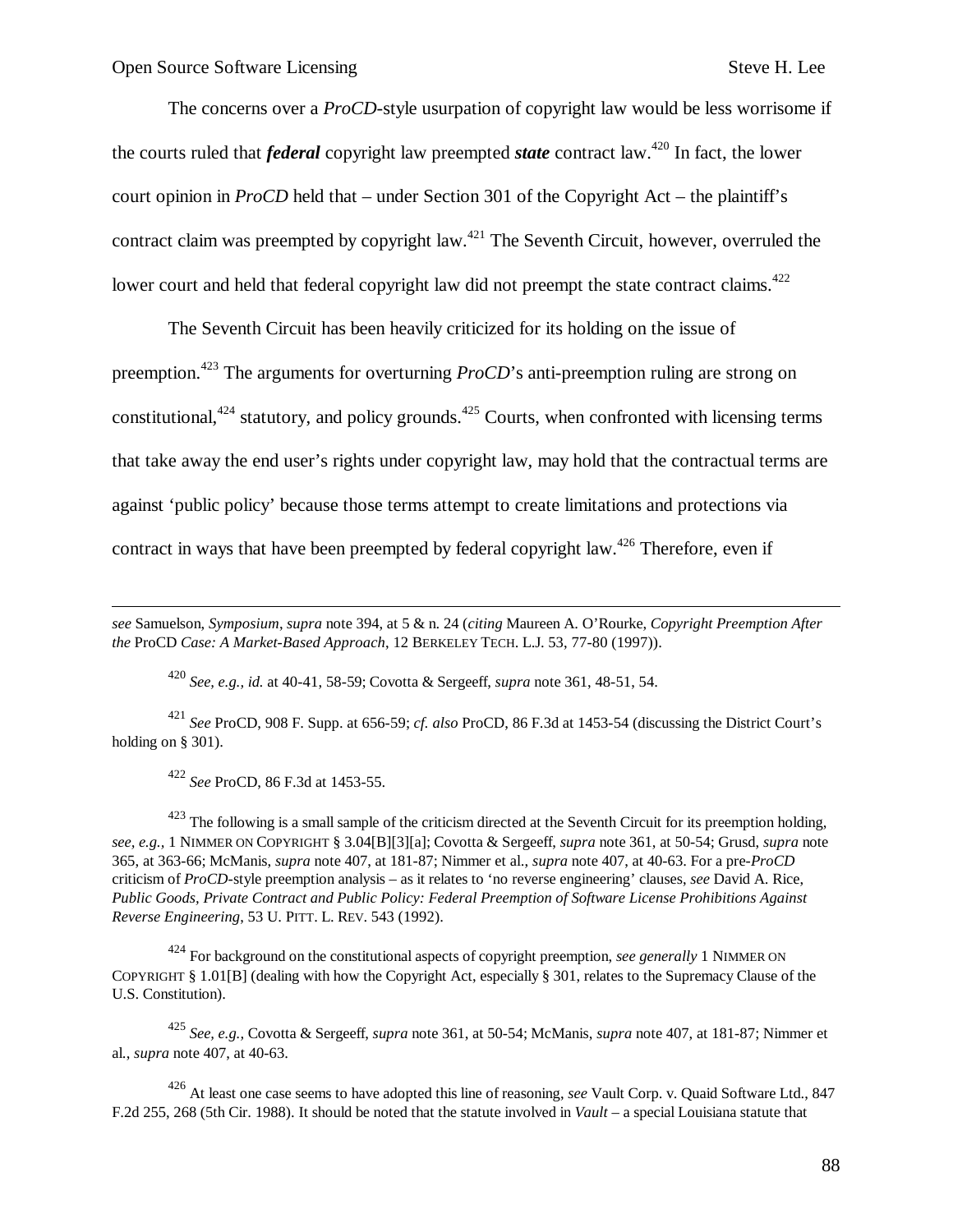1

*ProCD*'s preemption ruling is codified by the states via UCITA, $427$  the courts may find against a licensor's terms if those terms attempt to override federal public policy – as represented by the copyright statutes and case law – regarding intellectual property.

What does this mean for open source licenses? Probably not much, because the terms of open source licenses – unlike most closed source licenses – grant rights and privileges to the end user rather than taking them away.<sup>428</sup> The terms of open source licenses – where the copyright holder actually gives up many of the intellectual property rights he his entitled to<sup>429</sup> – can be easily distinguished from the terms of closed source licenses that place restrictions on the end user that are *not* allowed under copyright law.<sup>430</sup> For example, in the court's discussion of preemption, Judge Easterbrook praises terms in closed source licenses that prevent source code from being revealed – even if those attempts at intellectual 'property' protection via contract conflict with

allowed the enforceability of shrinkwrap licenses – allowed agreements that had terms that would prohibit reverse engineering, decompilation, and disassembly.

<sup>427</sup> Note: It is unclear at this point whether UCITA would allow terms that would attempt to override copyright law in ways favorable to the copyright holder. It seems – especially after the ALI pulled its support for the measure – that a *ProCD*-style principle that would allow contracts to negate copyright preemption would probably be okay under UCITA, *see* UCITA § 2B-105, cmt. 4 (although, on its face, § 2B-105 seems to make contractual terms preemptible by federal copyright law, comment 4 makes it clear that – by drawing a distinction between federal copyright law's creation of 'property rights' as "against all the world" and contract as defining the "rights between [the] parties to the contract" – "copyright (or patent) do not generally preclude or preempt contract law"); *see also* Samuelson, E-mail, *supra* note \_\_ (citing a more recent version of § 2B-105, Prof. Samuelson pointed out to me that UCITA will probably not deviate significantly from *ProCD*'s anti-preemption ruling).

<sup>428</sup> *Cf.* Gomulkiewicz, *supra* note 367, 894-95, 899-900, 902 & n. 61 (supporting the idea that some licenses – like the GNU GPL, the BSD licenses, and the NPL/MozPL – that grant the end user the exclusive rights under copyright, are examples of licenses that "are [not] merely tools to take away rights," but serve as examples of how licensing can be "necessary to convey many affirmative rights as well").

<sup>429</sup> Of course these freedoms are in exchange for accepting certain restrictions, *see* discussion *supra* Part IV.2.A.. However, the restrictive terms of an open source license are different from restrictive terms of a closed source license because open source licensing restrictions are well-within the licensor's rights under copyright, and, unlike closed source licensing restrictions, are not devices to eliminate rights that users may have under copyright law. For more on the restrictive terms of specific (as opposed to generic) open source licenses, *see infra* Part IV.4.

<sup>430</sup> *Compare* Neukom & Gomulkiewicz, *supra* note 121, at 777-78 (closed source licenses with restrictive terms favorable to licensors that may be preempted by copyright law), *with id.* at 783, *and* Gomulkiewicz, *supra* note , at 894-95, 899-900, 902  $&$  n. 61 (licenses that grant rights to the user).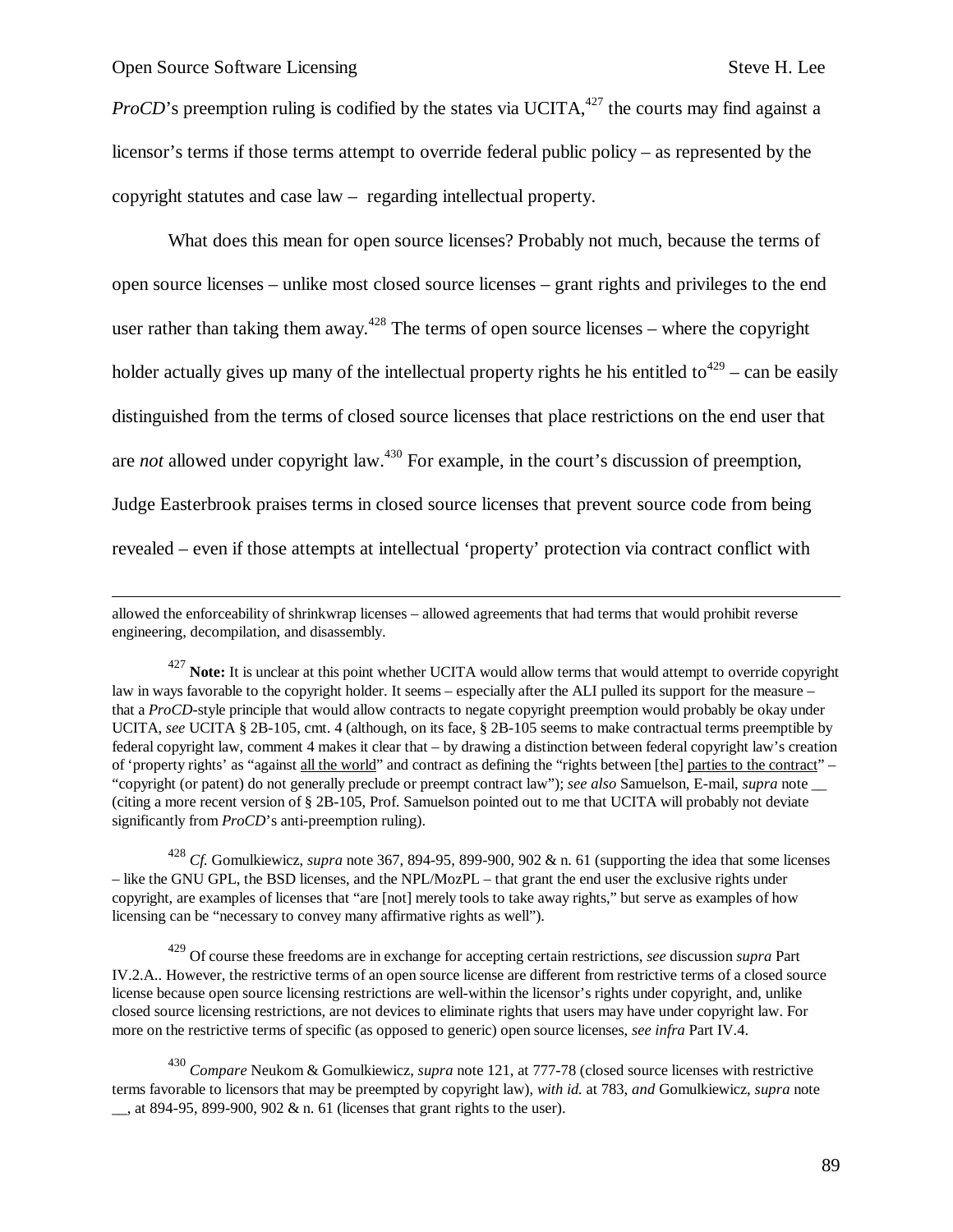copyright law.<sup>431</sup> Clearly, the terms of all open source licenses *reveal*, rather than hide, the source code of a program. Therefore, the terms of a generic open source license would not run into the kinds of problems with copyright preemption that a *ProCD*-style closed source license would face because open source licensing terms cannot be seen as attempts to override pro-user copyright principles.

The question of whether or not contractual terms that conflict with copyright law will be negated on public policy grounds – while extremely important to closed source licenses – has no effect on the enforceability of open source licenses. If a *ProCD*-style anti-preemption principle stands up in court, open source licenses are enforceable because *ProCD*/UCITA would allow for generous licenses as well as restrictive ones.<sup>432</sup> Even if the courts overturn *ProCD*'s (and UCITA's) questionable negation of federal copyright preemption of state contract law, the terms of a generic open source license should survive because of its tendency to weaken, rather than strengthen, the open source developer's intellectual property rights.

b. Unconscionability

1

Another danger with allowing the enforceability of shrinkwrap, clickwrap, and webwrap licenses is the possibility that the terms of the contract are unfair – or 'unconscionable' – in some way.<sup>433</sup> The ease with which assent can be established under a *ProCD*/UCITA regime increases

<sup>431</sup> *See* ProCD, 86 F.3d at 1455 (according to Easterbrook, J., "[t]o the extent licenses facilitate distribution as object code while *concealing the source code* (the point of a clause forbidding disassembly)," (emphasis added) shrinkwrap licenses lead to lower prices and other benefits to the consumer). A "clause forbidding disassembly" might conflict with, and thus be preempted by, copyright law, *see supra* notes 409, 410 and accompanying text. Under *Vault*, this clause would be unenforceable because it violates public policy, *see* Vault, 847 F.2d at 268.

<sup>432</sup> *See* ProCD, 86 F.3d at 1455 (the anti-preemption holding applies regardless of "whether a particular license is generous or restrictive"); Gomulkiewicz, *supra* note 367, at 902 (UCITA would benefit licenses that grant rights as well as licenses that places restrictions).

<sup>433</sup> *See* Madison, *supra* note 364, at 1117-21 (recognizing the possibility of unconscionable contracts under a *ProCD*-style regime). Unconscionable contracts, or 'contracts of adhesion,' are prohibited under contract law, *see* UCC § 2-302; Williams v. Walker-Thomas Furniture Co., 350 F.2d 445 (D.C. Cir. 1965). For background on the issue of contractual unconscionability, *see* Todd Rakoff, *Contracts of Adhesion: An Essay in Reconstruction*, 96 HARV. L. REV.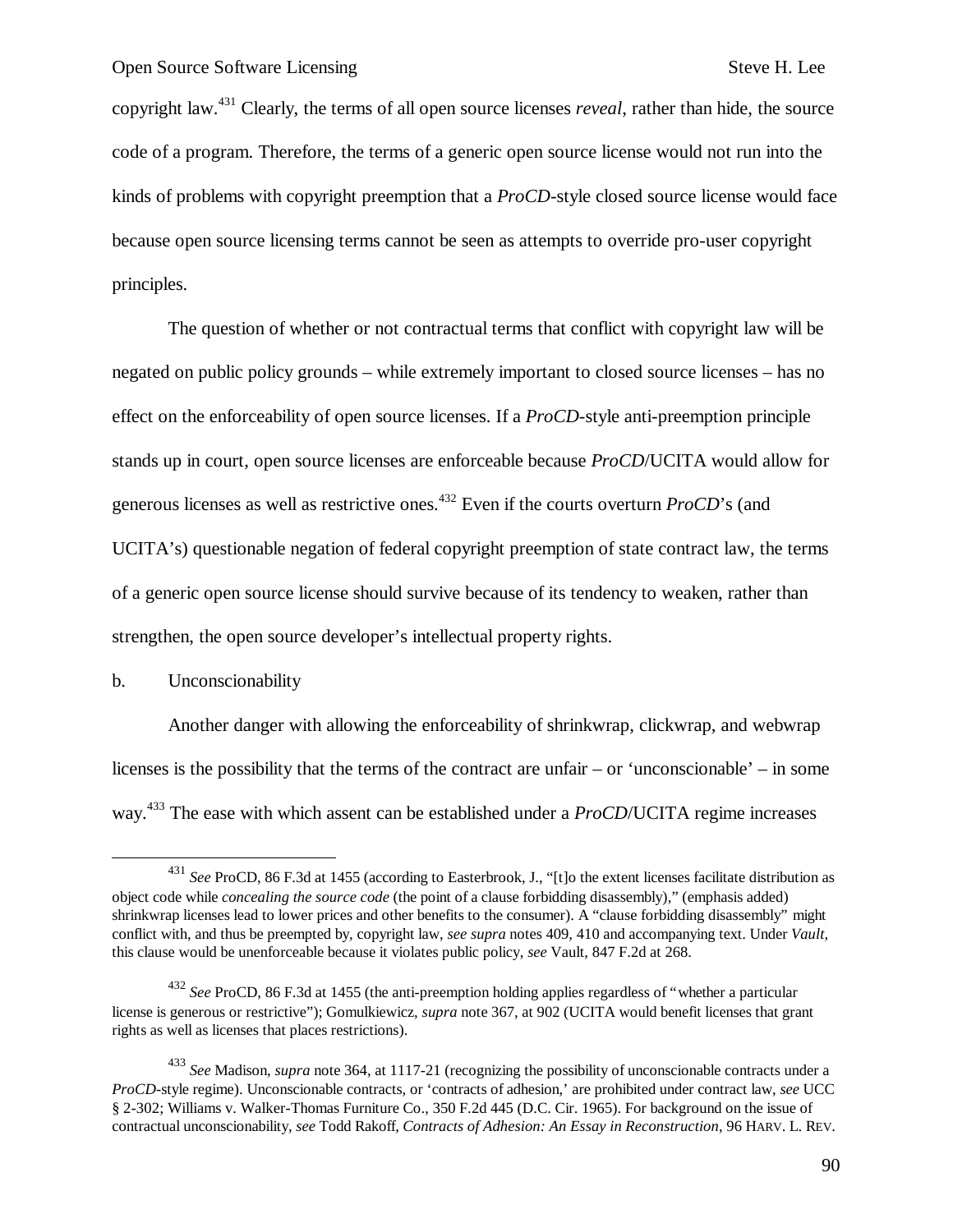the probability that mass-market information technology licenses are 'contracts of adhesion.<sup>434</sup>

Because closed source licensing is more likely to impose unfair terms on the user, closed source licenses might be vulnerable to the charge of unconscionability. For example, some of the terms we looked at in the previous section – like the clause prohibiting reverse engineering or fair use – that take away the rights that users have under copyright law, can be characterized as being unfair.<sup>435</sup> UCITA implicitly incorporates these concerns by prohibiting the enforcement of unconscionable licensing agreements. $436$ 

The enforceability of open source licenses will not be affected by the issue of unconscionability. To reiterate, open source licenses, unlike most closed source licenses, *give* rights to the user rather than taking them away. It would seem bizarre to argue that the right to see the source code, the right to freely redistribute, and other rights granted through open source licenses – even when they are tempered by the restrictive terms of some types of open source licenses – are 'unfair' to the user.

Even if the terms of open source licenses were somehow unfair, it would be extremely unlikely that any mass-market software license – open or closed – will be unenforceable because of unconscionability. According to Michael Madison, in *Legal-Ware: Contract and Copyright in the Digital Age*, even if the terms of these licenses were clearly unconscionable, these sort of claims are rarely upheld by the courts. $437$ 

1173 (1983).

-

<sup>436</sup> *See* UCITA § 2B-208(a)(1) (unconscionable terms do not become a part of the contract).

<sup>437</sup> *See* Madison, *supra* note 364, at 1118 n. 389; *see also* Rakoff, *supra* note 433, at 1193-97.

<sup>434</sup> *See* Madison, *supra* note 364, at 1117-19.

<sup>435</sup> Many of the scenarios described in Part IV.B.3.a. can be characterized as being unenforceable because of unconscionability rather than on public policy grounds, *see, e.g.,* Vault, 847 F.2d at 268 (court ruling license is 'contract of adhesion' because a term prohibited reverse engineering).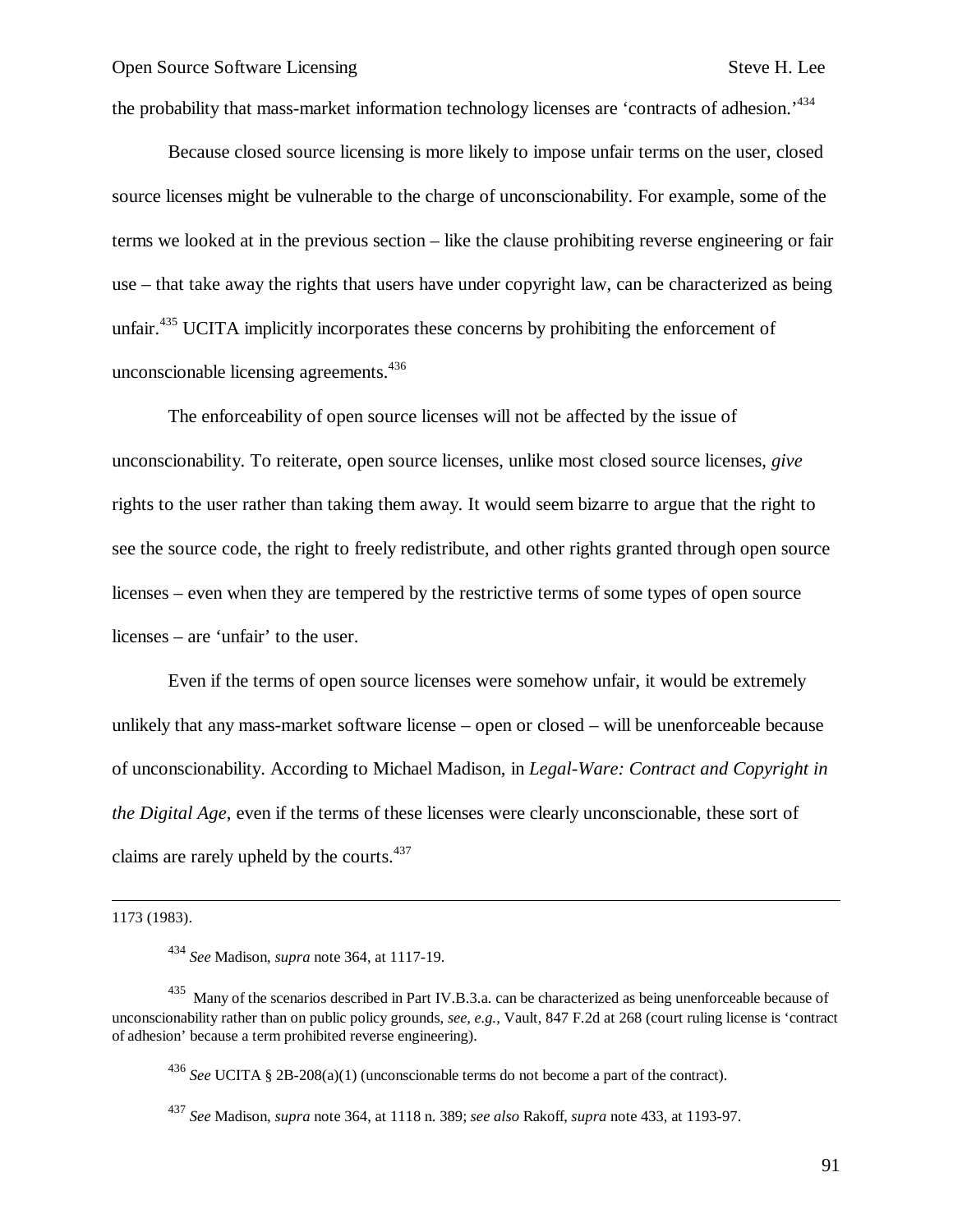It is worth emphasizing that *closed* source licenses may undergo close scrutiny by the courts on the grounds of public policy and unconscionability. Additionally, the courts may decide to bypass contractual analysis and go straight to constitutional and statutory interpretation issues like the supremacy of federal copyright law over state contract law. These dangers to the enforceability of closed source mass-market software licenses, however, are unlikely to affect open source software licenses because open source licensing is a means for empowering users rather than taking away their rights.

c. A Few Helpful Analogies to Closed Source Licenses

The enforceability of open source licensing terms are further bolstered by the fact that there are several examples of non-open source licenses that – to some extent – grant to the licensee some of the rights that open source licenses give to the end user. For example, shareware licenses – while not granting access to the source code and prohibiting the creation of derivative works – grant the user the right to (more or less) freely redistribute the shareware software.<sup>438</sup> Shareware licenses – as we have already seen – are enforceable.<sup>439</sup> Therefore – if we can draw an analogy between shareware licenses and open source licenses – the enforceability of open source licenses is bolstered by the enforceability of shareware licenses.

In addition to shareware licenses, there are other licenses – such as source code escrow licenses,  $440$  licenses that allow users to make multiple copies for personal use, etc.  $441$  – that grant

 $\overline{a}$ 

<sup>438</sup> *See supra* Part IV.A.4.a.

<sup>439</sup> *See* Storm Impact, 13 F.Supp.2d at 791; Compuserve, 89 F.3d at 1260-61, 1264; *see also* discussions *supra* Parts IV.A.4.a., B.1.a., B.2.a.i.

<sup>440</sup> Source code escrow licenses are licenses where source code is held by a third party, *see* 3 MILGRIM ON LICENSING § 24.14. Source code escrow licenses are used in order to ensure that licensees are allowed to have some level of 'access' to the source code in order to maintain or update software, *see id.* It is also possible to license source code directly, *see, e.g.,* Colleen M. Pouliot, *Checklists*, *in* TECHNOLOGY LICENSING AND LITIGATION 1998, 514 PLI/PAT 123, 125-29. However, these source code licenses are not necessarily open source licenses if they do not meet the full definition of open source licenses. Some of these source code licensing schemes seem to be a response to the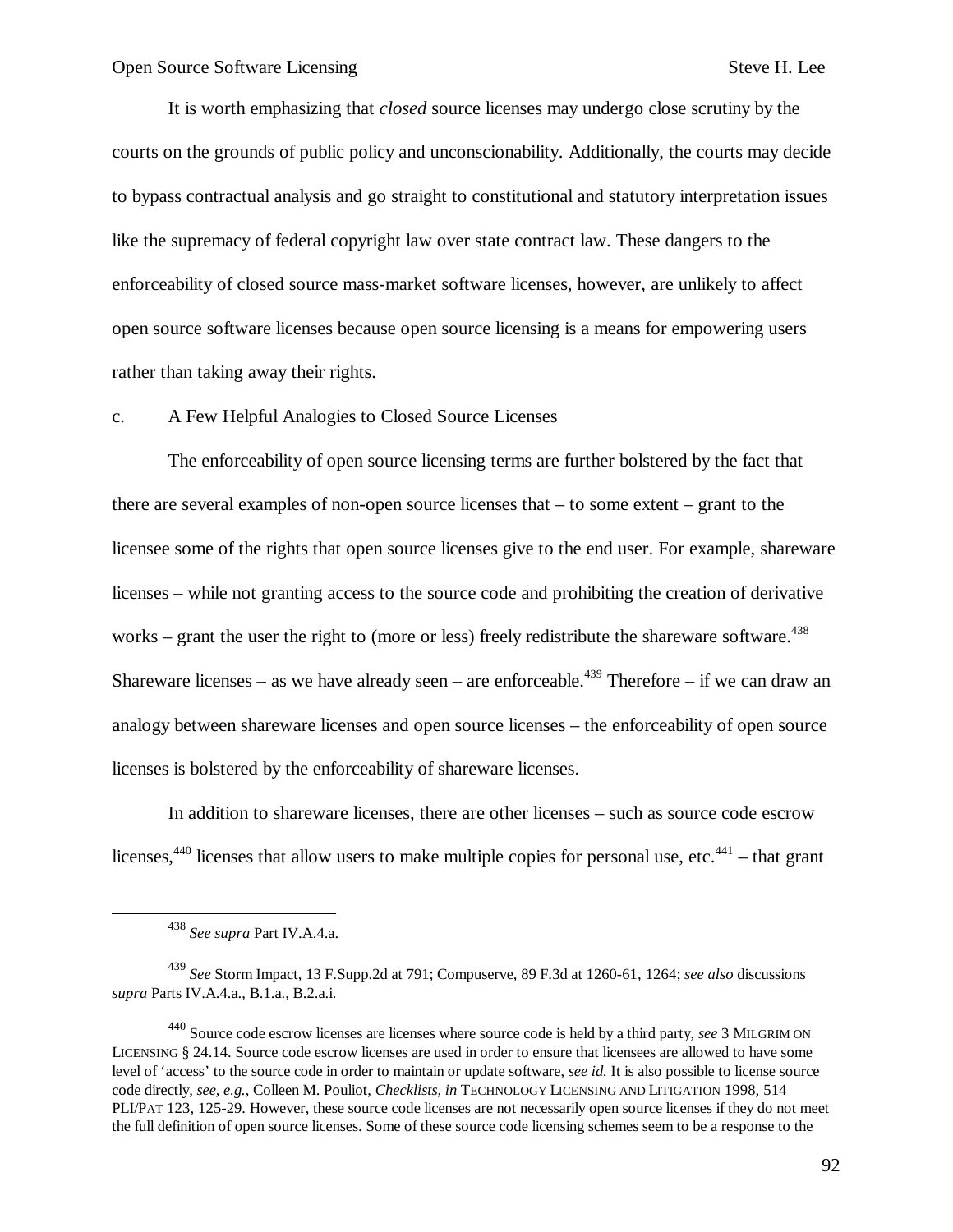some, but not all of the rights that open source licenses give to the licensee. If these licenses are enforceable, then open source licenses should be enforceable as well.

#### d. Conclusions

The enforceability of open source licenses would be helped by the 'positive' aspects of *ProCD* and UCITA, but would not be hurt by the 'negative' aspects of either *ProCD* or UCITA. This observation provides additional support to what this paper calls 'the irony of open source licensing':<sup>442</sup> A device for weakening the licensor's intellectual property rights, open source licensing, depends on legal principles that *strengthen* the licensor's intellectual property rights. With *ProCD* and UCITA, the strengthening of intellectual property rights is accomplished by using contract law as a way to override the restraints that copyright law places on the copyright holder's rights over the user.

The irony of open source licensing is further reinforced by the fact that *ProCD*, which bolsters the argument favoring the enforceability of open source licenses, actually praises licensing terms that *prevent* source code from being revealed!<sup>443</sup> Perhaps this sort of irony is appropriate. After all, just as Richard Stallman's copylefting turns the tools of the 'software hoarders' into the tools of the software 'liberators,' open source licensing can turn Judge Easterbrook's 'Law of the Horse' – his tongue-and-cheek way of advocating greater intellectual property rights for information technology producers through 'cyberspace  $law^{444}$  – into the 'Law of GNU' – the

 $\overline{\phantom{a}}$ 

<sup>443</sup> *See* ProCD, 86 F.3d at 1455; *see also supra* note 431 and accompanying text.

<sup>444</sup> *See* Frank H. Easterbrook, *Cyberspace and the Law of the Horse*, 1996 U. CHI. LEGAL F. 207. It should be noted that Judge Easterbrook does not like to use the term 'cyberspace law' since, to him, it makes as much sense to call

kinds of concerns raised by Pamela Samuelson, in *Modifying Copyrighted Software*, *see* Samuelson, *Modifying*, *supra* note 299, at 206-21.

<sup>441</sup> *See, e.g.,* Neukom & Gomulkiewicz, *supra* note 121, at 783.

<sup>442</sup> *See supra* Part IV.A.2.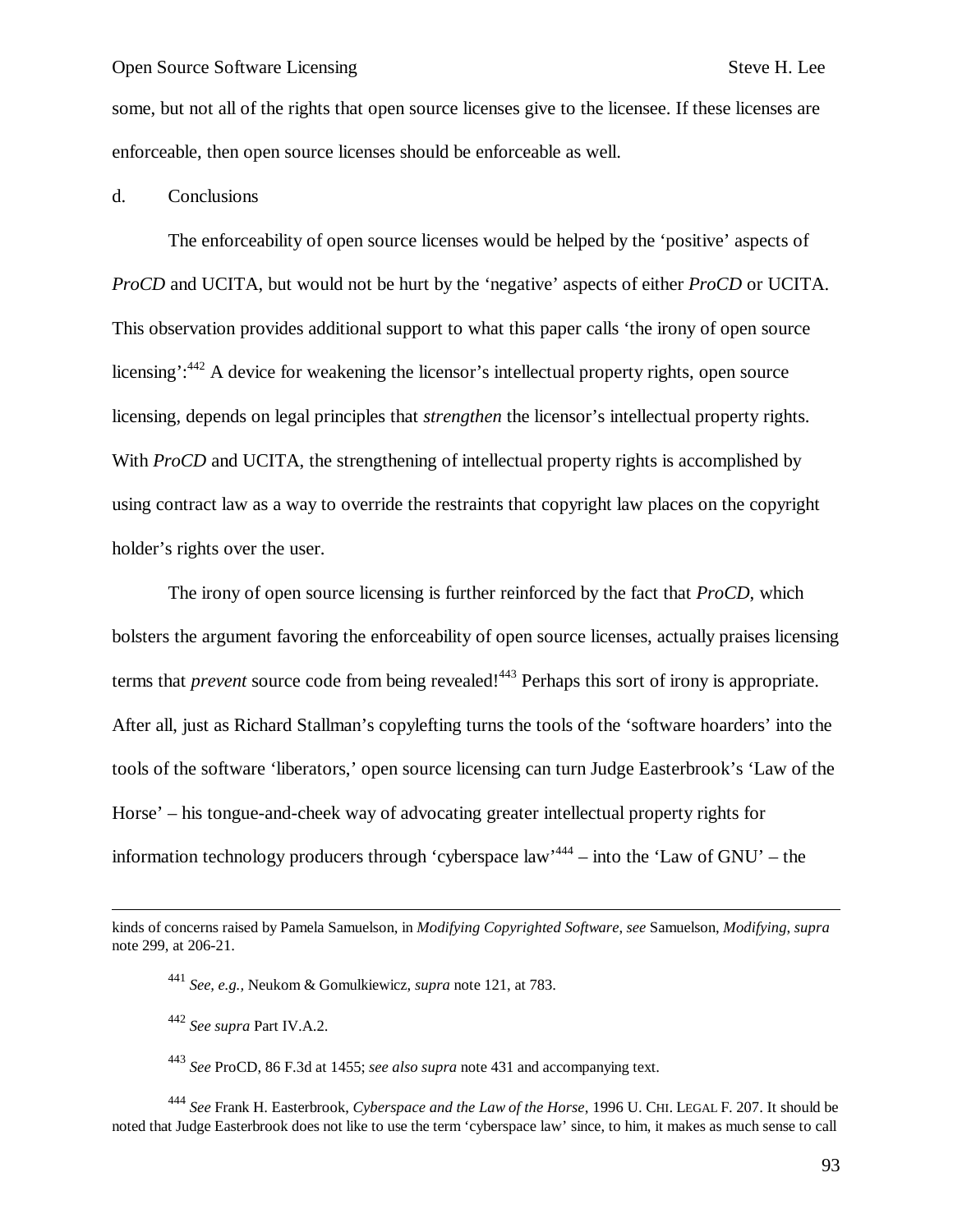utilization of legal regimes of intellectual property protection, whether they be copyright law or contract law, in order to advance the aims of the open source movement.

#### *4. Are the Restrictive Terms of Some Types of Open Source Licenses Enforceable?*

In the previous sections, we dealt with the question of whether or not open source licenses, in general, are enforceable. Answering this question, however, does not necessarily answer the question of whether or not restrictions specific to certain types of open source licenses are enforceable. As was noted in Part III.C., *supra*, the GNU GPL and the NPL/MozPL had more restrictive terms than the Artistic license and the BSD-style licenses. Both the GNU GPL and the NPL/MozPL restricted the licensee from creating closed source derivative works off of the open source code base.<sup>445</sup> Only the GNU GPL prevented the licensee from integrating closed source software with copylefted open source software.<sup>446</sup>

Are the restrictive terms of the stricter open source licenses enforceable? If we simply accept the logic and the consequences of *ProCD* (and UCITA in its current form), then the answer is a simple yes. Under Judge Easterbrook's reasoning, the principle of contractual freedom as a device for intellectual property protection would mean that the licensee is free to accept – by using the software, clicking 'I accept,' etc. – or reject the terms of the license. $447$ 

What would happen if *ProCD*-style logic was at least partially overturned on the grounds

1

areas of the law where the questions of fact involves horses, the 'Law of the Horse,' as it does to call areas of law involving 'cyberspace,' the 'Law of Cyberspace,' *see id.*

<sup>445</sup> *See supra* Part III.C.5.

<sup>446</sup> *See id.*

<sup>447</sup> *See supra* note 364 and accompanying text; David Nimmer et al., *supra* note 407, at 20-21 (providing a hypothetical scenario where technology licensing can be used as a means to place onerous conditions on the licensee); *see also* Gomulkiewicz, *supra* note 367, 894-95, 899-900 (suggesting that the enforceability of open source licenses – including the GNU GPL and the NPL/MozPL – would be bolstered by the adoption of UCITA, assuming it closely mirrors the logic of *ProCD*).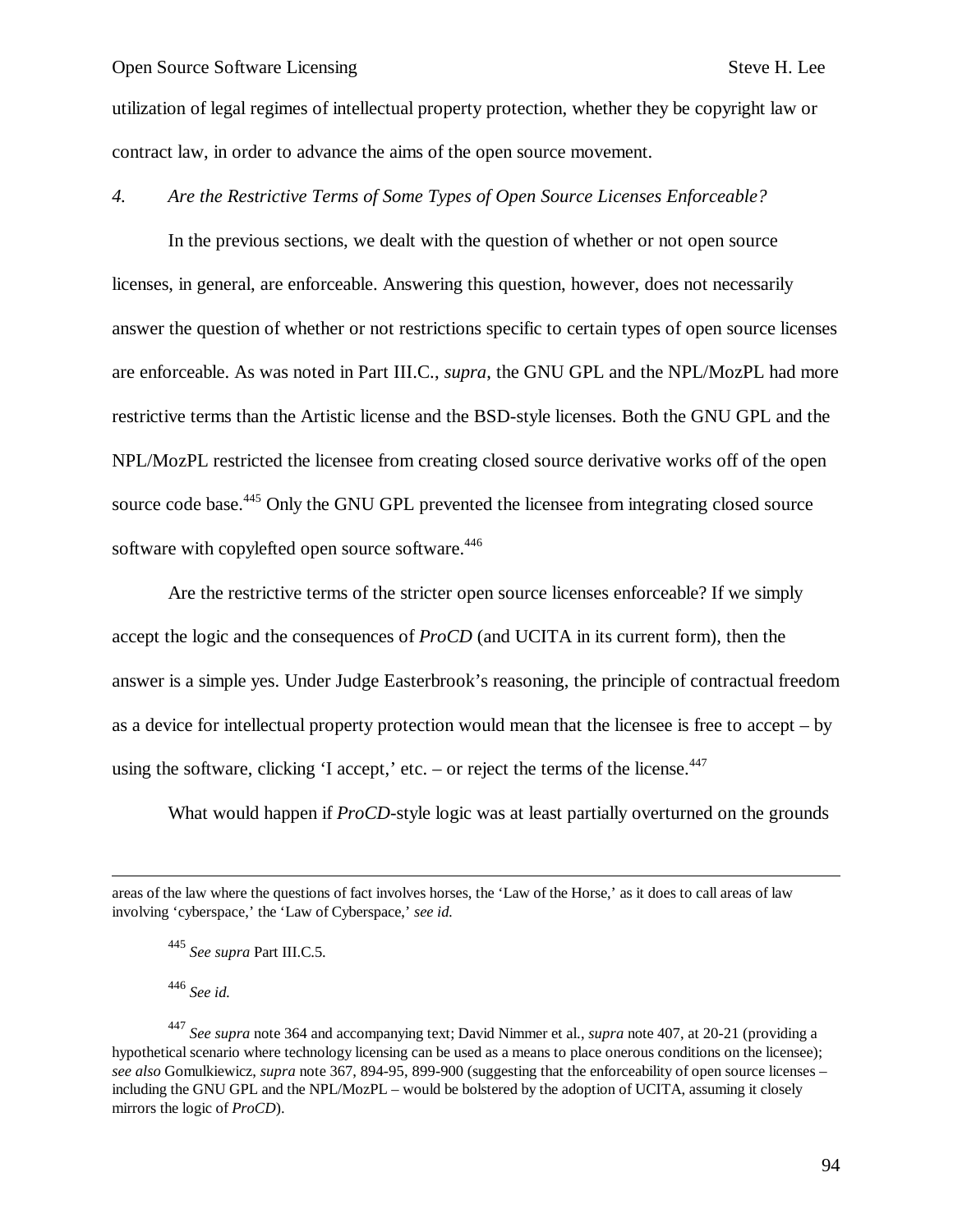$\overline{a}$ 

of copyright preemption or unconscionability? Even if the courts reject the parts of *ProCD* and UCITA that can be used to enforce restrictive terms in closed source licenses that attempt to override the licensee's rights and safe harbors under copyright law, the restrictive terms of open source licenses will probably remain enforceable. Why? Both the clause that prohibits the creation of closed source derivative works and the clause that prohibits the integration of closed and open source programs arise out of the exclusive derivative works right of the open source developer/licensor.<sup>448</sup> Under the 'bundle of rights' theory of intellectual property, all of the subordinate rights associated with the exclusive derivative works right can be divided up like sticks in a bundle where the copyright holder can then give, take away, or withhold those subdivided rights.<sup>449</sup> Therefore, since both of the restrictive clauses in the stricter open source licenses are simply devices for retaining some of the sub-divided rights stemming from the developer's larger derivative works right, the restrictive terms of an open source license do not override copyright principles and, therefore, are not preempted by copyright law. Additionally, the restrictive terms of open source licenses cannot be said to unconscionably take away the rights of licensees because the rights granted – which include the right for users to create derivative works – were rights carved out and granted by the copyright holder and were never the user's 'rights' to begin with. $450$ 

One may wonder at this point whether giving up some of the rights under copyright law – such as allowing the user to create derivative works – means that the licensor has given up *all* of

<sup>448</sup> *See supra* Part IV.A.3. Arguably, the clause prohibiting the integration of closed and open source programs may be covered by the copyright holder's 'collective works' right, *see supra* note 290. The reasoning supporting enforceability, however, should remain the same.

<sup>449</sup> *See* Neukom & Gomulkiewicz, *supra* note 121, at 780. For an excellent explanation of the 'bundle of rights' theory of property, *see* GREGORY S. ALEXANDER, COMMODITY & PROPRIETY: COMPETING VISIONS OF PROPERTY IN AMERICAN THOUGHT 319-23 (1997).

<sup>450</sup> *See supra* Part IV.A. 4. (the user does not have a 'right' to modify software under copyright law).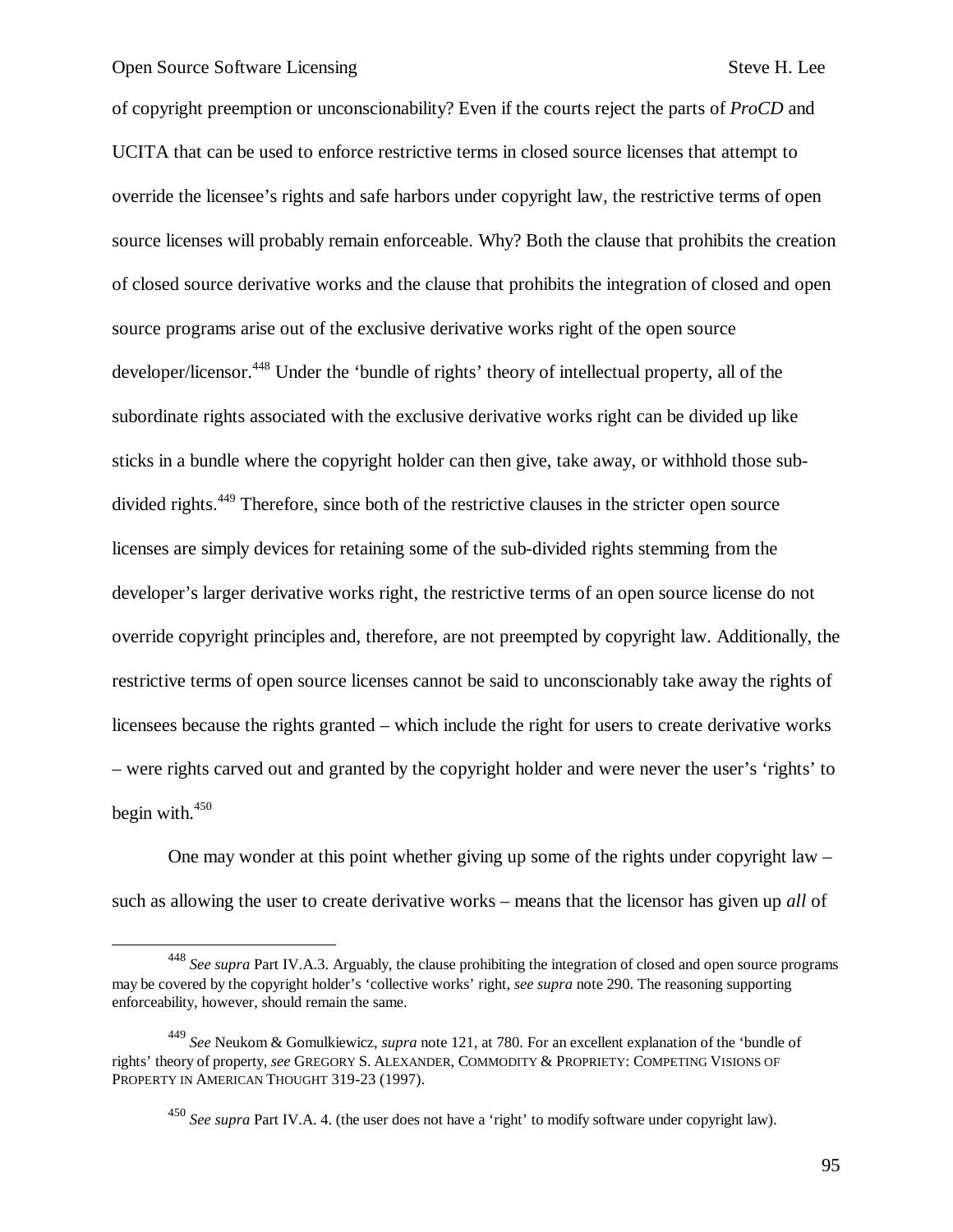$\overline{a}$ 

his rights to restrict the user. Under the 'bundle of rights' theory of intellectual property, the licensor can subdivide one of his exclusive rights and then simultaneously give away and/or retain some of these sub-rights. That is what is happening with the GNU GPL and the NPL/MozPL: The open source developer is giving up many of the subset of rights under the superset of the exclusive derivative works right, but is retaining some of the subset of rights under the derivative works right necessary to prevent the user from blurring the lines between the open source and closed source worlds.<sup>451</sup> Thus, regardless of whether or not *ProCD* is upheld in the future, the open source developer is free, in true contractarian fashion, to place the kind of restrictions that the GNU GPL and the NPL/MozPL place on licensees.

## V. THE 'ENFORCEABILITY' OF OPEN SOURCE LICENSES WITHOUT THE LAW

The preceding sections went through the steps necessary to show that open source licenses are legally enforceable. We concluded that: a.) Open source licenses, in general, are enforceable; and b.) The restrictive terms of open source licenses – particularly the stricter licenses like the GNU GPL and the NPL/MozPL – are legally enforceable as well.

However, all of this begs the question: Even if these licenses are legally enforceable, how effective are the more lenient licenses – like the Artistic and the BSD-style licenses – in maintaining the viability of the open source software development model? While an affirmative answer to the question of legal enforceability may be helpful in maintaining open source development for those who use stricter licenses, it does little to explain how open source licenses

<sup>451</sup> Further support for this argument, beyond the usual 'bundle of rights' theory arguments, comes from analogizing this situation to shareware licenses. In *Storm Impact*, the shareware developers allowed users to freely redistribute their software – which means that the developer surrendered some part of his exclusive distribution right, *see* Storm Impact, 13 F.Supp.2d at 785-86, 790-91. However, the developers did place some restrictions on the distribution of their software – thus placing "express reservations [on their] distribution rights," *Id.* at 791; *see id.* at 785-86, 790-91. The *Storm Impact* court held that the "express reservations of distribution rights are valid[] [and] enforceable," *Id.* at 791. Therefore, if we draw an analogy between open source licenses and shareware licenses, the restrictive terms that allow the creation of derivative works while, at the *same* time, placing restrictions on the creation of those derivative works (e.g., they have to be open source) are legally enforceable.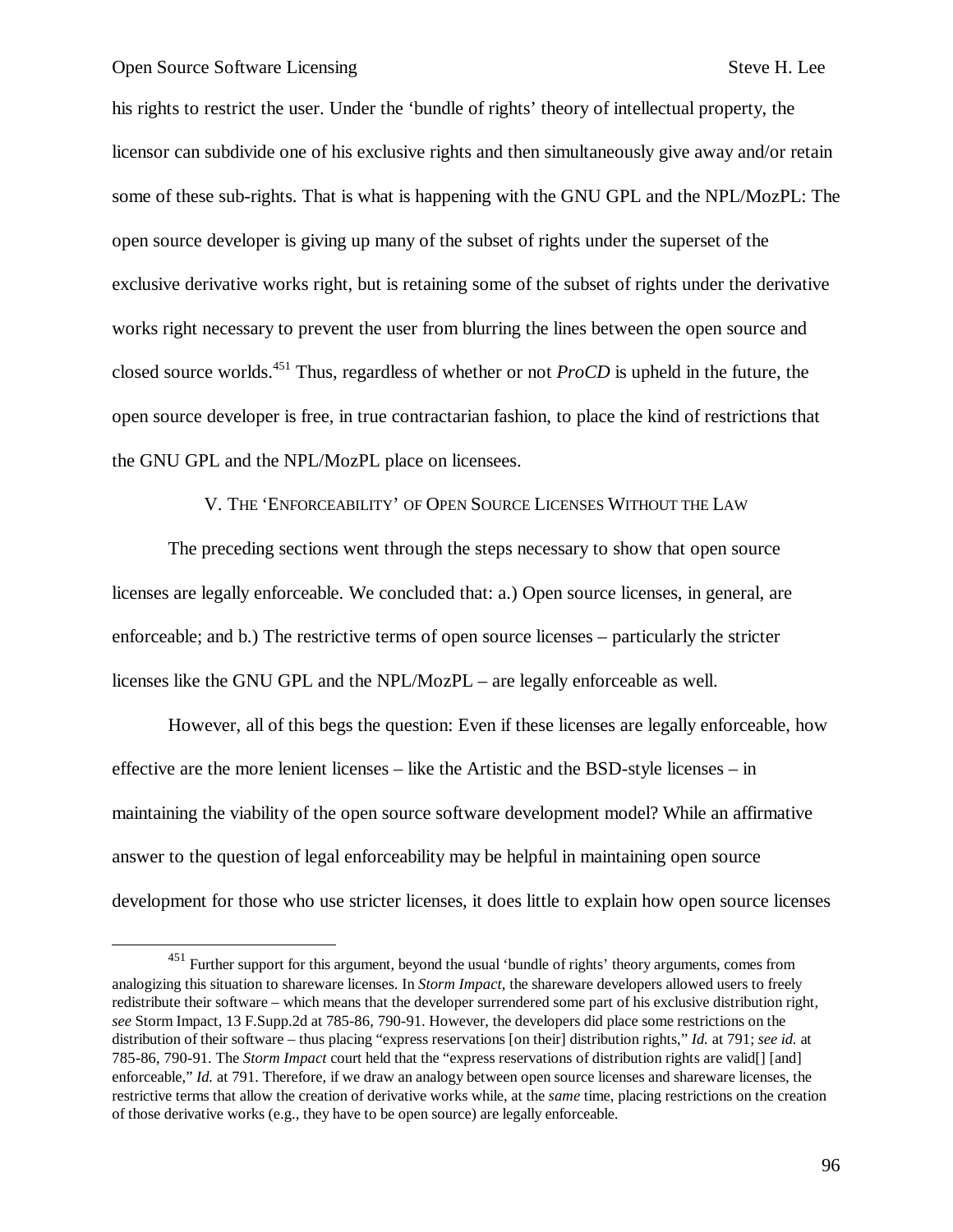with only limited legal provisions to prevent the proprietization of derivative code can succeed in sustaining a viable open source community.<sup>452</sup>

This section will attempt to provide some possible explanations as to how the 'spirit' of open source licensing – maintaining open code – can be 'enforced' without the 'letter' of the law.

## *A. The Culture of the Open Source Hacker*

The importance of cultural norms to behavior in cyberspace is not a new idea. Lawrence Lessig, in *The Constitution of Code*, listed "norms" – along with "law" and "code" – as a way of regulating cyberspace behavior.<sup>453</sup>

Cultural norms have also been seen as a way of explaining the behavior of people in "real space"<sup>454</sup> in both the presence and the absence of law.<sup>455</sup> For example, in Robert C. Ellickson's now-classic *Order Without Law*, Prof. Ellickson describes and analyzes how the residents of Shasta County, California, are able to settle their disputes in the absence of law – or when law is simply in the background – due largely to the set of cultural norms that have evolved to settle these disputes.<sup>456</sup> Extra-legal cultural norms, therefore, provides one possible analytical approach to answering the question of whether or not the culture of the open source movement, as partially expressed through the various licenses, can be enough to keep derivative code open even without

1

<sup>&</sup>lt;sup>452</sup> If the reader will recall, the BSD and the Artistic licenses allow the licensee to 'close-off' code derived from the original open source code base, *see supra* Part III.C.5.

<sup>453</sup> *See* Lessig, *The Constitution of Code*, *supra* note 37, at 183.

<sup>454</sup> I borrowed this term from Prof. Lessig, *see id.* at 181.

<sup>&</sup>lt;sup>455</sup> See id. at 181 ("But not only law regulates ['real space']. Social norms also regulate."). For an overview of the current scholarship dealing with the relationship between law and norms, *see* Symposium, *Law, Economics, & Norms*, 144 U. PA. L. REV. 1643 (1996).

<sup>456</sup> *See* ROBERT C. ELLICKSON, ORDER WITHOUT LAW: HOW NEIGHBORS SETTLE DISPUTES 57 (1991) ("Not only are most trespass disputes in Shasta County resolved according to *extralegal* rules, but most enforcement actions are also extralegal." [emphasis added]).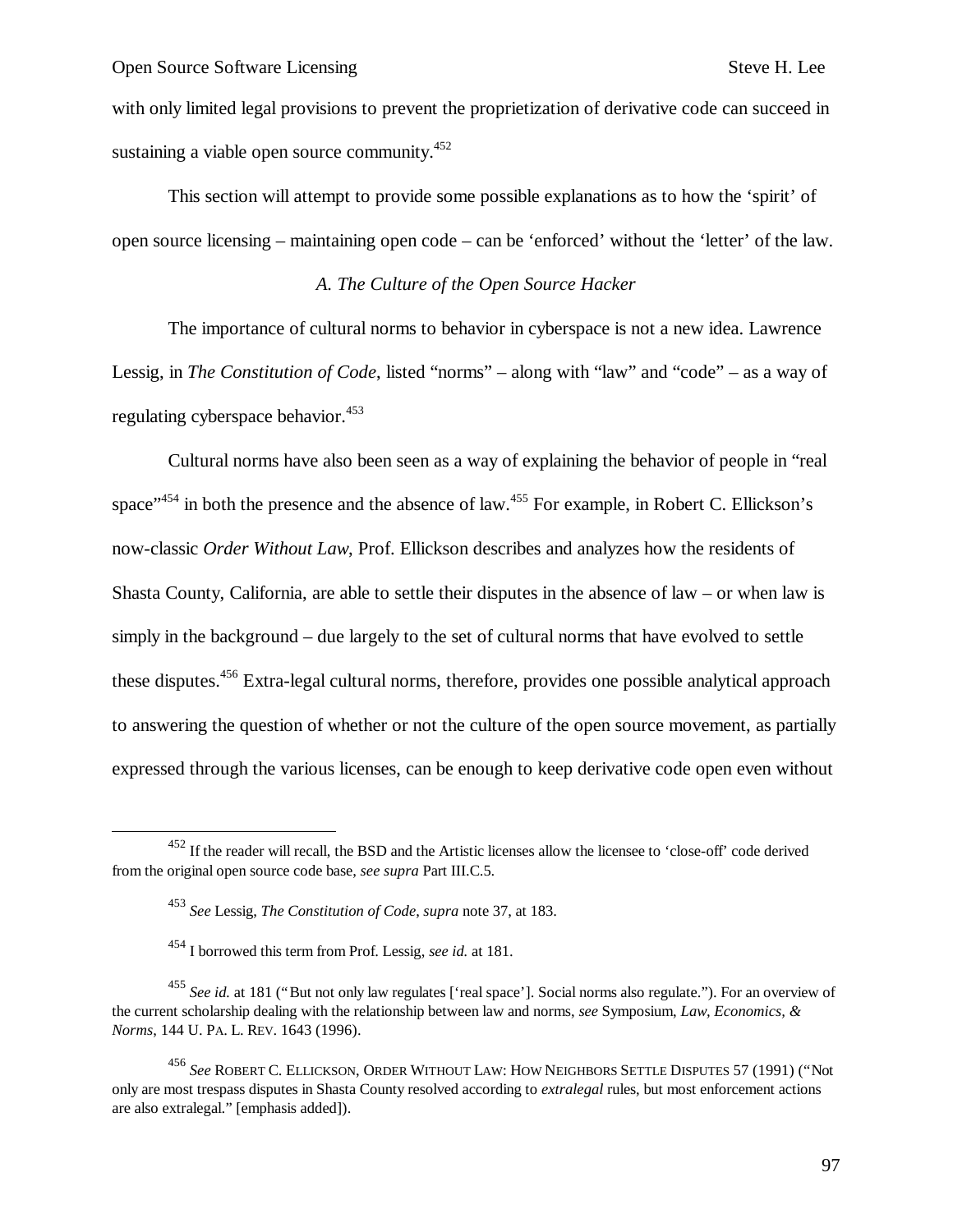express legal provisions to accomplish that goal.

The culture of the open source movement is directly descended from a pre-existing 'hacker'<sup>457</sup> culture that emanated from places like the MIT AI Lab.<sup>458</sup> The 'Hacker Ethic' – the cornerstone of hacker culture – is based on "[t]he belief that information-sharing is a powerful positive good, and that it is [the] ethical duty of hackers to share their expertise by writing free [meaning open source] software and facilitating access to information and to computing resources wherever possible."<sup>459</sup> To put it another way, hacker culture is based on the idea that "[a]ll information should be free."<sup>460</sup>

With this kind of cultural backdrop, it is easy to see how open source developers – as hackers – continue to maintain the goals of the open source movement by keeping their derivative works open even when they are not forced to do so.<sup>461</sup> Like the good people of Shasta County, open source developers accept the information 'freeing' aspects of the Hacker Ethic as a necessary form of extra-legal social control in order to maintain the uniqueness of being a 'true'

<sup>460</sup> LEVY, *supra* note 67, at 40.

 $\overline{\phantom{a}}$ 

<sup>&</sup>lt;sup>457</sup> By the term 'hacker,' one should not confuse this term with the meaning often given to that word – someone who maliciously tampers with computer systems and/or software. The proper term for someone who maliciously tampers with computer systems 'cracker.' A 'hacker' – for the purposes of this paper – is used to describe someone who "enthusiastically ... enjoys programming," Raymond, TNHD, *supra* note 15, at 233. For an enlightening discussion of the meanings of, and the differences between, the words 'cracker' and 'hacker', *see* Raymond, TNHD, *supra* note 15, at 130 (defining 'cracker'), 233-34 (defining 'hacker').

<sup>458</sup> *See* Eric S. Raymond, *A Brief History of Hackerdom*, *in* OPEN SOURCES, *supra* note 62, 19 (drawing a direct relationship between the early MIT hackers and the current open source developer hackers). For an excellent historical account of the roots of hacker culture, *see generally* LEVY, *supra* note 67, at 15-152, 413-30.

<sup>459</sup> Raymond, TNHD, *supra* note 15, at 234.

<sup>461</sup> *See, e.g.,* Lash, *Source Code for the Masses*, *supra* note 13 (one group of software developers who use open source code in their products claim that – while they are "not legally required to share" their derivative code (since they are modifying Apache Web Server code, which is under the lenient Apache/BSD-style license) – they feel a "moral obligation" to share their work); *see also* Laird & Soraiz, *supra* note 181 (programmers still contribute to FreeBSD even though they are not legally obligated to do so).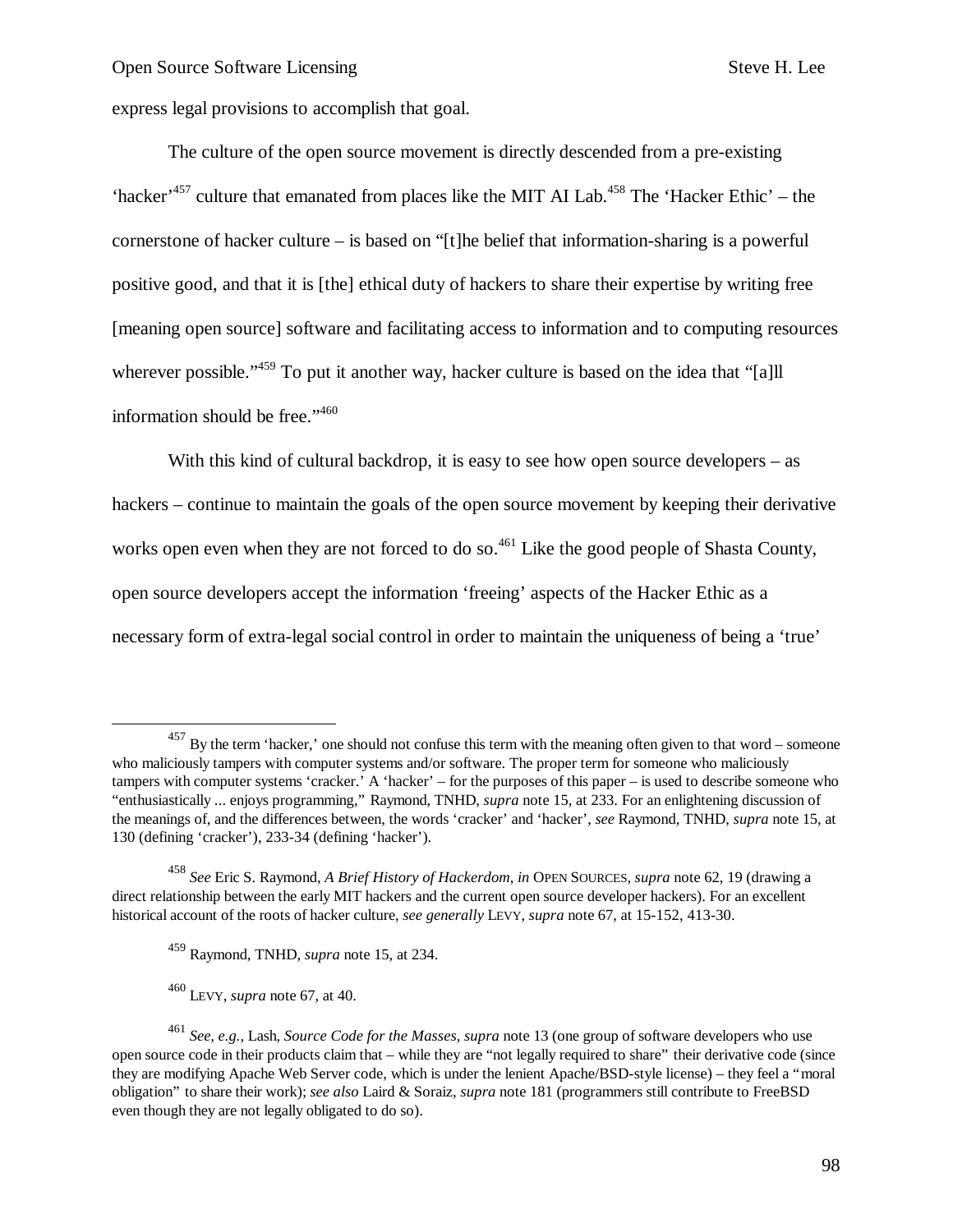hacker.<sup>462</sup>

Even beyond its hacker roots, the open source movement has also developed other cultural norms in order to encourage even those who are using lenient licenses to contribute to the open source community. One of the key cultural norms of the open source movement – the coalescing of shared code to form a unified piece of open source software – is described in Eric S. Raymond's *The Cathedral and the Bazaar*. 463

The basic idea behind *The Cathedral and the Bazaar* is this: Traditional (closed source) software development was based on the idea that, like building a cathedral, software could be developed by a few select group of programmers – isolated from the larger community of programmers – and, thus, not be able to share with, or receive input from, other programmers.  $464$ The inability to get 'peer review' often leads to the development of software of poor quality and functionality.<sup>465</sup> With the open source development model, however, software development is like a "a great babbling bazaar"<sup>,466</sup> – where programmers can freely exchange source code and ideals with each other in order to develop a piece of software.<sup>467</sup> Like a bazaar – an unfettered market guided by the Smithian 'invisible hand' that coalesces individual motivations to achieve an exchange that is beneficial to society<sup>468</sup> – the "great babbling bazaar of differing agendas and

<sup>467</sup> *See id.*

 $\overline{a}$ 

 $\overline{\phantom{a}}$ .

<sup>462</sup> *See, e.g.,* Raymond, TNHD, *supra* note 15, at 234 (subscribing to the Hacker Ethic is one way of being rightfully called a 'hacker').

<sup>463</sup> For the importance of Eric Raymond's article to the open source community, *see supra* Part II.B.3. & note

<sup>464</sup> *See* Raymond, *The Cathedral and the Bazaar*, *supra* note 112.

<sup>465</sup> *See* Raymond*, Evangelists*, *supra* note 242, at 48; Raymond, *Quality*, *supra* note 300.

<sup>466</sup> Raymond, *The Cathedral and the Bazaar*, *supra* note 112.

<sup>&</sup>lt;sup>468</sup> This allusion to Adam Smith is mine. For a description of how Adam Smith's idea of an 'invisible hand'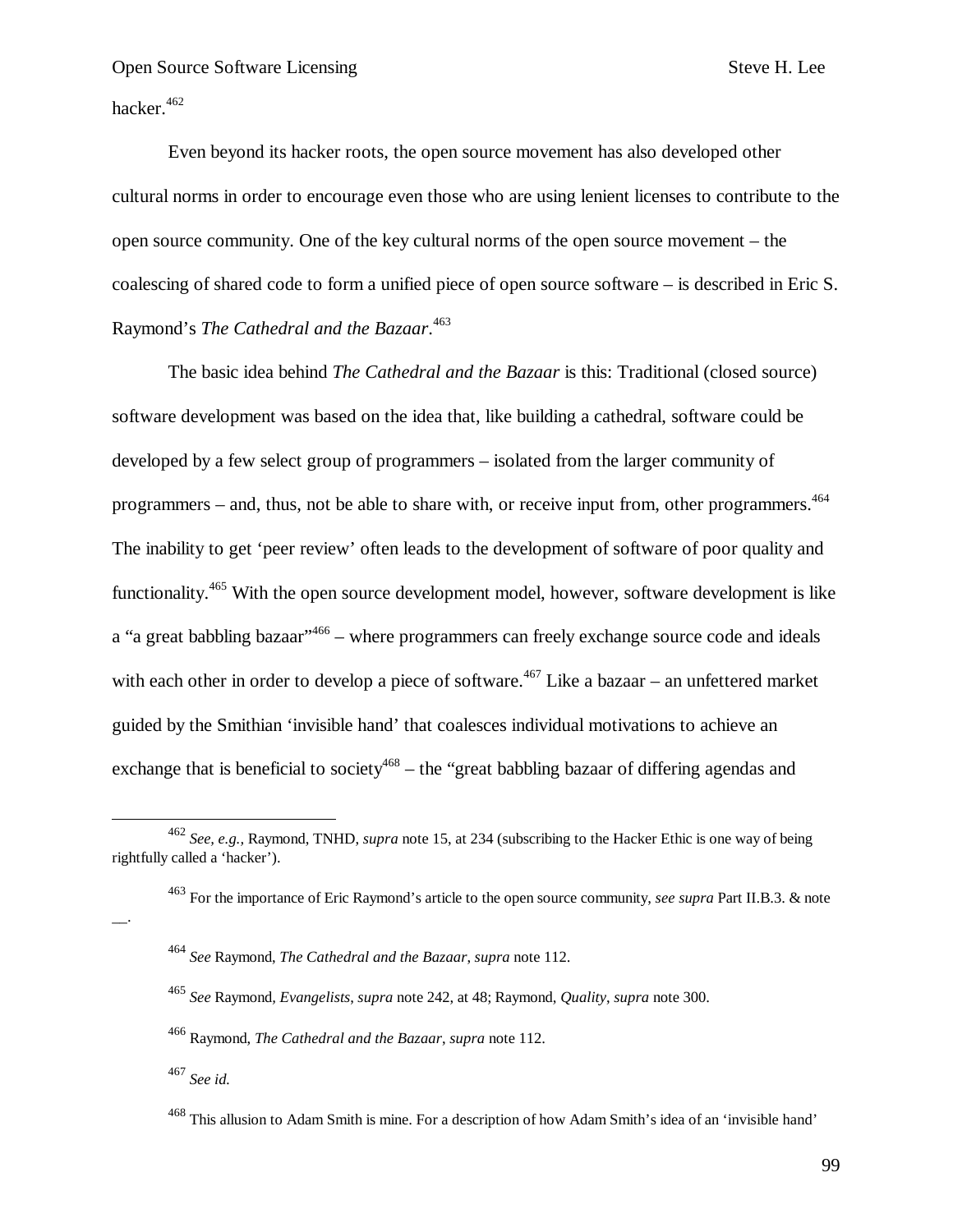approaches" that is open source software development leads to "a coherent and stable system [that] could seemingly emerge only by a succession of miracles."469

The cultural norms embodied in *The Cathedral and the Bazaar* means that open source developers will have two additional reasons to keep their code open even under permissive licenses like the BSD and the Artistic licenses. First, if a developer wants to see a project done taking advantage of the 'bazaar' rather than the 'cathedral' model of development, that developer has to contribute code back into the community.<sup>470</sup> Open source activists often describe this situation as a 'gift culture':<sup>471</sup> "[Eric] Raymond compares hacker culture to the culture of the Native American tribes of the Pacific Northwest .... In these tribes ... the central social event was the *potlatch*, where tribal chiefs would gain status – and recruit new tribe members – by lavishing gifts and feasts on neighboring tribes."<sup>472</sup>

This situation with the Native American tribes is eerily similar to the situation in *Order* 

*Without Law*, where the residents of Shasta County had a norm of reciprocal gift-giving as a way

to create incentives to accomplish collaborative projects.<sup>473</sup> This 'reciprocity' – or 'Even-Up' –

works to tame individual self-interest in order to achieve exchanges that benefit society as a whole, *see, e.g.,* TODD G. BUCHHOLZ, NEW IDEAS FROM DEAD ECONOMISTS 19-25 (1989).

<sup>469</sup> Raymond, *The Cathedral and the Bazaar*, *supra* note 112.

<sup>470</sup> *See, e.g.,* Jakob 'sparky' Kaivo, *Giving Back*, FRESHMEAT.NET, (Apr. 1, 1999) <http://www.freshmeat.net/news/1999/04/01/922945388.html> (encouraging people to 'give back' to the open source community by contributing code to open source software projects; the author points out as one of the reasons for contributing to open source projects is to recognize that people would not be able to enjoy the benefits of open source software if some group of people had not contributed back to the community).

<sup>471</sup> *See* McHugh, *supra* note 5, at 99; *see also* Robert Levin, *Agalmics: The Marginalization of Scarcity*, (Mar. 30, 1999) <http://agalmics.nu/> (discussing 'algamics' – as defined by the paper's author, the study and practice of 'gift culture' – and how it relates to the culture of the Internet and the open source movement).

<sup>472</sup> McHugh, *supra* note 5, at 99.

-

<sup>473</sup> *See* ELLICKSON, *supra* note 456, at 77-78 (the residents of Shasta County often shared in the costs of building boundary fences; these "mutually undertaken boundary-fence project[s]" are "similar to an exchange of gifts, which helps to maintain cooperative interneighbor relations").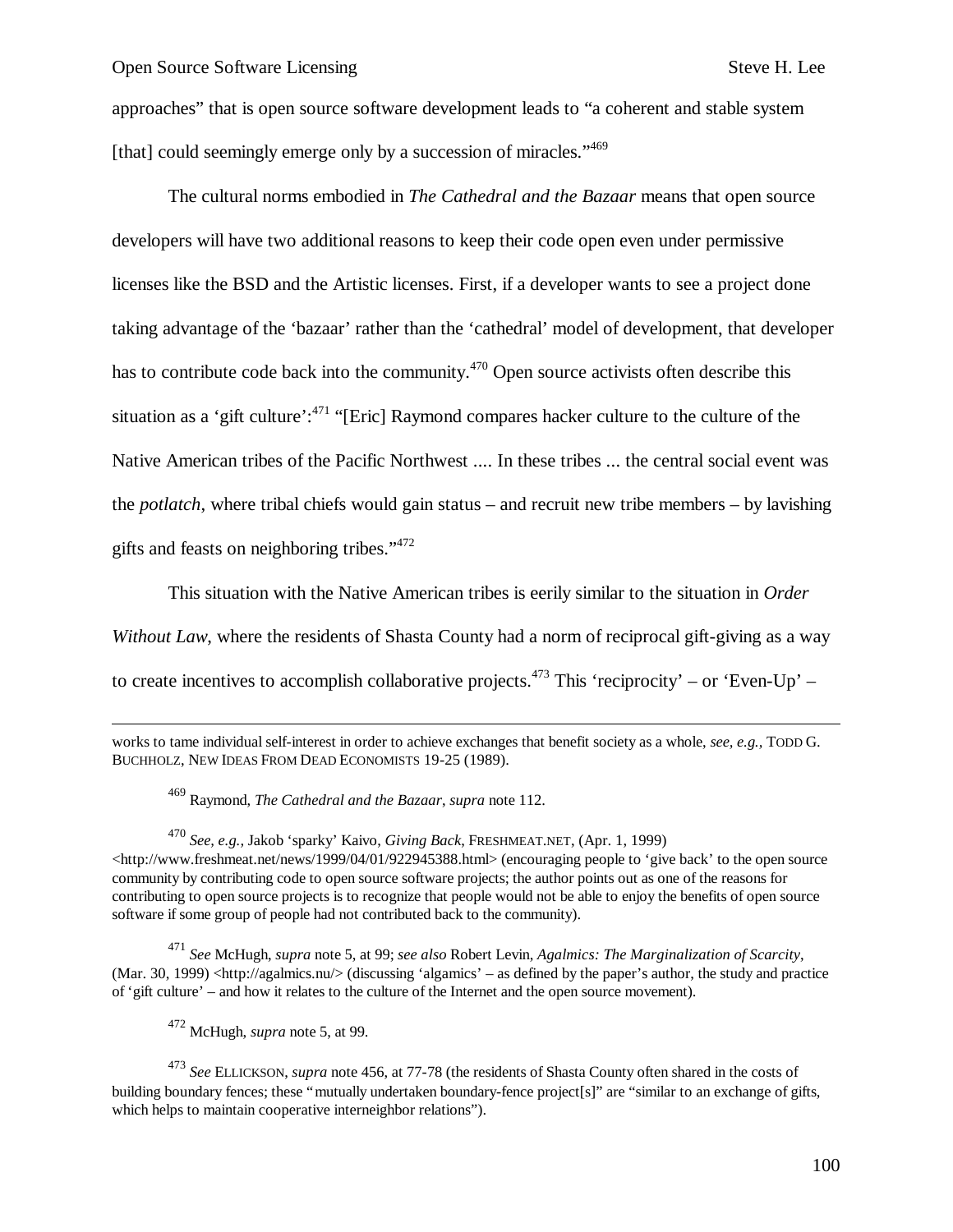strategy, a slight take off on Robert Axelrod's 'Tit-for-Tat' strategy,  $474$  is where people are expected to reciprocate what other people have given to or done for them.<sup> $475$ </sup> The aim of the reciprocity strategy is to enable a gift-giver to create a sense of obligation in the recipient,  $476$  and to encourage cooperation among members of a community.<sup>477</sup>

Like the Native American tribes – and like the people of Shasta County – open source programmers have an incentive to contribute code back to the community – even if the license does not require it – because the only way open source software can be developed is by participating in the 'gift culture' of the open source community. This 'gift culture' is premised on the strategy of reciprocity: Like a Smithian marketplace, the open source bazaar is able to harness individual efforts, ideas, and motivations in order to create a unified piece of software as a result of the incentives created by the norm of reciprocity practiced within the open source community.

The other reason why derivative code might stay open even without the strict licensing provisions of the GNU GPL or the NPL/MozPL is the fact that open source developers gain tremendous status within the open source community by contributing to the 'bazaar.'<sup>478</sup> Again, like Eric Raymond's Native American tribes example, obtaining prestige in exchange for contributing code can be seen as a rational motivation for contributing to the community even

<sup>476</sup> *See id.* at 154.

1

<sup>478</sup> *See* Wayner, *Glory*, *supra* note 262 (having one's contribution be included in an open source software project is considered to be a tremendous honor among open source programmers); Economist, *Hackers Rule*, *supra* note 159, at 63 ("The programmers are motivated not chiefly by money, but by reputation. It is a coup to write 'patches' that pass the scrutiny of fellow hackers and get incorporated in the next version of a program.").

<sup>474</sup> *See generally* ROBERT AXELROD, THE EVOLUTION OF COOPERATION (1984).

<sup>475</sup> *See* ELLICKSON, *supra* note 456, at 225-29.

<sup>477</sup> *See id.* at 225-29; AXELROD, *supra* note 474, at 55-69, 118-20, 136-39.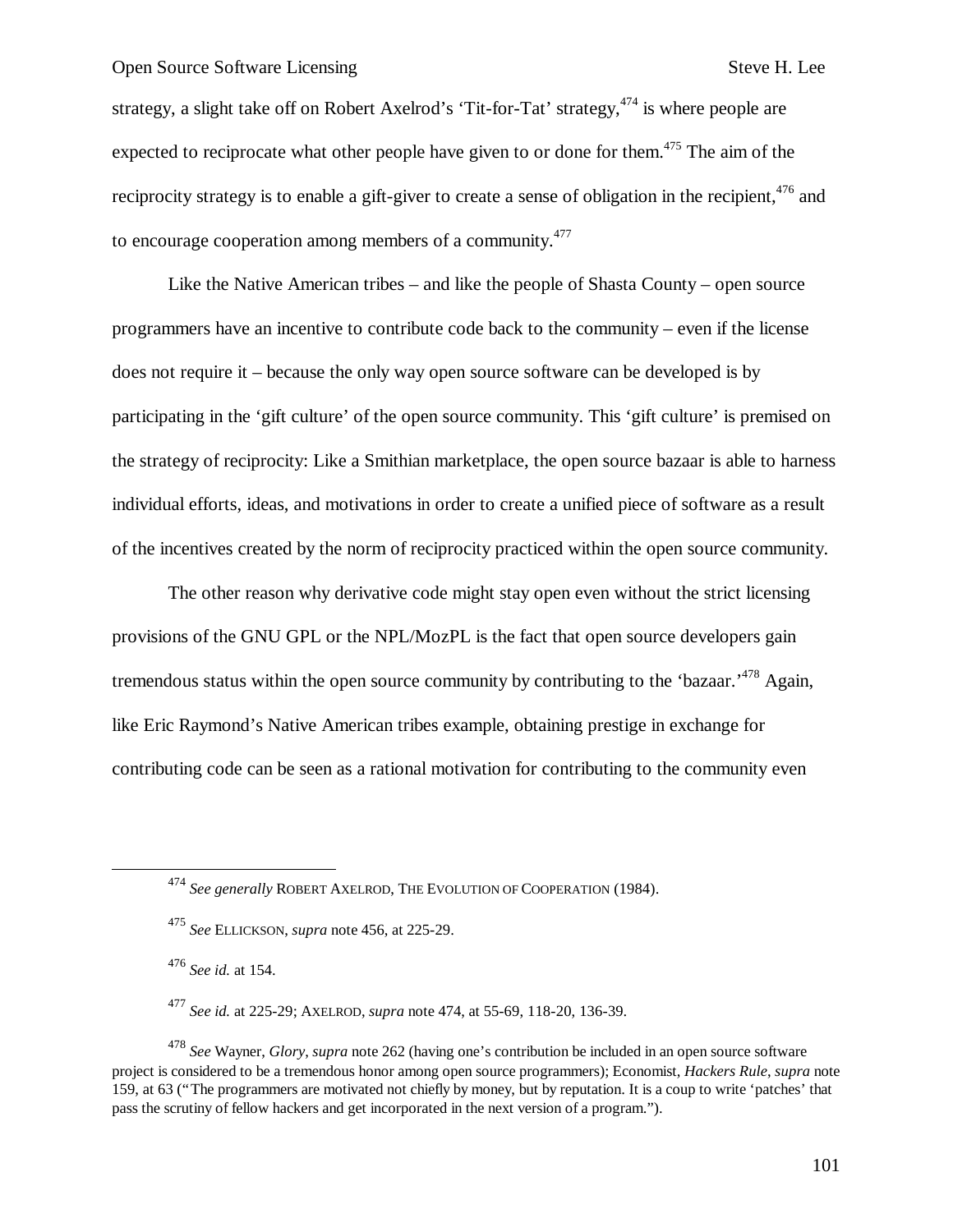without a legal reason to do so. $479$ 

Therefore, we can conclude that the extra-legal cultural norms of the open source community – while not a perfect substitute for legal restrictions<sup> $480$ </sup> – does provide a mechanism to check the desire to proprietize code derived from an open source code base rather than contributing the derivative code back into the open source community.

## *B. Open Source Hacker Culture under the Shadow of the Law*

Utilizing a cultural norms explanation for the 'enforceability' of the spirit of open source licenses – even when such licenses lack express restrictions – does not mean, however, that the presence of law or legal language is irrelevant to the norms-based enforcement mechanisms of the open source community.<sup>481</sup> The best example of how the terms of even lenient open source licenses can help to induce compliance with open source cultural norms is the Apache License.

As was discussed in Part III.C.3.a, *supra*, the Apache License is a slight variation on the generic BSD-style license. Although – like other BSD-style licenses – the Apache License does not contain a term that would force a licensee to keep derivative code open source,  $482$  the Apache License makes it clear that the Apache Group welcomes and encourages "voluntary contributions" – or code 'check-ins' – to the development of the Apache Web Server.<sup>483</sup> This kind

 $\overline{a}$ 

<sup>479</sup> *See* Wayner, *Glory*, *supra* note 262; McHugh, *supra* note 5, at 99. For a more theoretical examination of the importance of 'reputation' for a rational actor, *see generally* REPUTATION: STUDIES IN THE VOLUNTARY ELICITATION OF GOOD CONDUCT (Daniel B. Klein ed., 1997).

<sup>480</sup> *See infra* Part V.C.

<sup>481</sup> *See, e.g.,* Berman, *Linux Legal*, *supra* note 39 (Ralph Levien, the developer of the open source graphics program, GIMP, believes that using an open source license is a "cultural marker showing you have a real commitment to free software").

<sup>482</sup> *See supra* Part III.C.5.

<sup>483</sup> *See* discussion *supra* Part III.C.3.a; *see also* Apache License, *supra* note 107, at Coda; Halloween I, *supra* note 17.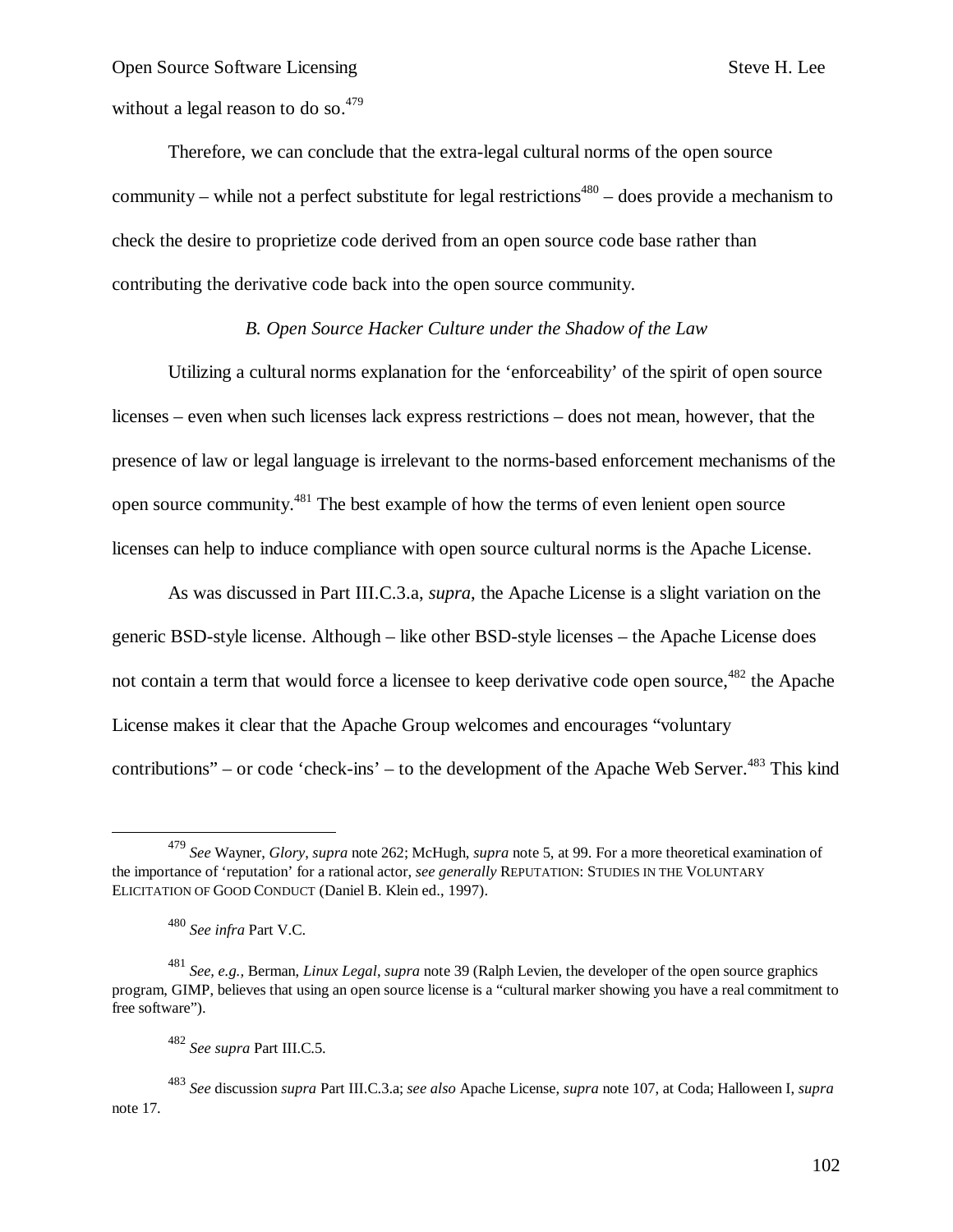of language is important because, like other open source projects, the Apache Group depends on the voluntary contributions of software 'patches'<sup>484</sup> – which is how Apache got its name<sup>485</sup> – in order to maintain and improve the Apache Web Server code.

The incentives created by the legal language of the Apache License<sup>486</sup> serves to reinforce the cultural mechanisms discussed in the previous section. For example, although the licensee is free to close the code derived from the Apache code base, the licensee would not be able to benefit from the goodwill built up around the Apache name,  $487$  nor can the licensee avoid giving credit to the authors of the Apache code,<sup>488</sup> regardless of the choice the licensee makes. Considering these conditions in light of the Apache License's express encouragement of "voluntary contributions," the language of the Apache License may provide additional incentives for the licensees to participate in the 'gift culture' of the open source community.

In the case of Apache, the cultural pressure to contribute back to the open source 'bazaar' – helped by the language of the license – seems to have worked. Numerous contributors – including companies like IBM – have made significant contributions to the building up of Apache code.<sup>489</sup> These contributions have been made despite the fact that there is no legal obligation to do

1

<sup>&</sup>lt;sup>484</sup> For the purposes of open source software development, a 'patch' simply means code added on to the existing body of code in order to improve the overall program or to fix a bug.

<sup>485</sup> *See* Computer & Internet Dictionary, *supra* note 7, at 21 (named 'Apache' because "it was developed from existing NCSA code plus various patches" which led to it being called "*a patchy server*" [emphasis in original]); *see also* Larry Seltzer, *Key Open Source Projects*, *supra* note 19, at 172 (ditto).

<sup>486</sup> The potential incentives created by the licensing terms were discussed in Part III.C.3.a., *supra*.

<sup>487</sup> *See supra* Part III.C.3.a. (cannot use the names "Apache Server" or "Apache Group" without the permission of the Apache Group). Being able to take advantage of the goodwill of the Apache name is important because of the wide spread adoption of the Apache Web Server, *see supra* Part II.B.2.

<sup>488</sup> *See supra* Part III.C.3.a.

<sup>489</sup> *See* Andrew Leonard, *Open Season*, WIRED, May 1999, at 140, 143 [hereinafter Leonard, *Open Season*]; McHugh, *supra* note 5, at 95, 100; Stephen Somogyi, *Free Enterprise*, WIRED, May 1999, at 146, 148 [hereinafter Somogyi, *Free Enterprise*].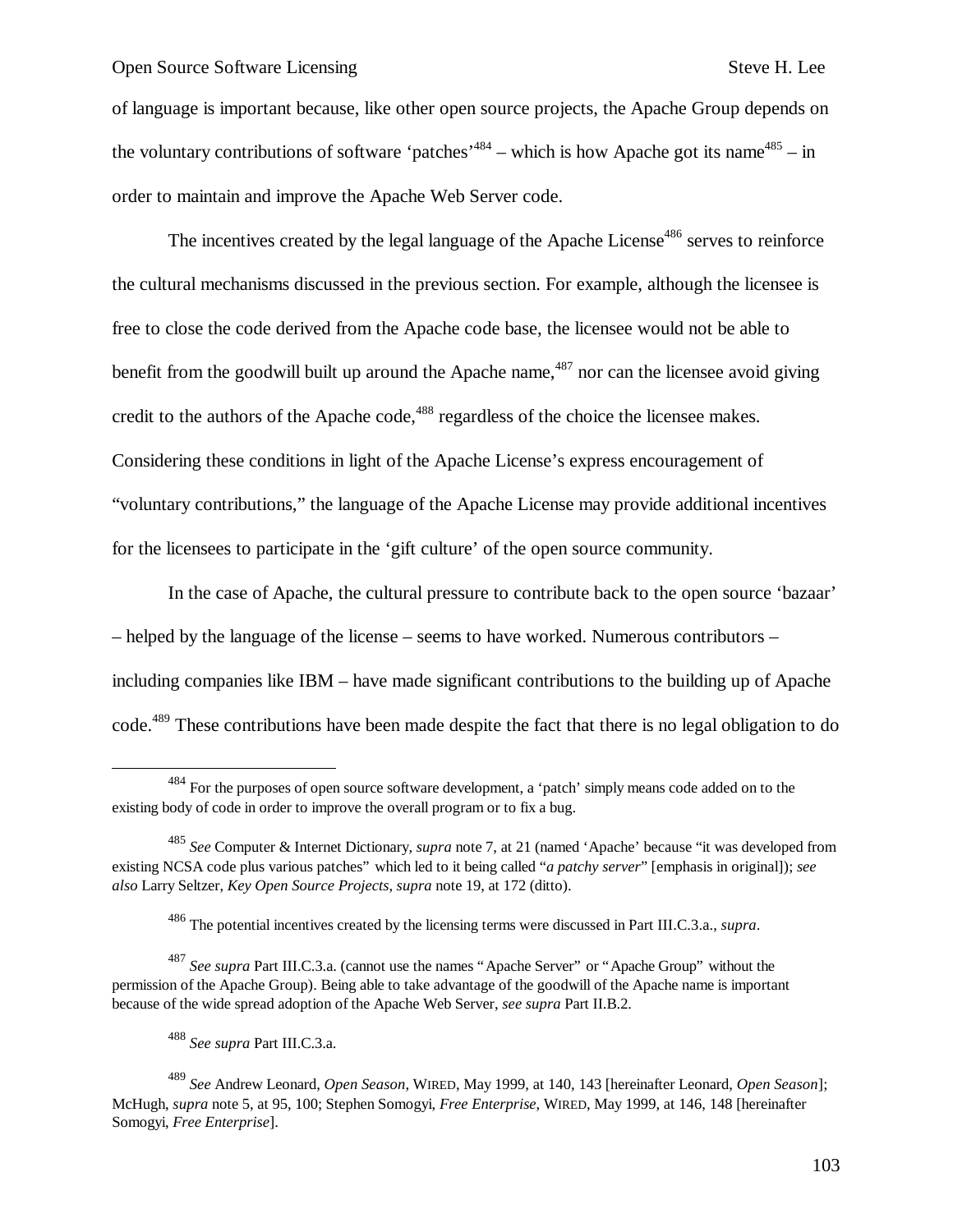so.<sup>490</sup> It should also be noted that – unlike the various versions of  $BSD$  – the Apache code base has yet to suffer the problem of 'code forking'<sup>491</sup> – largely due to extra-legal pressures like cultural norms and the practical constraint of making code work.<sup> $492$ </sup>

Although the more lenient licenses – like the Artistic and the BSD-style (including Apache) Licenses – may not expressly forbid the closing of derivative code, the language and the general tenor of these licenses may serve as a guidepost to help ensure that licensees are reminded of the spirit that these open source licenses embody – the spirit of the hacker culture.

#### *C. Reality Check*

Despite the significant role that cultural norms play in providing an extra-legal enforcement mechanism for open source licenses, a savvy open source developer that wants to ensure that any code that is derived from his open source code base remains open and available to all should use a license that prohibits the closing of derivative code.<sup>493</sup> There is considerable pressure to close off derivative code and not return it to the open source community.<sup>494</sup> The best way to counteract such pressures – especially as open source software steps out of the world of hackers into the world of commerce – is to utilize law as a way of cementing the cultural norms and values that the

1

<sup>490</sup> *See supra* Part III.C.5; Somogyi, *Free Enterprise*, *supra* note 489, at 148. **Note:** IBM may have some sort of agreement – beyond the usual Apache License – that would force them to contribute code back into the Apache development community, *see* McHugh, *supra* note 5, at 95. Even if there is no formal agreement, there may well be reliance, *see* RESTATEMENT (SECOND) OF CONTRACTS § 90, on the part of the Apache Group that IBM – in exchange for using the Apache Web Server in IBM's WebSphere product, *see id.*; Somogyi, *Free Enterprise*, *supra* note 489, at 148 – will contribute code back into the open source code base.

<sup>491</sup> *See* discussion *supra* Part III.D. (dealing with the problem of code forking); *see also* Economist, *Hackers Rule*, *supra* note 159, at 64 (code forking has been a problem with the various versions of BSD Unix – leading to incompatible versions of programs that arose out of the *same* code base).

<sup>492</sup> *See* Somogyi, *Free Enterprise*, *supra* note 489, at 148, 151 (the author giving his opinion on why he thinks Apache has not suffered from code forking).

<sup>493</sup> *See* discussion *supra* Part III.D.

<sup>494</sup> *See, e.g.,* Lash, *Source Code for the Masses*, *supra* note 13 (some developers who develop products based on open source software do not always give back to the community in order to profit from proprietary derivative works).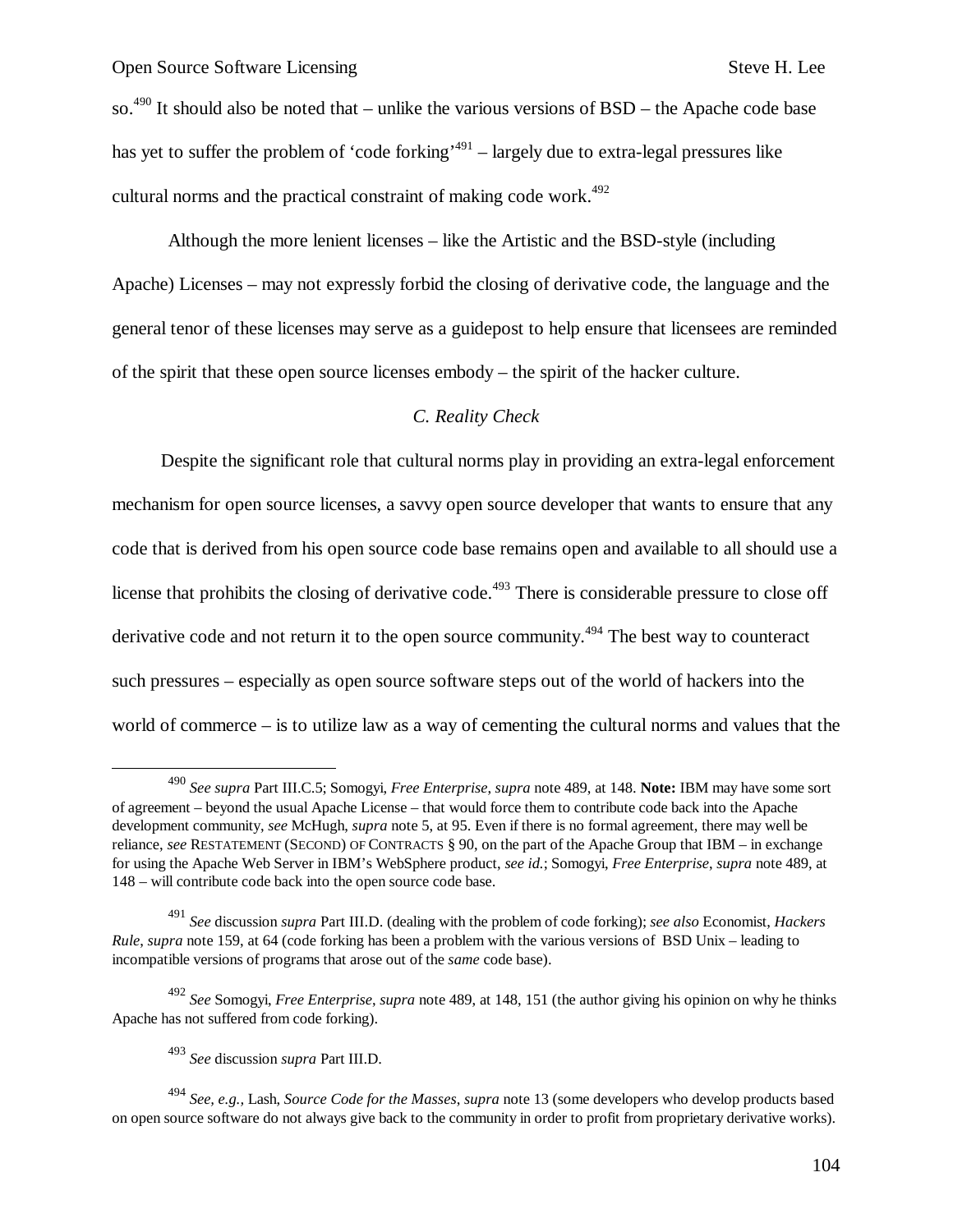open source community cherishes.

 $\overline{a}$ 

In addition to the possibility of derivative code becoming closed source, the danger of 'code forking' – with the notable exception of Apache – is more prevalent with the more lenient licenses like the BSD-style licenses. In fact, one of the main advantages of the stricter licenses, like the GNU GPL, is – as Linus Torvalds, the creator of Linux, pointed out<sup>495</sup> – that the risk of 'code forking' is significantly reduced because of the licensing terms preventing the proprietization of derivative code.<sup>496</sup>

While the choice is ultimately up to the open source developer, the concerns about code forking and about maintaining the viability of the open source community should be a part of the decision-making process when choosing an open source license.<sup>497</sup>

## VI. WHY USE AN OPEN SOURCE LICENSE?

In the Introduction, this paper posed the following question: Why would anyone want to deliberately give up important intellectual property rights? In other words, why would anyone want to use the open source development model?

Part V. provided a partial answer to this question: The open source community has a strong set of cultural norms that encourages the sharing of intellectual property. This section will provide some additional reasons for adopting the open source model through the legal device of an open source license.

<sup>495</sup> *See* Eric Luening, *Linux Creator: We Will Crush Microsoft*, NEWS.COM, (Apr. 19, 1999), <http://www.news.com/News/Item/0,4,35328,00.html> [hereinafter Luening, *Linux Creator*] (Linus Torvalds dismissed the idea that forking was a problem because any modifications to Linux – which is copylefted – must be kept open source).

<sup>&</sup>lt;sup>496</sup> One can speculate that the GNU GPL's restrictions against the integration of open and closed source codes may also help to deter code forking.

<sup>497</sup> *Cf.* Perens, *The Open Source Definition*, *supra* note 43, at 185 (listing the steps that an open source developer should go through in order to decide which license is best for him).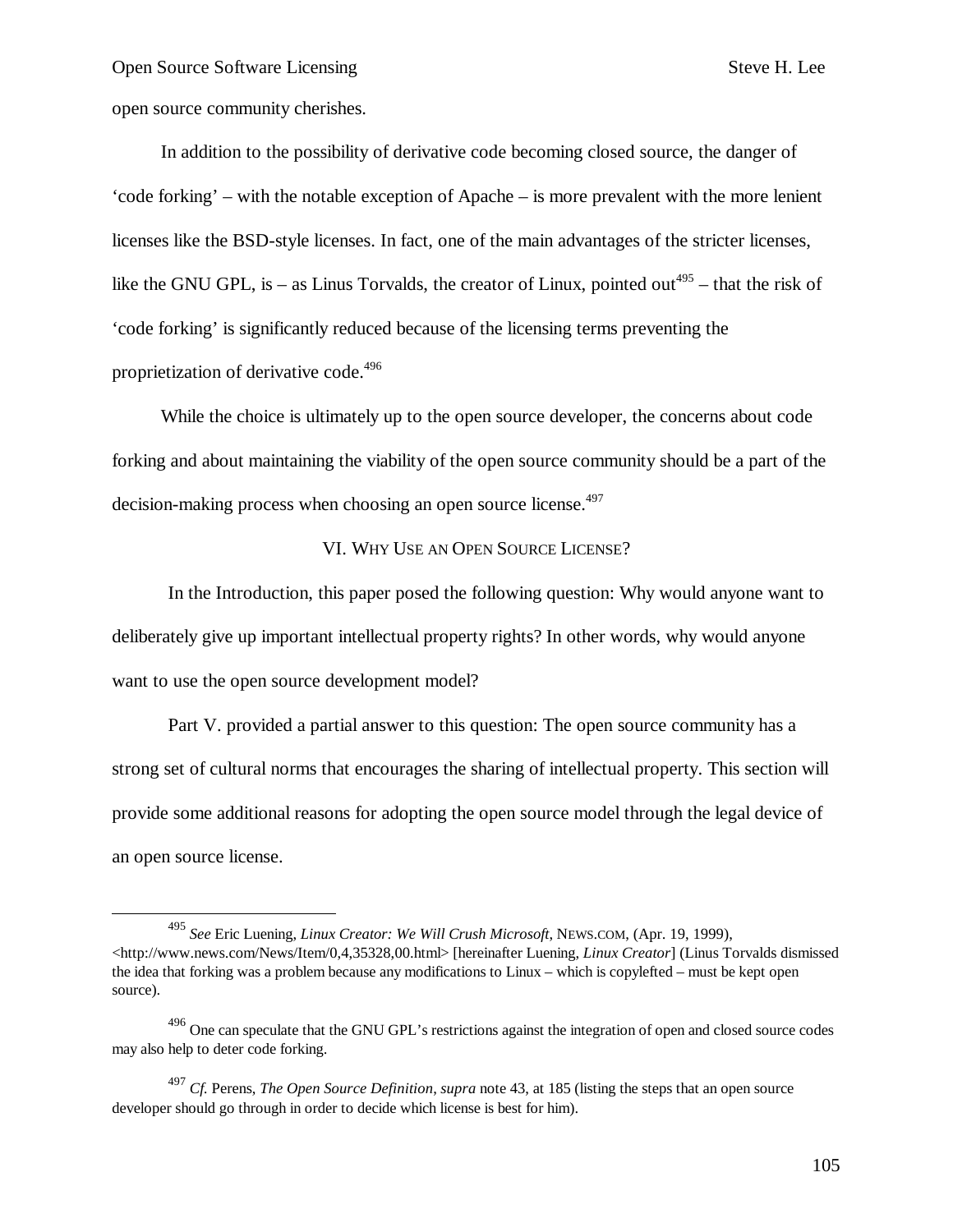$\overline{a}$ 

## *A. The Benefits of Loosening Intellectual Property Protections*

Our usual understanding of intellectual property rights is based on the idea that providing authors with exclusive rights in their creative works provides the best set of incentives for the promotion of the "Progress of Science and the Useful Arts."<sup>498</sup> However, there is a countervailing understanding that intellectual property protections that are too strong may hinder innovation and progress.<sup>499</sup> As noted earlier, Richard Stallman, and the 'free software movement' element of the open source community, whole-heartedly agree with the latter set of views.

However, we need not adopt a Stallman-esque loathing of intellectual property protections for information technology in order to recognize that there may well be times when the loosening of intellectual property protections is a good idea: First, it may well be economically efficient and profitable for software producers to loosen their exclusive distribution (and reproduction) rights under copyright law by either *give away* free samples<sup>500</sup> or implicitly allowing

<sup>498</sup> U.S. CONST. art. I, § 8 cl. 8; *see, e.g.,* Sony Corp. of America v. Universal City Studios, Inc., 464 U.S. 417, 477 (1984); POSNER, *supra* note 10, § 3.3, at 43; Easterbrook, *supra* note 444.

<sup>499</sup> *See, e.g.,* Campbell v. Acuff-Rose Music, Inc., 510 U.S. 569, 575 (1994) (recognizing the tension between the need to protect copyrighted material and the need for others to be able to build upon pre-existing work in order to promote progress and innovation); Rochelle Cooper Dreyfuss, *Do You Want to Know a Trade Secret? How Article 2B Will Make Licensing Trade Secrets Easier (But Innovation More Difficult)*, 87 CAL. L. REV. 191 (1999) (arguing that the strengthening of intellectual property protections via UCITA – ex-UCC Art. 2B – may mean that innovation is hindered); I. Trotter Hardy, *Project Looking Forward: Sketching the Future of Copyright in a Networked World*, U.S. COPYRIGHT OFFICE (May 1998) <http://lcweb.loc.gov/copyright/cpypub/thardy.pdf> (arguing, in a report prepared for the U.S. Copyright Office, that there has been, historically, an over-reaction to the perceived threats to intellectual property rights – often resulting in 'too' strong a level of intellectual property protections via copyright law); Dennis S. Karjala, *Copyright, Computer Software, and the New Protectionism*, 28 JURIMETRICS J. 33 (1987) (arguing that the copyright protections provided to makers of computer software exceed the level of protection beyond that necessary for optimal social policy). There is also a school of thought arguing that – regardless of the merits of intellectual property protections for information technology – intellectual property laws in the 'Digital Age' are largely futile and not worth the effort of enforcing them, *see, e.g.,* Stewart Alsop, *Copyright Protection Is for Dinosaurs*, FORTUNE, Apr. 26, 1999, at 399, 399-400.

<sup>500</sup> *See* SHAPIRO & VARIAN, *supra* note 106, at 84-87; *see also* Carl Shapiro & Hal R. Varian, *The Logic of the Free Version*, HARV. BUS. REV., Nov.-Dec. 1998, at 108, 108-109. This is the basic idea behind shareware and shareware licenses, *see* Storm Impact, 13 F.Supp.2d at 785-86.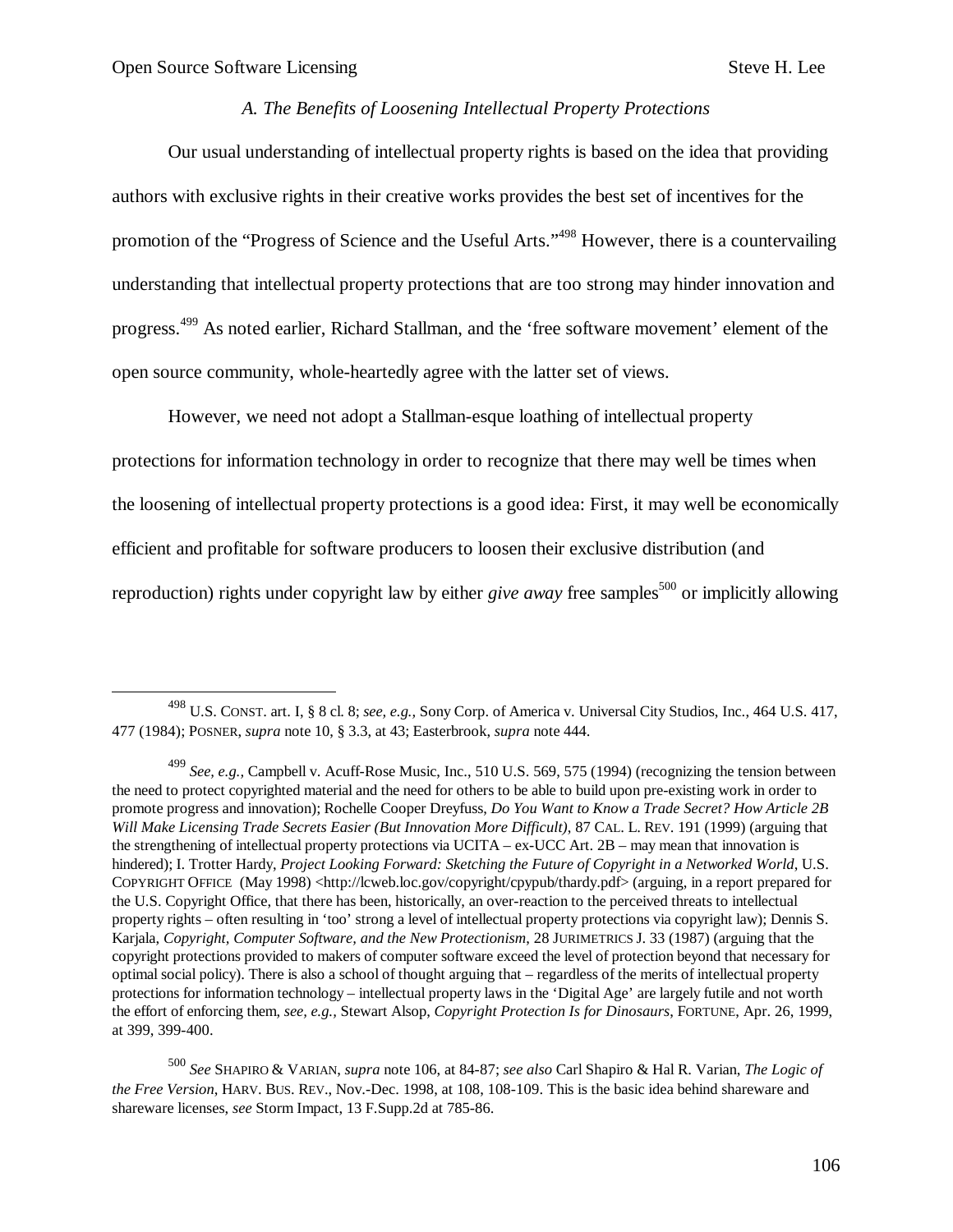people to make 'unauthorized' copies.<sup>501</sup> Second, as Pamela Samuelson recognized in *Modifying Copyrighted Software*, there may well be some normative reasons – like being able to repair flaws and add new functions<sup>502</sup> – for the copyright holder to loosen his/her derivative works right.<sup>503</sup> Finally, there may well be a segment of creative individuals – such as artists – that may want to 'give away' their work, or allow for collaborative contributions by the public, but still be able to maintain some sort of artistic control over how their creative works are utilized.<sup>504</sup>

Open source licensing is an ideal way of loosening intellectual property rights under the circumstances mentioned above. A copyright holder can benefit from giving away some of the rights from the bundle of rights while not losing the benefits of utilizing the law, including retaining some controls to ensure that the goals behind giving away certain rights are met, rather than taking a chance with extralegal norms.

## *B. Quality Assurance Through Peer Review*

In the world of science and engineering, the utilization of 'peer review' is generally seen as a way of reducing the risks that erroneous results will be accepted as 'fact' by society at large. As Eric Raymond correctly points out, "Physicists do not hide their experimental plans from each

 $\overline{a}$ 

<sup>501</sup> *See* Alsop, *supra* note 499, at 399 (Stewart Alsop provides an example of how his technology industry newsletter business benefitted from 'illicit' copying and redistribution). The 'Even-Up'/reciprocate strategy, discussed in Part V, *supra*, may also support the idea that it may be better, at times, to not strongly enforce one's reproduction and distribution rights, *see* ELLICKSON, *supra* note 456, at 258-64 (describing how academic publishers often turn a blind eye to illicit copying and redistribution in the academy because "professors, like the residents of rural Shasta County, know how to get even").

<sup>502</sup> *See* Samuelson, *Modifying*, *supra* note 299, at 179-80.

<sup>503</sup> *See supra* Part IV.A.4.

<sup>504</sup> *See* Heffan, *supra* note 9, at 1488-89, 1511, 1513-14 (this is one of Ira Heffan's normative rationales for the use of the GNU GPL). The utilization of copyright licenses – like open source licenses – may be necessary for artists to retain some modicum of artistic control because of the fact that current U.S. law, generally, does not recognize an artist's 'moral rights' (*droit moral*), *see generally* 3 NIMMER ON COPYRIGHT, *supra* note \_\_, at § 8D; *but cf.* Gilliam, 538 F.2d at 18-26 (although the court notes that American law does not recognize 'moral rights,' the court ruled in favor of the creators of the BBC comedy program, *Monty Python*, by arguing that American courts have utilized other theories in the past to protect the integrity of an author's work).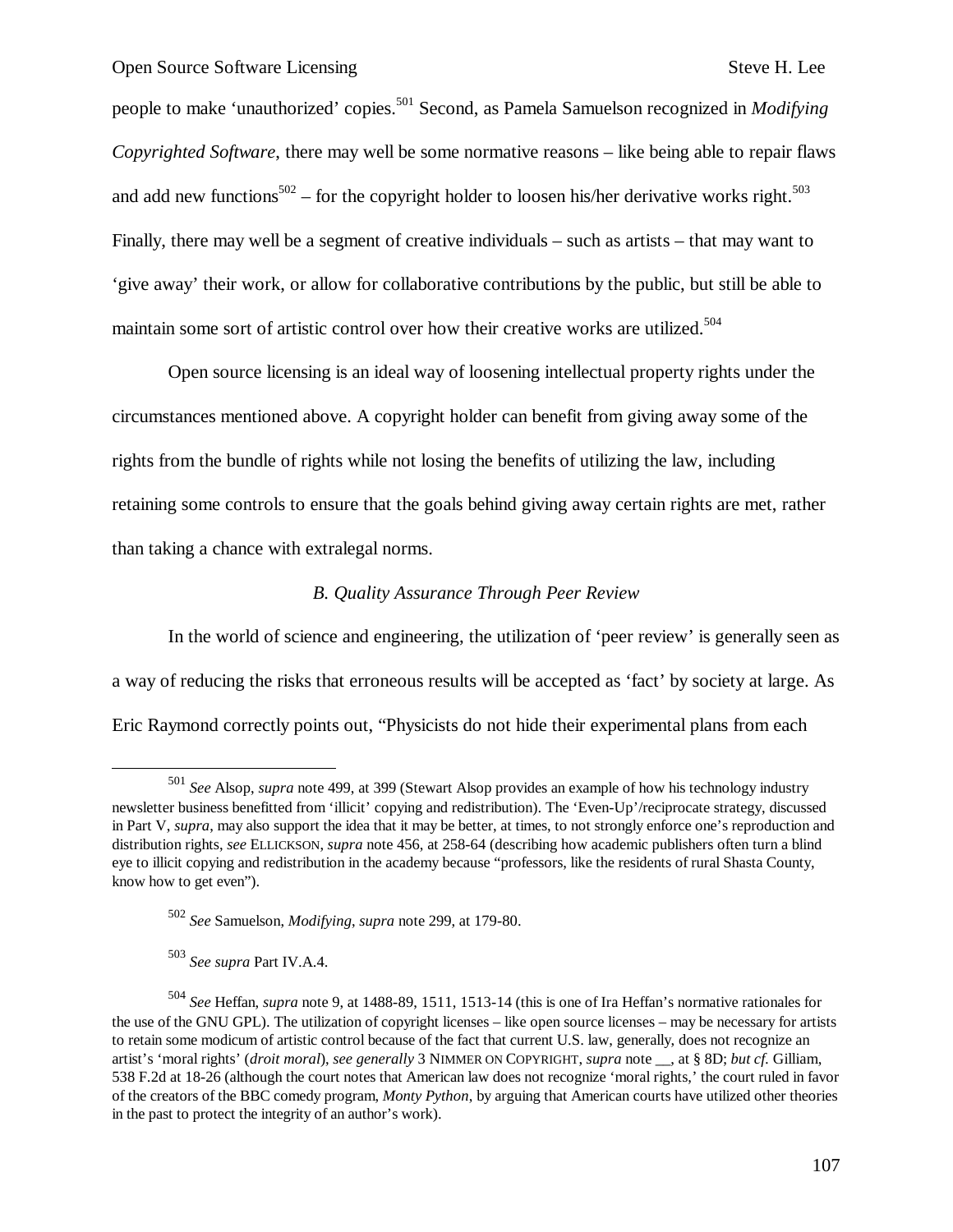other; instead they, skeptically check each others' works."<sup>505</sup>

Just as peer review helps in the Academy or in the field of engineering, the peer review of code that one can get with the open source model of development – via the open source license – can provide a cost-effective<sup>506</sup> way to improve the quality and the reliability of a program.<sup>507</sup> Closed source programs – generally – do not benefit from peer review. This often means that a typical commercial computer program has a number of quality problems associated with it.<sup>508</sup> With open source programs, however, the accessibility of source code means that quality problems that might have gone unnoticed within the confines of a software company, will become noticed when evaluated by the objective eyes of the programming public.<sup>509</sup>

The prospect that software can be created without the kind of bugs, crashes, and other quality problems that many users have come to expect, may be reason enough to support the open source model of development and the use of open source licensing.

#### *C. Improving the Development Process*

From the perspective of a commercial software producer, another reason for utilizing open source licensing and the open source model of development is the positive effects that opening up code has on the development process. In addition to the improvements in the quality and

-

<sup>508</sup> *See* Economist, *Hackers Rule*, *supra* note 159, at 64; Raymond, *Quality*, *supra* note 300.

<sup>505</sup> Raymond, *Quality*, *supra* note 300.

<sup>506</sup> It is cost-effective since open source development often means that the reviewers of code are doing their jobs free of charge, *see* Leonard, *Open Season*, *supra* note 489, at 142.

<sup>507</sup> *See, e.g.,* Economist, *Hackers Rule*, *supra* note 159, at 63-64; Levy, *Code Warriors*, *supra* note 110, at 60-61; Raymond, *Evangelists*, *supra* note 242, at 48; Raymond, *Quality*, *supra* note 300.

<sup>509</sup> *See* Raymond, *The Cathedral and The Bazaar*, *supra* note 112 ("Given enough eyeballs, all bugs are shallow."). An excellent example of a real life scenario where the need for reliability and stability necessitate the use of the open source model of development is NASA. NASA – for obvious reasons – need software that has near perfect reliability. NASA, therefore, utilizes open source software rather than closed source software. For a retelling of this story, *see* Robert Young, *Giving it Away: How Red Hat Software Stumbled Across a New Economic Model and Helped Improve an Industry*, *in* OPEN SOURCES, *supra* note 62, 113, 120.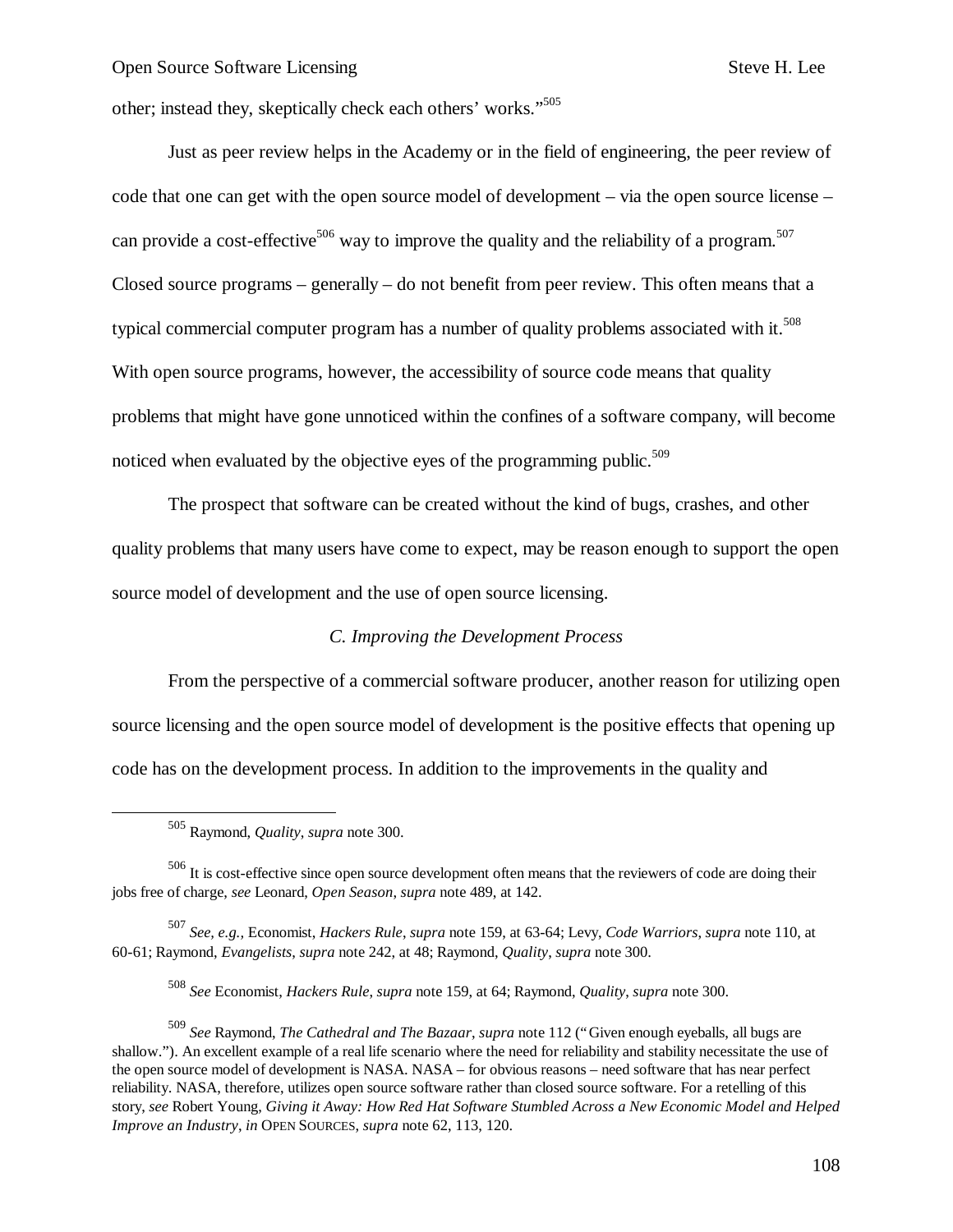reliability of software, the open source model enables a producer to tap into a virtually limitless pool of low-cost labor: the open source development community.<sup>510</sup>

Another benefit that the open source model of development brings to the software development process is the fact that any improvements and modifications leading to a finished product is often based on stable and widely accepted technology. Consider Apache: As we noted earlier, Apache is the web server software that runs on most of the web sites on the World Wide Web.<sup>511</sup> Any product that is based on the Apache Web Server will be able to take advantage of all of the intellectual capital pored into – in the form of source code – and all of the goodwill associated with Apache – so long as the licensee abides by the terms of the Apache license and honors the cultural norms associated with the open source community. $512$ 

VII. CONCLUSION: "DO YOU BELIEVE IN THE INTERNET?"

This paper has argued that open source licenses – whether they are lenient, like the BSD and the Artistic licenses, or they are strict, like the GNU GPL and the NPL/MozPL – are legally enforceable. This paper has also discussed how the open source movement has cultural norms and qualitative advantages that make the open source development model viable, with or without the law.

One may ask, however, whether any of this really works. Yes, open source licenses are enforceable – legally and extra-legally. Yes, there are benefits in utilizing open source software, the open source model, and open source licensing. But, in a world dominated by closed source

 $\overline{a}$ 

<sup>510</sup> *See* CUSUMANO & YOFFIE, *supra* note 11, at 321 ("This virtual workforce is huge and far exceeds Microsoft's cast of developers."); Leonard, *Open Season*, *supra* note 489, at 142 ("There's never been a more costeffective way to contract out services than to use this type of free labor ...").

<sup>511</sup> *See supra* note 107.

<sup>512</sup> For an example of a company that is basing their business on the kind of idea described in the text, *see* Somogyi, *Free Enterprise*, *supra* note 489, at 147 (reporting on Cobalt Networks, which bases its turn-key web server on Linux and Apache because of their stability and the momentum of goodwill built around open source software).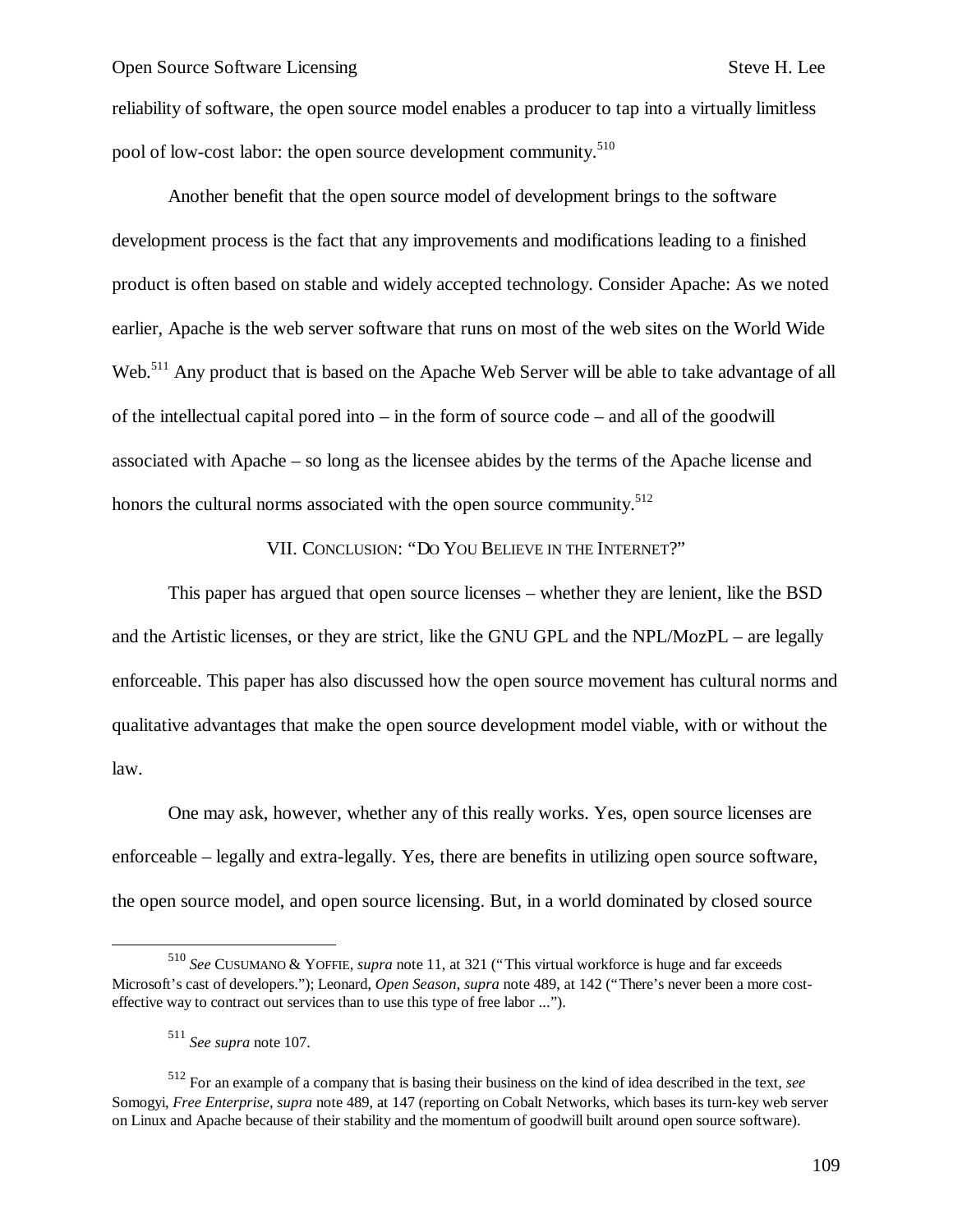producers like Microsoft, can the open source model work as advertised?

The answer to this question is the same as the answer to the following question: "Do you believe in the Internet?"<sup>513</sup> Microsoft – a company that apparently 'believes' in the Internet – had this to say about the viability of open source software: "The largest case study of [open source software] is the Internet. Most of the earliest code on the Internet was and is still based on [open source software] ..."<sup>514</sup>

Open source software works. It may not be obvious as we search for information on Yahoo! (running on FreeBSD), send e-mail (probably on an e-mail server running on Sendmail) to a Hotmail account (running on Apache), type in "amazon.com" instead of "208.216.182.15" (thanks to BIND), or read the *Harvard Law Record* (running on Linux), but those of us who use and believe in the Internet *depend* on the viability of open source software and open source licensing everyday.

-

<sup>513</sup> Levy, *Code Warriors*, *supra* note 110, at 60 (Tim O'Reilly posed this question when asked how he responds when people ask him about the credibility of open source software).

<sup>514</sup> Halloween I, *supra* note 17.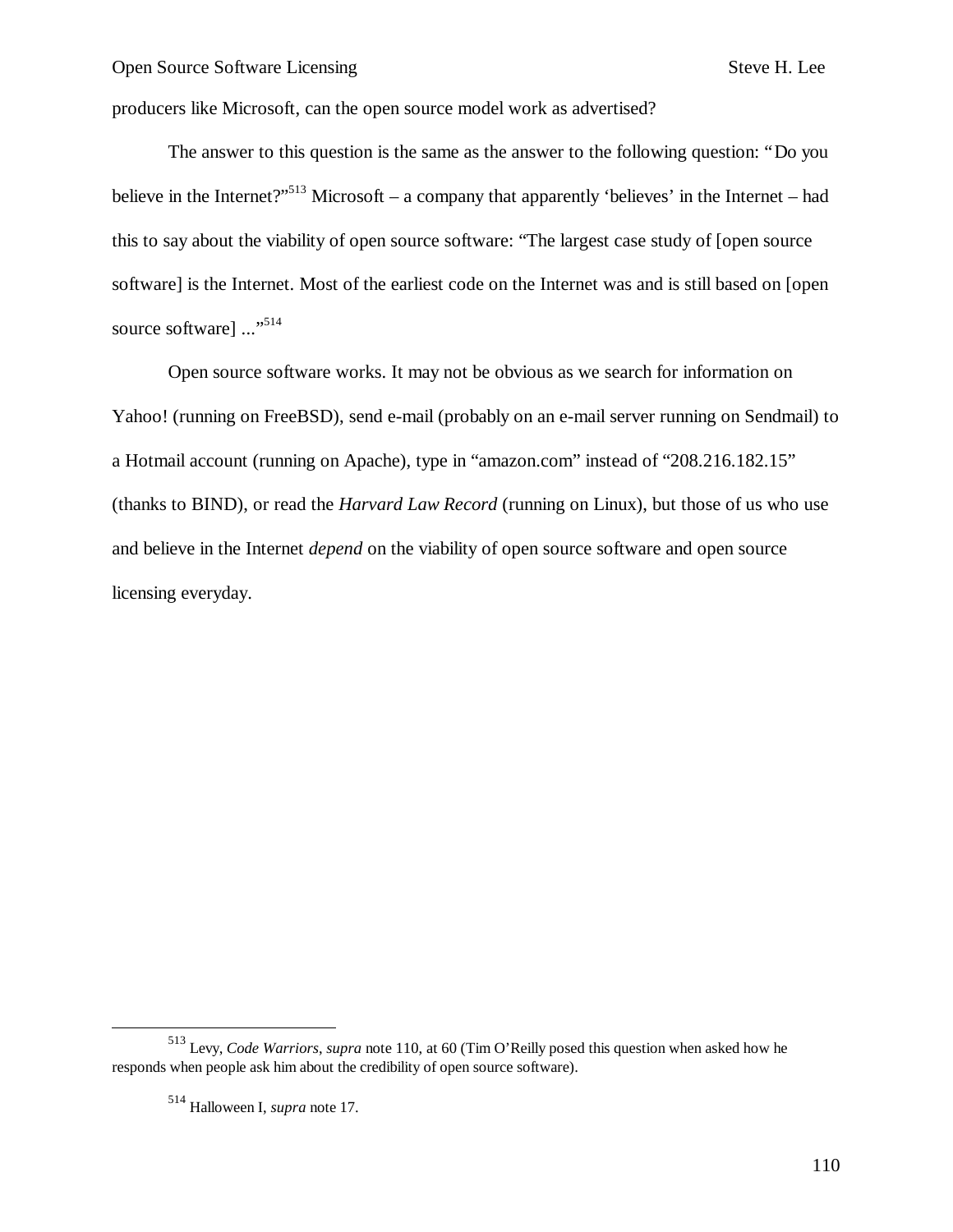### APPENDIX A.: THE OPEN LITERATURE LICENSE

As noted in the credits, this paper is licensed under *both* the GNU GPL and the Open

Literature License. The Open Literature License is an attempt by the author of this paper to create

an open source license – inspired and influenced by the open source software licenses analyzed in

this paper – that is more specific to literary, academic, dramatic, and other creative works that

may differ significantly from computer software. The following is the full text of the Open

Literature License:

### **The Open Literature License, Draft Version 1.0, April 28, 1999**

Created by Steve H. Lee. Copyright © Steve H. Lee, 1999. This license is licensed recursively (i.e., the terms of this license applies to the license itself).

Everyone is permitted to copy and distribute verbatim copies of this license, *see infra* Clause 2, so long as the integrity of the author's work is respected, *see infra* Clause 3. If anyone has suggestions for improving this license, you can contact the creator of this license at <grokopen@email.com>.

### **1. Preamble**

Authors of literary, dramatic, and other creative works, may feel that unfettered accessibility to their works may be beneficial for both themselves and for society at large. Authors may also feel that a collaborative, community-based process of development may be in the best interest of everyone concerned. Some possible examples of these sorts of scenarios are scholarly settings (e.g., peer review), interactive art or theater, and papers that attempt to influence policy and democratic discourse (which may require feedback from the public as well as the ability to make modifications to such a work in order to reflect that feedback).

An author in these types of situations could place his/her work in the public domain or simply not enforce his/her intellectual property rights. However, while this may provide the intended benefits to well-intentioned members of the public, this may allow less scrupulous individuals to obtain control over the author's works in a way that violates the spirit behind the author's actions.

The best way to strike a balance between allowing open access to – and free expression using – the author's works, and the need to maintain some level of control over the use of the work in order to ensure that the original goals are being met, is by utilizing an open source license. The only problem with using an open source license is that most open source licenses were created with computer software in mind, rather than the more traditional copyrighted works like literature, dramatic works, etc. While open source software licenses have been used to achieve the results described above with non-technological creative works, it may be more suitable to use an open source license specifically designed for literary, dramatic, and other 'traditional' works that may or may not be expressed or distributed utilizing information technology.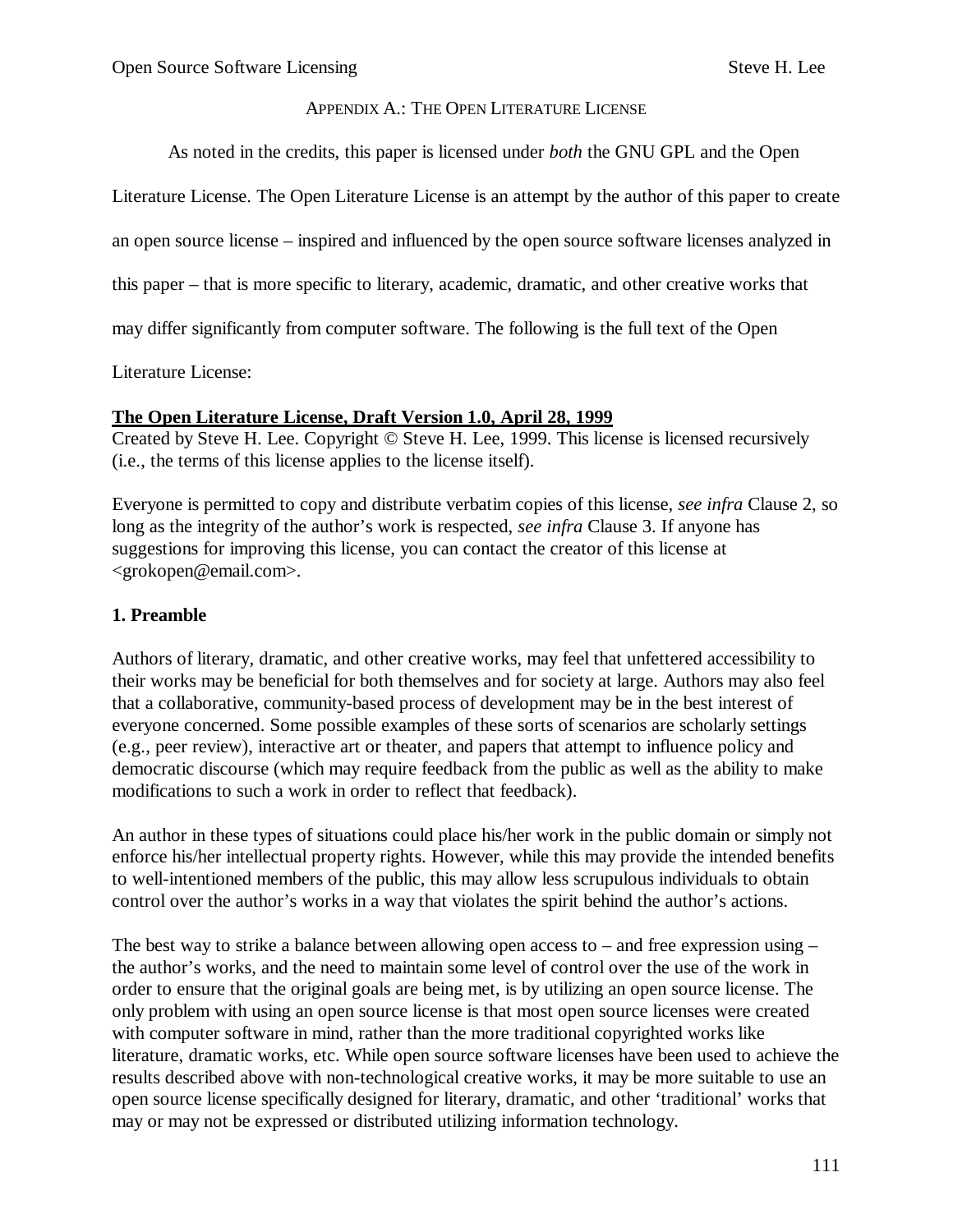The Open Literature License is a license designed for creative works that are not automatically associated with information technology. It is suitable for works – such as some types of academic writings, novels, poems, plays, music, etc. – that may be significantly different in character than computer software (of course, computer software can be licensed under any one of the existing open source licenses). Traditional creative works, like literature, drama, etc., may have some issues associated with them that a license covering software does not directly deal with, *see infra* Clause 7.

Some of the other advantages of the Open Literature License is that: (1) It is compatible and consistent with all open source licenses; (2) Allows an author to license his/her works under both the Open Literature License and another open source license; and (3) Does not preclude the author from selling his/her work (Note: This is also true with other open source licenses, *see* 'The Open Source Definition,' Para. 1).

The Open Literature License may not be right for everyone. However, if your goals are consistent with allowing open access to your creative works, the Open Literature License may work for you.

## **2. Consistency and Compatibility with Existing Open Source Licenses**

The licensee may reproduce, redistribute, and modify this work in accordance with the standards for open source licensing as laid out in 'The Open Source Definition,' 'The Debian Free Software Guidelines,' and/or the standards for 'free software' as formulated by the Free Software Foundation, Inc [hereinafter 'the generally accepted definitions of open source licenses']. The Open Literature License is completely and totally consistent with any and all open source licenses. If any term of this license may be interpreted as being inconsistent with the generally accepted definitions of open source licenses, then such a term can either be interpreted as being consistent with the generally accepted definitions, or it can be excised completely – allowing the remaining consistent and compatible terms of the license to survive.

### **3. Giving Credit Where Credit Is Due and the Integrity of the Author's Work**

In accordance with the generally accepted definitions of open source licenses, the licensee must give credit to the author of the licensed work and must honor the integrity of the author's work by clearly and expressly identifying those distributions of modified works as being modifications to the original work, unless the author expressly permits the licensee to redistribute these modifications without giving such credit [this can be done by adding a subclause to this section or through another method that is acceptable to the licensor]. However, this clause does NOT prohibit the distribution or redistribution of modified works; this clause is simply designed to give credit where credit is due and to ensure that licensees do not impinge on the integrity of an author's creation.

### **4. Derivative Works**

This license allows licensees to create modifications and derivative works, and allows modified and derived works to be distributed under this license.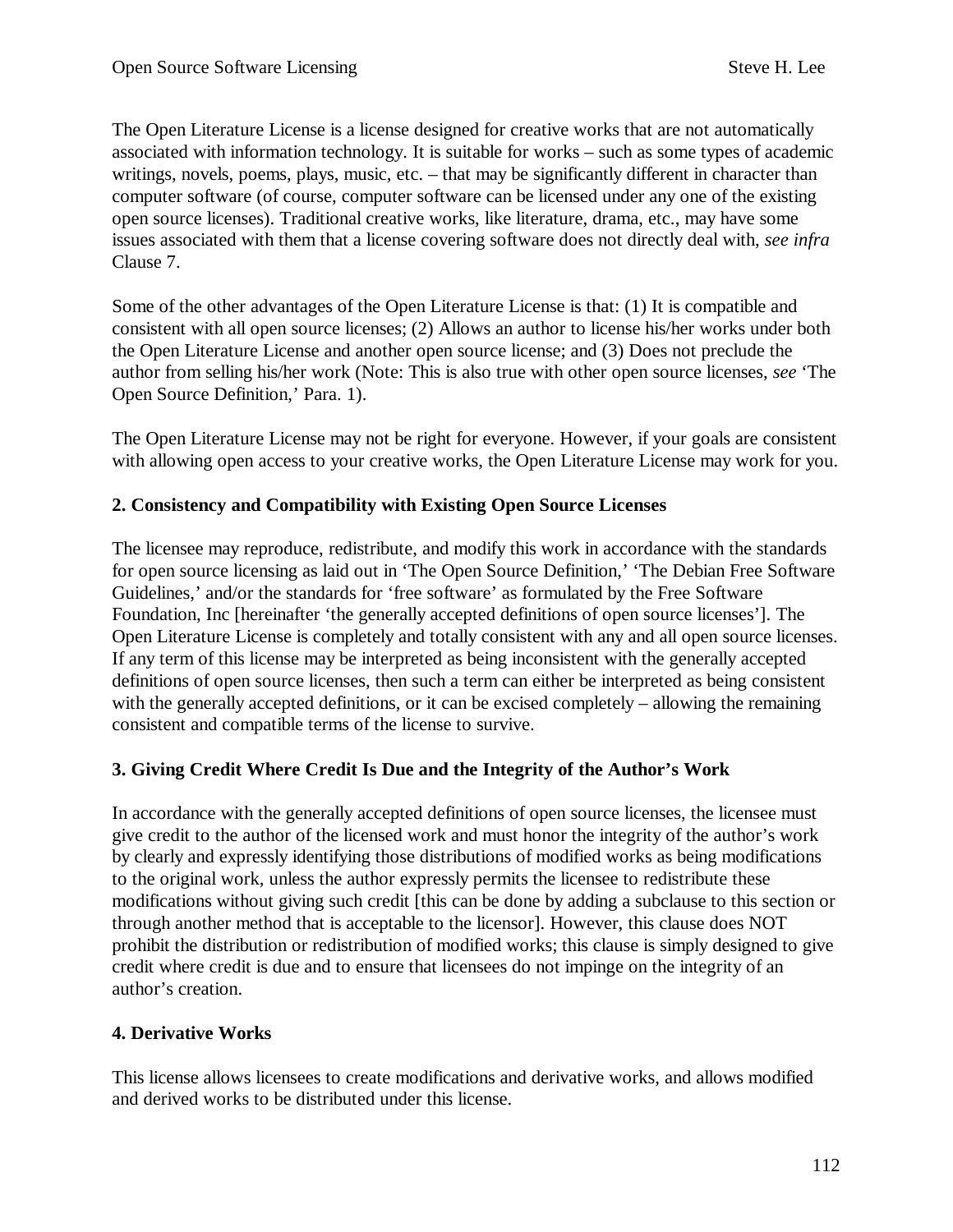### **4.1. Default Term: Derivative Works Must Be Kept Open Unless ....**

The default term – which means that the licensor can opt out of this term if he/she wants to – is that derivative works (which includes modifications) must be kept 'open' and freely (in terms of being free of barriers rather than 'zero price') available to the public. However, the licensor can opt out of this term [by adding a subclause or by some other means acceptable to the licensor] and, thereby, allow the licensee to 'close-off' access to derivative works. One way in which the licensee can opt out is by 'double licensing' his/her work with this license plus a license that does not prohibit the proprietization of derivative works (such as the BSD License), *see infra* Clause 6 ('Multiple Licenses').

### **5. Aggregation (Mandatory Term) and Integration (Default Term)**

This license allows licensees to aggregate  $-e.g.,$  placing several works on the same medium of distribution – or integrate – e.g., combining several works at a fundamental level to form a unitary whole – works under this license with works not under this license, whether 'open source' or 'closed source.' Note, however, that the 'aggregation' part of this clause is mandatory – it cannot be opted out of by the licensor; the 'integration' part is default.

### **5.1. Multiple License Exception**

The Clause 5, Integration term is a default term, and, therefore, can be opted out of, *see* description *supra* Clause 4.1. If the licensor 'double licenses' his/her work with this license and another license that prohibits the integration of open and closed source works (e.g., the GNU GPL), the prohibition trumps the default term of this license permitting such integration.

#### **6. Multiple Licenses**

This license permits the author/licensor to cover his/her works under this license (the Open Literature License) and another open source license, simultaneously. However, closed source licenses cannot take advantage of this multiple licensing clause.

### **6.1. A Recommendation: 'Double Licensing'**

While the licensor is free to use as many open source licenses as he/she wants in order to cover the same works, it is highly recommended that any multiple licensing scheme be limited to just two licenses: this license and one other open source license. This may be practically and legally necessary since the specific terms of specific open source licenses often conflict with each other (e.g., GNU GPL versus BSD Licenses).

### **7. Analogy to Open Source Code: Intellectual Property Rights Must Not Be Used to Block Access To Licensed Works (But The Licensor Can Sell His/Her Works)**

Since this license is designed to deal specifically with works that are significantly different, from a technical perspective, from computer software – such as literary, dramatic, and artistic works – an open source software license's provisions to make computer source code available is of little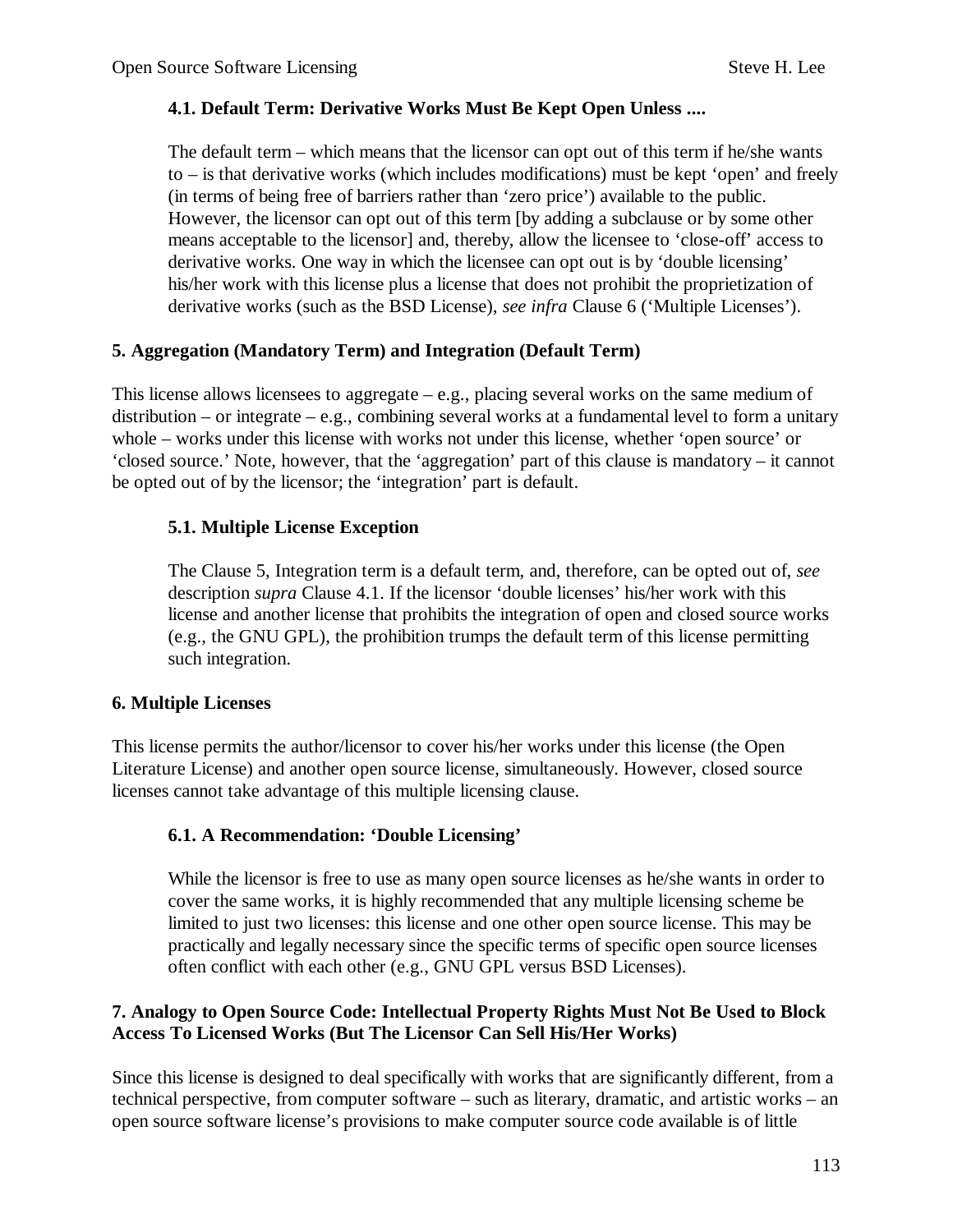direct consequence. However, we can analogize to the idea of source code availability by making it a condition of this license that any work licensed under the Open Literature License cannot be made inaccessible via the use of intellectual property rights the licensor may have. For example, if William Shakespeare had licensed 'Hamlet' under this license, neither Shakespeare nor his descendants can utilize their exclusive rights as copyright holders to prevent access to 'Hamlet.' This should not be interpreted, however, as meaning that Shakespeare – or any other author who uses this license – cannot sell his works. Under the generally accepted definitions of open source licenses, open source licenses cannot prohibit someone from selling the licensed 'software,' or, in this case, literary/dramatic work, *see, e.g.,* The Open Source Definition, Para. 1.

## **7.1. Regardless of Statutory Extensions of Time Limitations**

This 'open accessibility to works' clause applies regardless of whatever the current time limitations are under intellectual property statutes. Therefore, in our Shakespeare example, Shakespeare and his kin are prevented from using their intellectual property rights to block access to 'Hamlet' – regardless of whether the limits on their copyright runs out at 70, 90, 100, or a 1000 years. Clause 7, in other words, is in effect indefinitely.

## **8. This License is 'Viral'**

This license applies to each recipient and each distributor along the chain of distribution and/or redistribution – including, but not limited to, the original licensor and the original licensee.

### **9. In Case of Preemption**

If any of the clauses or subclauses of this license are preempted by federal copyright (or other intellectual property) law or voided as being against public policy (public policy, in this sort of scenario, might be federal copyright law), then all of the other clauses and subclauses that are not legally negated will continue to be in effect.

### **10. Disclaimer of Warranty [adapted from the Mozilla PL, Version 1.1]**

THE LICENSED WORK IS PROVIDED UNDER THIS LICENSE ON AN "AS IS" BASIS, WITHOUT WARRANTY OF ANY KIND, EITHER EXPRESSED OR IMPLIED, INCLUDING, WITHOUT LIMITATION, WARRANTIES THAT THE LICENSED WORK IS FREE OF DEFECTS, MERCHANTABLE, FIT FOR A PARTICULAR PURPOSE OR NON-INFRINGING. THE ENTIRE RISK AS TO THE QUALITY AND PERFORMANCE OF THE LICENSED WORK IS WITH YOU. SHOULD ANY LICENSED WORK PROVE DEFECTIVE IN ANY RESPECT, YOU (NOT THE INITIAL AUTHOR/DEVELOPER/ETC. OR ANY OTHER CONTRIBUTOR) ASSUME THE COST OF ANY NECESSARY SERVICING, REPAIR OR CORRECTION. THIS DISCLAIMER OF WARRANTY CONSTITUTES AN ESSENTIAL PART OF THIS LICENSE. NO USE OF ANY LICENSED WORK IS AUTHORIZED HEREUNDER EXCEPT UNDER THIS DISCLAIMER.

# **11. Limitation of Liability [adapted from the Mozilla PL, Version 1.1]**

UNDER NO CIRCUMSTANCES AND UNDER NO LEGAL THEORY, WHETHER TORT